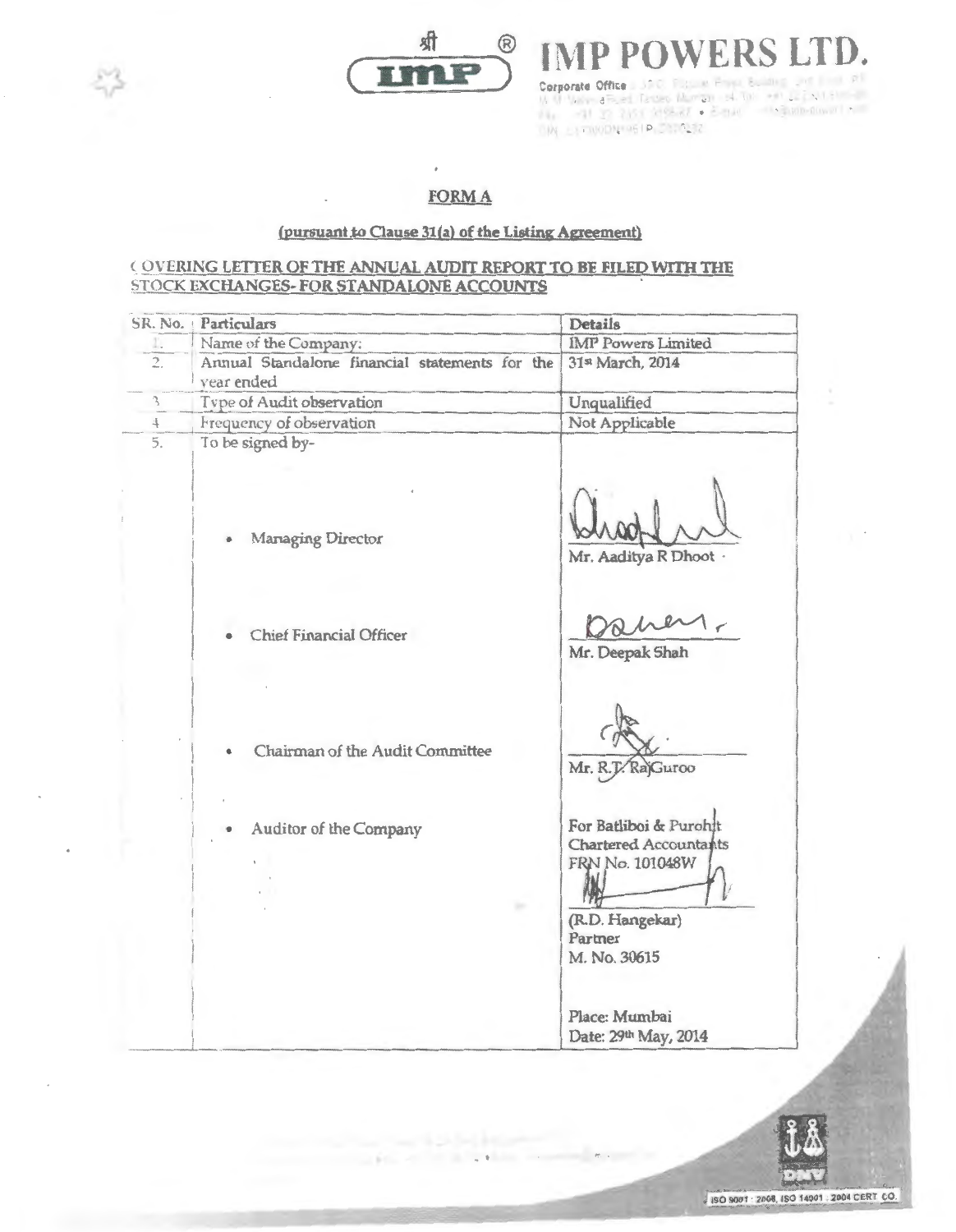

**EXAMPLE POWERS LTD.** "' :\ \_,:~'N' ~!-, ~, •• *r* J~. ~"

## FORMA

## $(pursuant.to Clause 31(a) of the Listing Agreement)$

## COVERING LEITER Of THE ANNUAL AUDIT REPORT TO BE fiLED WITH THE STOCK EXCHANGES- FOR CONSOLIDATED ACCOUNTS

| SR. No.          | Particulars                                                    | <b>Details</b>                                                                                                   |
|------------------|----------------------------------------------------------------|------------------------------------------------------------------------------------------------------------------|
| L                | Name of the Company:                                           | <b>IMP Powers Limited</b>                                                                                        |
| $\overline{2}$ . | Annual Consolidated financial statements for the<br>year ended | 31st March, 2014                                                                                                 |
| 3.               | Type of Audit observation                                      | Unqualified                                                                                                      |
| 4.               | Frequency of observation                                       | Not Applicable                                                                                                   |
| 5.               | To be signed by-                                               |                                                                                                                  |
|                  | <b>Managing Director</b><br>۰                                  | Mr. Aaditya R Dhoot                                                                                              |
|                  | Chief Financial Officer                                        | Osha<br>Mr. Deepak Shah                                                                                          |
|                  | Chairman of the Audit Committee                                | Mr. R.T. RajGuroo                                                                                                |
|                  | Auditor of the Company                                         | For Batliboi & Purohit<br>Chartered Accountants<br>FRN No. 101048W<br>(R.D. Hangekar)<br>Partner<br>M. No. 30615 |
|                  |                                                                | Place: Mumbai<br>Date: 29th May, 2014                                                                            |

and the most product of the con-

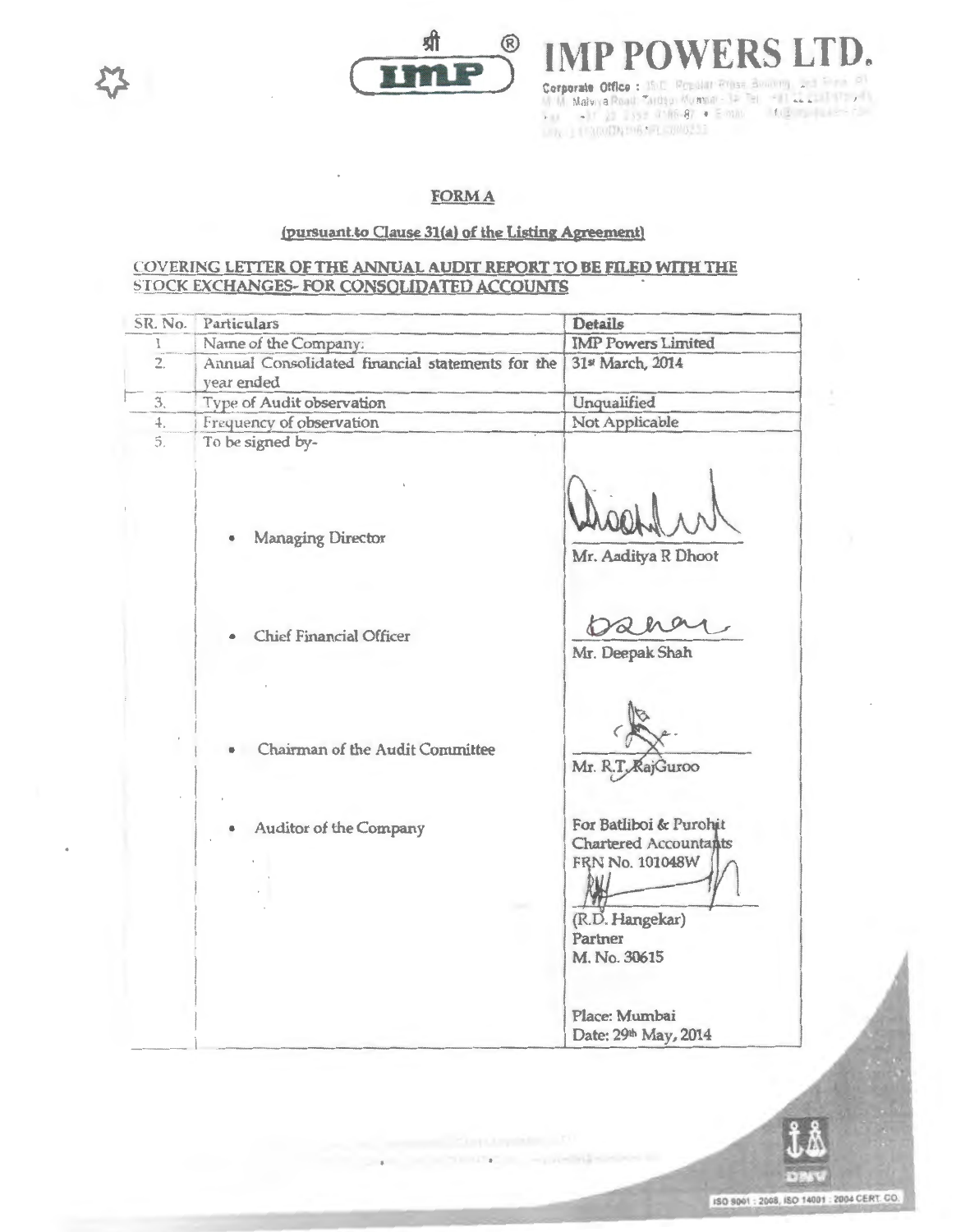

## **IMP POWERS LTD**

## **ISO 9001:2008 ISO 14001:2004 COMPANY**

# Stepping up!







**NABL Accredited Lab**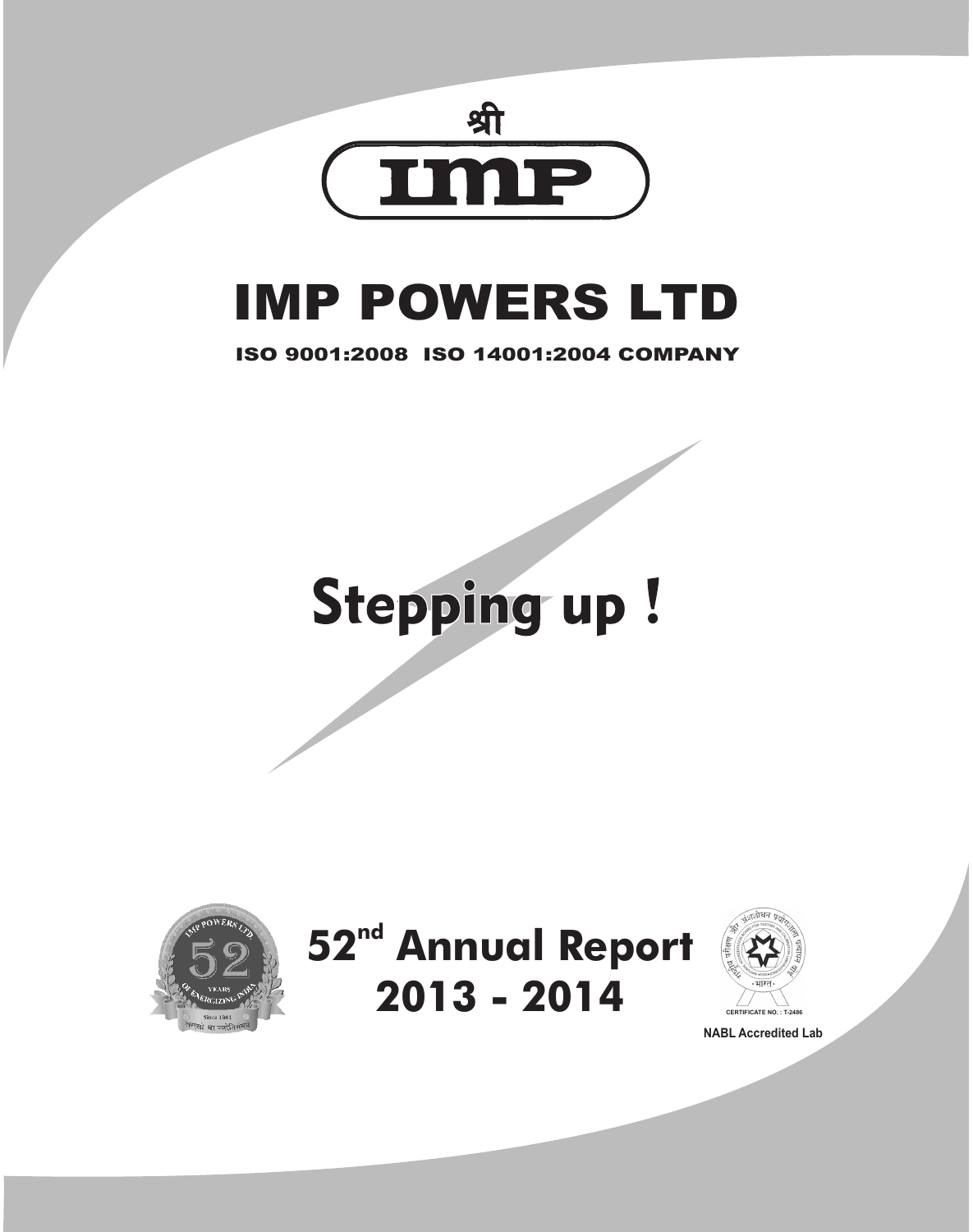

## **IMP POWERS LTD.**

**Corporate Identity No. (CIN): L31300DN1961PLC000232**

**Registered Office:** Survey No. 263/3/2/2, Village Sayli, Umerkuin Road, Silvassa 396230, Dadra Nagar Haveli (U.T.) Tel. No.0260 – 6538571 Fax No. 0260 – 2681043

E-mail: investor@imp-powers.com Website: www.imp-powers.com

## **BOARD OF DIRECTORS**

Shri Ramniwas R Dhoot Shri Ajay R Dhoot Shri Aaditya R Dhoot Shri Rajendra Mimani Mrs. Rajkamal Sukhani Shri R. T. RajGuroo Shri Prashant J. Pandit Shri Jayant N. Godbole Shri Siby Antony Shri Prakash Bagla

## **CHIEF FINANCIAL OFFICER**

Shri Deepak Shah

## **COMPANY SECRETARY**

Ms. Romali Malvankar

## **BANKERS**

State Bank of Hyderabad State Bank of India Bank of India The Karnataka Bank Ltd. IDBI Bank Ltd. Axis Bank Ltd.

## **AUDITORS**

M/S. BATLIBOI & PUROHIT National Insurance Building, 204, Dadabhoy Naoroji Road, Fort, Mumbai – 400 001

## **INTERNAL AUDITORS:**

M/s. SHARP & TANNAN ASSOCIATES Chartered Accountants 87, Nariman Bhavan, 227, Nariman Point Mumbai - 400 021.

#### **REGISTRAR & TRANSFER AGENTS**

Link Intime India (Private) Limited C-13, Pannalal Silk Mills Compound L.B.S. Marg, Bhandup, Mumbai -400078 Tel: 022-25963838; Fax: 25946969

#### Chairman

Vice-Chairman (w.e.f. 29th May, 2014) Managing Director (w.e.f. 29th May, 2014) Director-Marketing (Appointed as an Additional Director w.e.f.  $13<sup>th</sup>$  August, 2014) **Director Director Director Director** Director

## **REGISTERED OFFICE & FACTORY**

Survey No. 263/3/2/2, Sayli Village Umerkuin Road, Silvassa 396230, Dadra Nagar Haveli (U.T.) Tel. No.: 0260 - 653 8571 Fax : 0260 - 268 1043 • Email : silvasaworks@imp-powers.com

## **CORPORATE OFFICE**

35/C, Popular Press Building 2<sup>nd</sup> Floor, Pt. M M Malviya Road, Tardeo, Mumbai – 400034 Tel. No.: 9122 2353 9180-85 Fax : 91 22 2353 9186-87 • Email : info@imp-powers.com

## **CONTENTS**

| 3. Management Discussion & Analysis Report 20 |  |
|-----------------------------------------------|--|
| 4. Corporate Governance Report 24             |  |
|                                               |  |
|                                               |  |
|                                               |  |
|                                               |  |
| 9. Notes Forming Part of Accounts41           |  |
| 10. Consolidated Financial Statements63       |  |

## 52<sup>nd</sup> Annual General Meeting

Tuesday, 30<sup>th</sup> September, 2014 at 3.00 p.m. at the Registered office of the Company at 263/3/2/2, Sayli Village, Umerkoin Road, Silvassa 396230, Dadra & Nagar Haveli (U.T.)

Members are requested to bring their copy of the Annual Report to the Annual General Meeting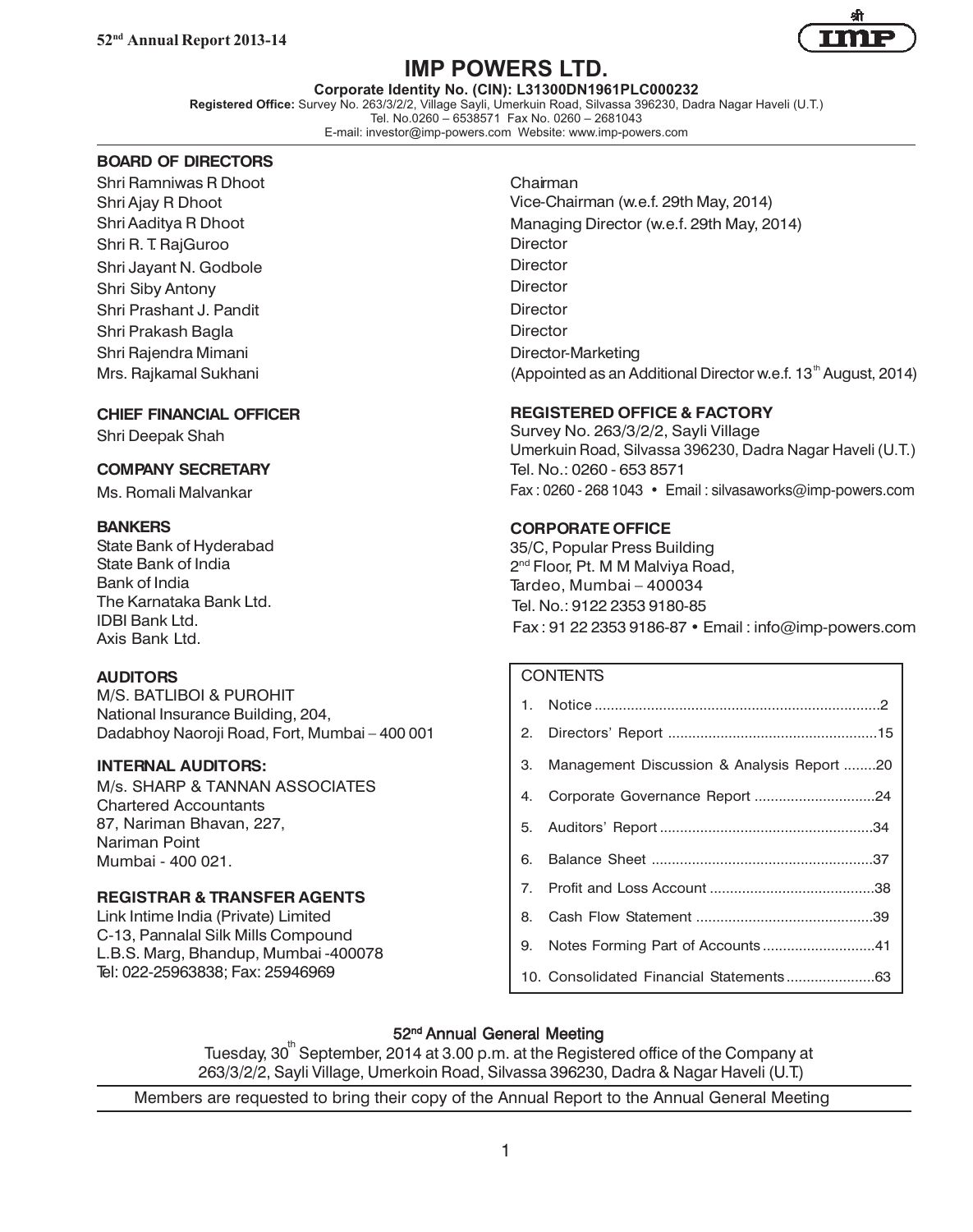#### **NOTICE TO THE MEMBERS**

**NOTICE IS HEREBY GIVEN THAT THE 52ND ANNUAL GENERAL MEETING OF THE MEMBERS OF IMP POWERS LIMITED WILL BE HELD ON TUESDAY, THE 30TH DAY OF SEPTEMBER, 2014 AT 3.00 P.M. AT THE REGISTERED OFFICE OF THE COMPANY SITUATED AT SURVEY NO.263/3/2/2, VILLAGE SAYLI, UMERKUIN ROAD, SILVASSA 396230, DADRA & NAGAR HAVELI (U.T.) TO TRANSACT THE FOLLOWING BUSINESS:**

#### **ORDINARY BUSINESS :**

- 1. To receive, consider and adopt the Audited Financial Statements of the Company i.e. the Statement of Profit and Loss for the financial year ended 31st March, 2014 and the Balance Sheet as at that date together with the Reports of the Board of Directors and Auditors thereon.
- 2. To declare Dividend on Ordinary (Equity) Shares for the financial year ended 31st March, 2014.
- 3. To appoint a Director in place of Shri Rajendra Mimani (holding DIN No. 00017399), who retires by rotation and being eligible, offers himself for re-appointment.
- 4. Appointment of statutory auditors of the Company and fix their remuneration.

To consider and if thought fit, to pass with or without modification(s), the following resolution as an Ordinary Resolution:

**"RESOLVED THAT** that in accordance with applicable provisions of the Companies Act, 2013, and the Rules made thereunder (including any statutory modification(s) or re-enactment thereof), the retiring auditors, M/s. Batliboi & Purohit, Mumbai, Chartered Accountants (Firm Registration No. 101048W), be and are hereby appointed as Auditors of the Company to hold office from the conclusion of this Annual General Meeting until the conclusion of the next Annual General Meeting, at such remuneration plus out of pocket expenses; as may be mutually agreed between the Board of Directors of the Company and the Auditors."

#### **SPECIAL BUSINESS:**

#### 5. **Re-appointment of Shri Ramniwas R Dhoot, as the Executive Chairman for a further period of 3 years:**

To re-appoint **Shri Ramniwas R Dhoot** (DIN: 00210094) as an Executive Chairman and in this regard to consider and if thought fit, to pass, with or without modification(s), the following resolution as a Special Resolution:

**"RESOLVED THAT** pursuant to the provisions of Sections 196, 203 and other applicable provisions, if any, of the Companies Act, 2013 (''Act") read with Schedule V to the Act and the Companies (Appointment and Remuneration of Managerial Personnel) Rules, 2014 (including any statutory modification(s) thereof for the time being in force), the consent of the Company, be and is hereby accorded to the re-appointment of **Shri Ramniwas R Dhoot** (DIN: 00210094) as a Executive Chairman of the Company for a period of 3 years, with effect from 1st April, 2014 upto 31st March, 2017, upon the terms and conditions as set out in the Explanatory Statement annexed to this Notice with liberty to the Board of Directors (hereinafter referred to as "the Board" which term shall be deemed to include Nomination and Remuneration Committee of the Board) to alter and vary the terms and conditions of the said re-appointment in such manner as may be agreed to between the Board and **Shri Ramniwas R Dhoot.**

**RESOLVED FURTHER THAT** the Board be and is hereby authorised to take all such steps as may be necessary, proper and expedient and to do any acts, deeds, matters and things to give effect to this resolution."

#### **6. Revision in Remuneration payable to Shri Ramniwas R Dhoot, re-appointed as the Executive Chairman of the Company for a further period of 3 years:**

To consider and if thought fit to pass with or without modification the following Resolution as an Ordinary Resolution:

**"RESOLVED THAT** pursuant to the provisions of Sections 196, 197 and other applicable provisions, if any, of the Companies Act, 2013 (''Act") read with Schedule V to the Act and the Companies (Appointment and Remuneration of Managerial Personnel) Rules, 2014 (including any statutory modification(s) thereof for the time being in force), the consent of the Company, be and is hereby accorded for the revision in Remuneration to be paid to **Shri Ramniwas R Dhoot, Executive Chairman of the Company w.e.f 1st April, 2014,** (including the remuneration to be paid in the event of loss or inadequacy of profits in any financial year during the aforesaid period) as set out in the Explanatory Statement annexed to this Notice with liberty to the Board of Directors (hereinafter referred to as "the Board" which term shall be deemed to include Nomination and Remuneration Committee of the Board) to alter and vary the terms and conditions of the said remuneration in such manner as may be agreed to between the Board and **Shri Ramniwas R Dhoot'.**

#### **7. Re-appointment of Shri Ajay R Dhoot, designated as the Vice-Chairman for a further period of 5 years and Revision in Remuneration:**

To re-appoint Shri Ajay R Dhoot, (DIN:00210424) designated as the Vice-Chairman and in this regard to consider and if thought fit, to pass, with or without modification(s), the following resolution as an Ordinary Resolution:

**"RESOLVED THAT** pursuant to the provisions of Sections 196, 197, 203 and other applicable provisions, if any, of the Companies Act, 2013 (''Act") read with Schedule V to the Act and the Companies (Appointment and Remuneration of Managerial Personnel) Rules, 2014 (including any statutory modification(s) thereof for the time being in force), the consent of the Company, be and is hereby accorded to the re-appointment and the revision in remuneration of **Shri Ajay R Dhoot,** (DIN:00210424) **designated as the Vice-Chairman** of the Company for a period of 5 years, with effect from 1st April, 2014 upto 31st March, 2019, upon the terms and conditions (including the remuneration to be paid in the event of loss or inadequacy of profits in any financial year during the aforesaid period) as set out in the Explanatory Statement annexed to this Notice with liberty to the Board of Directors (hereinafter referred to as "the Board" which term shall be deemed to include Nomination and Remuneration Committee of the Board) to alter and vary the terms and conditions of the said re-appointment/remuneration in such manner as may be agreed to between the Board and **Shri Ajay R Dhoot.**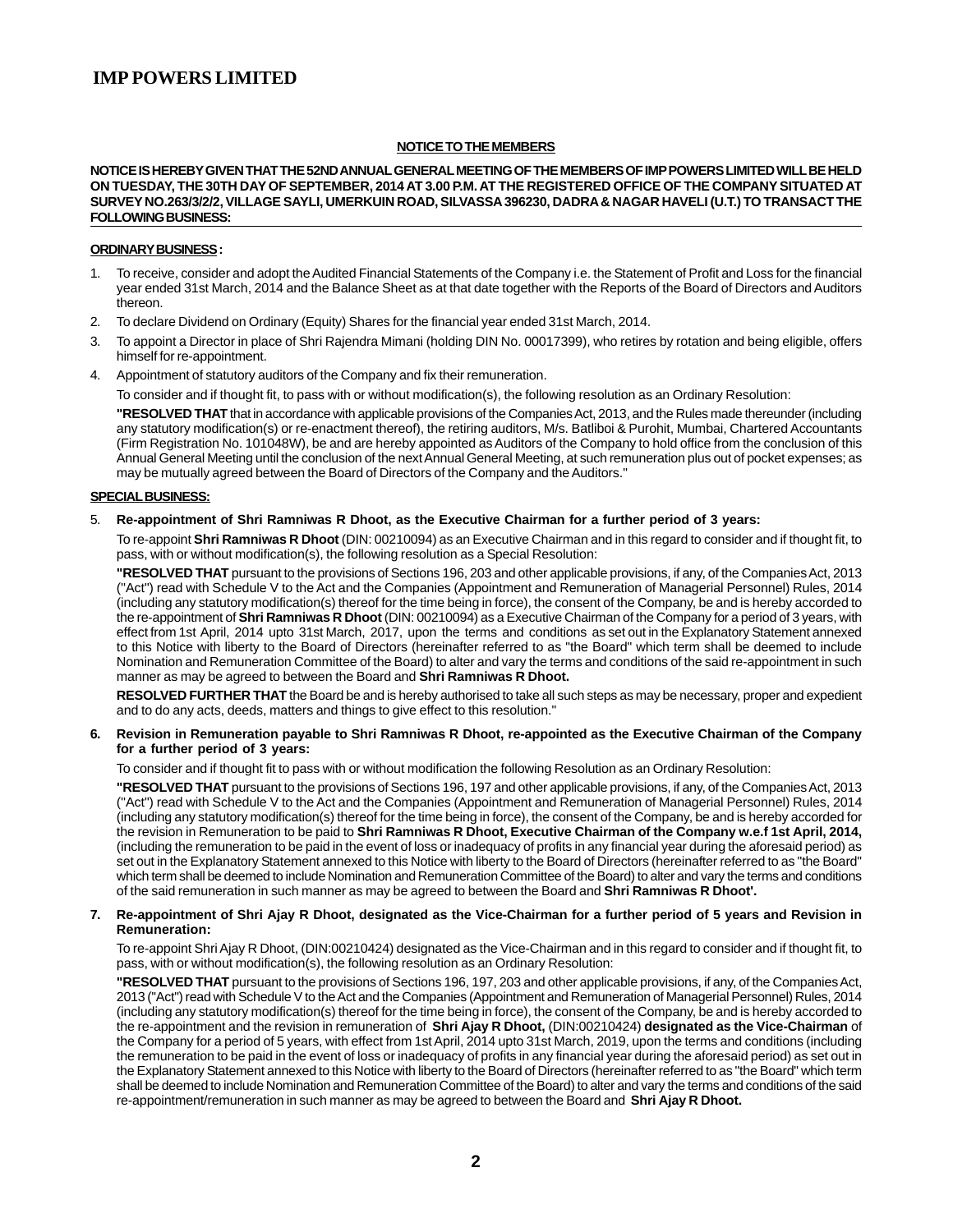

**RESOLVED FURTHER THAT as the Executive Vice-Chairman** of the Company, Shri Ajay R Dhoot, shall be liable to retire by rotation under Section 152 of the Companies Act, 2013, (including any statutory modifications or re-enactment thereof) however, on being reappointed as a Director immediately on retirement by rotation, he shall continue to hold his office of Vice-Chairman and such reappointment as a Director shall not be deemed to constitute a break in his appointment as the Vice-Chairman of the Company.

**RESOLVED FURTHER THAT** the Board be and is hereby authorised to take all such steps as may be necessary, proper and expedient and to do any acts, deeds, matters and things to give effect to this resolution."

#### **8. Re-appointment of Shri Aaditya R Dhoot, designated as the Managing Director for a further period of 5 years and Revision in Remuneration:**

To re-appoint **Shri Aaditya R Dhoot,** (DIN: 00057224) **designated as the Managing Director,** and in this regard to consider and if thought fit, to pass, with or without modification(s), the following resolution as an Ordinary Resolution:

**"RESOLVED THAT** pursuant to the provisions of Sections 196, 197, 203 and other applicable provisions, if any, of the Companies Act, 2013 (''Act") read with Schedule V to the Act and the Companies (Appointment and Remuneration of Managerial Personnel) Rules, 2014 (including any statutory modification(s) thereof for the time being in force), the consent of the Company, be and is hereby accorded to the re-appointment and the revision in remuneration of **Shri Aaditya R Dhoot,** (DIN: 00057224) **designated as the Managing Director** of the Company for a period of 5 years, with effect from 1st April, 2014 upto 31st March, 2019, upon the terms and conditions (including the remuneration to be paid in the event of loss or inadequacy of profits in any financial year during the aforesaid period) as set out in the Explanatory Statement annexed to this Notice with liberty to the Board of Directors (hereinafter referred to as "the Board" which term shall be deemed to include Nomination and Remuneration Committee of the Board) to alter and vary the terms and conditions of the said re-appointment/remuneration in such manner as may be agreed to between the Board and **Shri Aaditya R Dhoot.**

**RESOLVED FURTHER THAT as the Managing Director** of the Company, Shri Aaditya R Dhoot, shall be liable to retire by rotation under Section 152 of the Companies Act, 2013, (including any statutory modifications or re-enactment thereof) however, on being reappointed as a Director immediately on retirement by rotation, he shall continue to hold his office of Managing Director and such reappointment as a Director shall not be deemed to constitute a break in his appointment as the **Managing Director** of the Company.

**RESOLVED FURTHER THAT** the Board be and is hereby authorised to take all such steps as may be necessary, proper and expedient and to do any acts, deeds, matters and things to give effect to this resolution."

#### **9. Appointment of Mrs. Rajkamal Sukhani, as an Independent Director of the Company:**

To consider and if thought fit, to pass with or without modification(s), the following resolution as an Ordinary Resolution:

**"RESOLVED THAT** pursuant to the provisions of Sections 149, 150, 152 and any other applicable provisions of the Companies Act, 2013 and the Rules made thereunder (including any statutory modification(s) or re-enactment thereof) read with Schedule IV to the Companies Act, 2013 and Clause 49 of the Listing Agreement, Mrs. Rajkamal Sukhani (holding DIN No. 02440797), who was appointed as an Additional Director pursuant to the provisions of Section 161(1) of the Companies Act, 2013 and the Articles of Association of the Company and who holds office up to the date of this Annual General Meeting and in respect of whom the Company has received a notice in writing under Section 160 of the Companies Act, 2013 from a member proposing her candidature for the office of the Director and a declaration that she meet the criteria for independence as provided in Section 149(6) of the act and who is eligible for appointment, be and is hereby appointed as an independent Director of the Company to hold office for a period of five consecutive years commencing from 30th September, 2014."

#### **10. Appointment of Shri R. T. RajGuroo, as an Independent Director of the Company:**

To consider and if thought fit, to pass with or without modification(s), the following resolution as an Ordinary Resolution:

**"RESOLVED THAT** pursuant to the provisions of Sections 149, 150, 152 and any other applicable provisions of the Companies Act, 2013 and the Rules made thereunder (including any statutory modification(s) or re-enactment thereof) read with Schedule IV to the Companies Act, 2013 and Clause 49 of the Listing Agreement, Shri R. T. RajGuroo (holding DIN No. 00001424), a Non-Executive Independent Director of the Company, who has submitted a declaration that he meets the criteria for independence as provided in Section 149(6) of the Act and who is eligible for appointment, be and is hereby appointed as an Independent Director of the Company to hold office for five consecutive years commencing from 30th September, 2014."

#### **11. Appointment of Shri Jayant Godbole, as an Independent Director of the Company:**

To consider and if thought fit, to pass with or without modification(s), the following resolution as an Ordinary Resolution:

"**RESOLVED THAT** pursuant to the provisions of Sections 149, 150, 152 and any other applicable provisions of the Companies Act, 2013 and the Rules made thereunder (including any statutory modification(s) or re-enactment thereof) read with Schedule IV to the Companies Act, 2013 and Clause 49 of the Listing Agreement, **Shri Jayant Godbole** (holding DIN No. 00056830), a Non-Executive Independent Director of the Company, who has submitted a declaration that he meets the criteria for independence as provided in Section 149(6) of the Act and who is eligible for appointment, be and is hereby appointed as an Independent Director of the Company to hold office for five consecutive years commencing from 30th September, 2014."

#### **12. Appointment of Shri Siby Antony, as an Independent Director of the Company:**

To consider and if thought fit, to pass with or without modification(s), the following resolution as an Ordinary Resolution:

**"RESOLVED THAT** pursuant to the provisions of Sections 149, 150, 152 and any other applicable provisions of the Companies Act, 2013 and the Rules made thereunder (including any statutory modification(s) or re-enactment thereof) read with Schedule IV to the Companies Act, 2013 and Clause 49 of the Listing Agreement, Shri Siby Antony (holding DIN No. 00075909), a Non-Executive Independent Director of the Company, who has submitted a declaration that he meets the criteria for independence as provided in Section 149(6) of the Act and who is eligible for appointment, be and is hereby appointed as an Independent Director of the Company to hold office for five consecutive years commencing from 30th September, 2014."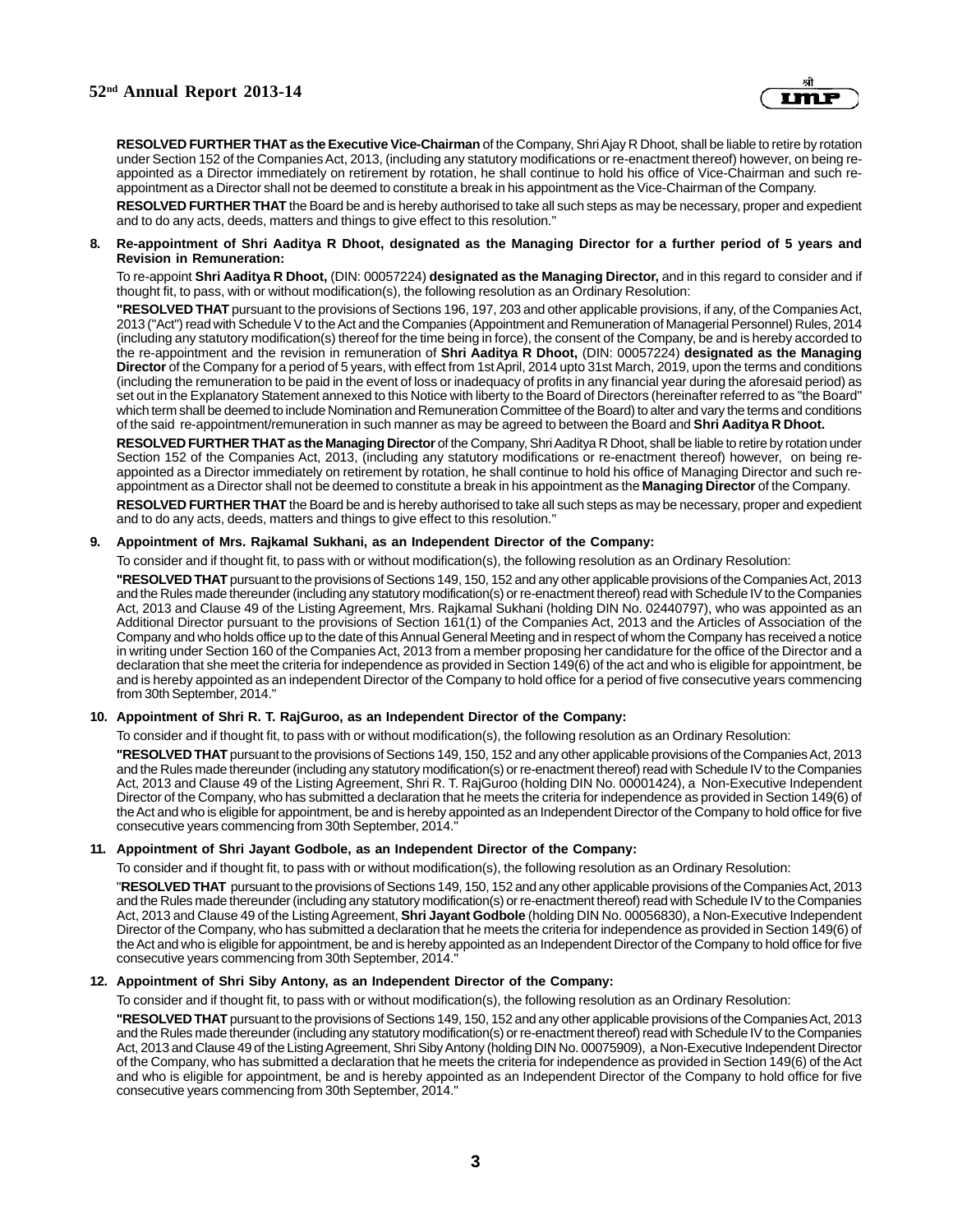#### **13. Appointment of Shri Prashant Pandit, as an Independent Director of the Company:**

To consider and if thought fit, to pass with or without modification(s), the following resolution as an Ordinary Resolution:

**"RESOLVED THAT** pursuant to the provisions of Sections 149, 150, 152 and any other applicable provisions of the Companies Act, 2013 and the Rules made thereunder (including any statutory modification(s) or re-enactment thereof) read with Schedule IV to the Companies Act, 2013 and Clause 49 of the Listing Agreement, **Shri Prashant Pandit** (holding DIN No. 03079878), a Non-Executive Independent Director of the Company, who has submitted a declaration that he meets the criteria for independence as provided in Section 149(6) of the Act and who is eligible for appointment, be and is hereby appointed as an Independent Director of the Company to hold office for five consecutive years commencing from 30th September, 2014."

#### **14. Ratification of Remuneration of Cost Auditor:**

To consider and if thought fit, to pass with or without modification(s), the following Resolution as an Ordinary Resolution:

**"RESOLVED THAT** pursuant to Section 148 and other applicable provisions, if any, of the Companies Act, 2013 (''Act'') and the Companies (Audit and Auditors) Rules, 2014, as amended from time to time, the Company hereby ratifies the remuneration of Rs.50,000 plus out-of-pocket expenses payable to M/s. N. Ritesh & Associates, Cost Accountants, who are appointed as Cost Auditors of the Company to conduct Cost Audit relating to cost records of the Company for the year ending 31<sup>st</sup> March, 2015.

**RESOLVED FURTHER THAT** the Board be and is hereby authorised to do all acts and take all such steps as may be necessary, proper or expedient to give effect to this resolution."

#### **15. Approve borrowing limits of the Company:**

To consider and if thought fit, to pass with or without modification(s), the following resolution as a Special Resolution:

**"RESOLVED THAT** in supersession of the Ordinary Resolution passed at the Annual General Meeting held on 30th November, 2007 and pursuant to Section 180(1)(c) and any other applicable provisions of the Companies Act, 2013 and the rules made thereunder (including any statutory modification(s) for the time being in force) and Memorandum and Articles of Association of the Company, the consent of the Company be and is hereby accorded to the Board of Directors of the Company ('the Board') to borrow from time to time, for the purpose of the Company's business, such sum or sums of money, as they in their absolute discretion think fit, notwithstanding that the monies so borrowed together with the monies already borrowed by the Company and remaining outstanding shall be in excess of the aggregate paid-up share capital and free reserves, but not exceeding Rs.200,00,00,000/- (Rupees Two Hundred Crores only) over and above the paid up share capital and free reserves for the time being of the Company.

**RESOLVED FURTHER THAT** the Board be and is hereby authorised and empowered to arrange or settle the terms and conditions on which all such monies are to be borrowed from time to time as to interest, repayment, security or otherwise howsoever as it may think fit and to do all such acts, deeds and things, to execute all such documents, instruments and writings as may be required and to delegate all or any of its powers herein conferred to a Committee constituted by the Board and/ or any member of such Committee."

#### **16. Creation of Charge on the assets of the Company:**

To consider and if thought fit, to pass with or without modification(s), the following resolution as a Special Resolution:

'**'RESOLVED THAT** in supersession of the Ordinary Resolution passed at the Annual General Meeting held on 30th November, 2007 and pursuant to the provisions of Section 180(1)(a) and other applicable provisions, if any, of the Companies Act, 2013, as amended from time to time, the consent of the Company be and is hereby accorded to the Board of Directors of the Company ('the Board') to create such charges, mortgages and hypothecations in addition to the existing charges, mortgages and hypothecations, if any, created by the Company, on such movable and immovable properties, both present and future, and in such manner as the Board may deem fit, in favour of any person including, but not limited to, financial / investment institution(s), bank(s), insurance company(ies), mutual fund(s), corporate body(ies), trustee(s) or otherwise (hereinafter collectively referred to as 'Lenders'), to secure the loans, borrowings, debentures, hire purchase and / or working capital facilities and other credit facilities, provided that the total amount of loans together with interest thereon, additional interest, compound interest, liquidated damages, commitment charges, premia on pre-payment or on redemption, costs, charges, expenses and all other monies payable by the Company in respect of the said loans, for which such charges, mortgages or hypothecations are created, shall not, at any time exceed the limit of 200 crore (Rupees Two Hundred crore only) or the aggregate of the paid up share capital and free reserves of the Company, whichever is higher.

**RESOLVED FURTHER THAT** the Board be and is hereby authorised to do all such acts, deeds and things, to execute all such documents, instruments and writings as may be conferred to a Committee constituted by the Board and/ or any member of such Committee."

> **By Order of the Board Sd/- Ramniwas R Dhoot Chairman**

**Place: Mumbai Date: 13th August, 2014**

#### **Regd.Off. :**

Survey No.263/3/2/2 Umerkuin Road, Village Sayli, Silvassa, 396230 Dadra & Nagar Haveli (U.T.) CIN:- L31300DN1961PLC000232 Email:- investor@imp-powers.com Website:-www.imp-powers.com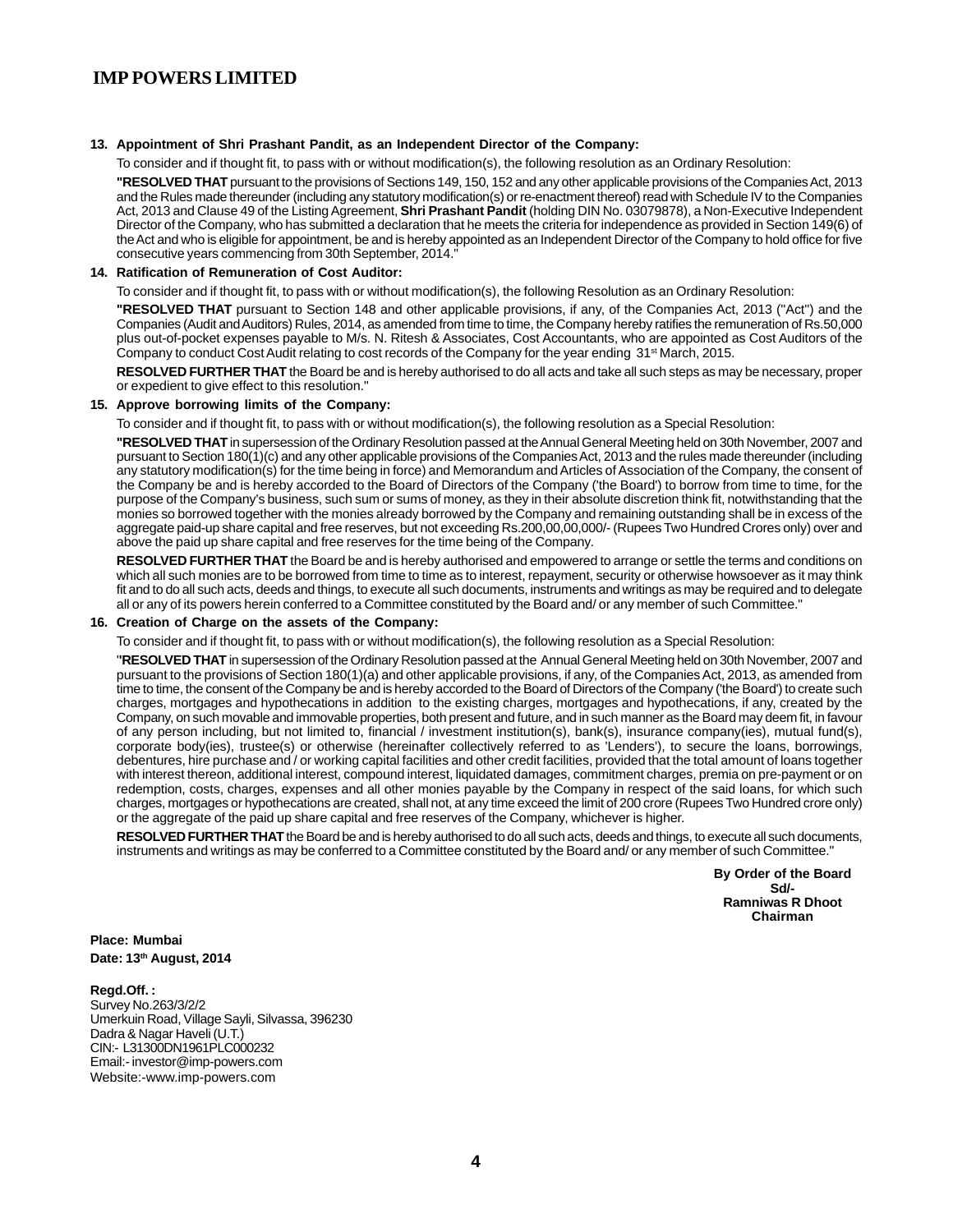

#### **NOTES :**

1. A member entitled to attend and vote at the Annual General Meeting ("AGM") is entitled to appoint a proxy to attend and vote on a poll instead of himself and the proxy need not be a member of the Company. The instrument appointing the proxy should, however, be deposited at the registered office of the Company not less than forty-eight hours before the commencement of the AGM.

A person can act as a proxy on behalf of members not exceeding fifty and holding in the aggregate not more than ten percent of the total share capital of the Company carrying voting rights. A member holding more than ten percent of the total share capital of the Company carrying voting rights may appoint a single person as proxy and such person shall not act as a proxy for any other person or member.

- 2. Corporate members intending to send their authorised representatives to attend the Meeting are requested to send to the Company a certified copy of the Board Resolution authorising their representative to attend and vote on their behalf at the Meeting.
- 3. The provisions of Section 149 and section 152(6) of the Companies Act, 2013, have come into force with effect from 1st April, 2014, which says that Independent Directors are not liable to retire by rotation. Accordingly, in compliance with these new provisions, Shri Rajendra Mimani, Director-Marketing will retire at the ensuing annual general meeting and being eligible offers himself for re-appointment.
- 4. Details under Clause 49 of the Listing Agreement with the Stock Exchanges in respect of the Directors seeking appointment/ re-appointment at the AGM are annexed hereto and forms an integral part of the Notice.
- 5. A Statement pursuant to Section 102(1) of the Companies Act, 2013, relating to the Special Business to be transacted at the Meeting is annexed hereto.
- 6. Members are requested to bring their attendance slip along with their copy of Annual Report to the Meeting.
- 7. In case of joint holders attending the Meeting, only such joint holder who is higher in the order of names will be entitled to vote.

#### **8. Book Closure and Dividend:**

The Register of Members and the Share Transfer Books of the Company will be closed from 17th September, 2014 to 23rd September, 2014, both days inclusive. The Dividend, if declared at the Annual General Meeting, will be paid on OR before 30th day from the date of this Meeting to those persons or their mandatees:

- i) whose names appear as beneficial owners on the date of the meeting in the list of Beneficial Owners to be furnished by National Securities Depository Limited and Central Depository Services (India) Limited in respect of the shares held in electronic form; and
- ii) whose names appear as Members in the register of members of the Company after giving effect to valid share transfers in physical form lodged with the Registrar and Share Transfer Agent on the date of the meeting.

#### **9. National Electronic Clearing Service (NECS):**

- (a) To avoid loss of dividend warrants in transit and undue delay in receipt of dividend warrants, the Company has provided National Electronic Clearing Service (NECS) facility to the Members for the remittance of dividend. NECS facility is available at locations identified by the Reserve Bank of India from time to time. Members holding shares in physical form and desirous of availing this facility are requested to provide their latest bank account details (Core Banking Solutions Enabled Account Number, 9 digit MICR and 11 digit IFS Code), along with their Folio Number, to the Company's Registrars and Share Transfer Agents, Link Intime India Pvt. Ltd.
- (b) Members holding shares in electronic form are hereby informed that bank particulars registered against their respective depository accounts will be used by the Company for payment of dividend. The Company or its Registrars cannot act on any request received directly from the Members holding shares in electronic form for any change of bank particulars or bank mandates. Such changes are to be advised only to the depository participant of the Members.

#### **10. Nomination Facility:**

Members holding shares in physical form may obtain the Nomination forms from the Company's Registrar and Share Transfer Agents. Members holding shares in electronic form may obtain the Nomination forms from their respective depository participants.

- 11. The Securities and Exchange Board of India (SEBI) has mandated the submission of Permanent Account Number (PAN) by every participant in securities market. Members holding shares in electronic form are, therefore, requested to submit the PAN to their depository participants with whom they are maintaining their demat accounts. Members holding shares in physical form can submit their PAN details to the Company's Registrar and Share Transfer Agents.
- 12. Electronic copy of the Annual Report for 2013-14 is being sent to all the members whose email IDs are registered with the Company/ depository participant(s) for communication purposes unless any member has requested for a hard copy of the same. For members who have not registered their email address, physical copies of the Annual Report for 2013-14 is being sent in the permitted mode.
- 13. Details of Unclaimed Dividend on the website:

The Ministry of Corporate Affairs (MCA) on 10th May, 2012 notified the IEPF (Uploading of information regarding unpaid and unclaimed amounts lying with companies) Rules, 2012 (IEPF Rules), which is applicable to the Company. The objective of the IEPF Rules is to help the shareholders to ascertain status of the unclaimed amounts and overcome the problems due to misplacement of intimation thereof by post etc. In terms of the said IEPF Rules, the Company has uploaded the information in respect of the Unclaimed Dividends in respect of the financial years from 2011, as on 20th December, 2011 (date of 49th AGM) and 17th December, 2012 (date of 50th AGM) , respectively on the website of the IEPF viz. www.iepf.gov.in and under "Investors Section" on the Website of the Company viz; www.imp-powers.com.

14. To support the 'Green Initiative', the Members who have not registered their e-mail addresses are requested to register the same with Registrars/ Depositories.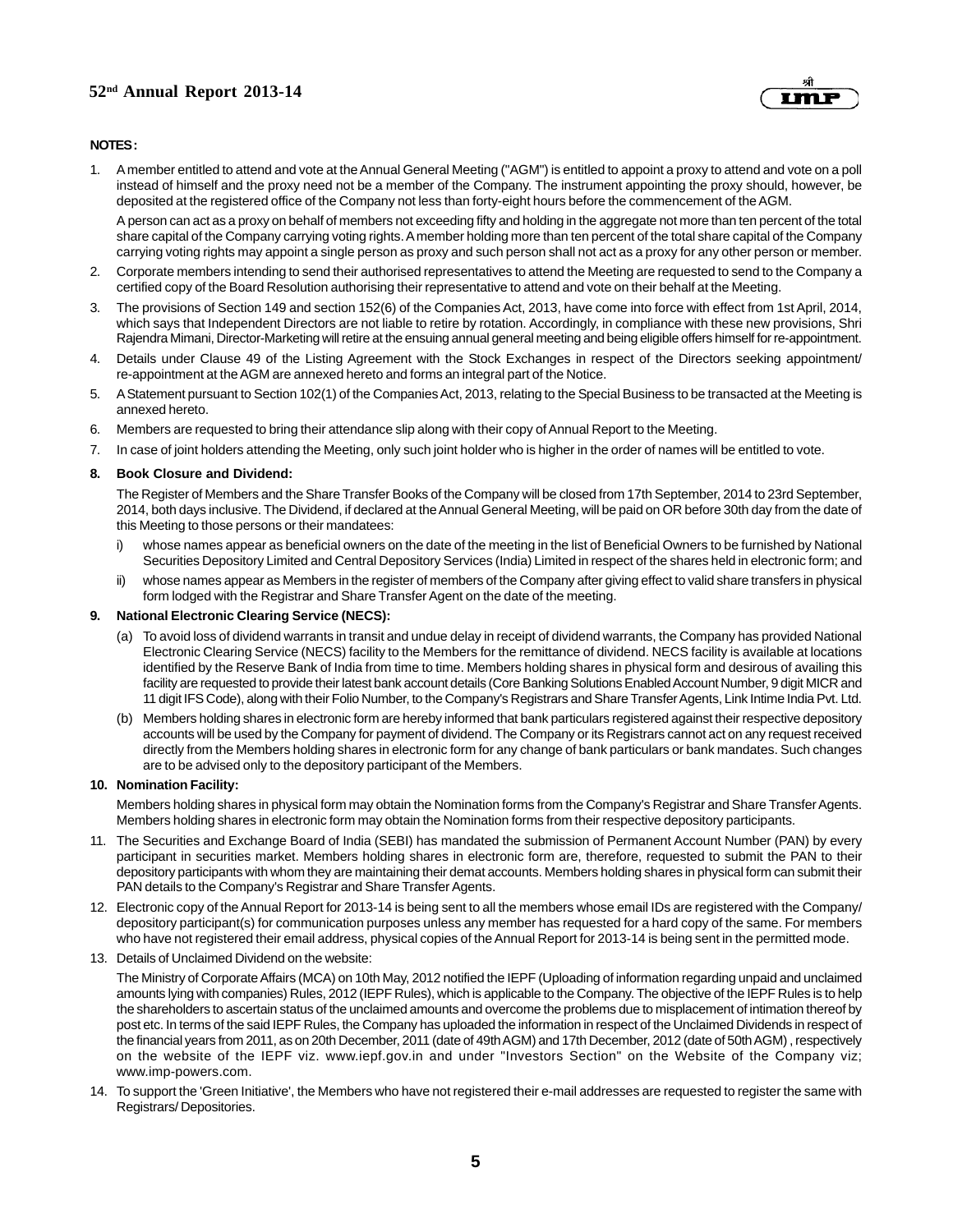15. Voting through electronic means:

The Company is pleased to offer E-voting facility to all its members to enable them to cast their vote electronically in terms of Section 108 of the Companies Act, 2013 read with the Companies (Management and Administration) Rules, 2014 and Clause 35B of the Listing Agreement (including any statutory modification or re-enactment thereof for the time being in force). Accordingly, a member may exercise his vote by electronic means and the Company may pass any resolution by electronic voting system in accordance with the above provisions.

The instructions for E-voting are as under:

## SECTION A E-VOTING PROCESS

|         | SECTION A - E-VOTING FROCESS -                                                                                                                                                                                                                                                                                                                                                                                                                                                                                                                                                                                                                                                                                                                                                                                                                    |
|---------|---------------------------------------------------------------------------------------------------------------------------------------------------------------------------------------------------------------------------------------------------------------------------------------------------------------------------------------------------------------------------------------------------------------------------------------------------------------------------------------------------------------------------------------------------------------------------------------------------------------------------------------------------------------------------------------------------------------------------------------------------------------------------------------------------------------------------------------------------|
| Step 1  | Open your web browser during the voting period and log on to the E-voting Website: www.evotingindia.com.                                                                                                                                                                                                                                                                                                                                                                                                                                                                                                                                                                                                                                                                                                                                          |
| Step 2  | Click on "Shareholders" to cast your vote(s)                                                                                                                                                                                                                                                                                                                                                                                                                                                                                                                                                                                                                                                                                                                                                                                                      |
| Step 3  | Select the Electronic Voting Sequence Number (EVSN) i.e. "140904018" along with "COMPANY NAME" i.e. "IMP Powers<br>Limited" from the drop down menu and click on "SUBMIT".                                                                                                                                                                                                                                                                                                                                                                                                                                                                                                                                                                                                                                                                        |
| Step 4  | Please enter User ID -                                                                                                                                                                                                                                                                                                                                                                                                                                                                                                                                                                                                                                                                                                                                                                                                                            |
|         | a. For account holders in CDSL: - Your 16 digits beneficiary ID                                                                                                                                                                                                                                                                                                                                                                                                                                                                                                                                                                                                                                                                                                                                                                                   |
|         | b. For account holders in NSDL:- Your 8 Character DP ID followed by 8 Digits Client ID                                                                                                                                                                                                                                                                                                                                                                                                                                                                                                                                                                                                                                                                                                                                                            |
|         | c. Members holding shares in Physical Form should enter Folio Number registered with the Company.                                                                                                                                                                                                                                                                                                                                                                                                                                                                                                                                                                                                                                                                                                                                                 |
| Step 5  | Enter the Image Verification as displayed and Click on Login                                                                                                                                                                                                                                                                                                                                                                                                                                                                                                                                                                                                                                                                                                                                                                                      |
| Step 6  | If you are holding shares in demat form and had logged on to www.evotingindia.com and voted on an earlier voting of any<br>Company, then your existing password is to be used.                                                                                                                                                                                                                                                                                                                                                                                                                                                                                                                                                                                                                                                                    |
| Step 7  | If you are a first time user follow the steps given below:                                                                                                                                                                                                                                                                                                                                                                                                                                                                                                                                                                                                                                                                                                                                                                                        |
| 7.1     | Enter your 10 digit alpha-numeric PAN issued by Income Tax Department.                                                                                                                                                                                                                                                                                                                                                                                                                                                                                                                                                                                                                                                                                                                                                                            |
|         | For members who have not updated their PAN with the Depository Participant are requested to use the first two letters<br>of their name and the last 8 digits of the demat account/folio number in the PAN field. In case the folio number is less than<br>8 digits enter the applicable number of 0's before the number after the first two characters of the name in CAPITAL letters.<br>Eq. If your name is Ramesh Kumar with folio number 100 then enter RA00000100 in the PAN field.                                                                                                                                                                                                                                                                                                                                                          |
| 7.2     | Enter the Date of Birth (DOB) recorded in the demat account or registered with the Company for the demat account in DD/<br>MM/YYYY format#                                                                                                                                                                                                                                                                                                                                                                                                                                                                                                                                                                                                                                                                                                        |
| 7.3     | Enter your Dividend Bank details (Account Number) recorded in the demat account or registered with the Company for the<br>demat account#                                                                                                                                                                                                                                                                                                                                                                                                                                                                                                                                                                                                                                                                                                          |
|         | # Any one of the details i.e. DOB or Dividend Bank details should be entered for logging into the account. If Dividend Bank<br>details and Date of Birth are not recorded with the Depository or Company please enter the number of shares held by you<br>as on the cut off date (record date) i.e. 29th August, 2014 in the Dividend Bank details field.                                                                                                                                                                                                                                                                                                                                                                                                                                                                                         |
| Step 8  | After entering these details appropriately, click on "SUBMIT" tab.                                                                                                                                                                                                                                                                                                                                                                                                                                                                                                                                                                                                                                                                                                                                                                                |
| Step 9  | First time user holding shares in Demat form will now reach Password Generation menu wherein they are required to<br>create their login password in the password field. Kindly note that this password can also be used by the Demat holders<br>for voting for resolution of any other Company on which they are eligible to vote, provided that Company opts for E-voting<br>through CDSL platform. It is strongly recommended not to share your password with any other person and take utmost<br>care to keep your password confidential. If Demat account holder has forgotten the changed password then Enter the<br>User ID and the image verification code and click on Forgot Password and enter the details as prompted by the system.<br>Members holding shares in physical form will then directly reach the Company selection screen. |
| Step 10 | Click on the EVSN of the Company i.e. "140904018" to vote.                                                                                                                                                                                                                                                                                                                                                                                                                                                                                                                                                                                                                                                                                                                                                                                        |
| Step 11 | On the voting page, you will see Resolution description and against the same the option 'YES/NO' for voting. Select the<br>relevant option as desired YES or NO and click on submit.                                                                                                                                                                                                                                                                                                                                                                                                                                                                                                                                                                                                                                                              |

Step 12 : Click on the Resolution File Link if you wish to view the Notice.

Step 13 : After selecting the resolution you have decided to vote on, click on "SUBMIT". A confirmation box will be displayed. If you wish to confirm your vote, click on "OK", else to change your vote, click on "CANCEL" and accordingly modify your vote.

Step 14 : Once you 'CONFIRM' your vote on the resolution, you will not be allowed to modify your vote. You can also take out print of the voting done by you by clicking on "Click here to print" option on the Voting page.

#### **SECTION B - COMMENCEMENT OF E-VOTING PERIOD AND OTHER E-VOTING INSTRUCTIONS**

- I The E-voting period commences on 22nd September, 2014 (10.30 a.m.) and ends on 24th September, 2014 (6.30 p.m.). During this period shareholders of the Company, holding shares either in physical form or in dematerialized form, as on cut off date (record date) of 29th August, 2014 may cast their vote electronically. The E-voting module shall be disabled for voting thereafter. Once the vote on a resolution is cast by the shareholder, the shareholder shall not be allowed to change it subsequently.
- ii. The voting rights of shareholders shall be in proportion to their shares of the Paid-up Equity Share Capital of the Company.
- iii. Shri Hitesh J. Gupta, Practising Company Secretary (Membership No.: ACS 33684; CP No: 12722) (Address: B/701, Astor Place Building, Charkop Kandivali - West, Mumbai- 400067) has been appointed as the Scrutinizer to scrutinize the E-voting process.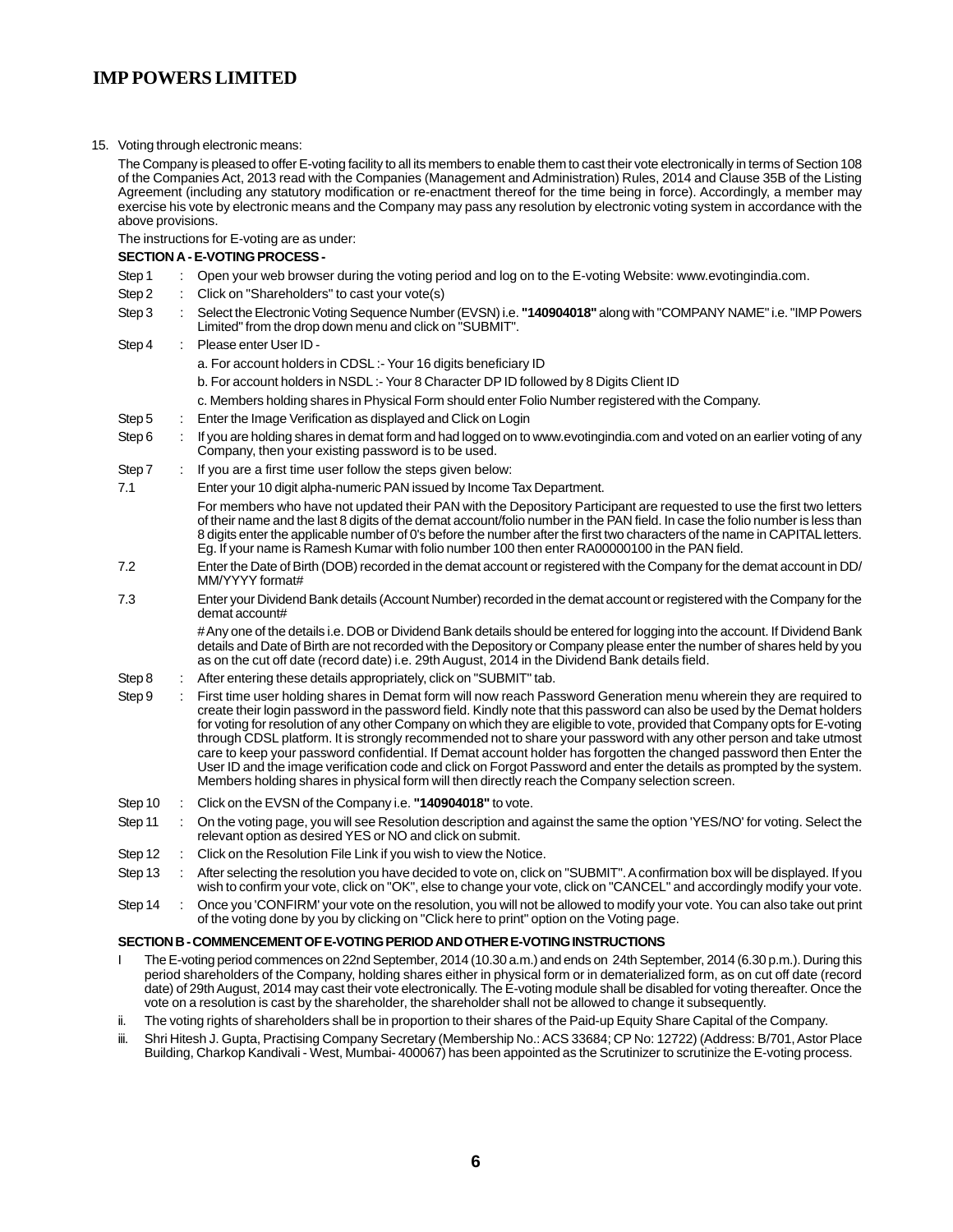Contact Details:



- iv. The Scrutinizer shall, within a period not exceeding three (3) working days from the conclusion of the E-voting period, unblock the votes in the presence of at least two (2) witnesses not in the employment of the Company and make a Scrutinizer's Report of the votes cast in favour or against, if any and submit forth with to the Chairman of the Company.
- v. The Results shall be declared on the date of AGM of the Company. The Results declared along with the Scrutinizer's Report shall be placed on the Company's website www.imp-powers.com and on the website of CDSL https://www.evotingindia.co.in within two days of the passing of the resolutions at the AGM of the Company and communicated to the BSE Limited and National Stock Exchange of India Limited, where the shares of the Company are listed.
- vi. The resolutions shall be deemed to be passed on the date of the Annual General Meeting, subject to receipt of sufficient votes.
- vii. For Members holding shares in physical form, the password and default number can be used only for E-voting on the resolutions given in the notice.
- viii. Institutional Shareholders (i.e. other than individuals, HUF, NRI etc.) are required to log on to https://www.evotingindia.co.in and register themselves as Corporates, link their account which they wish to vote on and then cast their vote. They should submit a scanned copy of the Registration Form bearing the stamp and sign of the entity to helpdesk.evoting@cdslindia.com. They should also upload a scanned copy of the Board Resolution / Power of Attorney (POA) which they have issued in favour of the Custodian, if any, in PDF format in the system for the scrutinizer to verify the vote.
- ix. You can also update your mobile number and E-mail ID in the user profile details of the folio which may be used for sending communication(s) regarding CDSL E-voting system in future. The same may be used in case the Member forgets the password and the same needs to be reset.
- x. In case you have any queries or issues regarding E-voting, you may refer the Frequently Asked Questions ("FAQs") and E-voting manual available at www.evotingindia.com under help section or write an email to helpdesk.evoting@cdslindia.com.

| <b>IMP Powers Ltd.</b><br>Company<br>Regd.OfficeAddress:<br>Survey No.263/3/2/2<br>Umerkuin Road, Village Sayli, Silvassa, 396230<br>Dadra & Nagar Haveli (U.T.)<br>CIN:- L31300DN1961PLC000232<br>Email:- investor@imp-powers.com;<br>romali@imp-powers.com<br>Website:-www.imp-powers.com<br><b>Registrar and Transfer Agents</b><br>Link Intime India Private Limited<br>C-13, Pannalal Silk Mills Compound, L.B.S. Marg.<br>Bhandup (W), Mumbai-400078<br>Phone: +91-22-25946970 Fax: +91-22-2594 6969<br>e-Voting Agency:<br>Central Depository Services (India) Limited<br>E-mail ID: helpdesk.evoting@cdslindia.com<br>Scrutinizer<br>Shri Hitesh Gupta<br>cshitesh.qupta@gmail.com |  |
|--------------------------------------------------------------------------------------------------------------------------------------------------------------------------------------------------------------------------------------------------------------------------------------------------------------------------------------------------------------------------------------------------------------------------------------------------------------------------------------------------------------------------------------------------------------------------------------------------------------------------------------------------------------------------------------------|--|
|                                                                                                                                                                                                                                                                                                                                                                                                                                                                                                                                                                                                                                                                                            |  |
|                                                                                                                                                                                                                                                                                                                                                                                                                                                                                                                                                                                                                                                                                            |  |
|                                                                                                                                                                                                                                                                                                                                                                                                                                                                                                                                                                                                                                                                                            |  |
|                                                                                                                                                                                                                                                                                                                                                                                                                                                                                                                                                                                                                                                                                            |  |

**By Order of the Board Sd/- Ramniwas R Dhoot Chairman**

#### **Place: Mumbai Date: 13th August, 2014**

#### **Regd.Off. :**

Survey No.263/3/2/2 Umerkuin Road, Village Sayli, Silvassa, 396230 Dadra & Nagar Haveli (U.T.) CIN:-L31300DN1961PLC000232 Email:- investor@imp-powers.com Website:-www.imp-powers.com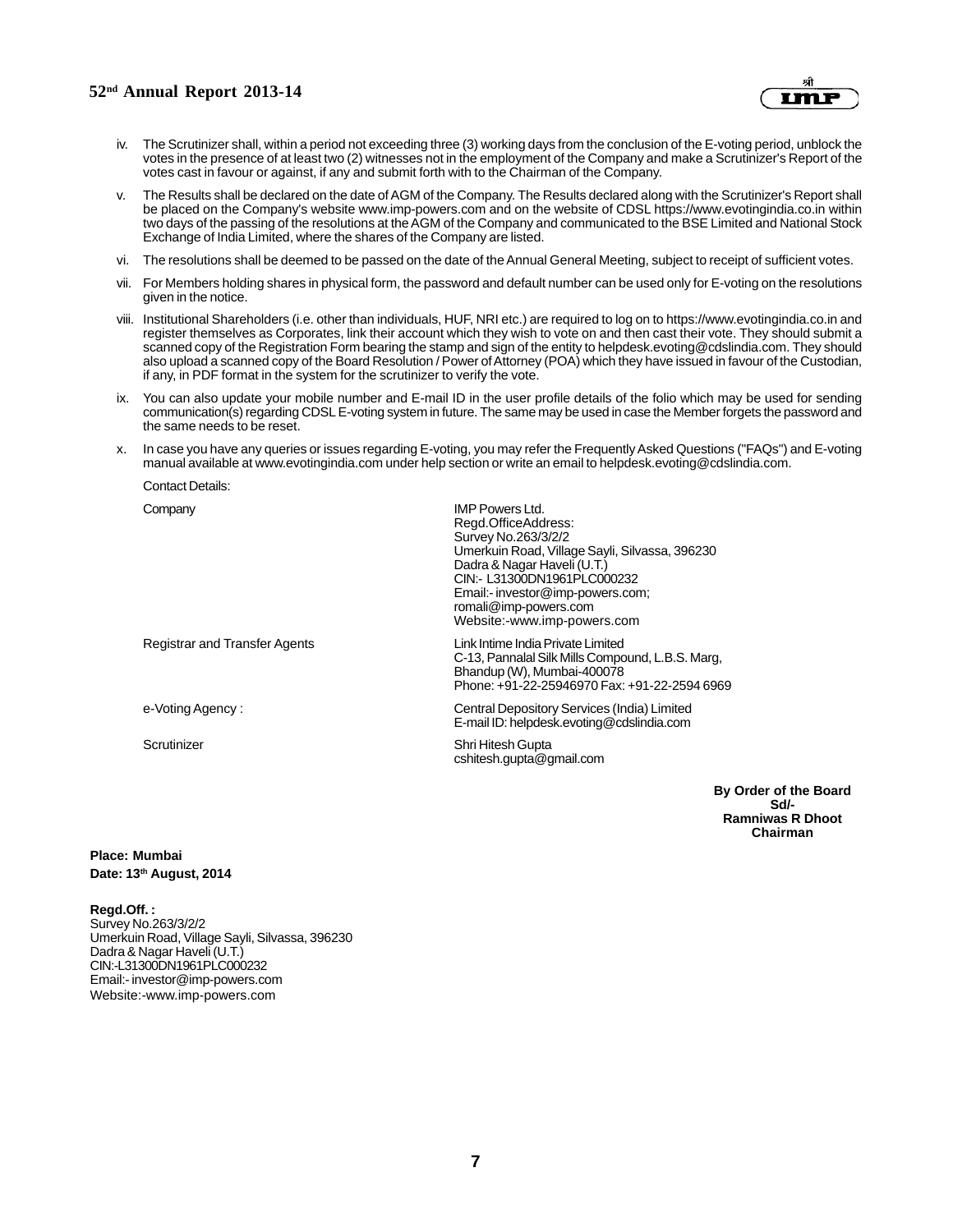#### **EXPLANATORY STATEMENT PURSUANT TO SECTION 102 OF THE COMPANIES ACT, 2013 (''ACT''):**

The following Explanatory Statement, pursuant to Section 102 of the Companies Act, 2013 ("Act"), sets out all material facts relating to the business mentioned at Item Nos. 5 to 16 of the accompanying Notice dated 13th August, 2014.

#### **Item No. 5 and 6 to the Notice:**

The Board of Directors of the Company ("the Board"), at its meeting held on 13th February, 2014 has, subject to the approval of members, re-appointed Shri Ramniwas R Dhoot as the Executive Chairman of the Company for a further period of 3 years w.e.f 1st April, 2014, on the expiry of his present term which expired on 31st March, 2014.

Further, the revision in Remuneration Shri Ramniwas R Dhoot, Executive Chairman of the Company was recommended by the Remuneration Committee (Now named as the "Nomination and Compensation Committee") and approved by the Board at their respective Meetings held on 29th May, 2014.

#### *Justification for re-appointing Shri Ramniwas R Dhoot as the Executive Chairman of the Company and his brief profile is provided as under:*

Shri Ramniwas R Dhoot, currently the Executive Chairman of the Company, has been the driving force of the Company since its existence. He has an immense experience of more than five decades in the transformer industry and is instrumental in creating a strong organization and steering the Company into the league of top transformer manufacturers in India. He is also actively involved in philanthropic activities. Shri Ramniwas Dhoot, since inception has been the leader in Human Resource Management and is very close to the workers. He is the guiding force of the entire Organisation.

The Board is of the view that the re-appointment of Shri Ramniwas R Dhoot, as the Executive Chairman for a further period of 3 years w.e.f 1st April, 2014 will greatly benefit the operations of the Company and the revised remuneration payable to him is commensurate with his abilities and experience.

*Broad particulars of the terms of re-appointment & remuneration payable to Shri Ramniwas R Dhoot is as under:*

#### **a) Salary and perquisites (per Annum):**

| Sr. No. | Name of the Director  | Salary    | <b>Perquisites and allowances</b> | Total     |
|---------|-----------------------|-----------|-----------------------------------|-----------|
|         | Shri Ramniwas R Dhoot | 53,40,000 | 5,60,000                          | 59.00.000 |

The perquisites and allowances shall be evaluated, wherever applicable, as per the provisions of Income Tax Act, 1961 or any rules thereunder or any statutory modification(s) or re-enactment thereof; in the absence of any such rules, perquisites and allowances shall be evaluated at actual cost.

#### **b) Period of Appointment :**

| ' Sr. No. | Name of the Director  | <b>Tenure of Appointment</b>                         |
|-----------|-----------------------|------------------------------------------------------|
|           | Shri Ramniwas R Dhoot | 3 Years (From 1st April, 2014 upto 31st March, 2017) |

#### **c) Minimum Remuneration:**

In the event of absence or inadequacy of profits in any financial year during the tenure of Shri Ramniwas R Dhoot, Executive Director and Chairman of the Company, the salary and perquisites payable to him shall not be reduced, but shall, subject to the approval of the Nomination and Remuneration Committee (Formerly known as Remuneration Committee) of the Board, at all times be governed by the provisions as regards minimum remuneration as may be prescribed in Schedule V of the Companies Act, 2013, in future.

- d) The annual increments which will be effective 1st April each year, will be decided by the Board and will be merit-based and take into account the Company's performance; Incentive Remuneration and/or Commission based on certain performance criteria to be laid down by the Board; Benefits, Perquisites, Allowances as may be determined from time to time.
- e) **The terms and conditions of re-appointment of Shri Ramniwas R Dhoot, as the Chairman (hereinafter referred to as " the Appointees") also include, inter-alia, following principal clauses:**
	- 1) The Appointee shall adhere with the Code of Conduct for Directors and Senior Management Personnel's and the Ethical Code of Conduct for the Executive Directors, Senior Management Personnel's and Employees of the Company.
	- 2) The Chairman will perform his respective duties as such with regard to all work of the Company and he will manage and attend to such business and discharge such functions as the board may from time to time delegate.
	- 3) The Chairman shall act in accordance with the Articles of Association of the Company and shall abide by the provisions contained in Section 166 of the Act with regard to duties of directors.
	- 4) The office of the Chairman may be terminated by the Company or the concerned Director by giving the other 3 (three) months' prior notice in writing.

Shri Ramniwas R Dhoot satisfy all the conditions set out in Part-I of Schedule V to the Act as also conditions set out under sub-section (3) of Section 196 of the Act for being eligible for the re-appointment. He is not disqualified from being appointed as Director in terms of Section 164 of the Companies Act, 2013.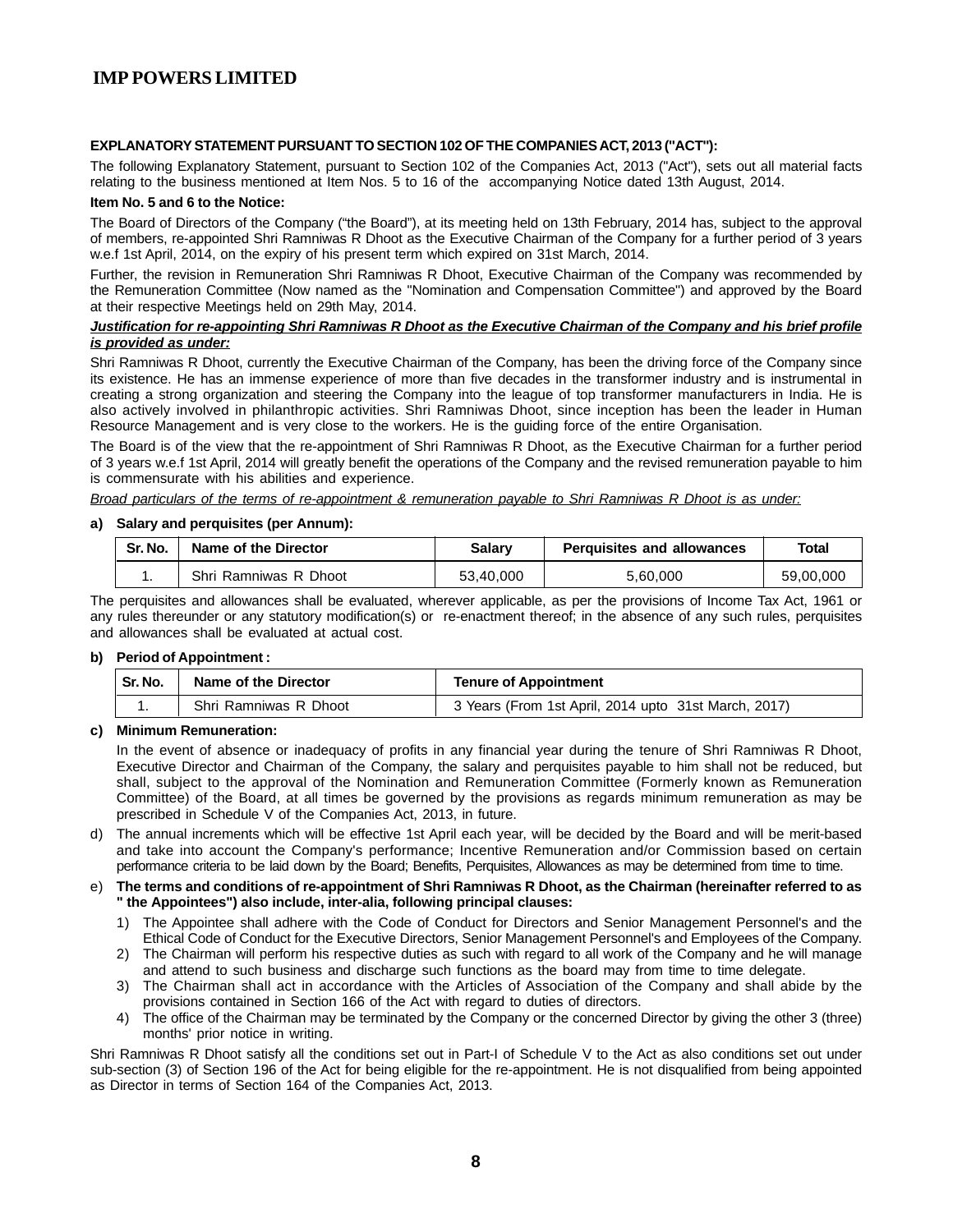

The above may be treated as a written memorandum setting out the terms of re-appointment of Shri Ramniwas R Dhoot under Section 190 of the Companies Act, 2013.

Shri Ramniwas R Dhoot is interested in the resolutions set out respectively at Item Nos. 5 & 6 of the Notice, which pertain to their respective re-appointment and revision in remuneration payable him.

In terms of Section 196 of the Companies Act, 2013 (Act) inter-alia provides that no company shall appoint or continue the employment of any person as managing director, who has attained the age of 70 years, unless his appointment is approved by a special resolution.

Your Directors hereby recommend passing of the Resolutions at Item No. 5 of the Notice as a Special Resolution and at Item No. 6 of the Notice as an Ordinary Resolution.

None of the Directors, Key Managerial Personnel of the Company or their relatives is, in any way concerned or interested, in the said Resolutions, except for Shri Ramniwas R Dhoot Executive Chairman, in the Resolutions at Item Nos. 5 & 6 of the Notice.

#### **ITEM NO. 7 and 8 to the Notice:**

The Board at its Meeting held on 13th February, 2014, has, subject to the approval of members, re-appointed Shri Ajay R Dhoot, as the Managing Director and Shri Aaditya R Dhoot as the Jt. Managing Director of the Company for a further period of 5 years w.e.f 1st April, 2014, on the expiry of their present terms, which expired on 31st March, 2014 and at a Remuneration as recommended by the Remuneration Committee (Now named as the "Nomination and Compensation Committee") and approved by the Board at their respective Meetings held on 29th May, 2014.

The Board at its Meeting held on 29th May, 2014 designated Shri Ajay R Dhoot, Managing Director as the Vice-Chairman and Shri Aaditya R Dhoot, Jt. Managing Director as the Managing Director of the Company.

It is now proposed to seek the approval of the Members for the re-appointment and revision in remuneration payable to Shri Ajay R Dhoot designated as the Vice-Chairman and Shri Aaditya R Dhoot designated as the Managing Director, in terms of the applicable provisions of the Act.

The brief profile of Shri Ajay R Dhoot and Shri Aaditya R Dhoot to be re-appointed is given below:

#### **Shri Ajay R Dhoot**

Shri Ajay R Dhoot, designated as Vice-Chairman of the Company, has an experience of more than 33 years in the field of Marketing, Finance and Administration. He is a prudent businessman and a Financial Wizard of the Company. He has also played a leading role in administering the Company's entry into domestic and international markets.

#### **Shri Aaditya R Dhoot**

Shri Aaditya R Dhoot, designated as Managing Director of the Company, has an experience of more than 27 years in the transformer industry and has been instrumental in the Company's foray into higher rating transformers as well as its capacity expansion. He oversees the Project expansion, Accounts and Material Managements. He is actively involved in Indian Electrical and Electronics Manuacturers Association (IEEMA) activities and is the Mentor of Transformer Division and the Member of the Executive Council of IEEMA since 2007. Shri Aaditya R Dhoot, has also been elected as the Chairman of Elecrama 2016, which is the World's largest Electrical Transmission & Distribution Exhibition.

The Board is of the view that the re-appointment of Shri Ajay R Dhoot designated as Vice-Chairman for a further period of 5 years and Shri Aaditya R Dhoot, Managing Director for a further period of 5 years w.e.f 1st April, 2014 will greatly benefit the operations of the Company and the revised remuneration payable to them is commensurate with their abilities and experience.

Broad particulars of the terms of re-appointment and remuneration payable to Shri Ajay R Dhoot and Shri Aaditya R Dhoot are as under:

#### **a) Salary and perquisites (per Annum):**

| Sr. No. | Name of the Director | <b>Salary</b> | <b>Perquisites and allowances</b> | Total     |
|---------|----------------------|---------------|-----------------------------------|-----------|
| . .     | Shri Ajay R Dhoot    | 51.90.000     | 3,10,000                          | 55,00,000 |
| ۷.      | Shri Aaditya R Dhoot | 50,40,000     | 1,60,000                          | 52,00,000 |

The perquisites and allowances shall be evaluated, wherever applicable, as per the provisions of Income Tax Act, 1961 or any rules thereunder or any statutory modification(s) or re-enactment thereof; in the absence of any such rules, perquisites and allowances shall be evaluated at actual cost.

#### **b) Period of Appointment :**

| ' Sr. No. | Name of the Director | <b>Tenure of Appointment</b>                         |  |
|-----------|----------------------|------------------------------------------------------|--|
| л.        | Shri Ajay R Dhoot    | 5 years (From 1st April, 2014 upto 31st March, 2019) |  |
| 2.        | Shri Aaditya R Dhoot | 5 years (From 1st April, 2014 upto 31st March, 2019) |  |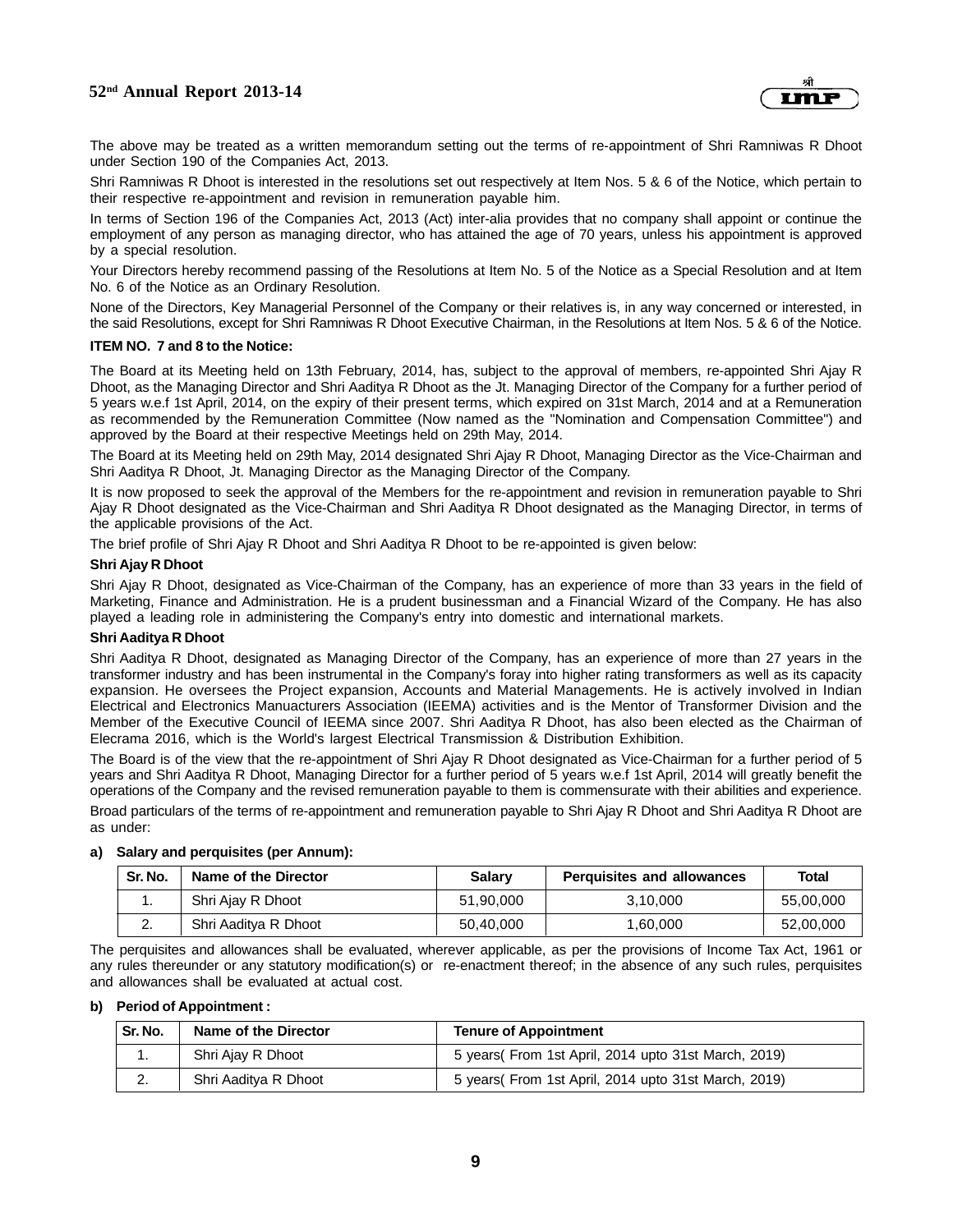#### **c) Minimum Remuneration:**

In the event of absence or inadequacy of profits in any financial year during the tenure of Shri Ajay R Dhoot, Vice-Chairman and Shri Aaditya R Dhoot, Managing Director of the Company, the salary and perquisites payable to them shall not be reduced, but shall, subject to the approval of the Nomination and Remuneration Committee (Formerly known as Remuneration Committee) of the Board, at all times be governed by the provisions as regards minimum remuneration as may be prescribed in Schedule V of the Companies Act, 2013, in future.

- d) The annual increments which will be effective 1st April each year, will be decided by the Board and will be merit-based and take into account the Company's performance; Incentive Remuneration and/or Commission based on certain performance criteria to be laid down by the Board; Benefits, Perquisites, Allowances as may be determined from time to time.
- e) **The terms and conditions of appointment of Shri Ajay R Dhoot, Vice- Chairman and Shri Aaditya R Dhoot, Managing Director (hereinafter referred to as "the Appointees") also include, inter-alia, following principal clauses:**
	- 1) The Appointees shall adhere with the Code of Conduct for Directors and Senior Management Personnel's and the Ethical Code of Conduct for the Executive Directors, Senior Management Personnel's and Employees of the Company.
	- 2) The Vice-Chairman and the Managing Director, will perform their respective duties as such with regard to all work of the Company and they will manage and attend to such business and carry out the orders and directions given by the Board from time to time in all respects and conform to and comply with all such directions and regulations as may from time to time be given and made by the Board.
	- 3) The Vice-Chairman and the Managing Director shall act in accordance with the Articles of Association of the Company and shall abide by the provisions contained in Section 166 of the Act with regard to duties of directors.
	- 4) Further, the provisions of the Companies Act, 2013 including provisions in relation to appointment of directors have been notified with effect from 1st April, 2014. In accordance with Section 152(6) of the Companies Act, 2013, the period of office of at least two-third Directors of the Company shall liable to determination by retirement by rotation. Since the provisions of Section 152(6) are not applicable to Independent Directors, to ensure compliance with the provisions of Section 152(6), the office of Shri Ajay R Dhoot, Vice-Chairman and Shri Aaditya R Dhoot, Managing Director shall be liable to retire by rotation at the Annual General Meeting of the Company.
	- 5) The office of the Vice-Chairman and the Managing Director may be terminated by the Company or the concerned Director by giving the other 3 (three) months' prior notice in writing.

Shri Ajay R Dhoot and Shri Aaditya R Dhoot, satisfy all the conditions set out in Part-I of Schedule V to the Act as also conditions set out under sub-section (3) of Section 196 of the Act for being eligible for their re-appointment. They are not disqualified from being appointed as Directors in terms of Section 164 of the Companies Act, 2013.

The above may be treated as a written memorandum setting out the terms of re-appointment of Shri Ajay R Dhoot and Shri Aaditya R Dhoot under Section 190 of the Companies Act, 2013.

Shri Ajay R Dhoot and Shri Aaditya R Dhoot are interested in the resolutions set out respectively at Item Nos. 7 & 8 of the Notice, which pertain to their respective re-appointments and the revision in remuneration payable to each of them.

None of the Directors, Key Managerial Personnel of the Company or their relatives is, in any way concerned or interested, in the said Resolutions, except for Shri Ajay Dhoot Vice-Chairman and Shri Aaditya R Dhoot Managing Director, in the Resolutions at Item Nos. 7& 8 of the Notice.

The Board commends the Ordinary Resolutions at Item Nos. 7 & 8 of the Notice for approval by the Members.

#### **ITEM NO. 9 :**

The Board of Directors at their meeting held on 13th August, 2014 had pursuant to the provisions of Section 161 of the Companies Act, 2013 appointed Mrs. Rajkamal Sukhani, as an Additional Director of the Company w.e.f 13th August, 2014. In terms of the provisions of Section 161(1) of the Act, Mrs. Rajkamal Sukhani, would hold office upto the date of the forthcoming Annual General Meeting.

The Company has received a notice in writing from a member alongwith the deposit of requisite amount under Section 160 of the Act proposing the candidature of Mrs. Rajkamal Sukhani for the office of Director of the Company

Mrs. Rajkamal Sukhani is not disqualified from being appointed as a Director in terms of Section 164 of the Act and has given her consent to act as a Director of the Company.

Section 149 of the Act inter alia stipulates the criteria of independence should a company propose to appoint an independent director on its Board. As per the said Section 149, an independent director can hold office for a term up to 5 (five) consecutive years on the Board of a company and he shall not be included in the total number of directors for retirement by rotation.

The Company has received a declaration from Mrs. Rajkamal Sukhani, that she meets with the criteria of independence as prescribed both under sub-section (6) of Section 149 of the Act and under Clause 49 of the Listing Agreement.

Mrs. Rajkamal Sukhani, possesses the appropriate skills, experience and knowledge, necessary for being appointed as the Independent Director of the Company.

In the opinion of the Board, Mrs. Rajkamal Sukhani fulfills the conditions for her appointment as an Independent Director as specified in the Act and the Listing Agreement. Mrs. Rajkamal Sukhani is independent of the management.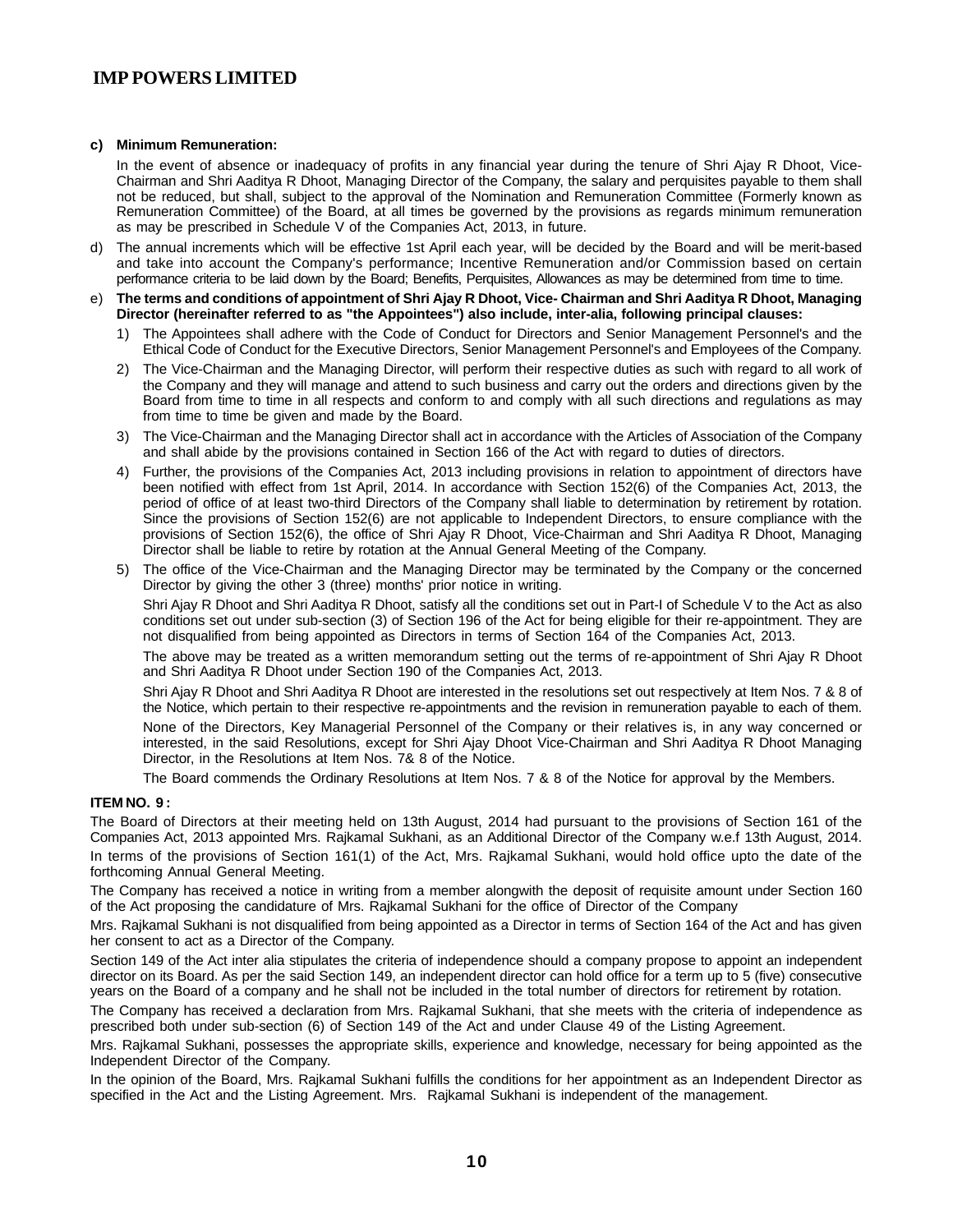

#### *Brief Profile: Mrs. Rajkamal Sukhani*

Mrs. Rajkamal Sukhani, 65, is Delhi based and holds a Bachelor's degree in Arts (Home Science) from the University of Mumbai. She is currently the Director of **ELARCI (ESTATES AND CONSTRUCTIONAL) DEVELOPMENT SERVICES PVT. LTD.,** a Company into the business of developing, constructing Buildings and Structures, acquiring or giving on lease immovable properties. She is also associated with the family owned leather business. She is actively involved in the various philanthropic activities and is also a social worker. Mrs. Rajkamal Sukhani has an immense experience in the field of Human Resource Management which will be beneficial for undertaking Company's HR, ADMIN and CSR activities.

Except Mrs. Rajkamal Sukhani, no other Director or Key Managerial Personnel or their respective relatives are in any way, concerned or interested, financial or otherwise, in the resolution set out at Item no. 9 of the Notice. This statement may also be regarded as a disclosure under clause 49 of the listing agreement with the Stock Exchanges.

#### **ITEM NO. 10 and 13 to the Notice:**

The Company had appointed Shri R.T. RajGuroo, Shri Jayant Godbole, Shri Siby Antony and Shri Prashant Pandit as the Non-Executive Directors and were considered as Independent Directors under clause 49 of the Listing Agreement.

As per the provisions of Section 149(4) which has come into force with effect from 1st April, 2014, every listed company is required to have at least one-third of the total number of Directors as Independent Directors. Further, Section 149(10) of the Act provides that an Independent Director shall hold office for a term up to five consecutive years on the Board of a company and is not liable to retire by rotation pursuant to Section 149(13) read with Section 152 of the Act.

The Nomination and Remuneration Committee has recommended the appointments of Shri R.T. RajGuroo, Shri Jayant Godbole, Shri Siby Antony and Shri Prashant Pandit, as the Independent Directors of the Company for a term of 5 consecutive years commencing from 30th September, 2014.

The above Independent Directors have given a declaration to the Board that they meet the criteria of independence as provided under Section 149(6) of the Act. In the opinion of the Board, the above Independent Directors fulfill the conditions specified in the Act and the Rules made thereunder for appointment as Independent Directors and they are independent of the management.

In compliance with the provisions of Section 149 read with Schedule IV to the Act, the appointment of the above Directors as Independent Directors is now being placed before the Members in General Meeting for their approval.

The terms and conditions of appointment of Independent Directors shall be open for inspection by the Members at the Registered Office of the Company on all working days, during business hours upto the date of the Meeting.

The brief profile of the Independent Directors to be appointed is given below:

#### **Shri R.T. RajGuroo**

Shri R. T. RajGuroo is a Practicing Company Secretary having expertise in the field of Corporate Laws, Labour and Industrial Laws, Project & Working Capital Financing and banking over 49 years, including 22 and 1/2 years as a Banker.

#### **Shri Jayant Godbole:**

37 years of wide active experience (excluding 8 years experience as independent Director) which includes 5 years in SSI Sector as Production In-charge and 27 years in IDBI (including 3 years in RBI) in various positions and departments such as Project Financing, Rehabilitation Business Development etc. For 5 years, he was in Sabah, Malaysia as Advisor for a mega Pulp and Paper / timber complex (\$0.7 Billion) and Project Co-ordinator for mega gas utilization projects of USD 1 Billion. He was Executive Director of IDBI for 6 years during which period, he was Chairman of CDR Empowered Group (of Banks and financial Institutions), which was instrumental in preventing formation of NPA and correcting NPA in the Banking sector. At the time of retirement, he functioned as Chairman and Managing Director of IDBI.

#### **Shri Siby Antony:**

A Post Graduate in Economics from Madras University and a Graduate in Mathematics from Kerala University, Mr. Siby Antony has over four decades of experience in Banking and Financial Services, especially in the space of Distressed Assets. Mr. Siby has been instrumental in setting up the Distressed Assets Business in Edelweiss.

Prior to Edelweiss, he had an aggregate service of over 35 years as a banker. Starting his career with the Reserve Bank of India in 1969, he moved to IDBI, India's principal Development Financial Institution in 1975. Pursuing a very successful career in IDBI, he had grown to the position of Executive Director. He was appointed as the Executive Trustee of Stressed Assets Stabilization Fund, a Rs. 9000 Crore Fund created by Government of India to take over the stressed loans of IDBI, prior to its merger with IDBI Bank. He was also associated with the Corporate Debt Restructuring mechanism since inception and he was the Chairman of the Empowered Group of CDR until 2008. He also served on the board of ARCIL, the pioneering Asset Reconstruction Company in the country, as a nominee of IDBI.

During his career with IDBI, as a senior executive in the Project Finance Department he was in-Charge of sectors namely, Oil & Gas, Chemicals and Petrochemicals, Steel and Textiles, besides Road & Ports. He was also associated with the Inter Institutional Group constituted by Government of India and RBI for studying the issues connected with the flow of investment in infrastructure. He represented IDBI in the informal committee constituted by Ministry of Surface Transport (MOST), Government of India for drafting/finalisation of the Model Concession agreement for road projects.

Presently he is the MD & CEO of Edelweiss Asset Reconstruction Company Ltd., the largest ARC in the country.

#### **Shri Prashant Pandit**

Shri Prashant Pandit is a leading advocate and is having experience of more than 33 years and is having expertise in the area of Civil, Criminal and Labour Laws.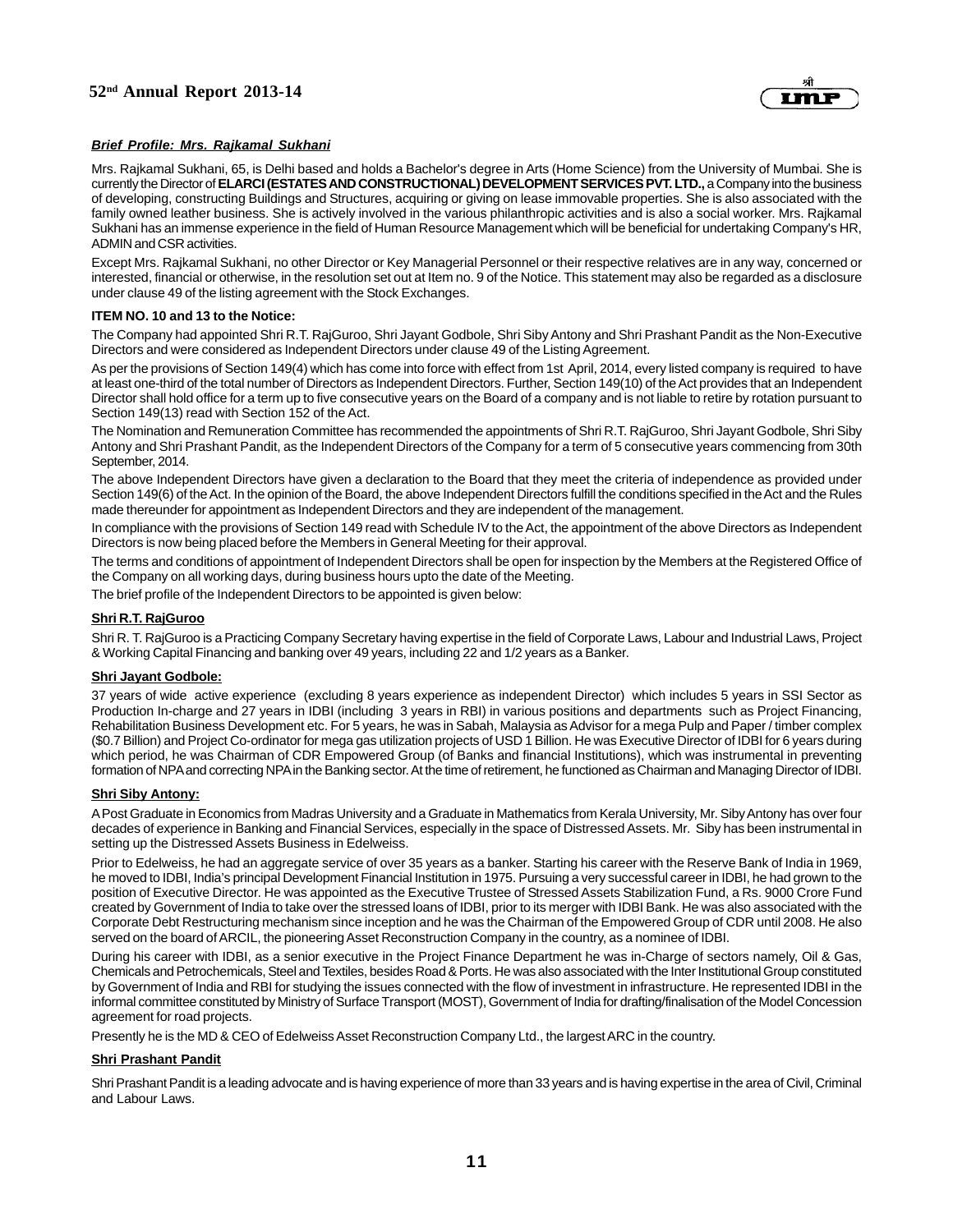The Board commends the Ordinary Resolutions set out at Items Nos. 10 to 13 of the Notice for approval by the Members.

The above Independent Directors are interested in the Resolutions mentioned at Item Nos. 10 to 13 of the Notice with regard to their respective appointments. Other than the above Independent Directors, no other Director, Key Managerial Personnel of the Company or their relatives are in any way, concerned or interested, in the Resolutions mentioned at Items Nos. 10 to 13 of the Notice.

#### **ITEM NO. 14**

The cost audit of the product of the Company i.e. the Transformers is conducted on an annual basis by M/s. N. Ritesh & Associates, Cost Accountants. The Board, on the recommendation of the Audit Committee, has approved the appointment of M/s. N. Ritesh & Associates, Cost Accountants as the Cost Auditors of the Company, to conduct the audit of the cost records of the Company for the financial year ending 31st March, 2015, at a remuneration of Rs. 50000/- (Rupees Fifty thousand only) plus out of pocket expenses.

In accordance with the provisions of Section 148 of the Act read with the Companies (Audit and Auditors) Rules, 2014, the remuneration payable to the Cost Auditors has to be ratified by the Members of the Company.

Accordingly, consent of the Members is sought for passing an Ordinary Resolution as set out at Item No. 14 of the Notice for ratification of the remuneration payable to the Cost Auditors for the financial year ending 31st March, 2015.

The Board commends the Ordinary Resolution set out at Item No. 14 of the Notice for approval by the members.

None of the Directors, Key Managerial Personnel of the Company or their relatives is, in any way, concerned or interested, in the resolution set out at Item No. 14 of the Notice.

#### **ITEM NO. 15 and 16 to the Notice:**

The members of the Company at the Annual General Meeting held on 30th November, 2007, had approved by way of an Ordinary Resolutions under Section 293(1)(d) and Section 293(1)(a) of the Companies Act, 1956, for borrowings over and above the aggregate of paid up share capital and free reserves of the Company provided that the total amount of such borrowings together with the amounts already borrowed and outstanding at any point of time shall not be in excess of 200 crore and to create charge / mortgage / hypothecation on the Company's assets, both present and future, in favour of the lenders / trustees for the holders of debentures / bonds, to secure the repayment of monies borrowed by the Company (including temporary loans obtained from the Company's Bankers in the ordinary course of business) respectively.

However, the Companies Act, 2013 which has come into force with effect from 1st April, 2014, special Resolutions has to be passed under the provisions of the Sections 180(1)(a) and 180(1)(c) of the Companies Act, 2013, in supersession of the Ordinary Resolution passed under the provisions of Sections  $293(1)(a)$  and  $293(1)(d)$  of the Companies Act, 1956.

Under the provisions of Section 180(1)(c) and Section 180(1)(a) of the Act, the above powers can be exercised by the Board only with the consent of the shareholders obtained by way of a Special Resolution. Further, as per a clarification dated 25th March, 2014 issued by the Ministry of Corporate Affairs, the Ordinary Resolution earlier passed under Section 293(1)(d) and Section 293(1)(a) of the Companies Act, 1956 will remain valid for a period of one year from the date of notification of Section 180 of the Act, i.e. upto 11th September, 2014. As such, it is necessary to obtain fresh approval of the shareholders by means of a Special Resolution, to enable the Board of Directors of the Company to borrow monies, apart from temporary loans obtained from the Company's Bankers in the ordinary course of business, in excess of the aggregate of paid-up share capital and free reserves of the Company and to create charge / mortgage / hypothecation of the Company's assets, both present and future, in favour of the lenders, trustees for the holders of the debenures / bonds, to secure the repayment of monies borrowed by the Company (including temporary loans obtained from the Company's Bankers in the ordinary course of business).

The approval for borrowing limit being sought is 200 crore or the aggregate of the paid up share capital and free reserves of the Company, whichever is higher, and to create charge / mortgage / hypothecation on the Company's assets to secure such borrowings, under Section 180(1)(c) and 180(1)(a) of the Act.

The Board commends the Special Resolution set out at Item Nos. 15 & 16 of the Notice for approval by the members. None of the Directors, Key Managerial Personnel of the Company or their relatives is, in any way, concerned or interested, in the resolution set out at Item Nos. 15 & 16.

> **By Order of the Board Sd/-**

**Place: Mumbai Ramniwas R Dhoot Date: 13th August, 2014 Chairman**

#### **Regd.Off. :**

Survey No.263/3/2/2 Umerkuin Road, Village Sayli, Silvassa, 396230 Dadra & Nagar Haveli (U.T.) CIN:- L31300DN1961PLC000232 Email:- investor@imp-powers.com Website:-www.imp-powers.com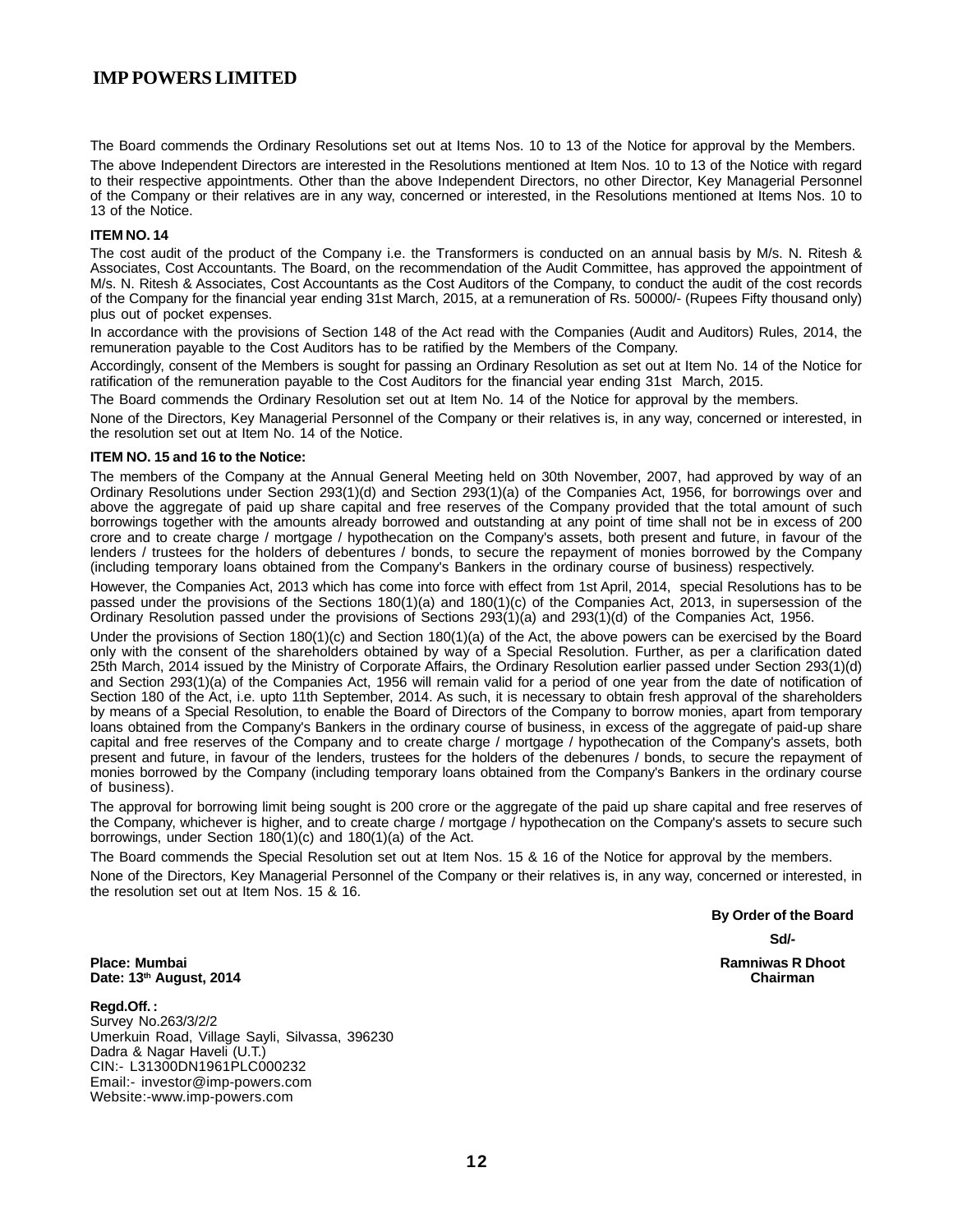

## **ANNEXURE TO THE NOTICE:**

## **Details of the Directors seeking Appointment/ Re-appointment at the Annual General Meeting:**

| <b>Name of Directors</b>                                                                                                           | <b>Shri Ramniwas R Dhoot</b>                                                                                                                                                                                                                                                                                                                                                                                                                                                                                                                                                                                                                                                          | Shri Ajay R Dhoot                                                                                                                                                                                                                                                                                                                                                                                       |                                                                                                                                                                                                                                                                                                                                                                                                                                                                                                                                                                                                                                                                                                                                                                                                                | Shri Aaditya R Dhoot Shri Rajendra Mimani                                                                                                                                                                                                                                                                                                  |
|------------------------------------------------------------------------------------------------------------------------------------|---------------------------------------------------------------------------------------------------------------------------------------------------------------------------------------------------------------------------------------------------------------------------------------------------------------------------------------------------------------------------------------------------------------------------------------------------------------------------------------------------------------------------------------------------------------------------------------------------------------------------------------------------------------------------------------|---------------------------------------------------------------------------------------------------------------------------------------------------------------------------------------------------------------------------------------------------------------------------------------------------------------------------------------------------------------------------------------------------------|----------------------------------------------------------------------------------------------------------------------------------------------------------------------------------------------------------------------------------------------------------------------------------------------------------------------------------------------------------------------------------------------------------------------------------------------------------------------------------------------------------------------------------------------------------------------------------------------------------------------------------------------------------------------------------------------------------------------------------------------------------------------------------------------------------------|--------------------------------------------------------------------------------------------------------------------------------------------------------------------------------------------------------------------------------------------------------------------------------------------------------------------------------------------|
| Date of Birth                                                                                                                      | 05.03.1941                                                                                                                                                                                                                                                                                                                                                                                                                                                                                                                                                                                                                                                                            | 09.03.1964                                                                                                                                                                                                                                                                                                                                                                                              | 03.05.1968                                                                                                                                                                                                                                                                                                                                                                                                                                                                                                                                                                                                                                                                                                                                                                                                     | 02.04.1952                                                                                                                                                                                                                                                                                                                                 |
| Date of Appointment<br>on the Board                                                                                                | 16.08.1962                                                                                                                                                                                                                                                                                                                                                                                                                                                                                                                                                                                                                                                                            | 14.05.1982                                                                                                                                                                                                                                                                                                                                                                                              | 28.11.1986                                                                                                                                                                                                                                                                                                                                                                                                                                                                                                                                                                                                                                                                                                                                                                                                     | 29.08.2011                                                                                                                                                                                                                                                                                                                                 |
| Qualifications                                                                                                                     | B.com                                                                                                                                                                                                                                                                                                                                                                                                                                                                                                                                                                                                                                                                                 | B.com                                                                                                                                                                                                                                                                                                                                                                                                   | B.com                                                                                                                                                                                                                                                                                                                                                                                                                                                                                                                                                                                                                                                                                                                                                                                                          | B.com                                                                                                                                                                                                                                                                                                                                      |
| Expertise                                                                                                                          | Shri Ramniwas R Dhoot,<br>currently the Executive<br>Chairman of the Company,<br>has been the driving force<br>of the Company since its<br>existence. He has an<br>immense experience of<br>more than five decades in<br>the transformer industry<br>and is instrumental in<br>creating a strong organi-<br>zation and steering the<br>Company into the league<br>of top transformer manu-<br>facturers in India. He is<br>also actively involved in<br>philanthropic activities.<br>Shri Ramniwas Dhoot,<br>since inception has been<br>the leader in Human<br>Resource Management<br>and is very close to the<br>workers. He is the<br>guiding force of the<br>entire Organisation. | Shri Ajay R Dhoot,<br>designated as<br>Vice-Chairman of the<br>Company, has an<br>experience of more<br>than 33 years in the<br>field of Marketing,<br>Finance and<br>Administration. He is<br>a prudent Business<br>man and a Financial<br>Wizard of the<br>Company.<br>He has also played<br>a leading role in<br>administering the<br>Company's entry into<br>domestic and<br>international markets. | Shri Aaditya R Dhoot,<br>designated as<br>Managing Director of<br>the Company, has an<br>experience of more than<br>27 years in the trans-<br>former industry and<br>in the Company's<br>foray into higher rating<br>transformers as well<br>as its capacity<br>expansion. He over-<br>sees the Project<br>expansion, Accounts<br>and Material<br>Managements. He is<br>actively involved in<br>Indian Electrical and<br>Electronics<br><b>Manuacturers</b><br>Association (IEEMA)<br>activities and is the<br>Mentor of Transformer<br>Division and the<br>Member of the Exe-<br>cutive Council of<br>IEEMA since 2007.<br>Shri Aaditya R Dhoot,<br>has also been elected<br>as the Chairman of<br>Elecrama 2016,<br>which is the World's<br>largest Electrical<br>Transmission &<br>Distribution Exhibition. | Shri Rajendra Mimani,<br>Director - Marketing<br>has more than 4<br>decades rich and varied<br>experience in Business<br>Development<br>He is associated with<br>has been instrumental the Company for more<br>than 42 years.<br>Shri Rajendra Mimani<br>has, in the past,<br>successfully served the<br>Company in various<br>capacities. |
| Directorship held in<br>other Companies<br>(excluding foreign<br>and Section<br>25 Companies)                                      | IMP Energy Ltd.                                                                                                                                                                                                                                                                                                                                                                                                                                                                                                                                                                                                                                                                       | IMP Energy Ltd.                                                                                                                                                                                                                                                                                                                                                                                         | IMP Energy Ltd.                                                                                                                                                                                                                                                                                                                                                                                                                                                                                                                                                                                                                                                                                                                                                                                                | IMP Energy Ltd.<br>Mangalam Drugs &<br>Organics Ltd.                                                                                                                                                                                                                                                                                       |
| Membership of<br>Committees in other<br>public companies<br>(includes only Audit<br>and Stakeholders<br>Relationship<br>Committee) | N.A.                                                                                                                                                                                                                                                                                                                                                                                                                                                                                                                                                                                                                                                                                  | N.A.                                                                                                                                                                                                                                                                                                                                                                                                    | N.A.                                                                                                                                                                                                                                                                                                                                                                                                                                                                                                                                                                                                                                                                                                                                                                                                           | N.A.                                                                                                                                                                                                                                                                                                                                       |
| Shareholding of<br><b>Directors</b>                                                                                                | 242529                                                                                                                                                                                                                                                                                                                                                                                                                                                                                                                                                                                                                                                                                | 232977                                                                                                                                                                                                                                                                                                                                                                                                  | 253315                                                                                                                                                                                                                                                                                                                                                                                                                                                                                                                                                                                                                                                                                                                                                                                                         | Nil                                                                                                                                                                                                                                                                                                                                        |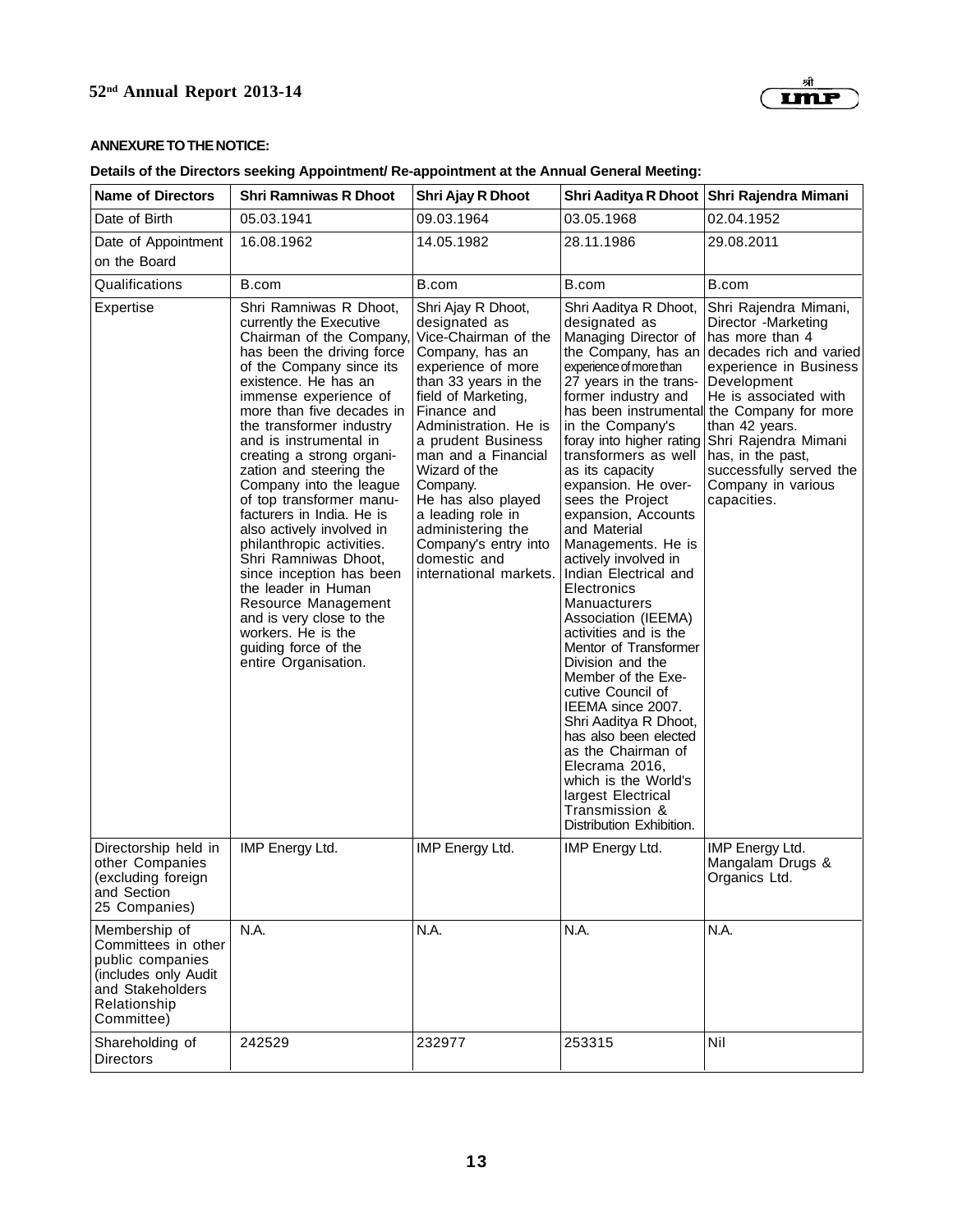#### **ANNEXURE TO THE NOTICE:**

#### **Details of the Directors seeking Appointment/ Re-appointment at the Annual General Meeting:**

| <b>Name of Directors</b>                                                                                                        | Mrs. Rajkamal<br>Sukhani                                                                                                                                                                                                                                                                                                                                                                                                                                                                                                                                                                                                                                                               | Shri R.T.<br>RajGuroo                                                                                                                                                                                                                                                                      | Shri Jayant<br>Godbole                                                                                                                                                                                                                                                                                                                                                                                                                                                                                                                                                                                                                                                                                                                                                                                                                                                                                                                       | <b>Shri Siby Antony</b><br>Mimani                                                                                                                                                                                                                                                                                                                                                                                                                                                                                                                                                                                                                                                                                                                                                                                                                                                                                                                                                                                                                                                                                                                                                                                                                                                                                                                                                                                                                                                                                                                                                                                                                                                                                                                                                                                                                                                             | <b>Shri Prashant</b><br>Pandit                                                                                                                                                              |
|---------------------------------------------------------------------------------------------------------------------------------|----------------------------------------------------------------------------------------------------------------------------------------------------------------------------------------------------------------------------------------------------------------------------------------------------------------------------------------------------------------------------------------------------------------------------------------------------------------------------------------------------------------------------------------------------------------------------------------------------------------------------------------------------------------------------------------|--------------------------------------------------------------------------------------------------------------------------------------------------------------------------------------------------------------------------------------------------------------------------------------------|----------------------------------------------------------------------------------------------------------------------------------------------------------------------------------------------------------------------------------------------------------------------------------------------------------------------------------------------------------------------------------------------------------------------------------------------------------------------------------------------------------------------------------------------------------------------------------------------------------------------------------------------------------------------------------------------------------------------------------------------------------------------------------------------------------------------------------------------------------------------------------------------------------------------------------------------|-----------------------------------------------------------------------------------------------------------------------------------------------------------------------------------------------------------------------------------------------------------------------------------------------------------------------------------------------------------------------------------------------------------------------------------------------------------------------------------------------------------------------------------------------------------------------------------------------------------------------------------------------------------------------------------------------------------------------------------------------------------------------------------------------------------------------------------------------------------------------------------------------------------------------------------------------------------------------------------------------------------------------------------------------------------------------------------------------------------------------------------------------------------------------------------------------------------------------------------------------------------------------------------------------------------------------------------------------------------------------------------------------------------------------------------------------------------------------------------------------------------------------------------------------------------------------------------------------------------------------------------------------------------------------------------------------------------------------------------------------------------------------------------------------------------------------------------------------------------------------------------------------|---------------------------------------------------------------------------------------------------------------------------------------------------------------------------------------------|
| Date of Birth                                                                                                                   | 18.09.1949                                                                                                                                                                                                                                                                                                                                                                                                                                                                                                                                                                                                                                                                             | 27.06.1944                                                                                                                                                                                                                                                                                 | 17.02.1945                                                                                                                                                                                                                                                                                                                                                                                                                                                                                                                                                                                                                                                                                                                                                                                                                                                                                                                                   | 10.05.1948                                                                                                                                                                                                                                                                                                                                                                                                                                                                                                                                                                                                                                                                                                                                                                                                                                                                                                                                                                                                                                                                                                                                                                                                                                                                                                                                                                                                                                                                                                                                                                                                                                                                                                                                                                                                                                                                                    | 10.02.1955                                                                                                                                                                                  |
| Date of Appointment<br>on the Board                                                                                             | 13.08.2014                                                                                                                                                                                                                                                                                                                                                                                                                                                                                                                                                                                                                                                                             | 30.07.2005                                                                                                                                                                                                                                                                                 | 16.03.2007                                                                                                                                                                                                                                                                                                                                                                                                                                                                                                                                                                                                                                                                                                                                                                                                                                                                                                                                   | 03.07.2009                                                                                                                                                                                                                                                                                                                                                                                                                                                                                                                                                                                                                                                                                                                                                                                                                                                                                                                                                                                                                                                                                                                                                                                                                                                                                                                                                                                                                                                                                                                                                                                                                                                                                                                                                                                                                                                                                    | 30.07.2005                                                                                                                                                                                  |
| Qualifications                                                                                                                  | <b>BA</b><br>(Home Science)                                                                                                                                                                                                                                                                                                                                                                                                                                                                                                                                                                                                                                                            | B.Com., DFM,<br>CAIIB, LL.B.,<br><b>FCS</b>                                                                                                                                                                                                                                                | B. Tech. (Hons.) from IIT-<br>Certificate in Finance<br>Management from Jamnalal<br>Bajaj Institute of Management<br>Studies- Certificate in Network<br>Analysis from Small Industries<br><b>Extension Training Institute</b><br>(SIET)-Participation Certificate<br>in Corporate Long Range<br>Planning (1986) from Indian<br>Institute of Management (IIM)                                                                                                                                                                                                                                                                                                                                                                                                                                                                                                                                                                                 | A Post Graduate in Economics from Madras<br>University and a Graduate in Mathematics<br>from Kerala University                                                                                                                                                                                                                                                                                                                                                                                                                                                                                                                                                                                                                                                                                                                                                                                                                                                                                                                                                                                                                                                                                                                                                                                                                                                                                                                                                                                                                                                                                                                                                                                                                                                                                                                                                                                | B.Com. LL.B.                                                                                                                                                                                |
| Expertise                                                                                                                       | Mrs. Rajkamal Sukhani is<br>currently the Director of<br>ELARCI (ESTATES AND<br>CONSTRUCTIONAL)<br>DEVELOPMENT<br>SERVICES PVT. LTD.,<br>a Company into the<br>business of developing,<br>constructing Buildings<br>and Structures,<br>acquiring or giving on<br>lease immovable<br>properties. She is also<br>associated with the<br>family owned leather<br>business. She is actively<br>involved in the various<br>philanthropic activities<br>and is also a social<br>worker. Mrs. Rajkamal<br>Sukhani has an immense<br>experience in the field of<br>Human Resource<br>Management which will<br>be beneficial for under-<br>taking Company's HR,<br>ADMIN and CSR<br>activities. | Shri R. T. RajGuroo<br>is a Practicing<br>Company<br>Secretary having<br>expertise in the<br>field of Corporate<br>Laws, Labour<br>and Industrial<br>Laws, Project &<br><b>Working Capital</b><br>Financing and<br>banking over 49<br>years, including<br>22 and 1/2 years<br>as a Banker. | 37 years of wide active<br>experience (excluding 8 years<br>experience as independent<br>Director) which includes<br>5 years in SSI Sector as<br>Production In-charge and<br>27 years in IDBI (including<br>3 years in IRBI) in various<br>positions and departments<br>such as Project Financing,<br><b>Rehabilitation Business</b><br>Development etc. For 5 years,<br>he was in Sabah, Malaysia as<br>Advisor for a mega Pulp and<br>Paper / timber complex<br>(\$0.7 Billion) and Project<br>Co-ordinator for mega gas<br>utilization projects of USD<br>1 Billion. He was Executive<br>Director of IDBI for 6 years<br>during which period, He was<br>Chairman of DR Empowered<br>Group (of Banks and financial<br>nstitutions), which was<br>linstrumental in preventing<br>formation of NPA and correcting<br>NPA in the Banking sector.<br>At the time of retirement,<br>He functioned as Chairman and<br>Managing Director of IDBI. | Mr. Siby Antony has over four decades of experience<br>in Banking and Financial Services, especially in the<br>space of Distressed Assets. Mr. Siby has been<br>instrumental in setting up the Distressed Assets<br>Business in Edelweiss.<br>Prior to Edelweiss, he had an aggregate service of<br>over 35 years as a banker. Starting his career with the<br>Reserve Bank of India in 1969, he moved to IDBI,<br>India's principal Deve-Iopment Financial Institution in<br>1975. Pursuing a very successful career in IDBI, he<br>had grown to the position of Executive Director. He<br>was appointed as the Executive Trustee of Stressed<br>Assets Stabilization Fund, a Rs. 9000 Crore Fund<br>created by Govern-ment of India to take over the<br>stressed loans of IDBI, prior to its merger with IDBI<br>Bank. He was also associated with the Corporate<br>Debt Restructuring mechanism since inception and<br>he was the Chairman of the Empowered Group of<br>CDR until 2008. He also served on the board of<br>ARCIL, the pioneering Asset Reconstruction<br>Company in the country, as a nominee of IDBI.<br>During his career with IDBI, as a senior executive in<br>the Project Finance Department he was in-Charge of<br>sectors namely, Oil & Gas, Chemicals and Petro-<br>chemicals, Steel and Textiles, besides Road & Ports.<br>He was also associated with the Inter Institutional<br>Group con-stituted by Government of India and<br>RBI for studying the issues connected with the flow of<br>investment in infrastructure. He represented IDBI in<br>the informal committee constituted by Ministry of<br>Surface Transport (MOST), Government of India for<br>drafting/finalisation of the Model Concession<br>agreement for road projects.<br>Presently he is the MD & CEO of Edelweiss Asset<br>Reconstruction Company Ltd., the largest ARC in the<br>country. | Mr. Prashant Pandit<br>is a leading<br>advocate and is<br>having experience<br>of more than<br>33 years and is having<br>expertise in the<br>area of Civil,<br>Criminal and Labour<br>Laws. |
| Directorship held in<br>other Companies<br>(excluding foreign and<br>Section 25 Companies)                                      | <b>NIL</b>                                                                                                                                                                                                                                                                                                                                                                                                                                                                                                                                                                                                                                                                             | Siddharth Education<br>Services Ltd.                                                                                                                                                                                                                                                       | EMBIO Ltd. J K Cements Ltd.<br>Gillanders Arbhutnot & Co. Ltd.<br>Emami Paper Mills Ltd.<br>Kesar Terminals & Infrastructure Ltd.<br>Madhya Bharat Papers Ltd.<br>Zuari Global Ltd.<br>Zuari Agro Chemicals Ltd.<br>Saurashtra Cement Ltd.<br>IDBI Asset Management Ltd.<br>Kesar Multimodal Logistics Ltd.<br>Gujrat Alkalies and chemicals Ltd.                                                                                                                                                                                                                                                                                                                                                                                                                                                                                                                                                                                            | Edelweiss Capital Ltd.                                                                                                                                                                                                                                                                                                                                                                                                                                                                                                                                                                                                                                                                                                                                                                                                                                                                                                                                                                                                                                                                                                                                                                                                                                                                                                                                                                                                                                                                                                                                                                                                                                                                                                                                                                                                                                                                        | NIL                                                                                                                                                                                         |
| Membership of<br>Committees in other<br>public companies<br>(includes only Audit and<br>Stakeholders<br>Relationship Committee) | NIL                                                                                                                                                                                                                                                                                                                                                                                                                                                                                                                                                                                                                                                                                    | <b>NIL</b>                                                                                                                                                                                                                                                                                 | <b>Audit Committee:</b><br>Gujarat Alkalies and Chemicals Ltd.<br>EMBIO Ltd.<br>Gillander Arbuthnot Ltd.<br>Emami Paper Mills Ltd.<br>Zuari Global Ltd.<br>Kesar Terminals & Infrastructure Ltd.<br>IDBI Asset Management Ltd.<br>Zuari Agro Chemical Limited<br>Kesar Multimodal Logistic<br>Investors Grievance committee:<br>Zuari Agro Chemical Limited                                                                                                                                                                                                                                                                                                                                                                                                                                                                                                                                                                                  | <b>NIL</b>                                                                                                                                                                                                                                                                                                                                                                                                                                                                                                                                                                                                                                                                                                                                                                                                                                                                                                                                                                                                                                                                                                                                                                                                                                                                                                                                                                                                                                                                                                                                                                                                                                                                                                                                                                                                                                                                                    | <b>NIL</b>                                                                                                                                                                                  |
| Shareholding of Directors                                                                                                       | <b>NIL</b>                                                                                                                                                                                                                                                                                                                                                                                                                                                                                                                                                                                                                                                                             | <b>NIL</b>                                                                                                                                                                                                                                                                                 | <b>NIL</b>                                                                                                                                                                                                                                                                                                                                                                                                                                                                                                                                                                                                                                                                                                                                                                                                                                                                                                                                   | <b>NIL</b>                                                                                                                                                                                                                                                                                                                                                                                                                                                                                                                                                                                                                                                                                                                                                                                                                                                                                                                                                                                                                                                                                                                                                                                                                                                                                                                                                                                                                                                                                                                                                                                                                                                                                                                                                                                                                                                                                    | <b>NIL</b>                                                                                                                                                                                  |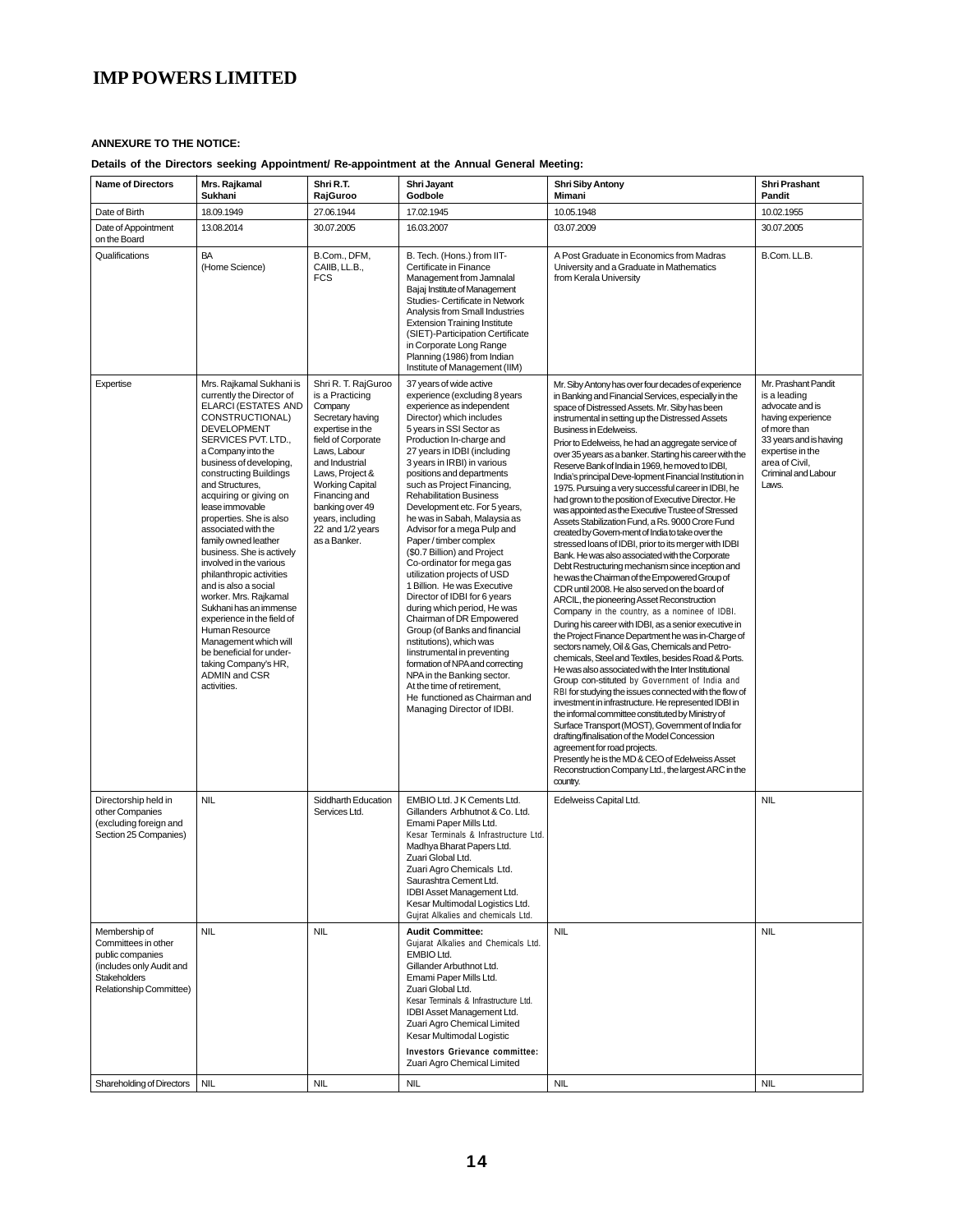

## **DIRECTOR'S REPORT**

#### To,

#### The Members Of **IMP POWERS LIMITED**

Your Directors are pleased to present their 52nd Annual Report on the business and operations of your Company together with the Audited Accounts for the Financial Year ended 31st March, 2014.

#### **FINANCIAL RESULTS:**

The financial and operating highlights for the year under review of the Company and that of the previous financial year, are given below:  $($   $\bar{z}$  in Lacs)

| <b>PARTICULAR</b>                                          | *MARCH 31, 2014 | *MARCH 31, 2013 (9 Months) |
|------------------------------------------------------------|-----------------|----------------------------|
| <b>Gross Turnover</b>                                      | 28636.18        | 22690.05                   |
| <b>Turnover Net of Excise Duty</b>                         | 26124.90        | 20509.99                   |
| Other Income                                               | 54.61           | 27.79                      |
| <b>Total Revenue from Operations</b>                       | 26179.51        | 20537.78                   |
| Profit before finance cost, depreciation and taxes         | 2459.16         | 2004.05                    |
| Less : Depreciation                                        | 493.39          | 332.70                     |
| Less: Finance Costs                                        | 1905.60         | 1330.47                    |
| Profit before tax                                          | 60.17           | 340.88                     |
| Less: current tax                                          | 12.90           | 139.33                     |
| Less: deferred tax                                         | 24.96           | (26.61)                    |
| Profit after tax                                           | 22.30           | 228.16                     |
| Add: Profit brought forward from Previous Year             | 2027.50         | 2024.97                    |
| <b>Profit Available for Appropriation</b>                  | 2049.80         | 2253.13                    |
| Appropriation                                              |                 |                            |
| Proposed Dividend (Equity)                                 | 40.68           | 40.68                      |
| Proposed Dividend (Preference)                             | 7.24            | 7.36                       |
| Tax on Dividend                                            | 11.22           | 6.60                       |
| Transfer to 4% Preference Share Capital Redemption Reserve | 81.67           | 18.38                      |
| Transfer to 1% Preference Share Capital Redemption Reserve | 110.87          | 110.87                     |
| Transfer to Bond Redemption Reserve                        | 55.66           | 41.74                      |
| <b>Surplus Carried to Balance Sheet</b>                    | 1742.47         | 2027.50                    |
|                                                            | 2049.80         | 2253.13                    |
| <b>Earning Per Share</b>                                   |                 |                            |
| <b>Basic</b>                                               | 0.13            | 2.71                       |
| <b>Diluted</b>                                             | 0.13            | 2.71                       |

**\*Note:** The Figures mentioned above in respect of the Financial Year ended 31st March, 2014, are not comparable with the previous year's figures as the previous Financial Year ended 31st March, 2013 of your Company was of 9 months (Nine Months).

#### **DIVIDEND:**

Your Directors' are pleased to recommend a Dividend of Re. 0.50 (i.e. @5%) per Equity Share on 8136563 Equity Shares of Rs.10/- each for the Financial Year ended 31st March, 2014.

#### **BUSINESS SCENARIO:**

With a divergent growth globally, modest recovery from advanced economic and continued slow-down in emerging economies, a relatively subdued domestic performance coupled with overall deceleration of India' GDP growth and marked currency depreciation had a significant negative impact on the general business environment.

Despite the extremely challenging Indian Transformers Industry, especially due to challenging market scenario, emergence of new players as well as multinationals, larger capacity addition, and volatility in major raw material prices, your Company has sustained its growth level and its performance was satisfactory.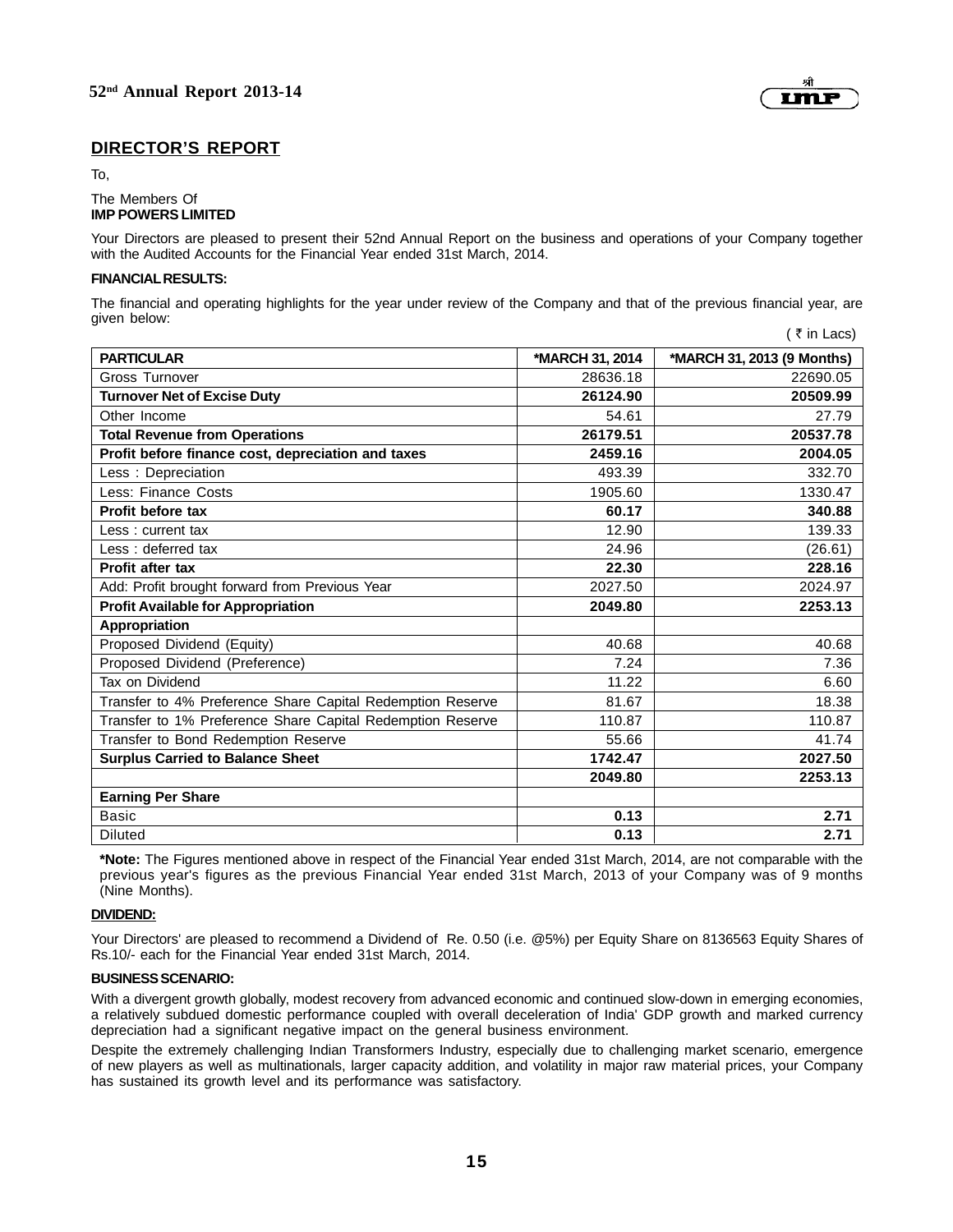During the Year under review your Company manufactured 7127 MVA and achieved a total income of Rs 261.80 crore. Inspite of the higher production, Sales were 6410 MVA, due to delay by customers in taking delivery and delay in opening of LC's. The sales under review on consolidated account basis of the year under review were Rs. 264.38 crore and Profit after Tax (PAT) was Rs. 0.58 crore.

## **ACHIEVEMENTS:**

 $\bullet$  **YOUR COMPANY AS ON 31ST MARCH, 2014, HAVE AN ALL TIME HIGH ORDER BOOK OF RS. 346 CRORE (TRANSFORMERS) AND HYDRO PROJECTS OF RS. 87 CRORE AGREEGATING TO RS. 434 CRORE.**

The details of which are provided as under:

|                     | Order Book (in MVA) | Order Book (Rs. in Crore) |
|---------------------|---------------------|---------------------------|
| <b>Transformers</b> |                     |                           |
| <b>SEB</b>          | 6047                | 248                       |
| EPC                 | 796                 | 35                        |
| Deemed Exports      | 1324                | 64                        |
| Hydro projects      |                     | 87                        |
| Total               | 8167                | 434                       |

 $\bullet$  Your Company on 3rd May, 2014 has been felicitated by its lead Bank, State bank of Hyderabad for being one of its important customers.

- $\bullet$  Your Company has been awarded a single order of 91 nos of 25 MVA/ 132 KV transformers amounting to Rs. 101 crore from RRVPNL & is under execution.
- $\bullet$ Your Company has received an Order of Rs. 40 crore from 3 MNCs (2 from spain and 1 from Dubai) for their projects in India.
- $\bullet$  Your Company constructed Air Condition and Control Environment in core coil assembly section in addition to winding section making a complete dust free section.
- $\bullet$  Your Company has received approval from the following New Vendors: Gujarat Energy Transmission Corporation Ltd. (GETCO) for 315 MVA 400KV class auto transformers Power Transmission Corporation of Uttarakhand Ltd. (PTCUL) for 315 MVA 400 KV class auto transformers
- $\bullet$  Your Company's Managing Director, is also the Member of the Indian Electrical and Electronic Manufacturer's Association (IEEMA) and has been elected as the Chairman of ELECRAMA 2016, which is the largest T & D Exhibition in the World.

#### **Finance and Rating:**

Despite the challenging and gloomy business scenario, the Credit rating agency, CARE, in their recent evaluation, has rated your Company as CARE "BBB" for long term credit rating and CARE "P3" for short term credit rating.

#### **Future Growth Prospects:**

In India, the demand for equipment used in power sector is multiplying at a rapid rate because of social, economic and industrial development. The new government plans to fund up to 75% of the investment required to supply electricity through separate feeders for agricultural and rural domestic consumption, will benefit the Power Sector Companies and ultimately boost the regional demand for power transformers. The Government of India in the present era has shifted its focus to the transmission & distribution sector of the country, which is expected to offer abundant growth opportunities for the players operating in the electrical equipment market of India.

The government's commitment to provide 24x7 uninterrupted power supply to all homes and Deendayal Upadhyaya Gram Jyoti Yojana to augment power supply to rural areas, strengthen the sub-transmission and distribution systems will ultimately boost the demand for Power Transformers.

Your Company with a **'state of art'** facility to manufacture Power Transformers up to **400 KV** Voltage Class, is fully equipped with most modern Plant & Machinery to grab the opportunity provided by the domestic power transformer market. With all inhouse testing arrangements to conduct Routine, Acceptance & all Type Tests as per IS & IEC standards, your Company always strive for total customer satisfaction by providing quality products and service on time.

Despite the global financial crisis, the industry has seen an increasing trend in the transformer export, which contributes significantly to the revenue. Hence, your Company's major thrust is on exports by increasing its market presence across in countries like Africa and the Middle East, tying up with several International EPC players by designing and manufacturing quality products, improving productivity, maintaining costs and meeting global standards through efficient performance.

#### **Subsidiary Company:**

IMP Energy Ltd (IEL), a Subsidiary Company of IMP Powers Ltd. incorporated in the year 2012, is acting as a Project Management Consultancy (P.M.C.) with a clear vision of providing excellence and perfection to explore emerging opportunities in mini and small Hydro Power Projects up to 25 MW. The company has made long strides in a very short span in providing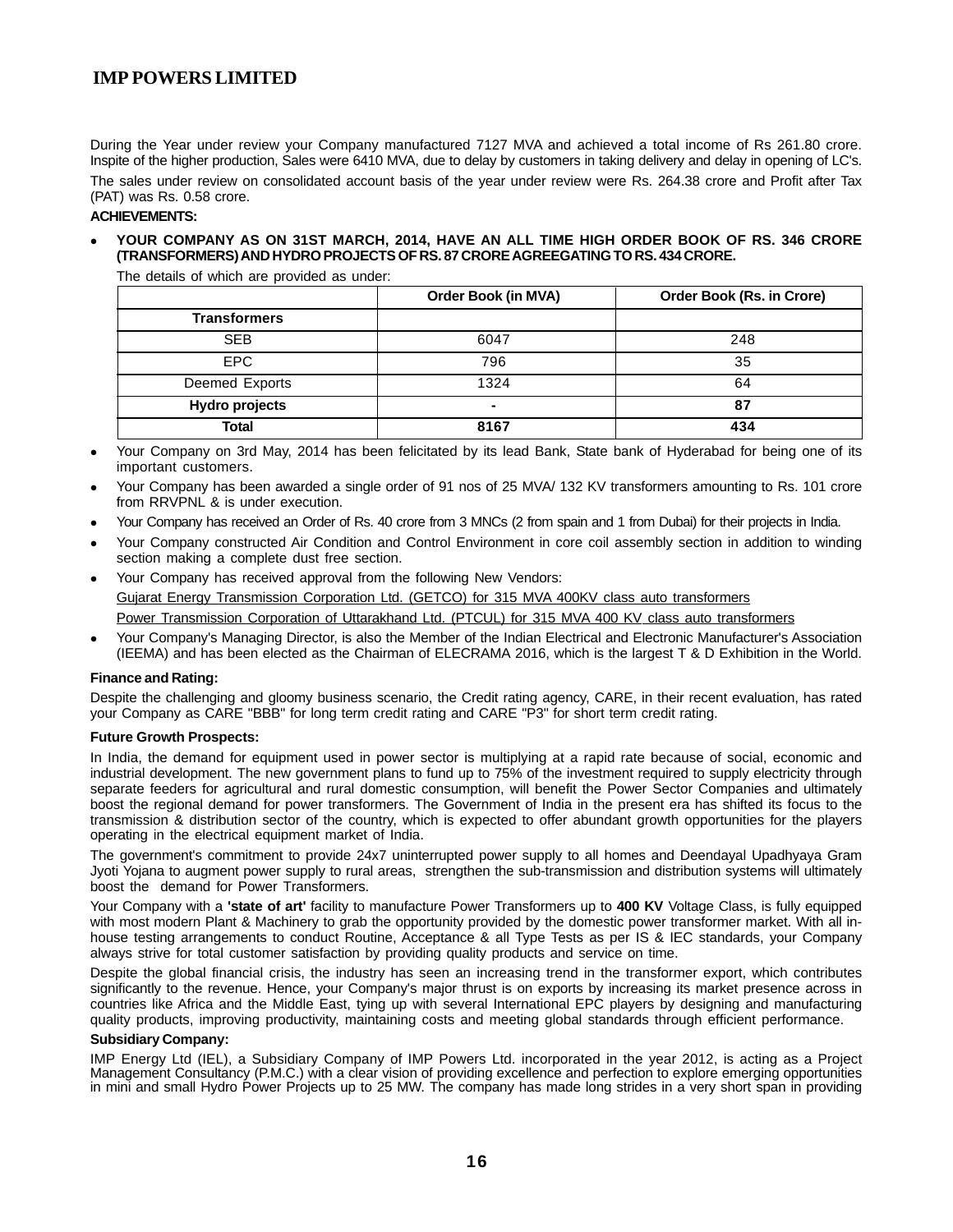

most modern technology effecting fresh innovations resulting in perfect results. IEL has ventured into this sector not only to provide end to end solutions in Hydro power but also to support the Government of India's latest thrust in renewable energy.

Coupled with above, the demand for the renewable energy is also going to go up. Thus your company's Subsidiary, IMP Energy Ltd., incorporated with a clear objective to explore emerging opportunities in micro and small Hydro Power Sector, is also comfortably placed. IEL received 13 small Hydro projects orders totalling 12.7 MW & amounting to **Rs. 137.01 crore** in **Leh and Kargil,** the progress of which is satisfactory.

## **Exemption under Section 212(8) of the Companies Act, 1956:**

As per the general exemption granted under Section 212(8) of the Companies Act, 1956 by the Government of India, Ministry of Corporate Affairs, New Delhi vide its General Circular No.2/2011, dated 8th February, 2011, the audited annual accounts and other documents of the Subsidiary as specified under Section 212 of the Act are not attached to the Annual report of your Company. Members desiring to have a copy of audited Annual Accounts and the related detailed information of IEL, subsidiary of the Company, may write to the Company Secretary at the Corporate Office of the Company and they will be provided with the same upon such a request. Annual Accounts of the subsidiary company will also be kept for inspection of the Members at the Corporate Office of Your Company in the working days of the Company between 2.00 p.m. to 4.00 pm. A statement pursuant to Section 212 of the Companies Act, 1956, in respect of the Subsidiary Company is annexed herewith and forms part of this Annual Report.

As required under the Listing Agreement with the Bombay Stock Exchange Ltd., (BSE) and National Stock Exchange of India Ltd. (NSE) and in accordance with the requirements of Accounting Standards AS-21, issued by the Institute of Chartered Accountants of India, the Consolidated Accounts of the Company and its subsidiary are annexed to this Annual Report.

#### **DIRECTORS:**

Shri Ramniwas R Dhoot, was re-appointed as the Chairman of the Company for a further period of 3 years w.e.f 1st April, 2014, subject to the approval of the Members and Shri Ajay R Dhoot and Shri Aaditya R Dhoot, were also re-appointed as the Managing Director and as the Jt. Managing Director of the Company respectively, for a further period of 5 years w.e.f 1st April,<br>2014, subject to the approval of Members. The Board of Directors at their Meeting held on 29t Ajay R Dhoot as the Vice-Chairman and Shri Aaditya R Dhoot as the Managing Director of the Company. The Board hereby recommends the re-appointment of Shri Ramniwas R Dhoot Chairman of the Company for a further period of 3 years w.e.f 1st April, 2014 and Shri Ajay R Dhoot, designated as Vice-Chairman and Shri Aaditya R Dhoot, designated as Managing Director of the Company for a further period of 5 years w.e.f 1st April, 2014 to the Members of the Company.

Pursuant to the provisions of Section 161(1) of the Companies Act, 2013 and the Articles of Association of the Company, Mrs. Rajkamal Sukhani was appointed as an Additional Director w.e.f. 13th August, 2014, she holds office up to the date of the ensuing Annual General Meeting. The Company has also received requisite notice in writing from a member proposing her candidature for the office of an Independent Director of the Company, to hold office for a period of 5 (five) consecutive years commencing from 30th September, 2014.

Pursuant to the provisions of the Companies Act, 2013, Shri Rajendra Mimani, Director-Marketing, retires by rotation and being eligible offers himself for re-appointment.

Shri R.T. RajGuroo, Shri Jayant Godbole, Shri Siby Antony and Shri Prashant Pandit, Independent Directors of the Company whose period of Office was liable to determination by retirement of Directors by rotation under the erstwhile applicable provisions of the Companies Act, 1956 are being appointed as Independent Directors for a term of five consecutive years.

In the opinion of the Board, they fulfill the conditions specified in the Act and the Rules made thereunder for appointment as Independent Directors and are independent of the management.

The Company has received declarations from all the Independent Directors of the Company confirming that they meet with the criteria of independence as prescribed both under sub-section (6) of Section 149 of the Companies Act, 2013 and under Clause 49 of the Listing Agreement with the Stock Exchanges. Members are requested to refer to the Notice and Explanatory Statement for the experience, qualification and tenure of the Independent Directors.

#### **DIRECTORS' RESPONSIBILITY STATEMENT:**

Pursuant to the requirement under Section 217(2AA) of the Companies Act, 1956, your Directors confirm that:

- $\bullet$  That in the preparation of the Accounts for the Financial Year ended 31st March, 2014 the applicable accounting standards had been followed along with proper explanation relating to material departures;
- $\bullet$  They have selected such accounting policies and applied them consistently and made judgments and estimates that were reasonable and prudent so as to give a true and fair view of the state of affairs of the company as at 31st March 2014 and of the profit of the company for that period;
- $\bullet$  They have taken proper and sufficient care to maintain adequate accounting records in accordance with the provisions of the Companies Act,1956 to safeguard the assets of the Company and to prevent and detect fraud and other irregularities; and
- $\bullet$ The Accounts have been prepared on a going concern basis.

#### **AUDITORS:**

M/s. Batliboi & Purohit, Chartered Accountants, (bearing ICAI Registration No. 101048W), the Statutory Auditor of the Company, hold office till the conclusion of the ensuing Annual General Meeting of the Company and are eligible for re-appointment.

The Company has received a written consent from M/s. Batliboi & Purohit, Chartered Accountants, to such appointment and also a certificate to the effect that their appointment, if made, would be in accordance with Section 139(1) & Section 141(3)(g) of the Companies Act, 2013 and the rules made there under, as may be applicable.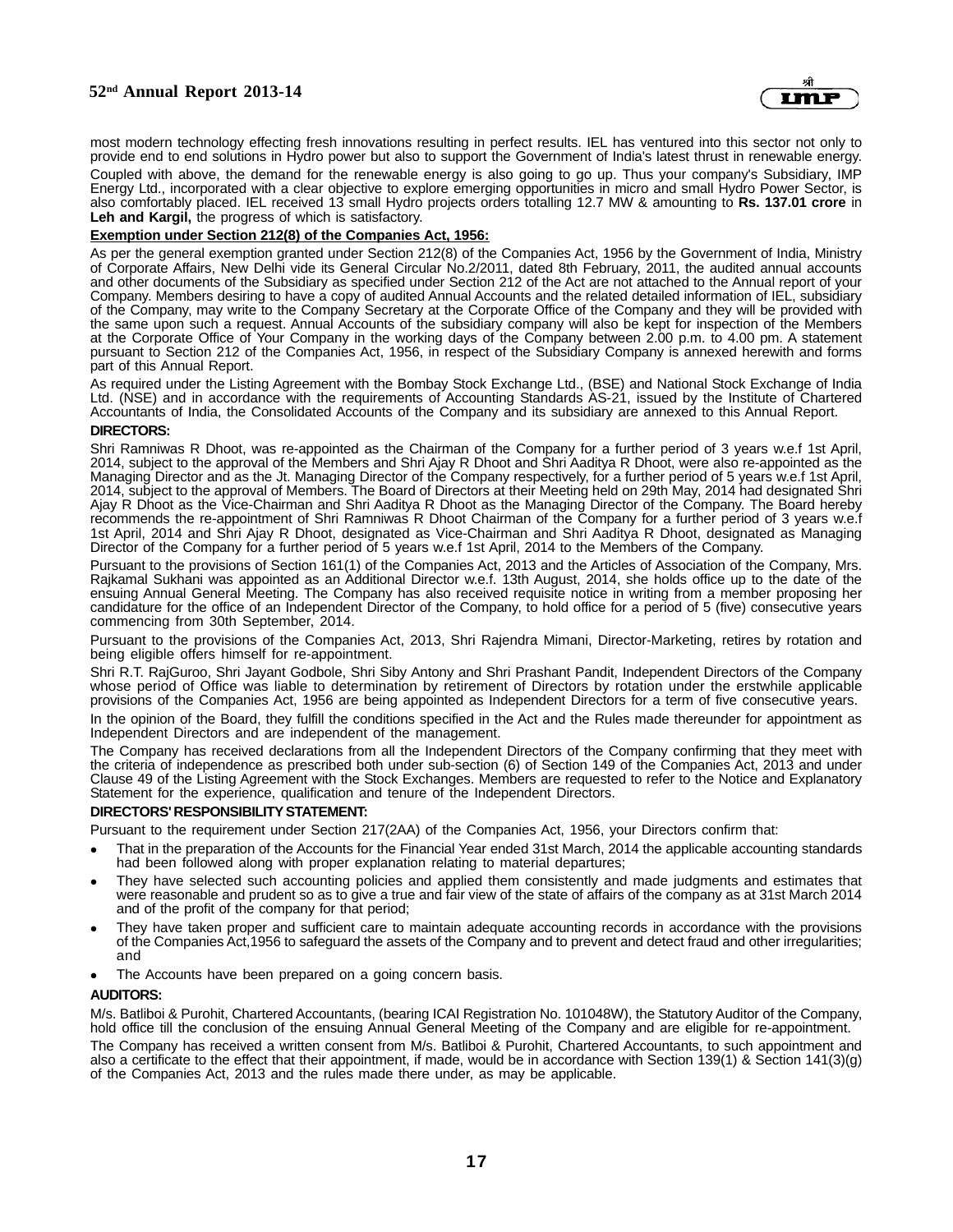#### **AUDITORS' REPORT:**

The Auditors' Report to the members on the Accounts of the Company for the financial year ended 31st March, 2014, does not contain any qualification.

#### **COST AUDITORS:**

The Company has appointed M/s. V.J. Talati & Co., as the Cost Auditors to conduct the audit of cost accounting records maintained by the Company for the Financial Year 2014-2015, subject to the approval of the Central Government. The Cost Audit Report for the Year ended 31st March, 2014 will be filed on or before the duedate.

#### **MANAGEMENT DISCUSSION AND ANALYSIS REPORT:**

Pursuant to Clause 49 of the Listing Agreement entered into with the Stock Exchanges, a detailed review by the Management on operation, performance and future outlook of the company and its business, is presented in a separate section viz: Management Discussion and Analysis forming part of this Annual Report.

#### **CORPORATE GOVERNANCE:**

Your Company reaffirms its commitment to the Corporate Governance and is fully compliant with the conditions stipulated in Clause 49 of the Listing Agreement with the Stock Exchanges.

As per Clause 49 of the Listing Agreement with the Stock Exchanges, a separate Chapter on the compliance with the conditions of Corporate Governance together with a certificate from Statutory Auditors of the Company in this regards is annexed hereto and forms part of the Corporate Governance Report.

A Code of Conduct for Directors and Senior Management Personnels, Code of Conduct for Prevention of Insider Trading, Whistle Blower Policy and the Ethical Code of Conduct for for Directors and Senior Management Personnels and Employees of the Company etc., effectively support the Corporate Governance processes.

#### **CODE OF CONDUCT COMPLIANCE:**

As per Clause 49 of the Listing Agreement with the Stock Exchanges, the declaration signed by the Managing Director regarding Code of Conduct Compliance for the financial year ended 31st March, 2014 is annexed and forms part of the Corporate Governance Report.

#### **PUBLIC DEPOSITS/ LOANS & ADVANCES:**

Your Company has not accepted any deposits from the public, or its employees during the year under review. The Company has not given any loans/advances to its subsidiary, the particulars of which is required to be disclosed pursuant to Clause 32 of the Listing Agreement, in the Annual Accounts of the Company.

#### **CONSOLIDATED FINANCIAL STATEMENTS:**

The Consolidated Financial Statements of the Company prepared in accordance with applicable Accounting Standards forms a part of this Annual Report.

#### **CORPORATE SOCIAL RESPONSIBILITY (CSR) COMMITTEE:**

Your Directors at their Meeting held on 29th May, 2014, have constituted the Corporate Social Responsibility (CSR) Committee of the Board comprising of Shri Ajay R Dhoot as the Chairman and Shri Aaditya R Dhoot and Shri Siby Antony as the other members.

The said Committee has been entrusted with the responsibility of formulating and recommending to the Board, a Corporate Social Responsibility Policy (CSR Policy) indicating the activities to be undertaken by the Company, monitoring the implementation of the framework of the CSR Policy and recommending the amount to be spent on CSR activities.

#### **INTERNAL CONTROL SYSTEM AND THEIR ADEQUACY:**

Your Company has adequate internal control procedures commensurate with its size and nature of business, in order to ensure that all the transactions are duly authorised, recorded and reported correctly.

Internal audit is looked after by independent firm of Chartered Accountants, M/s Sharp & Tannan Associates who audit the adequacy and effectiveness of internal controls laid down by the management and suggest improvements. Summarized Internal Audit observation/reports are reviewed by the Audit Committee on a regular basis. The Audit Committee of the Board of Directors periodically reviews the audit plans, internal audit reports and adequacy of internal controls and risks management.

#### **INSURANCE:**

The properties, and all insurable assets of your Company are adequately insured.

#### **HUMAN RESOURCES:**

Your Company continues to place significant importance on its Human Resources, enjoys cordial relations at all levels and recognizes that personnel are its principal assets. The Company also believes that its growth is always dependent upon its ability to attract and retain good quality personnel. A full-fledged Human Resources Department has been set up which is entrusted with the responsibility of recruiting new talent from the market, retaining and developing skills of the employees of the Company by conducting various trainings in its in-house training centre at the Silvassa Factory.

Your Company's Industrial relations at all divisions continued to be harmonious during the year.

#### **INDUSTRIAL RELATIONS:**

The industrial relations continued to be generally peaceful and cordial.

#### **CONSERVATION OF ENERGY, TECHNOLOGY ABSORPTION AND FOREIGN EXCHANGE EARNINGS AND OUTGO:**

The information relating to the conservation of energy, technology absorption and foreign exchange earnings and outgo as required to be disclosed under the Companies (Disclosure of Particulars in the Report of the Board of Directors) Rules 1988, is given in Annexure I forming part of this Report.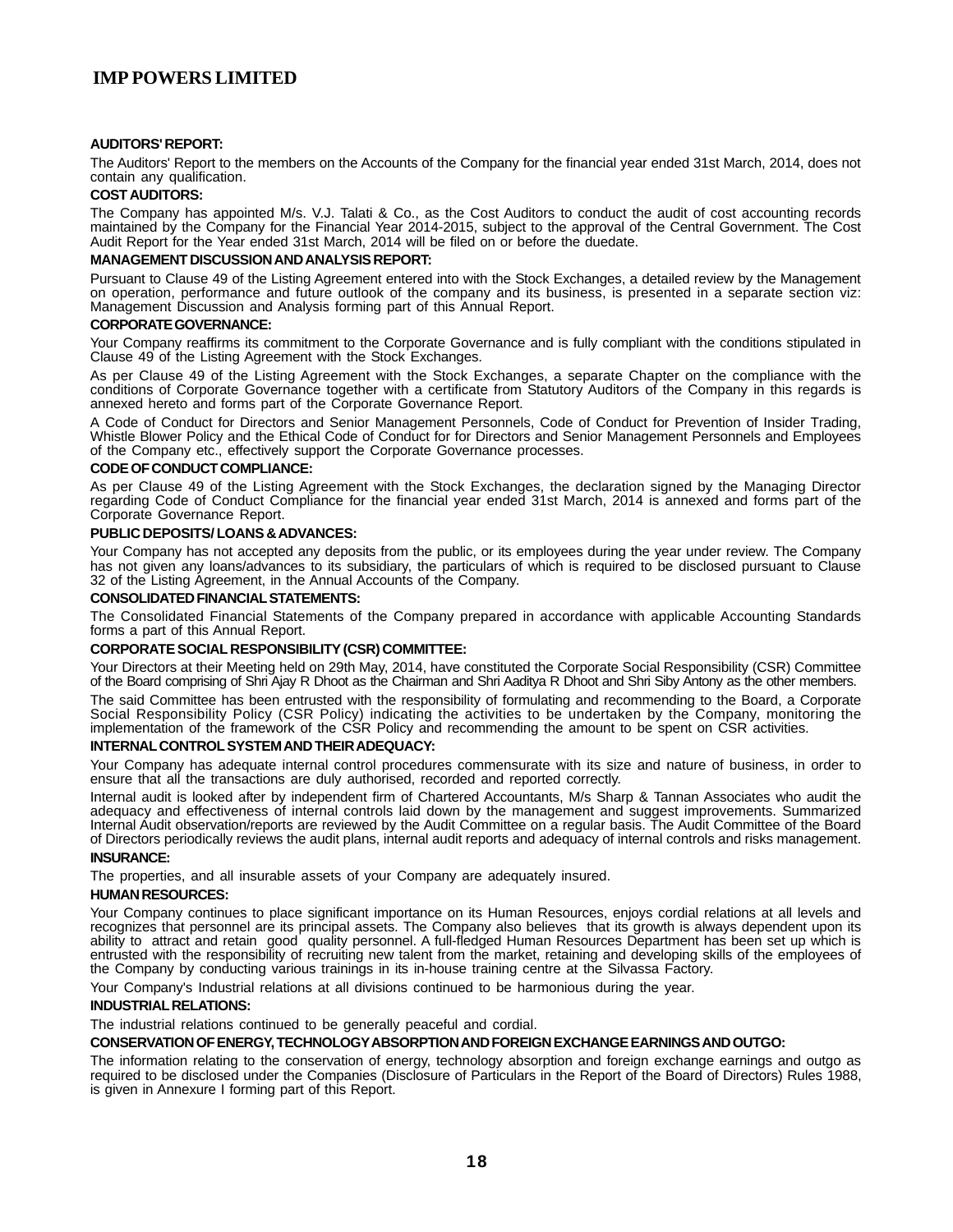

#### **PARTICULARS OF EMPLOYEES:**

The Company has not employed any employee drawing remuneration in excess of the limits prescribed, under Section 217 (2A) of the Companies Act,1956 read with Companies (Particular of Employees) Rules, 1975 as amended vide Companies (Particular of Employees) Amendment Rules, 2011 during the year under review.

#### **ACKNOWLEDGEMENT:**

The Board of Directors takes this opportunity to thank all, investors/ shareholders, consumers, dealers, distributors, clients, vendors for their continued support. The Board is also thankful to the bankers for extending timely assistance in meeting the financial requirement of the Company. It would further like to place on record the co-operation and assistance provided by Government Departments, Stock Exchanges and other regulatory authorities. Your Directors wish to place on record their appreciation for the contribution made by employees at all levels to the continued growth and prosperity of your Company.

**For and on Behalf of Board of Directors**

**Sd/-**

**Ramniwas R Dhoot Chairman**

**Place: Mumbai Date: 13th August, 2014**

#### **ANNEXURE I- to the Directors' Report**

**Information as per section 217(1)(e) of the Companies Act, 1956 read with the Companies (Disclosure of particulars in the Report of the Board of Directors) Rules, 1988 for the financial year ended 31st March, 2014.**

#### **CONSERVATION OF ENERGY, TECHNOLOGY ABSORPTION AND FOREIGN EXCHANGE EARNINGS AND OUTGO IN YEAR 2013-2014**

#### **A) CONSERVATION OF ENERGY:**

#### **Steps taken for conservation of Energy:**

- 1. Installation of 3 nos new winding machines with AC drive during the year after replacing old machines with conventional power supply through contactors resulted into controlled operation of winding with smooth speed .This has resulted into saving in power consumption.
- 2. A new high vacuum pumping system of capacity 2100 cubic metre/hour state of art energy efficient was ordered during the year 2013-14. This plant consists of energy efficient SHINKO SEIKI Japan make rotary & roots pump & will be used to create high vacuum in transformers before insulating oil impregnation. Power consumption will be reduced by 50% due to use of this modern plant. This plant has been commissioned in July 2014 and is under operation.
- 3. Overhauling & Servicing of 4 nos rotary & roots vacuum pumps was done as a preventive maintenance. This resulted into increase in efficiency of these pumps thereby reducing power consumption .
- 4. Cooling tower of 100 ton capacity was erected & commissioned during the year. This new capex item has resulted into reduction of temperature of cooling water to our plant & machinery ,thereby reducing power consumption due to increase in efficiency.
- 5. Reduction in wastage of energy by optimum use of plant & machinery, air conditioners and lighting in workshops/offices.
- With the help of various measures undertaken by the Company, there is a reduction in consumption of energy per unit of physical production of transformers .

#### **B) TECHNOLOGY ABSORPTION: N.A.**

#### **C) FOREIGN EXCHANGE EARNINGS AND OUTGOINGS:**

#### **Details of Foreign Exchange Income and Outgo are as Below:**

 $($ ₹ In Lacs)

| <b>PARTICULAR</b>            | 2013-14 | 2012-13 (Nine Months) |
|------------------------------|---------|-----------------------|
| Foreign exchange earnings    | 1354.84 | 7.45                  |
| Foreign exchange expenditure | 21.88   | 6.38                  |

**For and on Behalf of Board of Directors Sd/- Ramniwas R Dhoot Chairman**

**Place: Mumbai Date: 13th August, 2014**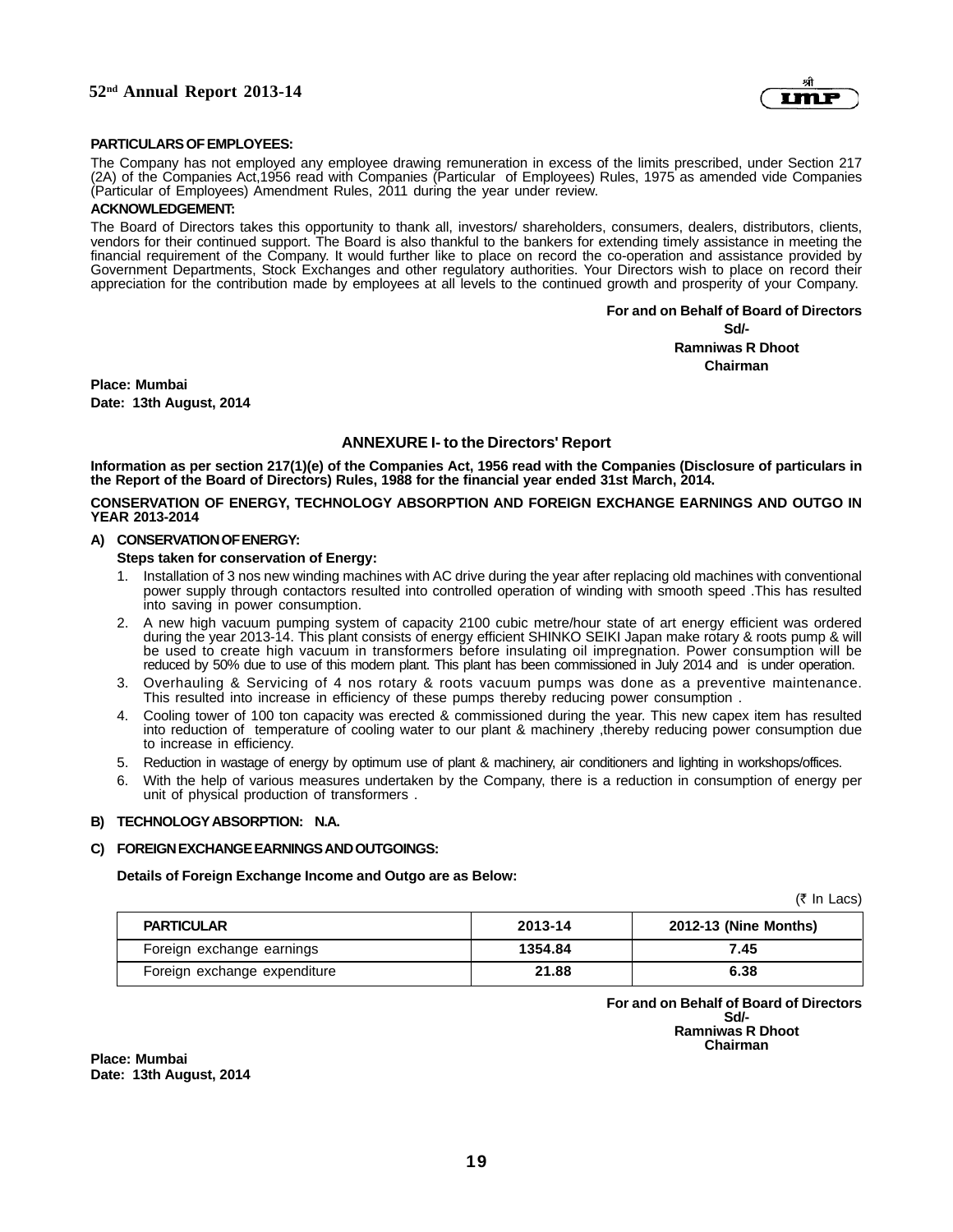## **MANAGEMENT DISCUSSION AND ANALYSIS**

#### **ECONOMIC OVERVIEW:**

The economic slowdown bottomed out last year. A spell of global financial turbulence caused capital outflows and pressure on the exchange rate, but strong policy measures stabilized the currency, rebuilt reserves and narrowed the excessive current account deficit. India's GDP growth for 2013-14 has been about 5% and at the same levels as that of the previous financial year. In the last five years, the growth rate of the economy has been lower than the estimates, but the industry is hopeful of a rebound with a new stable government.

With the opening up of foreign direct investment (FDI) in several sectors, India today is an eye-catching destination for overseas investors, who are competing for a greater role in the Indian market. The World Bank has projected an economic growth rate of 5.7% in FY 2015 for India due to more competitive exchange rate and several significant investments going forward.

#### **INDIAN ELECTRICAL EQUIPMENT INDUSTRY**

Indian electrical equipment industry, has shown some signs of revival, after a negative growth of 7.8% in production in 2012-13. The industry has a diversified, matured, established and strong manufacturing base, with robust supply chain, fully equipped to meet the domestic demand and capacity additions. Indian Electrical equipment industry is expected to play a vital role in improving power availability and power infrastructure, the vital inputs for development of the economy. If the economy is to grow at 8% p.a. over the next 20 years, it has been estimated that the country will need to increase power generation capacity by about four times by 2032. Domestic demand, coupled with increase in exports, has managed to keep the industry afloat. The industry is focusing on exports of Made in India electrical products and progressing towards making India a global sourcing hub for electrical equipment.

#### **TRANSFORMER INDUSTRY:**

The Transformer industry is an integral part of the country's electrical equipment industry. The Indian transformer industry has grown by leaps and bounds for over five decades and has a well matured technology base up to 800 kv class and going upto 1200 kv class. However, the Power Transformer Industry is going through a sluggish phase and has been affected with lower capacity utilization and price realization. It continues to face tough competition from the Chinese manufacturers. However, with the continuous support from the government to promote the power transformer industry through investments, tax benefits, subsidies, etc. will help the industry to grow over the coming years.

The Indian Power transformer market is well established, with significant sales being made to the utilities, industrial, and commercial segments within the country and has a strong footfold in the overseas market. This market has witnessed compounded Annual Growth Rate (CAGR) of 8% in the past 5 years. With the upswing demand for reliable power in the country, the transformer market is witnessing a growth trend.

| SR No. | <b>Industry Size</b>             |            | 2013-2014       | 2012-2013  |                 | % Change   |                 |
|--------|----------------------------------|------------|-----------------|------------|-----------------|------------|-----------------|
|        |                                  | <b>MVA</b> | Amt (in Crores) | <b>MVA</b> | Amt (in Crores) | <b>MVA</b> | Amt (in Crores) |
|        | <b>Power Transformers</b>        | 169020     | 4350            | 165090     | 4520            | 2.38%      | $-3.76\%$       |
|        | 10MVA to 500 MVA                 |            |                 |            |                 |            |                 |
|        | <b>Distribution Transformers</b> | 79975      | 5920            | 76490      | 5990            | 4.56%      | $-1.17%$        |
|        | Upto 10 MVA to 2500 KV           |            |                 |            |                 |            |                 |

|  |  | Size of Indian "Transformers" Industry for the Year 2013-2014: |  |  |  |  |
|--|--|----------------------------------------------------------------|--|--|--|--|
|--|--|----------------------------------------------------------------|--|--|--|--|

#### **FUTURE PROSPECTS: TRANSFORMER INDUSTRY**

 $\bullet$  The new BJP-led stable government, after 30 years of coalition ruling, with decisive mandate and clear majority will boost the confidence of the industry both at the domestic and global level and also for the foreign investors. The major reforms are aimed at infrastructure and power sector growth and the industry is optimistic that the new government will provide a conducive investment environment. The Government of India in the present era has also shifted its focus to the transmission & distribution sector of the country, which is expected to offer abundant growth opportunities for the players operating in the electrical equipment market of India.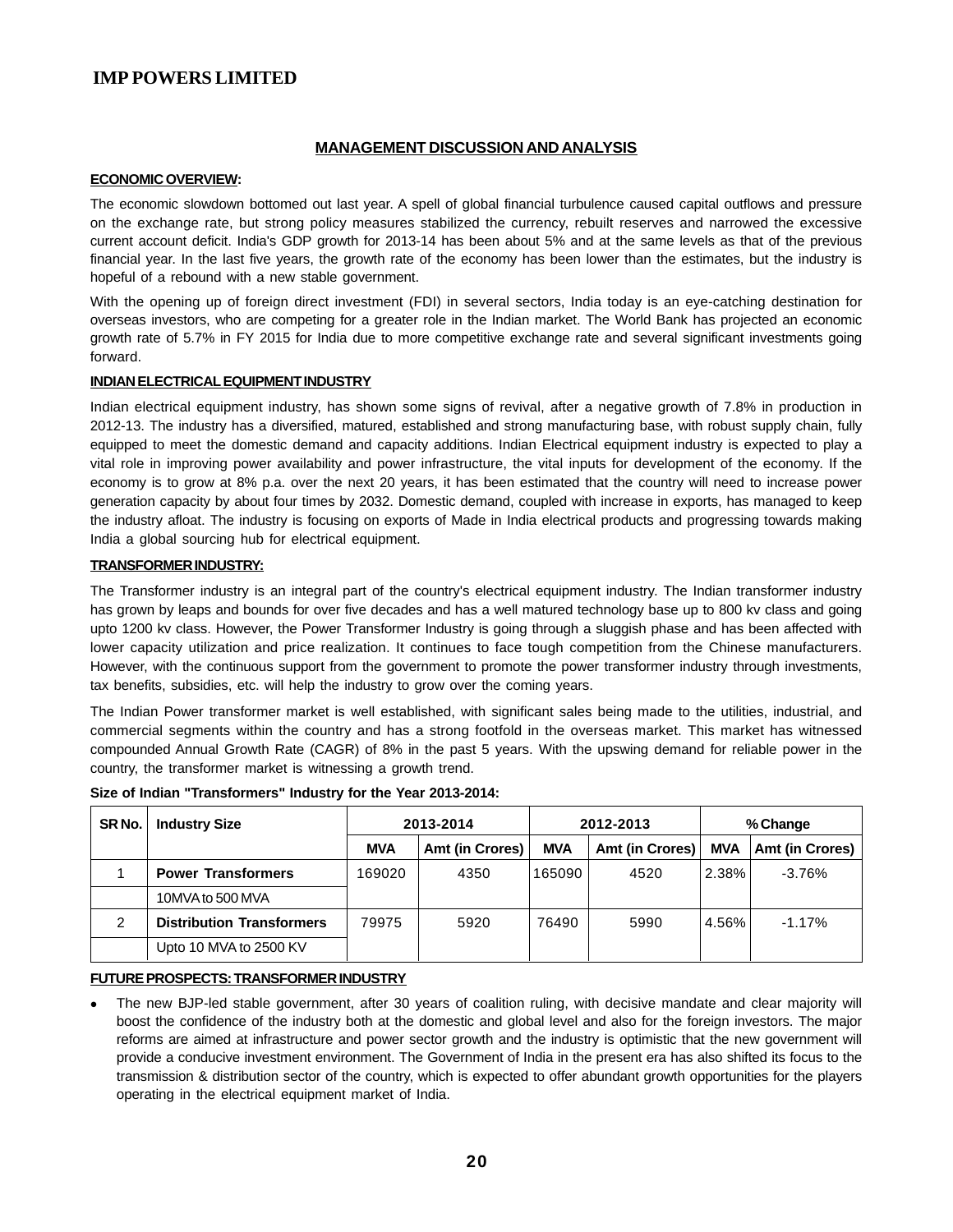- **ImF**
- $\bullet$  The Transformer market revenues in India are expected to grow at the CAGR of 14 % till 2018. Under the 12th five year plan (2012-2017), the government plans to spend 200 billion on developing and strengthening power infrastructure in India.
- $\bullet$  Further, Restructured Accelerated Power Development and Reforms Programme (RAPDRP), the Rs. 515 billion union government flagship programme, aims to reduce Aggregate Technical and Commercial Losses (AT&C) losses of state utilities to 15% or below, which in turn has led to an increased demand for new equipment.
- $\bullet$  The Indian government expects to add another 85,000 MW of power capacity during the 12th Five-Year Plan (2012-2017) period. The demand for power Transformers is also expected to go up as a direct consequence. Government's attempt of attaining 100% electrification across the country by 2017 would contribute to the demand for power transformers.
- $\bullet$  Power transformers with a rating of 100 MVA to 500 MVA are expected to continue dominating global demand and accounted for over 73% of the overall market volume in 2013. It is also expected to be fastest growing segment, at an estimated CAGR of 6.4% in terms of revenue from 2014 to 2020.
- $\bullet$  Asia Pacific accounted for over 40% of the market in 2013; it is also expected to grow at the fastest CAGR of 6.6% in terms of revenue from 2014 to 2020. Growing population as well as increasing demand for electricity is expected to fuel the market in this region over the forecast period.

#### **OPPORTUNITY IN EXPORTS:**

The Indian transformer industry is gradually gaining prominence in developed markets on the basis of its quality and pricing. The domestic transformer industry, which is fairly well established developing all type of transformers upto the 800kv and 1200 kv levels, has the potential of becoming the manufacturing hub for the supply of transformers in foreign markets.

The industry is currently exporting about 10% of their production. In Power equipment, transformers are one of the most fragmented segments, with numerous SME's involved in the manufacturing of transformers. The transformer segment exports to more than 50 countries including the US, Europe, South Africa, Cyprus, Syria, Iraq and the Far East countries.

#### **COMPANY'S POSITIONING:**

IMP today is an established name in the manufacturer of quality EHV, Power, Distribution, Special Purpose, Furnace, Thyristor Duty Transformers & Reactors up to 315 MVA in 400 kv class, and has entered into the elite league of manufacturers of 400 kv transformers in the country.

**"Since 1961"** IMP has stood for innovative high quality and reliable Transformers with due **respect to customers around the** Globe. IMP's infrastructure today boasts of with the state of the art manufacturing facility at Silvassa which features world class technology and precision machinery. IMP has a total installed capacity of 12000 MVA per annum. **IMP** is a recognized supplier to all SEB's, major EPC contractors and private customers in the country and exports to 27 countries worldwide.

The Company, with more than five decades of experience, has about 30,000 installations/customer base in India and in about 26 countries across the world catering the requirements of Utilities, SEB, PSU and Private Industries.

#### **FINANCIAL & OPERATIONAL PERFORMANCE OF IMP POWERS LTD.**

(Rs. in Crs)

| <b>Particulars</b>  | Year ended 31.03.2014 | Year ended 31.03.2013 (9 monhts) |
|---------------------|-----------------------|----------------------------------|
| Production (in MVA) | 7129                  | 5759                             |
| Sales (in MVA)      | 6410                  | 5235                             |
| Income              | 261.80                | 205.38                           |
| <b>EBIDTA</b>       | 24.59                 | 20.04                            |
| <b>PAT</b>          | 0.22                  | 2.28                             |

**The Figures mentioned hereinabove are not compared with the previous financial year, as the previous financial year ended 31st March, 2013, was of 9 months.**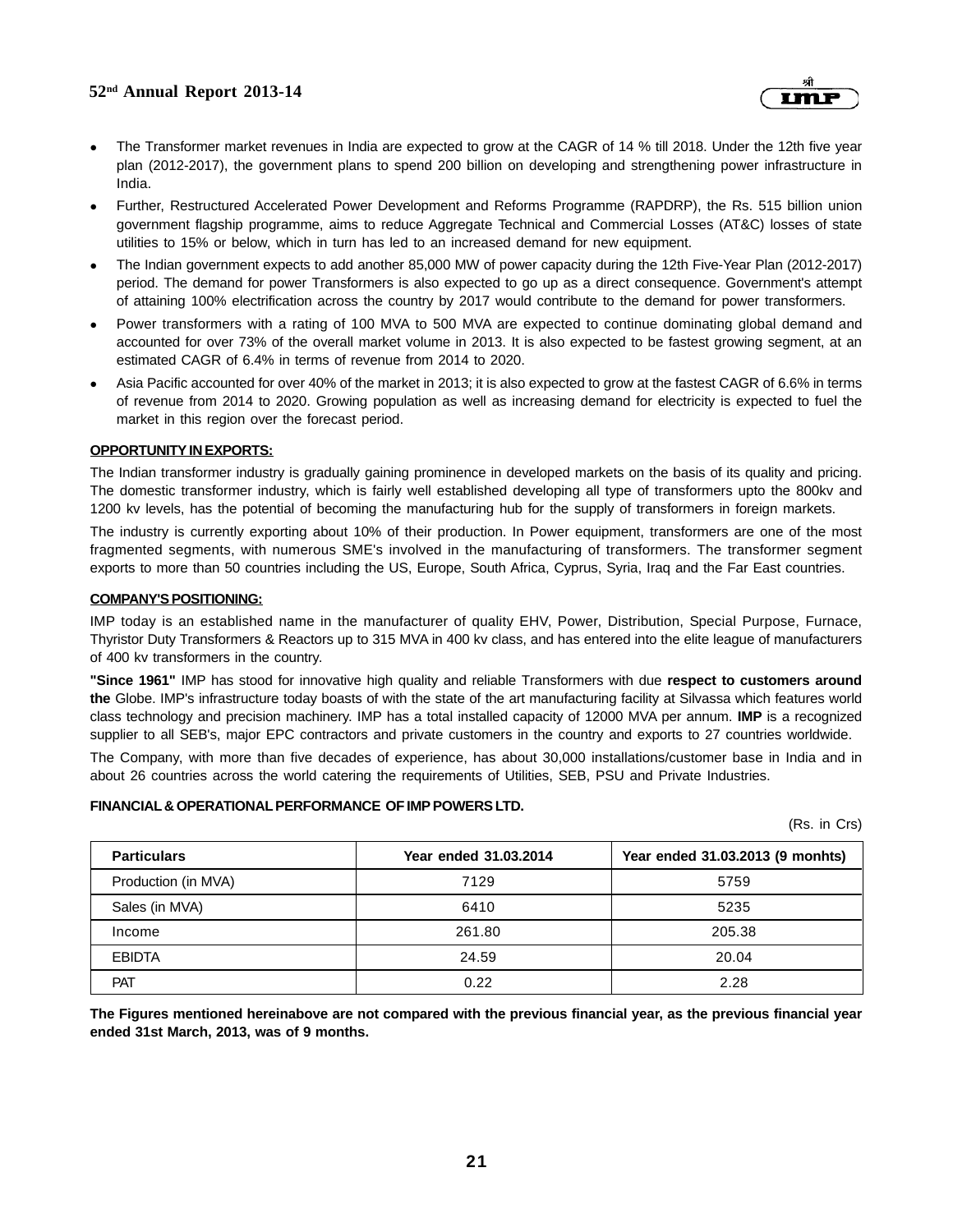#### **IMP Energy Ltd., Subsidiary of IMP Powers Ltd.**

There is a clear thrust for renewable energy mainly through wind and solar. Mega plans for the same are under preparation. Renewable energy will be the source of all future electricity production in the world and hence, the demand for the renewable energy will go up.

Thus your company's Subsidiary, IMP Energy Ltd. (IEL), incorporated with a clear objective to explore emerging opportunities in micro and small Hydro Power Sector, is also comfortably placed. IEL received 13 small Hydro projects orders totalling 12.7 MW & amounting to Rs. 137.01 crore in Leh and Kargil, the progress of which is satisfactory. We expect to commission 2 in Kargil and 2 in Leh in this calendar year only.

#### **STRENGTHS:**

- $\bullet$ Approved and Class 'A' Supplier in Almost all State Power Utilities (SEB's) in the Country.
- $\bullet$  IMP has well equipped manufacturing unit at Silvassa for manufacturing transformers with Installed Capacity of 12,000 MVA per annum and is proud to manufacture Transformers upto 315 MVA, 400 KV Class.
- $\bullet$ In-house facilities for manufacturing OLTC & RTCC.
- $\bullet$  IMP with a more than five decades of experience, has about 30,000 installations/customer base in India and in about 20 countries across the world catering the requirements of Utilities, SEB, PSU and Private Industries.
- $\bullet$ IMP is the only TRANSFORMER Company in India which is entitled for sales tax exemption till 2017.
- $\bullet$ Well-established and known BRAND

#### **WEAKNESS AND MANAGEMENT PERCEPTIONS:**

- $\bullet$ The industry is highly working capital Intensive.
- $\bullet$ Over dependency on State Power Utilities
- $\bullet$ Shortage of skilled manpower.

#### $\bullet$ *Raw material, the key input and real cost driver:*

The raw materials like copper, transformer oil, steel stampings and aluminium are subject to price fluctuations, which may affect operating margins. Especially there are large fluctuations in copper prices.

CRGO Import is a big challenge because of the compulsory BIS Certification since September, 2013 for most of the grades to be consumed within India. This has led to some price increase.

#### **OPPORTUNITIES:**

- $\bullet$  The new governments plans to fund up to 75% of the investment required to supply electricity through separate feeders for agricultural and rural domestic consumption, which will benefit the Power Sector Companies and ultimately the transformer manufacturers.
- $\bullet$  With the government's commitment to provide 24x7 uninterrupted power supply to all homes and Deendayal Upadhyaya Gram Jyoti Yojana for feeder separation which will be launched to augment power supply to the rural areas will strengthen sub-transmission and distribution systems and ultimately boost the demand for Power Transformers.
- $\bullet$ As Transformers are an indispensible component of an alternate current (AC) electrical system for electricity generation, transmission or distribution, the demand for transformers increases proportionately with the amplification of power generation, transmission or distribution networks in the country.
- $\bullet$ With T&D companies actively striving to reduce aggregate technical and commercial (A&TC) losses, the demand for energy efficient transformers would get a boost.
- $\bullet$  Increased spending on electrification and rising power demands, the Electrical equipment manufacturers are likely to get benefitted The major power addition programmes like, Restructured Accelerated Power Development and reforms Programme (R-APDRP) and Rajiv Gandhi Grameen Vidhutikaran Yojana (RGGVY) scheme and transmissions projects have been the major drivers of growth in electricity generation/ transmission and are bolstering the demand for electrical equipment segment. Government's attempt of attaining 100% electrification across the country by 2017 would contribute to the demand for power transformers.
- $\bullet$  The Initiatives undertaken by the Indian Government, alongwith the need of replacement of transformers installed in the earlier years is expected to drive the growth in the Indian Transformers market.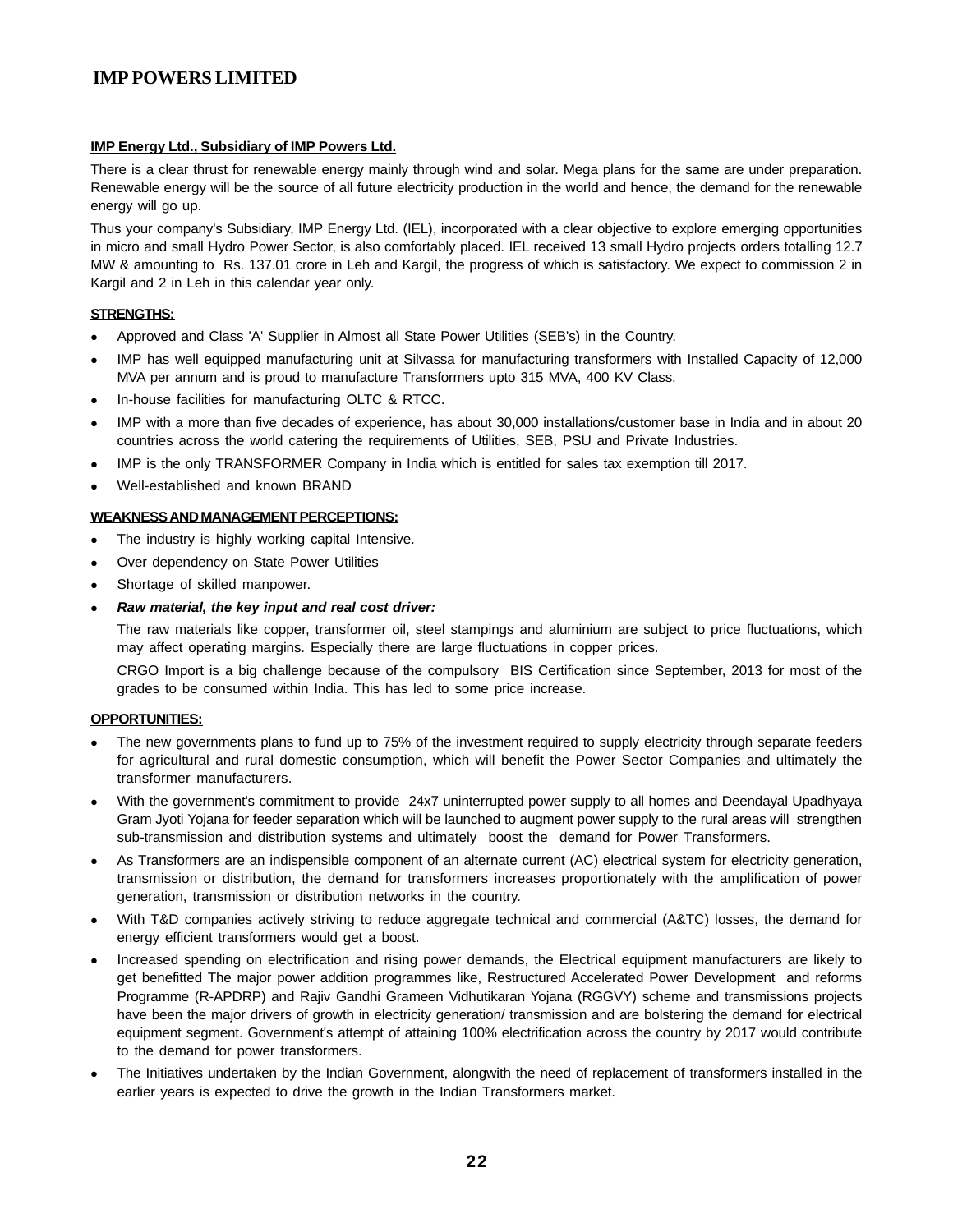

 $\bullet$  The global power transformers market is expected to reach USD 18.55 billion by 2020. Growing energy demand, on a global level, is expected to be the key driving force for the power transformers markets over the next six years.

#### **THREATS AND MANAGEMENT PERCEPTIONS:**

 $\bullet$  The Transformer industry is going through a sluggish phase and has been worst affected with lower capacity utilization and price realization. It continues to face tough competition from the Chinese manufacturers.

#### $\bullet$ **Impact of Imports:**

The domestic industry is "facing non-market competition on account of cut throat below-cost entry level prices and large scale imports from China and korea especially above 400 kv

The Transformer Industry heavily depends on imports especially in the extra high-voltage (EHV) segment. Also, the industry growth is increasingly coming under pressure due to the growing competition from foreign manufacturers and investment slowdown.

A surge in the imports of cheap and inferior quality electrical equipment from abroad is significantly impacting the Indian Electrical Equipment Industry with under-utilisation of recently enhanced capacities across several products.

## **Fluctuation of Raw material Prices-**

Volatility in prices of key raw materials such as steel and copper is expected to be barrier for industry growth. On account of volatility of prices maintaining profits margins while manufacturing products is a challenge for Industry participants for the orders having fixed prices.

Rupee depreciation has made critical imported raw material and inputs for electrical equipment industry costly and lead to low margins. Companies which have a higher share of fixed-price contracts are highly vulnerable to these fluctuations.

 $\bullet$  Indian Industry suffers from various structural disadvantages such as power cuts, multiple taxation, high cost of funds, non adherence to payment terms by customers, mainly power utilities resulting in unmanageable cashflow problems across the industry and delay in project clearance etc., which further erode their competitiveness vis-à-vis imports.

#### **INTERNAL CONTROLS:**

The Company has an adequate internal control system commensurate with its size and nature of business operations, in order to ensure that all the transactions are duly authorised, recorded and reported correctly. Regular internal audits and checks are carried out and the management also reviews the internal control systems and procedures to ensure efficient conduct of the business. M/s Sharp & Tannan Associates, an independent firm of Chartered Accountants carries out Internal audit across the organization and suggest improvements. Summarized Internal Audit observation/reports are reviewed periodically by the Audit Committee on a regular basis. The Internal Auditor periodically interact with the Audit Committee of the Board of Directors of the Company to discuss various internal controls/ internal audit issues.

#### **RISK MANAGEMENT:**

At IMP the objective of risk management is to ensure that it is adequately estimated and controlled to enhance shareholder value. Risk is pertinent to virtually all the business activities though in varying degrees and forms. It is the constant endeavor of the Company to identify, assess, priorities and manage existing as well as emerging risks in a planned and cohesive manner.

#### **HUMAN RESOURCES:**

Your Company recognizes that its personnel are the primary source of its competitiveness. The Company's human resources management systems and processes are designed to enhance employee engagement and employee productivity towards achieving the Company's goals.

The Company also believes that its growth is always dependent upon its ability to attract and retain good quality personnel. As a part of Talent Management process and inorder to improve the capabilities of workforce, various trainings are conducted by the HR Department, in the in-house training centre of the Company at the Silvassa Factory. In the continuous improvement journey, HR practices are re-visited to strengthen harmonious industrial relations.

#### **CAUTIONARY STATEMENT:**

The Management Discussion and Analysis Report contains forward looking statements, describing the Company's objectives, projections, estimates, expectations based upon the data available with the Company, assumptions with regard to Global and Indian Economic Conditions, the government policies etc. The actual results of the Company could differ materially from those expressed or implied in the Report. Therefore, it is cautioned that the Company assumed no responsibility to publicly amend, modify or revise any forward looking statements on the basis of any subsequent development, information or event.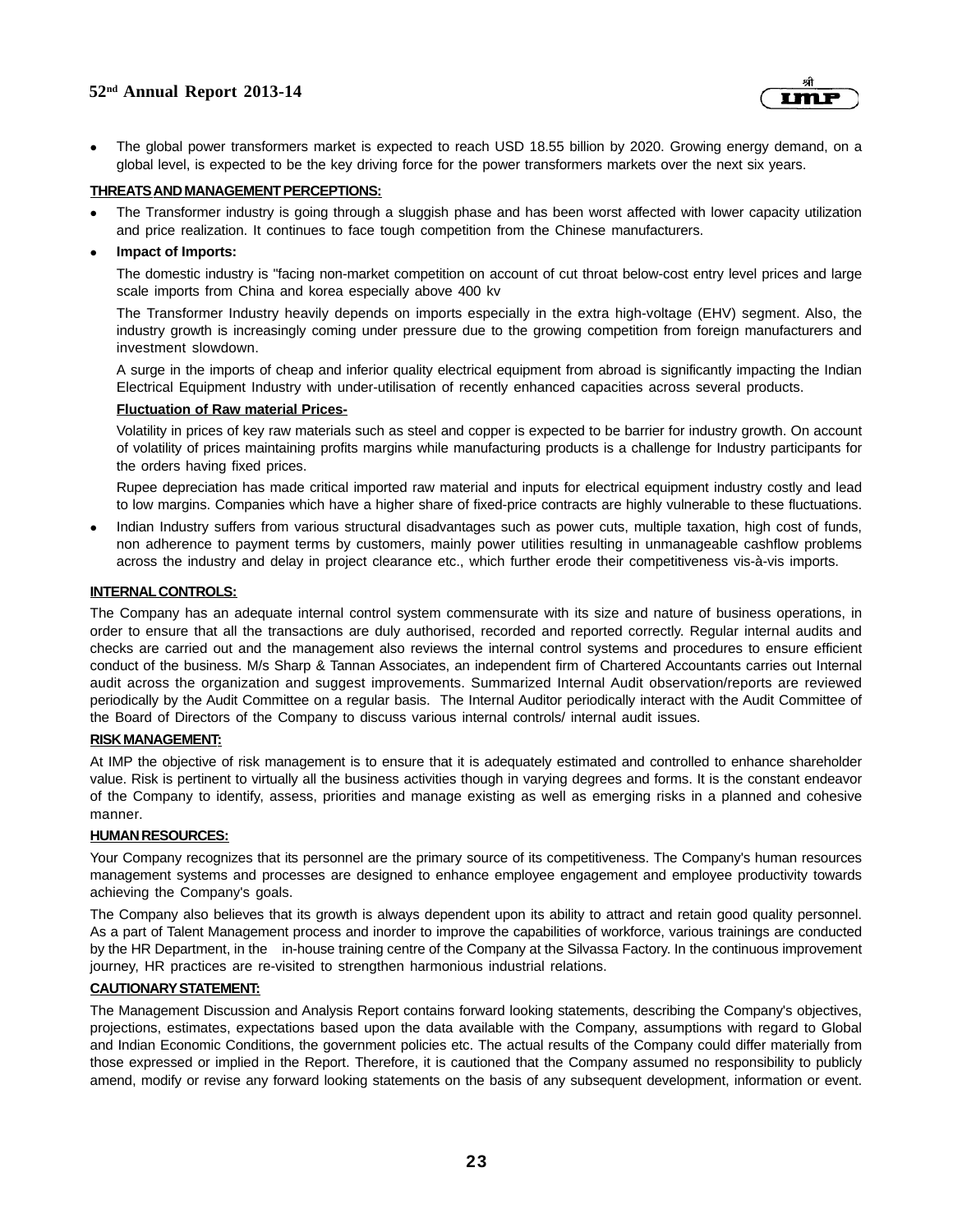## **CORPORATE GOVERNANCE REPORT**

#### **1) IMP's PHILOSOPHY ON CORPORATE GOVERNANCE**

The Company continues to lay great emphasis on the highest standards of Corporate Governance. The Company believes that good Corporate Governance is essential for achieving long-term corporate goals and to enhance stakeholders' value. The Company's Governance philosophy is founded upon a rich legacy of fair, ethical and transparent governance practices by adopting highest standards of professionalism, honesty, integrity and ethical behaviour, in order to protect the interests of all its stakeholders.

The Company has adopted a Ethical Code of Conduct for its employees including the Chairman, Vice-Chairman, Managing Director and the Director-Marketing. In addition, the Company has adopted a Code of Conduct for its Directors, Independent Directors and its Senior Management Personnels. The Company's Corporate Governance philosophy has been further strengthened through the IMP's Code of Conduct for Prevention of Insider Trading and the Whistle Blower Policy of the Company.

The Company is in compliance with the requirements stipulated under Clause 49 of the Listing Agreements entered into with the stock exchanges with regard to corporate governance.

A Report on compliance with the Code of Conduct on Corporate Governance as prescribed by the Securities and Exchange Board of India and incorporated in the Listing Agreement is given below.

#### **2) BOARD OF DIRECTORS**

The Board comprised of 9 Directors as on 31st March, 2014. The Chairman, Vice-Chairman, Managing Director and the Director-Marketing are the Whole-time Directors of the Company. The remaining are Non-Executive Directors comprising four Independent Directors and One Nominee Director, who possess the requisite qualifications skills and experience in the fields of management, law, finance, administration, banking and other allied areas which enable them to contribute effectively to the Company in their capacity as Directors of the Company.

#### **A) Composition of the Board :**

The composition of the Board is in conformity with Clause 49 of the Listing Agreement, as amended from time to time. The Board of Directors of IMP comprised of 9 Directors of which, 4 Directors were Non-Executive Independent Directors, 4 Directors were Executive Directors and One Director was a Nominee Director. The names and categories of Directors, the number of Directorship and Committee position held by them in the companies are given below. None of the Directors on the Board is a Member of more than 10 Committees and Chairman of more than 5 Committees (as specified in Clause 49 of the Listing Agreement), across all the companies in which he is a Director:

| <b>Directors</b>      | Category                                                              | Total Number of Directorship of public companies*,<br><b>Committee Chairmanship and Membership</b><br>as on 31 <sup>st</sup> March, 2014 |                            |                                 |
|-----------------------|-----------------------------------------------------------------------|------------------------------------------------------------------------------------------------------------------------------------------|----------------------------|---------------------------------|
|                       |                                                                       | \$#Directorship                                                                                                                          | #Committee<br>Chairmanship | #Committee<br><b>Membership</b> |
| <b>EXECUTIVE</b>      |                                                                       |                                                                                                                                          |                            |                                 |
| Shri Ramniwas R Dhoot | Promoter                                                              |                                                                                                                                          | $\Omega$                   | $\Omega$                        |
| Shri Ajay R Dhoot     | Promoter                                                              |                                                                                                                                          | 0                          | 0                               |
| Shri Aaditya R Dhoot  | Promoter                                                              |                                                                                                                                          | 0                          | 0                               |
| Shri Rajendra Mimani  | Whole Time Executive<br>(functional) Director<br>(Director-Marketing) | $\mathfrak{p}$                                                                                                                           | 0                          | 0                               |
| Shri Prakash Bagla    | Nominee Director                                                      | 0                                                                                                                                        | 0                          | $\Omega$                        |
| <b>NON-EXECUTIVE</b>  |                                                                       |                                                                                                                                          |                            |                                 |
| Shri R. T. RajGuroo   | Independent                                                           | $\overline{2}$                                                                                                                           | 0                          | $\Omega$                        |
| Shri Jayant Godbole   | Independent                                                           | 13                                                                                                                                       | 3                          | 10                              |
| Shri Siby Antony      | Independent                                                           |                                                                                                                                          | 0                          | $\Omega$                        |
| Shri Prashant Pandit  | Independent                                                           | 0                                                                                                                                        | U                          | $\Omega$                        |

**# The Directorship, Committee Membership/ Chairmanship are other than IMP Powers Ltd.**

**\$ Excludes Alternate Directorship but includes Additional Directorship and Directorship in IMP Powers Ltd.**

**\* Excludes private limited companies, foreign companies, companies registered under section 25 of the Companies Act, 1956 and government bodies.**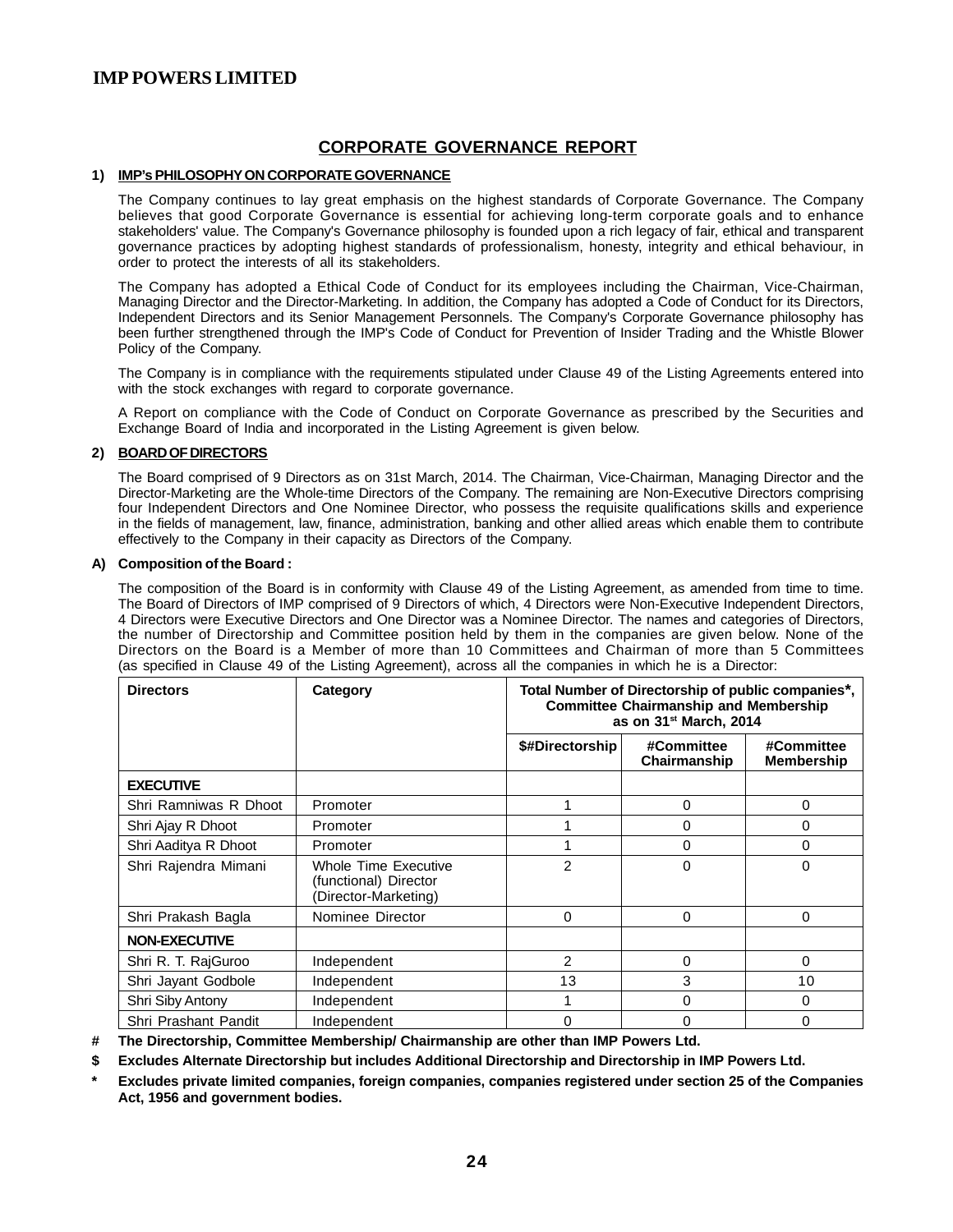

## **B) Board Procedure:**

A detailed Agenda folder is sent to each Director in advance of the Board and Committee Meetings. All the relevant and necessary information such as Capital Expenditure and Operating Budget, Financial Results, Production, Sales, Exports, Imports, Cost Audit Reports, Financial Plans are as a matter of routine placed before the Board for their approval/ noting. To enable the Board to discharge its responsibilities effectively, the Vice-Chairman and Managing Director apprise the Board at every Meeting on the overall performance of the Company, followed by the presentations by the CFO of the Company.

#### **C) Number of Board Meetings, Attendance of the Directors at Meetings of the Board and at the Annual General Meeting:**

During the year from 1st April, 2013 to 31st March, 2014, 4 Board Meetings were held on 28th May, 2013, 12th August, 2013, 13th November, 2013 and 13th February, 2014. The gap between two Meetings did not exceed more than four (4) months all the Meetings were held at the Corporate Office of the Company. These Meetings were well attended. The Fifty First Annual General Meeting (AGM) of the Company was held on 30th September, 2013. The attendance of the Directors at these Meetings was as under:

## **Attendance of each Director at the Board Meetings and the Annual General Meeting held during 2013-2014 (1st April, 2013 to 31st March, 2014):**

| <b>Directors Name &amp; Designation</b>        | <b>Number of Board Meetings</b><br><b>Attended</b> | Attendance at the Last AGM<br>Attended (held on 30.09.2013) |
|------------------------------------------------|----------------------------------------------------|-------------------------------------------------------------|
| Shri Ramniwas R Dhoot<br>(Chairman)            | 3                                                  | <b>YES</b>                                                  |
| Shri Ajay Dhoot<br>(Managing Director)         | 4                                                  | <b>YES</b>                                                  |
| Shri Aaditya Dhoot<br>(Jt. Managing director)  | 4                                                  | NO.                                                         |
| Shri R. T. RajGuroo<br>(Independent Director)  | 3                                                  | <b>YES</b>                                                  |
| Shri Jayant Godbole<br>(Independent Director)  | 4                                                  | <b>NO</b>                                                   |
| Shri Siby Antony<br>(Independent Director)     | 4                                                  | <b>NO</b>                                                   |
| Shri Prashant Pandit<br>(Independent Director) | 1                                                  | <b>NO</b>                                                   |
| Shri Rajendra Mimani<br>(Director-Marketing)   | $\overline{2}$                                     | <b>YES</b>                                                  |
| Shri Prakash Bagla<br>(Nominee Director)       | 4                                                  | <b>NO</b>                                                   |

#### **D) Appointment/ Re-appointment of Directors:**

Details of the Directors seeking appointment / re-appointment at the ensuing Annual General Meeting (AGM), pursuant to Clause 49 of the Listing Agreement, have been given along with the Notice of AGM.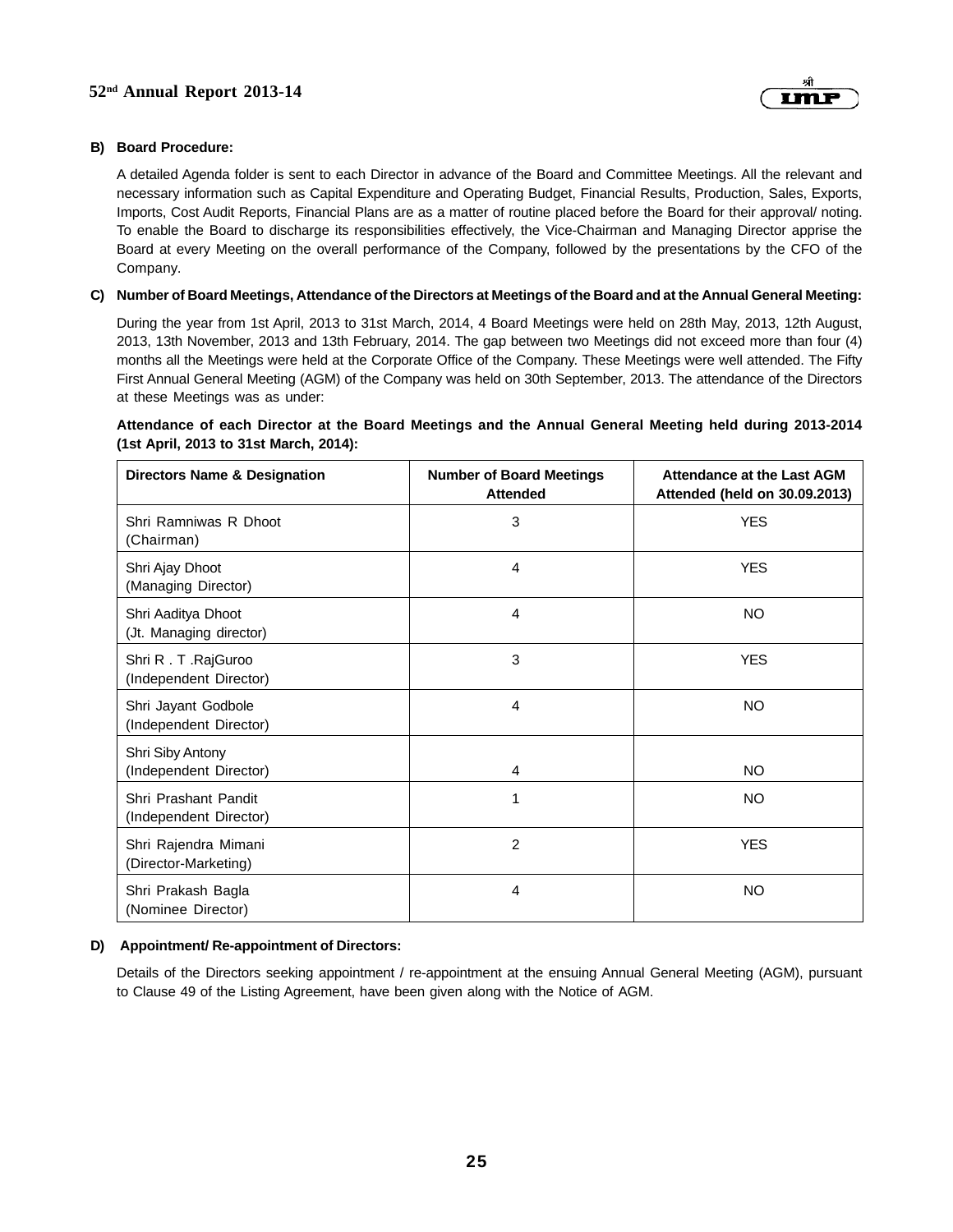#### **3) COMMITTEES OF THE BOARD :**

#### **A) AUDIT COMMITTEE :**

The Board of Directors of the Company has a duly constituted Audit Committee in conformity with the Clause 49 (II) (A) of the Listing Agreement entered with the Stock Exchanges and other relevant regulatory/ statutory provisions. The Audit Committee functions according to its Charter that defines its composition, authority, responsibility and reporting functions in accordance with the Act, listing requirements.

#### **i) Terms of Reference of Audit Committee:**

- a) Reviewing, with the Management, the quarterly financial statements and annual audited financial statements before submission to the Board for approval.
- b) Reviewing, with the Management, performance of Statutory and Internal auditors, and adequacy of the internal control systems.
- c) Reviewing the adequacy of internal audit function, if any and frequency of internal audit.
- d) Reviewing the findings of any internal investigations by the internal auditors into matters where there is suspected fraud or irregularity or a failure of internal control systems of a material nature and reporting the matter to the Board.
- e) Hold timely discussion with Statutory Auditors regarding critical accounting policies and practices, significant reporting issues and judgments made, nature and scope of audit etc. and evaluate auditors performance, qualification and independence.
- e) Oversight of the Company's financial reporting processes and disclosure of its financial information, changes in the Accounting policies;
- f) Review of the Company's accounting policies, internal accounting controls, financial and risk management policies;
- g) Recommending the appointment and removal of Internal as well as Statutory Auditors, fixation of audit fees.
- i) Review the Company's arrangements for its employees to raise concerns about possible wrong doing in financial reporting, accounting, auditing or other related matters.
- j) Review the significant related party transactions submitted by the management.
- k) Discuss with the management, the Company's policies with respect to risk assessment and risk management.

#### **ii) Composition:**

The Audit Committee comprises of the following Directors:

| Sr. No. | Name of the Director            | Category                    |
|---------|---------------------------------|-----------------------------|
| 1.      | Shri R T RajGuroo (Chairman)    | Non-Executive, Independent, |
| 2.      | Shri Siby Antony (Jt. Chairman) | Non-Executive, Independent, |
| 3.      | Shri Prashant Pandit (Member)   | Non-Executive, Independent, |
| -4.     | Shri Aaditya R Dhoot (Member)   | Executive, Non-Independent  |

Generally all items listed in Clause 49 II (D) of the Listing Agreement are covered in the terms of reference. The Audit Committee has been granted powers as prescribed under Clause 49 II (C).

Shri Deepak Shah, Chief Financial Officer (CFO) of the Company, attend and participate at all the meetings of the Committee. The Committee from time to time also invites such other executives, as and when it considers appropriate, to be present at the meetings.

#### **iii) Meetings and Attendance of the Audit Committee Members during the Year :**

During the year ended 31st March, 2014 the Audit Committee met 4 times during the Year:

- **1. 28th May, 2013 2. 12th August, 2013**
- 3. 13<sup>th</sup> November, 2013 **4. 13<sup>th</sup> February, 2014**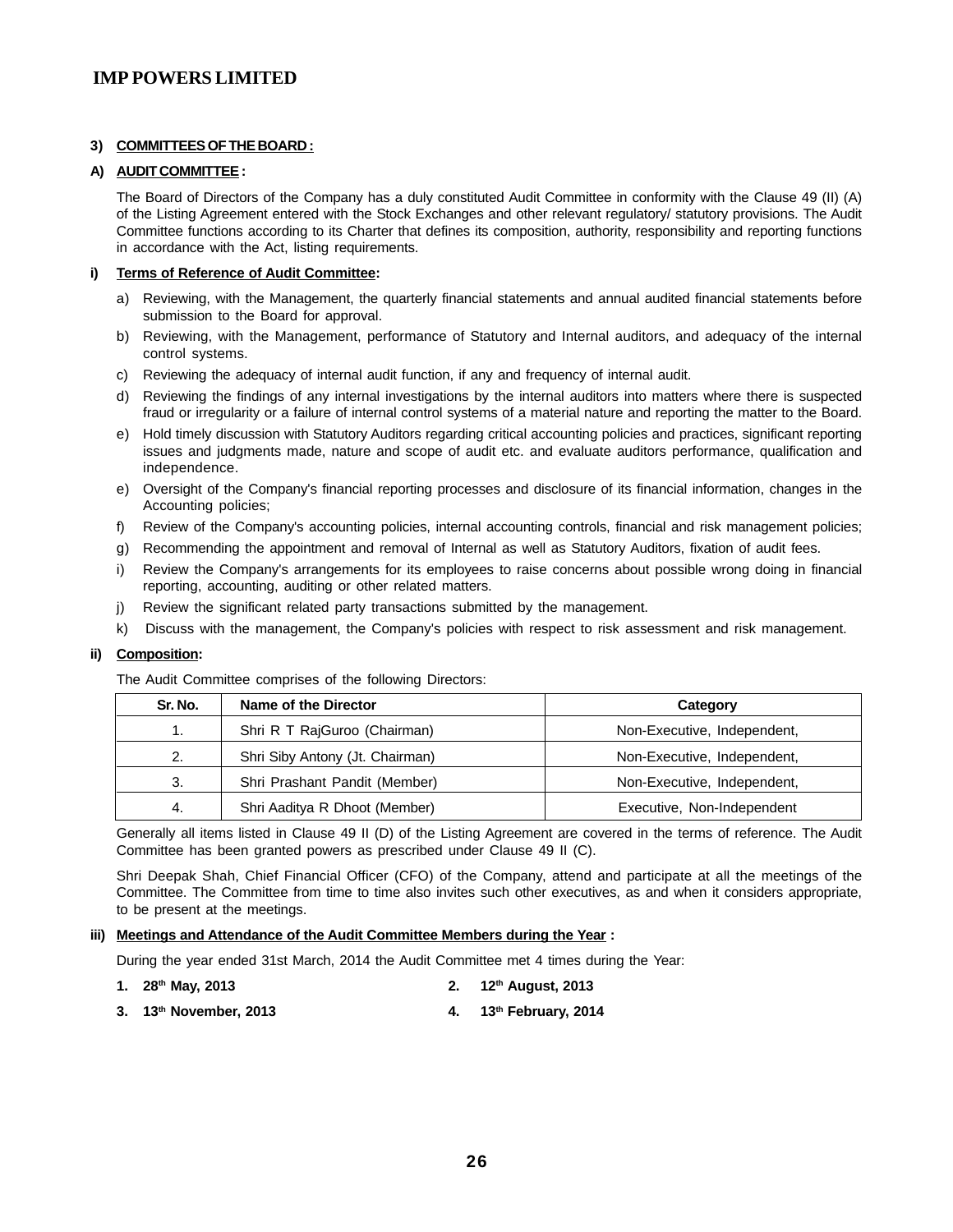

#### **Attendance during the year :**

| Sr. No. | Name of the director | No. of Meetings attended |
|---------|----------------------|--------------------------|
|         | Mr. R T RajGuroo     |                          |
| 2       | Mr. Siby Antony      |                          |
| 3       | Mr. Aaditya R Dhoot  |                          |
| 4       | Mr. Prashant Pandit  |                          |

#### **B) STAKEHOLDERS RELATIONSHIP COMMITTEE :**

In terms of Section 178(5) of the Companies Act, 2013, the Board at its Meeting held on 29th May, 2014, renamed the Shareholders'/Investors' Grievance Committee as Stakeholders Relationship Committee. The Committee has been duly constituted, in accordance with the provisions of the Listing Agreement and applicable provisions of the Companies Act, 2013.

#### **i) Terms of Reference:**

To approve share transfers, transmissions, issue of duplicate share certificates, to review and advise the Company on any grievance in relation to (a) Non-transfer of shares (b) Non-receipt of Annual Report, Dividend (c) any other grievance raised by any stakeholder.

#### **ii) Conmposition :-**

The Stakeholders Relationship Committee (Formerly known as Shareholders/Investors Grievance Committee) comprises of following Directors:-

| Sr. No | Name of the Director           | Category                   |
|--------|--------------------------------|----------------------------|
|        | Shri R. T. RajGuroo (Chairman) | Non-Executive, Independent |
|        | Shri Ajay R Dhoot (Member)     | Executive, Non-Independent |
|        | Shri Aaditya R Dhoot (Member)  | Executive, Non-Independent |

#### **iii) Meeting and attendance during the year:**

The Committee met 4 times on following dates:

#### **1. 28th May, 2013 2. 12th August, 2013**

| 3. 13th November, 2013 | 13 <sup>th</sup> February, 2014 |
|------------------------|---------------------------------|

| Sr. No | Name of the Director           | No of meetings attended |
|--------|--------------------------------|-------------------------|
|        | Shri R. T. RajGuroo (Chairman) |                         |
|        | Shri Ajay R Dhoot (Member)     |                         |
| 3      | Shri Aaditya R Dhoot (Member)  |                         |

#### **iv) Status of Investor Complaints:**

There were no complaints received against the Company during the year ended 31st March, 2014 in Bombay Stock Exchange Ltd. and National Stock Exchange (India) Ltd. No complaints were received by our Registrar and Transfer agent, Link Intime India Pvt. Ltd. As on date, no complaints were pending against the Company.

#### **v) Name, Designation and address of Compliance officer :-**

Ms. Romali Malvankar **Company Secretary & Compliance Officer** IMP Powers Limited 35/C, Popular press building, 2nd floor, Pt M. M. Malviya Road, Tardeo, Mumbai - 400 034

#### **C) NOMINATION AND REMUNERATION COMMITTEE:**

Pursuant to the provisions of the Companies Act 2013, the Remuneration Committee has been re-named as Nomination and Remuneration Committee. The Committee is duly constituted as per the provisions of the Companies Act, 2013 and Clause 49 of the Listing Agreement.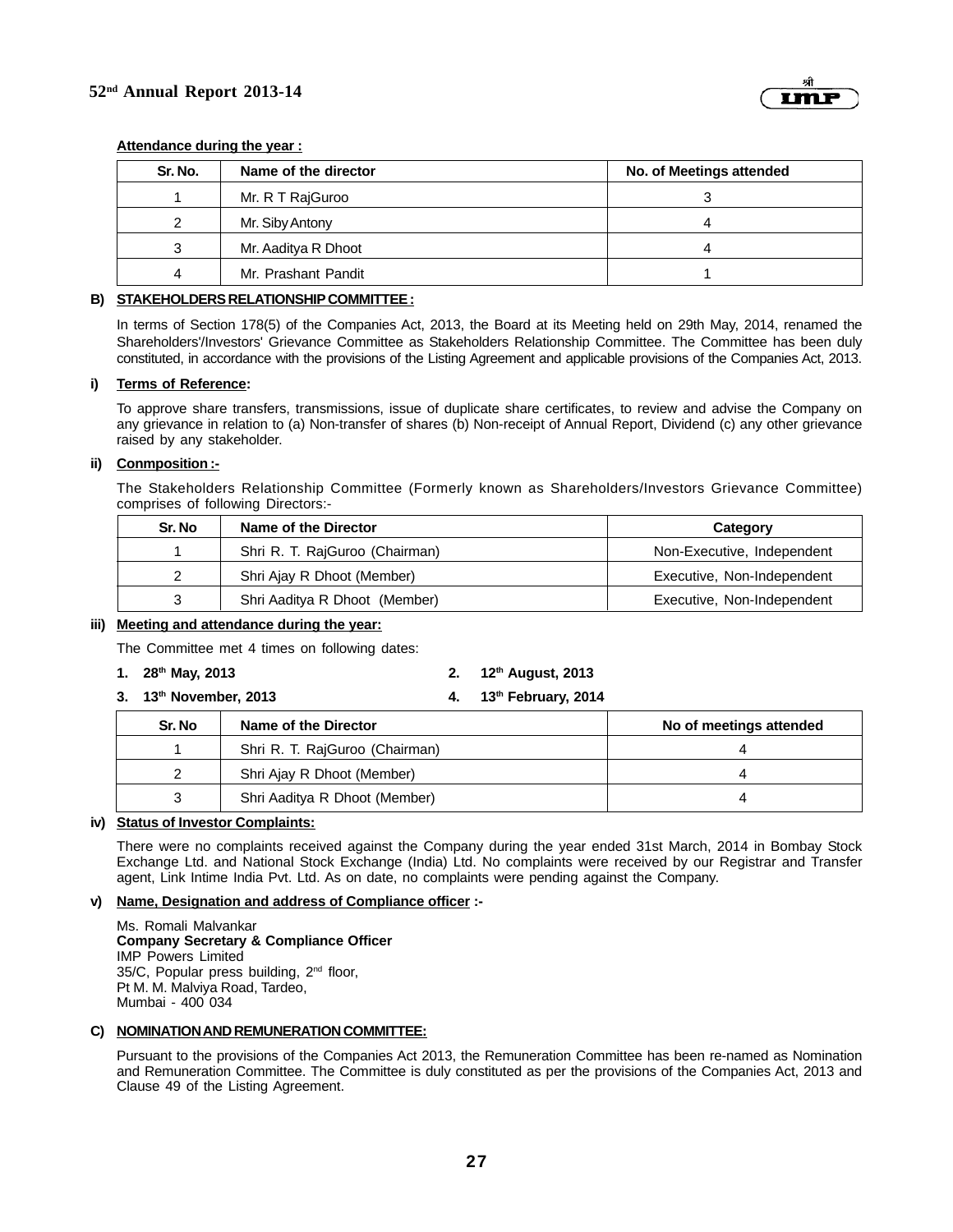#### **i) Terms of Reference:**

- a) Formulate a criteria for determining qualifications, positive attributes and independence of a director and recommend to the Board a policy, relating to the remuneration of the directors, key managerial personnel and other employees;
- b) Formulate a criteria for evaluation of Independent Directors and the Board;
- c) Devising a policy on Board diversity;
- d) Identifying persons who are qualified to become directors and who may be appointed in senior management in accordance with the criteria laid down, and recommend to the Board their appointment and removal.

#### **ii) Composition:**

The Remuneration Committee comprises of following Directors:-

| Sr. No | Name of the Director           | Category                    |
|--------|--------------------------------|-----------------------------|
| 1.     | Shri Jayant Godbole (Chairman) | Non-Executive, Independent, |
|        | Shri Aaditya R Dhoot (Member)  | Executive, Non Independent  |
|        | Shri R. T. RajGuroo (Member)   | Non-Executive, Independent  |
|        | Shri Siby Antony (Member)      | Non-Executive, Independent  |

#### **iii) Meeting and attendance during the year:**

The Committee did not meet during the year under review.

#### **iv) Remuneration Policy:**

Managing Director and Executive Director

a. While deciding on the remuneration of the Managing Director/ Executive Director's, the performance of the Company, the current trends in the industry, their experience, past performance and other relevant factors are considered. The Board / Committee regularly keeps track of the market trends in terms of compensation levels and practices in relevant industries. This information is used to review remuneration policy. The Company pays remuneration by way of salary, perquisites and allowances to its Managing Director and Executive Directors. Annual increments are decided in accordance with the approval of the Members at the General Meeting of the Company.

#### **4) REMUNERATION OF DIRECTORS :**

#### **i) Remuneration paid to Executive Directors during the year ended 31st March, 2014:**

| <b>Particulars</b> | <b>Shri Ramniwas R Dhoot</b><br>(Chairman) | <b>Shri Ajay Dhoot</b><br>(Vice-Chairman) | <b>Shri Aaditya Dhoot</b><br>(Managing Director) | Rajendra Mimani<br>(Director-Marketing) |
|--------------------|--------------------------------------------|-------------------------------------------|--------------------------------------------------|-----------------------------------------|
| Remuneration       | 47,40,000                                  | 45,90,000                                 | 44,40,000                                        | 15,00,000                               |
| Total              | 47,40,000                                  | 45,90,000                                 | 44,40,000                                        | 15,00,000                               |

1) The Company does not have a Stock Option Scheme and no severance fees are payable.

- 2) No sitting fees were paid to the Executive Directors.
- 3) Directors are not paid any Commission for the year ended 31st March, 2014.

#### **ii) Remuneration Structure of Non Executive Directors:**

The Non Executive Independent Directors are paid sitting fees for the Board and Audit Committee Meetings attended by them and there is no pecuniary relationship or transaction of Non-executive Independent Directors vis-a-vis the Company. Non-Executive Directors are not holding any shares in the Company.

#### **IMP'S CODE FOR PREVENTION OF INSIDER TRADING PRACTICES:**

The Company has instituted a comprehensive Code of Conduct for Prevention of Insider Trading for its designated employees, in compliance with Securities and Exchange Board of India (Prohibition of Insider Trading) Regulations, 1992, as amended from time to time. The Code lays down Guidelines, which advises them on procedures to be followed and disclosures to be made, while dealing with shares of the Company, and cautioning them of the consequences of violation.

## **CORPORATE SOCIAL RESPONSIBILITY COMMITTEE :**

Pursuant to the provisions of Section 135 of the Companies Act, 2013, the Board at its Meeting held on 29th May, 2014, has constituted a Corporate Social Responsibility Committee comprising of Shri Ajay R Dhoot as its Chairman, Shri Aaditya R Dhoot and Shri Siby Antony, as the other Member's of the Committee.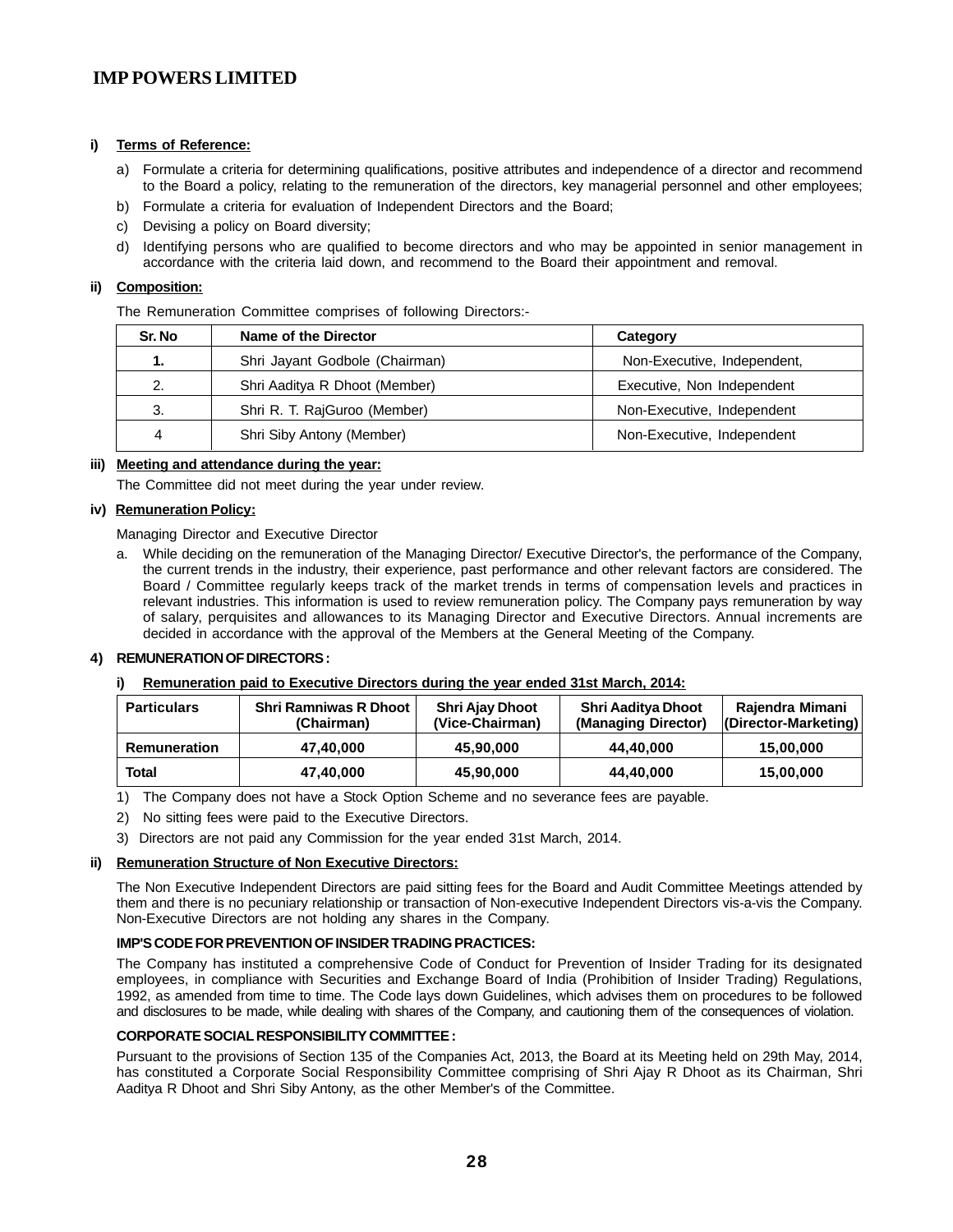

Terms of Reference of the CSR Committee:

- (i) To formulate and recommend to the Board, a Corporate Social Responsibility Policy which shall indicate the activities to be undertaken by the Company as specified in Schedule VII of the Companies Act, 2013.
- (ii) Recommend to the Board the amount of expenditure to be incurred on the activities (2% of the Average Net profit of the Company made during the immediately 3 preceding Financial Years, calculated in accordance with the provisions of section 198 of the Companies Act, 2013.
- (iii) Monitor the CSR Policy of the Company from time to time.

#### **SUBSIDIARY COMPANY:**

Clause 49 defines a "material non-listed Indian subsidiary" as an unlisted subsidiary, incorporated in India, whose turnover or net worth (i.e. paid-up capital and free reserves) exceeds 20% of the consolidated turnover or net worth respectively, of the listed holding company and its subsidiaries in the immediately preceding accounting year.

Under this definition, the Company did not have any "material non-listed Indian subsidiary" during the year under review. For more effective governance the Minutes of the Board Meetings as well as statements of all significant transactions and investments made by the unlisted subsidiary company are placed before the Board of Directors of IMP.

#### **WHISTLE BLOWER POLICY:**

The Company has adopted a Whistle Blower policy to provide a formal mechanism to the employees to report their concerns about unethical behaviour, actual or suspected fraud or violation of the Company's Conduct or Ethics policy. The policy provides for adequate safeguards against victimisation of employees who avail of the mechanism and also provides for direct access to the Chairman of the Audit Committee in expectional cases. It is affirmed that no personnel of the Company has been denied access to the Audit Committee.

#### **RISK MANAGEMENT:**

The Company has a well-defined risk management framework in place. The risk management framework adopted by the Company is discussed in detail in the Management Discussion and Analysis Chapter of this Annual Report. The Company has established procedures to periodically place before the Audit Committee and the Board, the risk assessment and minimisation procedures being followed by the Company and steps taken by it to mitigate these risks.

#### **COMPANY'S WEBSITE:**

The Company's website is a comprehensive reference on IMP's management, vision, mission, policies, corporate governance codes and policies, investor relations, updates and news. The section on 'Investors' serves to inform the shareholders, by giving complete financial details, shareholding pattern, information relating to stock exchanges, Registrar and Share Transfer Agents, etc. All the major press releases, awards and campaigns.

The Company has also uploaded the names of the shareholders and the details of the unclaimed dividend by the shareholders on its website.

| 5.1 Registered Office          | Survey No. 263/3/2/2, Umar Kuin Road, Sayli Village,<br>Silvassa, U.T. (D&N H) -396230<br>Telephone: 0260-6538571<br>Fax: 0260-2681043<br>Email: investor@imp-powers.com<br>Website: www.imp-powers.com |
|--------------------------------|---------------------------------------------------------------------------------------------------------------------------------------------------------------------------------------------------------|
| 5.2 Address for Correspondence | 35/C, Popular Press Building, 2nd Floor,<br>Pt. M M Malviya Road, Tardeo, Mumbai -400 034<br>Telephone: 022-23539180-85<br>Fax: 022-23539186-87                                                         |
| 5.3 Annual General Meeting     | Day & Date: Tuesday, 30th September, 2014<br>Time: 3.00 p.m.<br>Venue: Silvassa<br>Survey No. 263/3/2/2, Umar Kuin Road, Sayli Village,<br>Silvassa, U.T. (D& N H) Pin Code -396230                     |

#### **GENERAL SHAREHOLDERS INFORMATION :**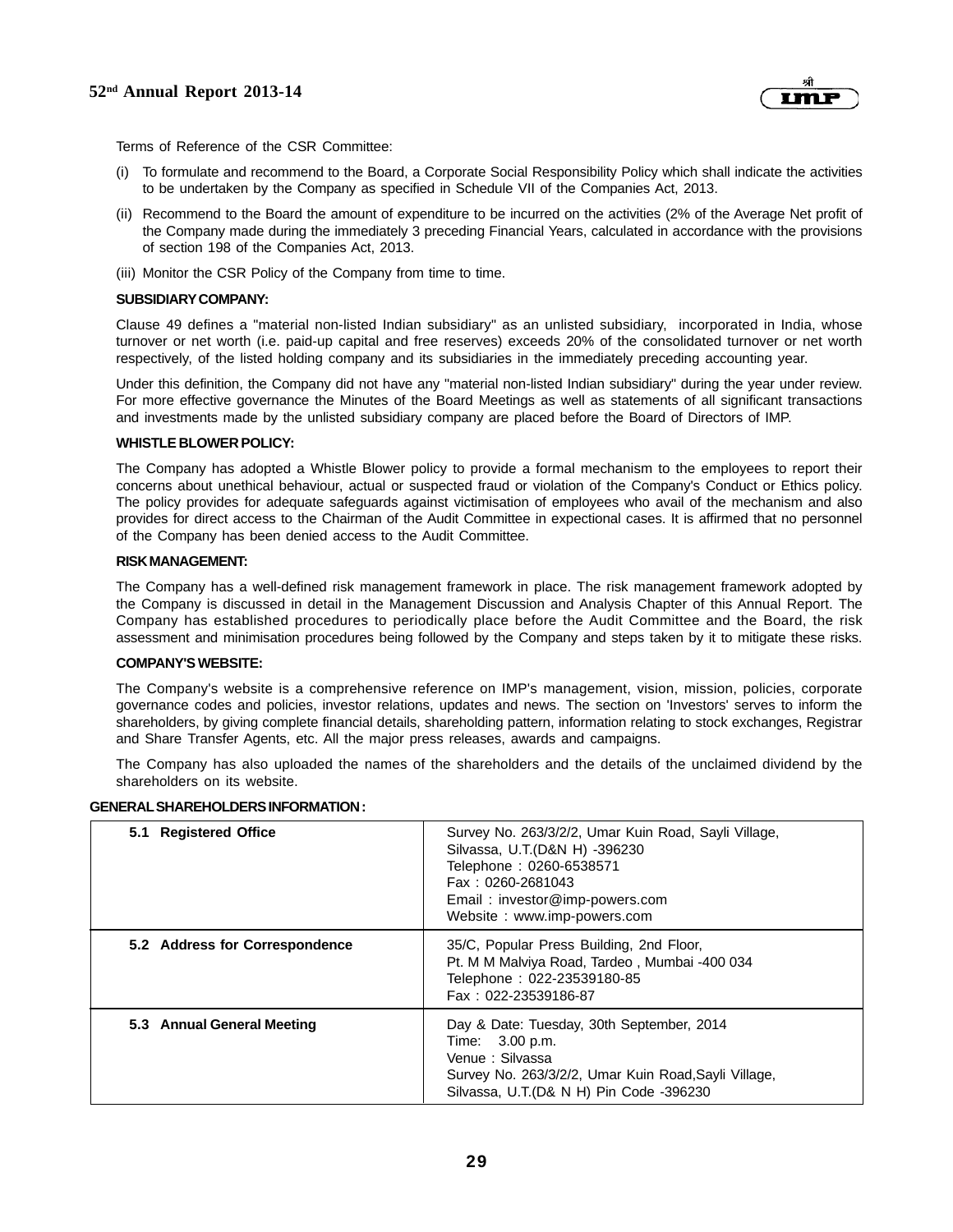| 5.4 Financial Year                   | 1st April, 2013 to 31st March, 2014.                                                                                                                                                                                                                                                                                       |
|--------------------------------------|----------------------------------------------------------------------------------------------------------------------------------------------------------------------------------------------------------------------------------------------------------------------------------------------------------------------------|
|                                      | The Company has changed its financial year from July-June<br>every year to 31st March every year from the financial year 2012-13.                                                                                                                                                                                          |
| 5.5 Financial Calendar (tentative)   | Results for quarter ending June30 - within 45 days from the end<br>of the quarter.                                                                                                                                                                                                                                         |
|                                      | Results for the quarter and half year ending September 30 -<br>$\bullet$<br>within 45 days from the end of the quarter.                                                                                                                                                                                                    |
|                                      | Results for the quarter ending December 31- within 45 days from<br>the end of the quarter.                                                                                                                                                                                                                                 |
|                                      | Results for the year ending March 31 - within 60 days from<br>the end of the Financial year.                                                                                                                                                                                                                               |
|                                      | Dividend Payment Date: within 30 days from the date of AGM                                                                                                                                                                                                                                                                 |
| 5.6 Date of Book Closure             | 17th September, 2014 to 23rd September, 2014<br>(Both days inclusive)                                                                                                                                                                                                                                                      |
| 5.7 CIN No., Stock Code & Demat ISIN | CIN NO. L31300DN1961PLC000232                                                                                                                                                                                                                                                                                              |
| <b>Number of IMP Powers Ltd.</b>     |                                                                                                                                                                                                                                                                                                                            |
|                                      | <b>Bombay Stock Exchange Ltd.:</b><br>Stock Code: (517571)<br>Scrip ID: IMPOWERS<br>National Stock Exchange of (India) Ltd.:                                                                                                                                                                                               |
|                                      | Symbol: INDLMETER                                                                                                                                                                                                                                                                                                          |
|                                      | ISIN No: INE065B01013                                                                                                                                                                                                                                                                                                      |
| 5.8 Dematerialization of Shares      | As on 31st March, 2014, 99.29% of the paid up equity shares of<br>the Company were held in demat.                                                                                                                                                                                                                          |
| 5.9 Payment of Listing fees          | The Company has paid in advance the Listing fees to both the<br>Stock Exchanges mentioned above for the Financial Year 2014-2015.                                                                                                                                                                                          |
| 5.10 Registrar and Transfer Agent    | The Company has appointed Link Intime India Private Limited,<br>Mumbai as its Registrar and Transfer Agent. Share Transfers,<br>dematerialization of shares, dividend payment and all other<br>investor related activities are being attended to and processed at<br>the office of the Registrar at the following address; |
|                                      | <b>Link Intime India Private Limited</b><br>C - 13, Pannalal Silk Mills Compound,<br>L.B.S. Road, Bhandup (West), Mumbai - 400 078.<br>Telephone # 25963838, Fax # 25946969<br>Email: isrl@linkintime.com                                                                                                                  |
| 5.11 Share Transfer System           | Share Transfer requests in physical form are processed within<br>21 days from the receipt. The Requests for dematerialization of<br>shares are confirmed within 15 days from the date of receipt.                                                                                                                          |
|                                      | The Company obtains half-yearly certificate of compliance as<br>required under Clause 47(c) of the Listing Agreement from a<br>Company Secretary in Practice and files a copy of the certificate<br>with the Exchanges.                                                                                                    |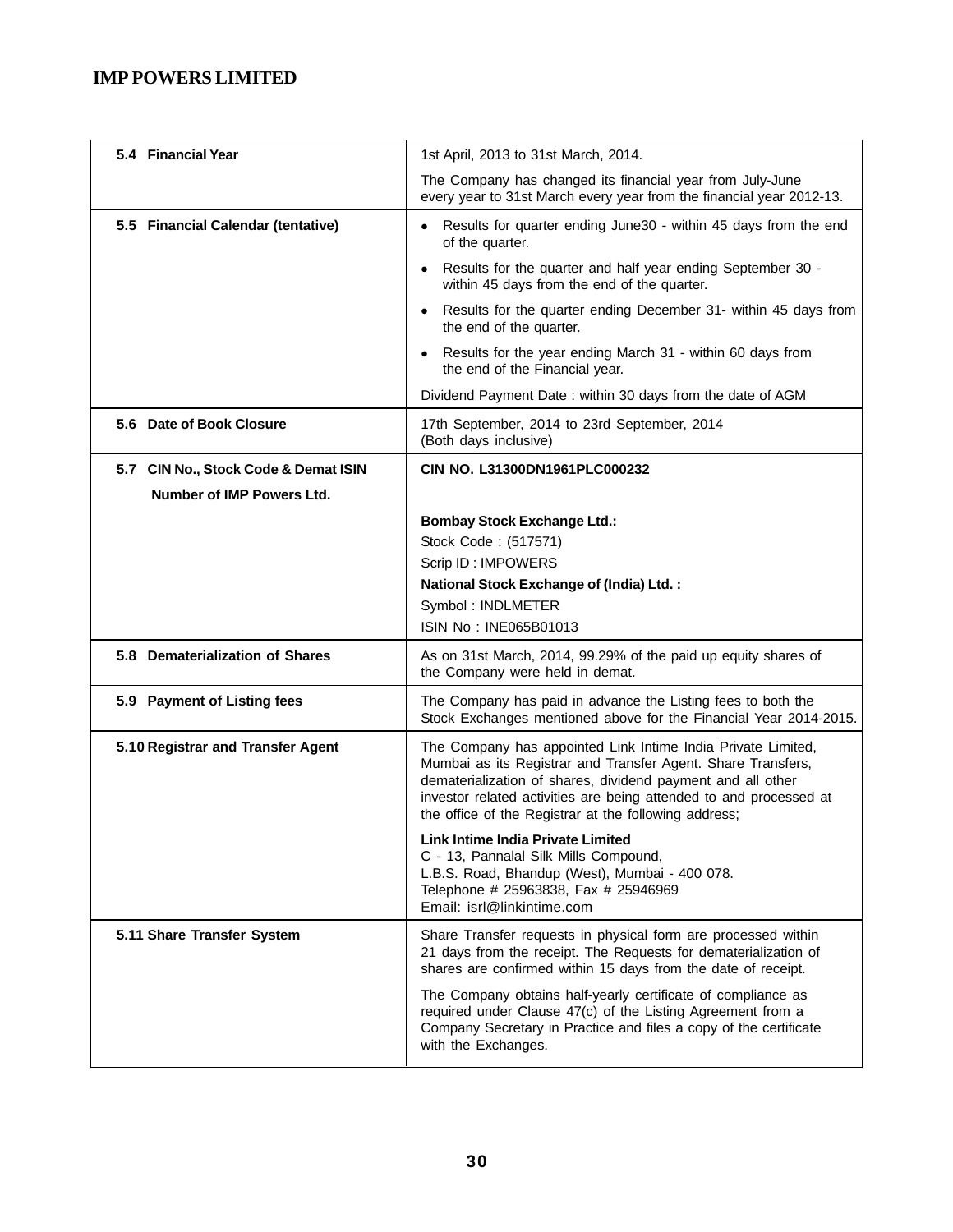

| <b>5.12 Plant Locations</b>                                                                                                                                                                                           | Survey no 263/3/2/2, Umar Kuin Road, Sayli Village, Silvassa (U.T)                                                                                                                                                                                                                                                                                                                                                                                          |  |
|-----------------------------------------------------------------------------------------------------------------------------------------------------------------------------------------------------------------------|-------------------------------------------------------------------------------------------------------------------------------------------------------------------------------------------------------------------------------------------------------------------------------------------------------------------------------------------------------------------------------------------------------------------------------------------------------------|--|
| 5.13 MARKET PRICE DATA: High, Low,<br>during each month (Bombay Stock<br><b>Exchange Ltd. &amp; National Stock</b><br>Exchange (India) Ltd.)                                                                          | Annexure A                                                                                                                                                                                                                                                                                                                                                                                                                                                  |  |
| 5.14 Shareholding pattern as on<br>31st March, 2014                                                                                                                                                                   | Annexure B                                                                                                                                                                                                                                                                                                                                                                                                                                                  |  |
| 5.15 Distribution Of Shareholding As on<br>31st March, 2014                                                                                                                                                           | Annexure C                                                                                                                                                                                                                                                                                                                                                                                                                                                  |  |
| 5.16 Details of the last three<br>general meeting                                                                                                                                                                     | Annexure D                                                                                                                                                                                                                                                                                                                                                                                                                                                  |  |
| 5.17 Disclosures:                                                                                                                                                                                                     |                                                                                                                                                                                                                                                                                                                                                                                                                                                             |  |
| Materially significant related party<br>transactions that may have potential<br>conflict with the interests of company at large.                                                                                      | The Company does not have material significant related party<br>transactions, i.e. transactions of the company of material nature<br>with its promoters, directors of the management, or their<br>subsidiaries or relatives etc that may have potential conflicts with<br>the interest of the Company at large. However disclosure<br>of transactions with the Related Party have been made in the<br>Balance Sheet under Notes to Accounts at Note No. 27. |  |
| Non-Compliance by the Company, penalties,<br>strictures imposed on the Company by Stock<br>Exchange or SEBI or any statutory authority,<br>on any matter related to Capital Markets,<br>during the last three years : | None                                                                                                                                                                                                                                                                                                                                                                                                                                                        |  |
| Details of Compliance with mandatory<br>requirements and adoption of the<br>non-mandatory requirement of this clause                                                                                                  | The Company has complied with mandatory requirements.<br>There is no policy in the company for determining the tenure of<br><b>Indpendent Directors</b>                                                                                                                                                                                                                                                                                                     |  |

#### **5.18 Means of Communication:**

The quarterly/half yearly unaudited financial results/audited financial results are published in Business Standard/ Financial Express and in regional newspaper viz. Gandhi Nagar (Western Times). The quarterly/half yearly unaudited financial results/audited financial results are also posted on BSE & NSE as well as on the Company's website i.e. www.imp-powers.com which also contains latest news/press releases. The notices to the shareholders are published in the Asian Age and Gandhi Nagar (Western Times).

## **5.19 Compliance Certificate of the Auditors:**

The Company has obtained a certificate from the Statutory Auditors regarding Compliance of Conditions of Corporate Governance as stipulated in Clause 49 and the same is annexed.

#### **5.20 Declaration on Compliance of Code of Conduct:**

The Board has laid down a Code of Conduct for the Board Members and the Senior Management Personnel. The code has been posted on the Company's website. All the Board Members and the Senior Management personnels have affirmed compliance with these Codes. A declaration signed by the Managing Director of the Company to this effect for the financial year ended 31st March, 2014, is enclosed at the end of this Report.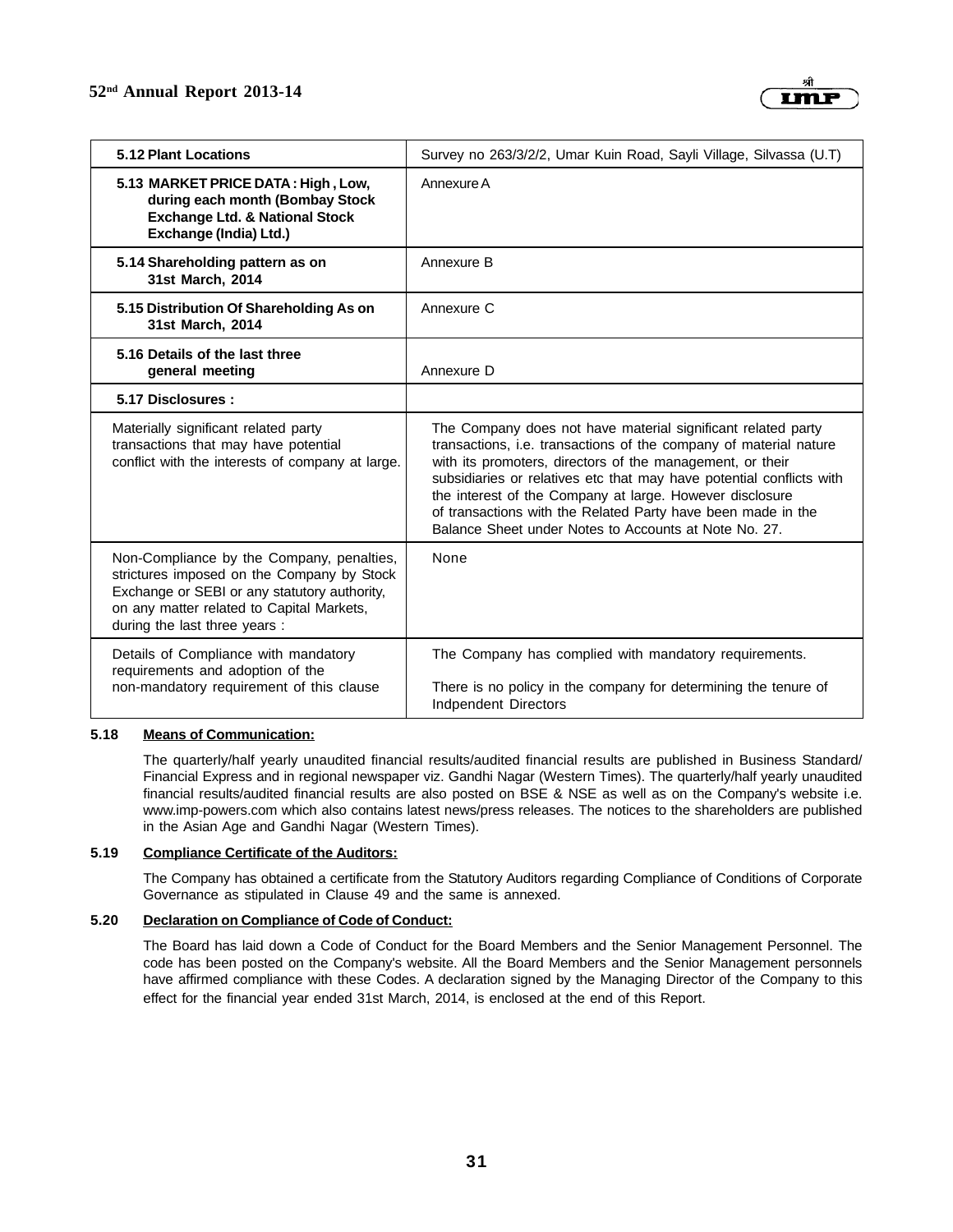| <b>MONTH</b>    |             | <b>BSE</b> |             | <b>NSE</b> |
|-----------------|-------------|------------|-------------|------------|
|                 | <b>HIGH</b> | <b>LOW</b> | <b>HIGH</b> | <b>LOW</b> |
| April, 2013     | 29.95       | 25.00      | 30.45       | 25.00      |
| May, 2013       | 33.80       | 23.55      | 30.05       | 24.05      |
| June, 2013      | 40.00       | 29.90      | 40.00       | 25.25      |
| July, 2013      | 39.00       | 34.15      | 39.85       | 32.55      |
| August, 2013    | 36.20       | 27.15      | 35.50       | 33.75      |
| September, 2013 | 26.25       | 22.85      | 32.10       | 29.00      |
| October, 2013   | 26.15       | 22.00      | 27.55       | 22.35      |
| November, 2013  | 25.20       | 21.60      | 25.70       | 22.50      |
| December, 2013  | 24.40       | 21.90      | 24.30       | 22.00      |
| January, 2014   | 28.80       | 22.00      | 29.45       | 21.55      |
| February 2014   | 25.70       | 21.05      | 23.50       | 19.80      |
| March, 2014     | 25.85       | 20.70      | 26.45       | 19.90      |

**Annexure A Monthly High & Low during the last year ended 31st March, 2014**

## **Annexure B**

#### **Shareholding Pattern as on 31st March, 2014**

| Category                            | No. of Equity Share held ((F.V-Rs.10/-) | % of shareholding |  |
|-------------------------------------|-----------------------------------------|-------------------|--|
| <b>Promoters</b>                    | 4148203                                 | 50.98             |  |
| <b>Banks/Financial Institutions</b> | 344206                                  | 4.23              |  |
| Corporate Bodies                    | 1802588                                 | 22.15             |  |
| Indian Public                       | 1802446                                 | 22.16             |  |
| <b>NRI</b>                          | 21057                                   | 0.26              |  |
| <b>Clearing Members</b>             | 18063                                   | 0.22              |  |
| <b>Total</b>                        | 8136563                                 | 100.00            |  |

#### **Annexure C:**

## **Distribution of Shareholding as on 31st March, 2014:**

| Category(shares) | No. of Shareholders | % of Total | No. of Shares Held | % of Total |
|------------------|---------------------|------------|--------------------|------------|
| $1 - 500$        | 4257                | 87.9364    | 547821             | 6.7328     |
| $501 - 1000$     | 254                 | 5.2468     | 207229             | 2.5470     |
| $1001 - 2000$    | 149                 | 3.0780     | 215442             | 2.6478     |
| 2001 - 3000      | 53                  | 1.0948     | 134211             | 1.6495     |
| $3001 - 4000$    | 29                  | 0.5990     | 101461             | 1.2470     |
| 4001 - 5000      | 16                  | 0.3305     | 74299              | 0.9131     |
| $5001 - 10000$   | 40                  | 0.8263     | 319193             | 3.9229     |
| 10001 - Above    | 43                  | 0.8882     | 6536907            | 80.3399    |
| <b>TOTAL</b>     | 4841                | 100.0000   | 8136563            | 100.0000   |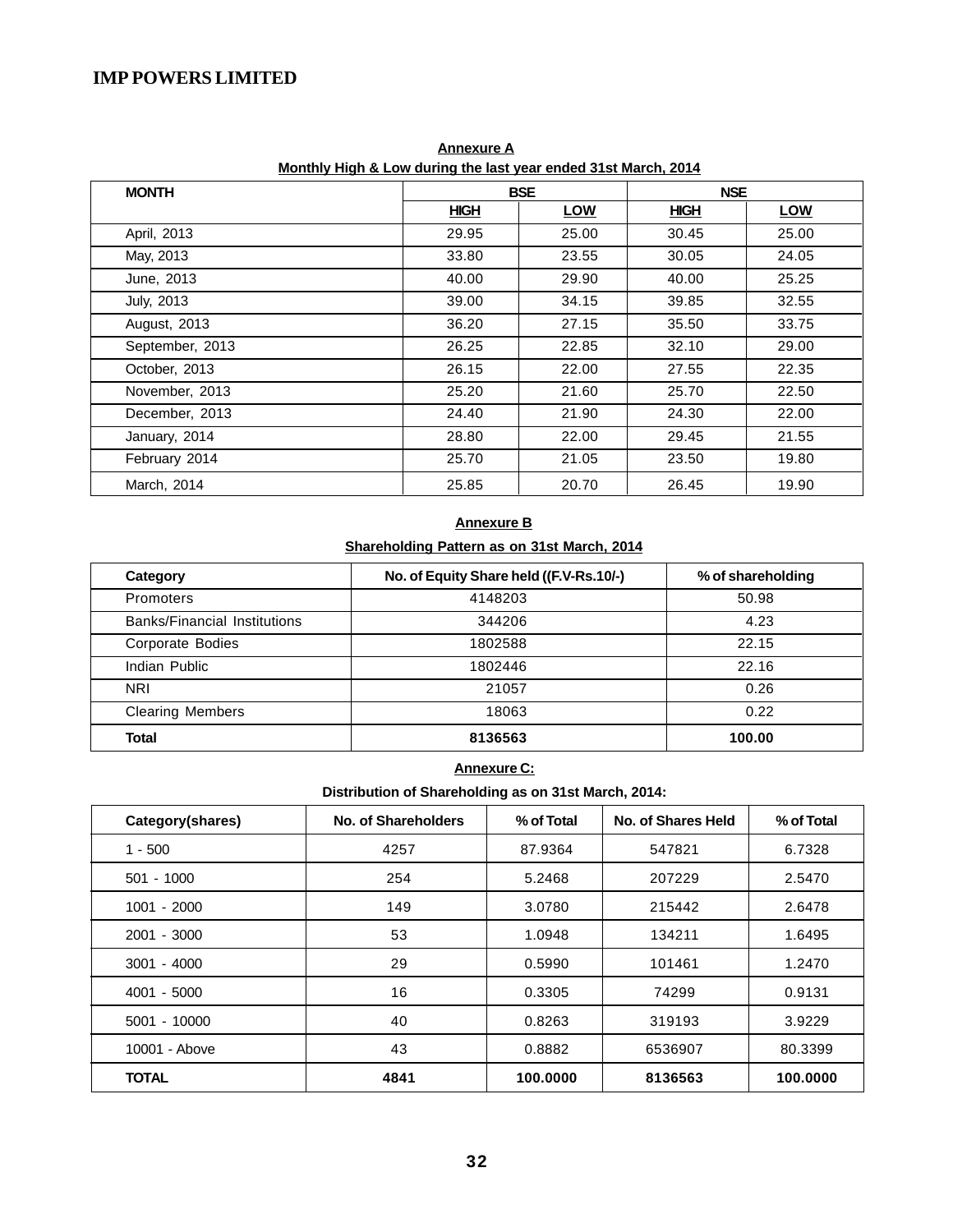

| Details of the last three Annual General Meetings: |                                                                                        |                                                                                          |                                                                                          |  |  |
|----------------------------------------------------|----------------------------------------------------------------------------------------|------------------------------------------------------------------------------------------|------------------------------------------------------------------------------------------|--|--|
|                                                    | (1)                                                                                    | (2)                                                                                      | (3)                                                                                      |  |  |
| Date and Time                                      | 30th September, 2013<br>at 3.00 p.m.                                                   | 17th December, 2012<br>at 3.00 p.m.                                                      | 21 <sup>st</sup> December, 2011<br>at 3.30 p.m.                                          |  |  |
| <b>Venue</b>                                       | Survey No 263/3/2/2<br>Umer Kuin Road,<br>Sayli Village Silvassa<br>U.T. D&NH)- 396230 | Survey No 263/3/2/2<br>Umer Kuin Road,<br>Sayli Village Silvassa<br>( U.T. D&NH)- 396230 | Survey No 263/3/2/2<br>Umer Kuin Road.<br>Sayli Village Silvassa<br>( U.T. D&NH)- 396230 |  |  |
| <b>Special Resolutions</b>                         | <b>NIL</b>                                                                             | <b>NIL</b>                                                                               | NIL                                                                                      |  |  |

**Annexure D Details of the last three Annual General Meetings:**

#### 2. **Postal Ballot:**

During the year under review, no resolution was put through by Postal Ballot.

#### **DECLARATION - COMPLIANCE WITH THE CODE OF CONDUCT**

In accordance with clause 49 of the Listing Agreement with the Stock Exchanges, all the Board and Senior Management Personnel have affirmed compliance with the Code of Conduct for the year ended on 31st March, 2014.

**For IMP Powers Limited Sd/- Aaditya R Dhoot Managing Director Place: Mumbai Date: 13th August, 2014**

## **Auditors' Certificate on Corporate Governance.**

#### **On compliance with the conditions of Corporate Governance under clause 49 of the listing agreement.**

#### **To The Members of IMP Powers Limited**

We have examined the compliance of conditions of Corporate Governance by IMP Powers Limited ('the Company') for the year ended on March 31, 2014, as stipulated in clause 49 of the listing agreements of the Company with the Stock Exchanges in India.

The compliance of conditions of Corporate Governance is the responsibility of the management. Our examination was limited to a review of the procedures and implementation thereof, adopted by the Company, for ensuring the compliance of the conditions of corporate governance. It is neither an audit nor an expression of opinion on the financial statements of the Company.

In our opinion and to the best of our information and according to the explanations given to us, we certify that the Company has complied with the conditions of corporate governance as stipulated in the above mentioned listing agreements.

We further state that such compliance is neither an assurance as to the future viability of the Company nor of the efficiency or effectiveness with which the management has conducted the affairs of the Company.

> **For Batliboi & Purohit Chartered Accountants FRN : 101048W**

> > **Sd/- R.D. Hangekar**

**Place: Mumbai Partner Date : 13th August, 2014 M. No: 30615**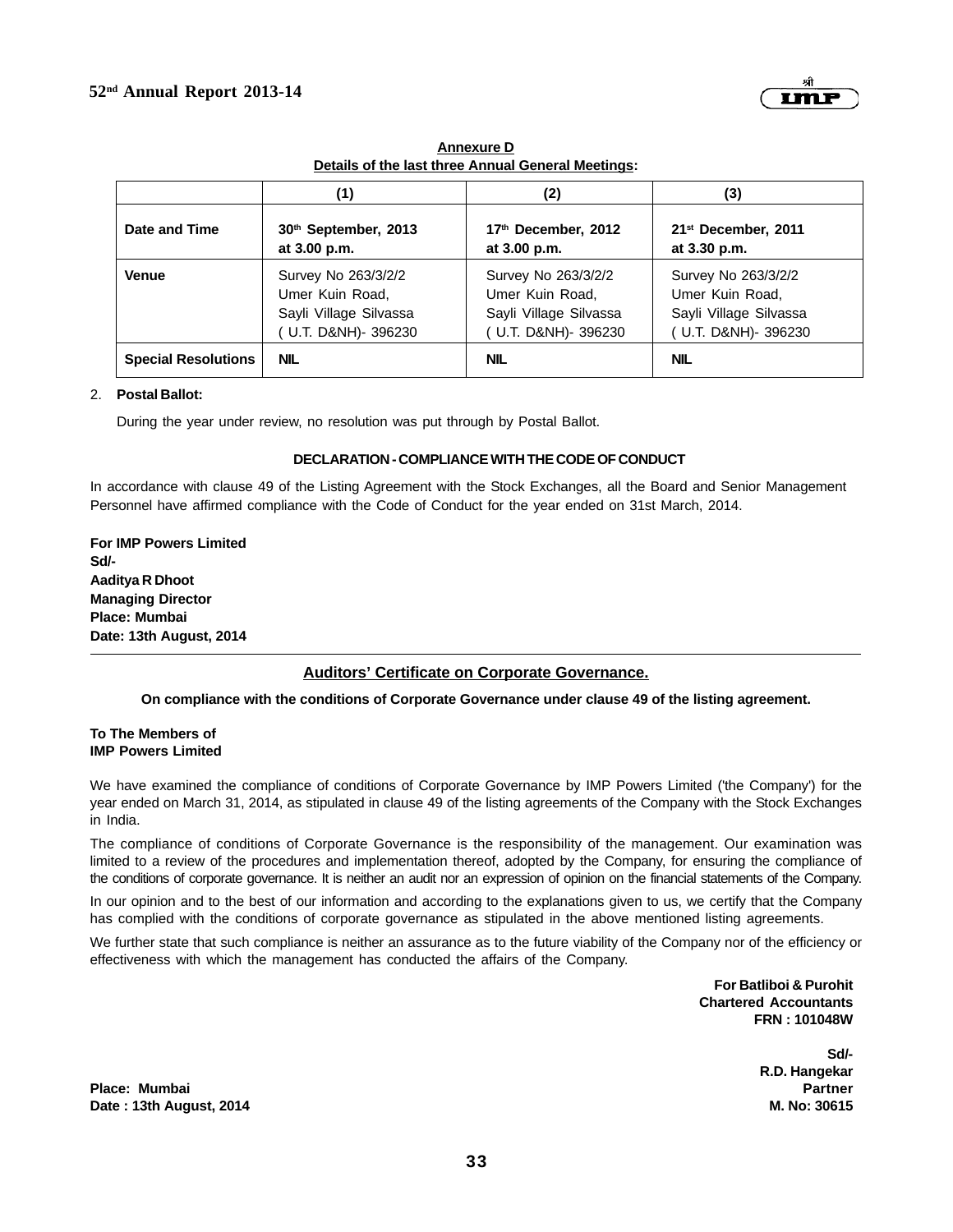# **INDEPENDENT AUDITOR'S REPORT**

To The Members of **IMP Powers Limited.**

### **Report on Financial Statements**

We have audited the accompanying financial statements of IMP Powers Limited ('the Company'), which comprise the Balance Sheet as at March 31, 2014, the Statement of Profit and Loss and Cash Flow Statement for the year then ended, and a summary of significant accounting policies and other explanatory information.

### **Management's Responsibility for the Financial Statements**

Management is responsible for the preparation of these financial statements that give a true and fair view of the financial position, financial performance and cash flows of the Company in accordance with the accounting principles generally accepted in India including Accounting Standards referred to in sub-section (3C) of section 211 of the Companies Act, 1956 ("the Act") read with the general circular 15/2013 dated September 13, 2013 of the Ministry of Corporate Affairs in respect of section 133 of the Companies Act 2013. This responsibility includes the design, implementation and maintenance of internal control relevant to the preparation and presentation of the financial statements that give a true and fair view and are free from material misstatement, whether due to fraud or error.

### **Auditors' Responsibility**

Our responsibility is to express an opinion on these financial statements based on our audit. We conducted our audit in accordance with the Standards on Auditing issued by the Institute of Chartered Accountants of India. Those Standards require that we comply with ethical requirements and plan and perform the audit to obtain reasonable assurance about whether the financial statements are free from material misstatement.

An audit involves performing procedures to obtain audit evidence about the amounts and disclosures in the financial statements. The procedures selected depend on the auditors' judgement, including the assessment of the risks of material misstatement of the financial statements, whether due to fraud or error. In making those risk assessments, the auditor considers internal control relevant to the Company's preparation and fair presentation of the financial statements in order to design audit procedures that are appropriate in the circumstances. An audit also includes evaluating the appropriateness of accounting policies used and the reasonableness of the accounting estimates made by management, as well as evaluating the overall presentation of the financial statements.

We believe that the audit evidence we have obtained is sufficient and appropriate to provide a basis for our audit opinion.

#### **Opinion**

In our opinion and to the best of our information and according to the explanations given to us, the aforesaid financial statements read together with the significant accounting policies and other notes thereon, give the information required by the Act in the manner so required and give a true and fair view in conformity with the accounting principles generally accepted in India:

- a) in the case of the Balance Sheet, of the state of affairs of the Company as at March 31, 2014;
- b) in the case of the Profit and Loss Account, of the profit for the year ended on that date; and
- c) in the case of the Cash Flow Statement, of the cash flows for the year ended on that date.

### **Report on Other Legal and Regulatory Requirements**

- 1. As required by the Companies (Auditor's Report) Order, 2003 ('the Order') issued by the Central Government of India in terms of subsection (4A) of section 227 of the Act, we give in the Annexure a statement on the matters specified in paragraphs 4 and 5 of the Order.
- 2. As required by section 227(3) of the Act, we report that:
	- a) we have obtained all the information and explanations which to the best of our knowledge and belief were necessary for the purpose of our audit;
	- b) in our opinion proper books of account as required by law have been kept by the Company so far as appears from our examination of those books;
	- c) the Balance Sheet, Statement of Profit and Loss dealt with by this Report are in agreement with the books of account;
	- d) in our opinion, the Balance Sheet, Statement of Profit and Loss, and Cash Flow Statement comply with the Accounting Standards notified under the Companies Act, 1956 read with the general circular 15/2013 dated September 13, 2013 of the Ministry of Corporate Affairs in respect of section 133 of the Companies Act 2013.
	- e) on the basis of written representations received from the directors as on March 31, 2014, and taken on record by the Board of Directors, none of the directors is disqualified as on March 31, 2014, from being appointed as a director in terms of clause (g) of sub-section (1) of section 274 of the Companies Act, 1956.

**For BATLIBOI & PUROHIT Chartered Accountants Firm Reg. No. 101048W**

**Date : 29th May, 2014** 

**(R.D. Hangekar) Place : Mumbai Partner**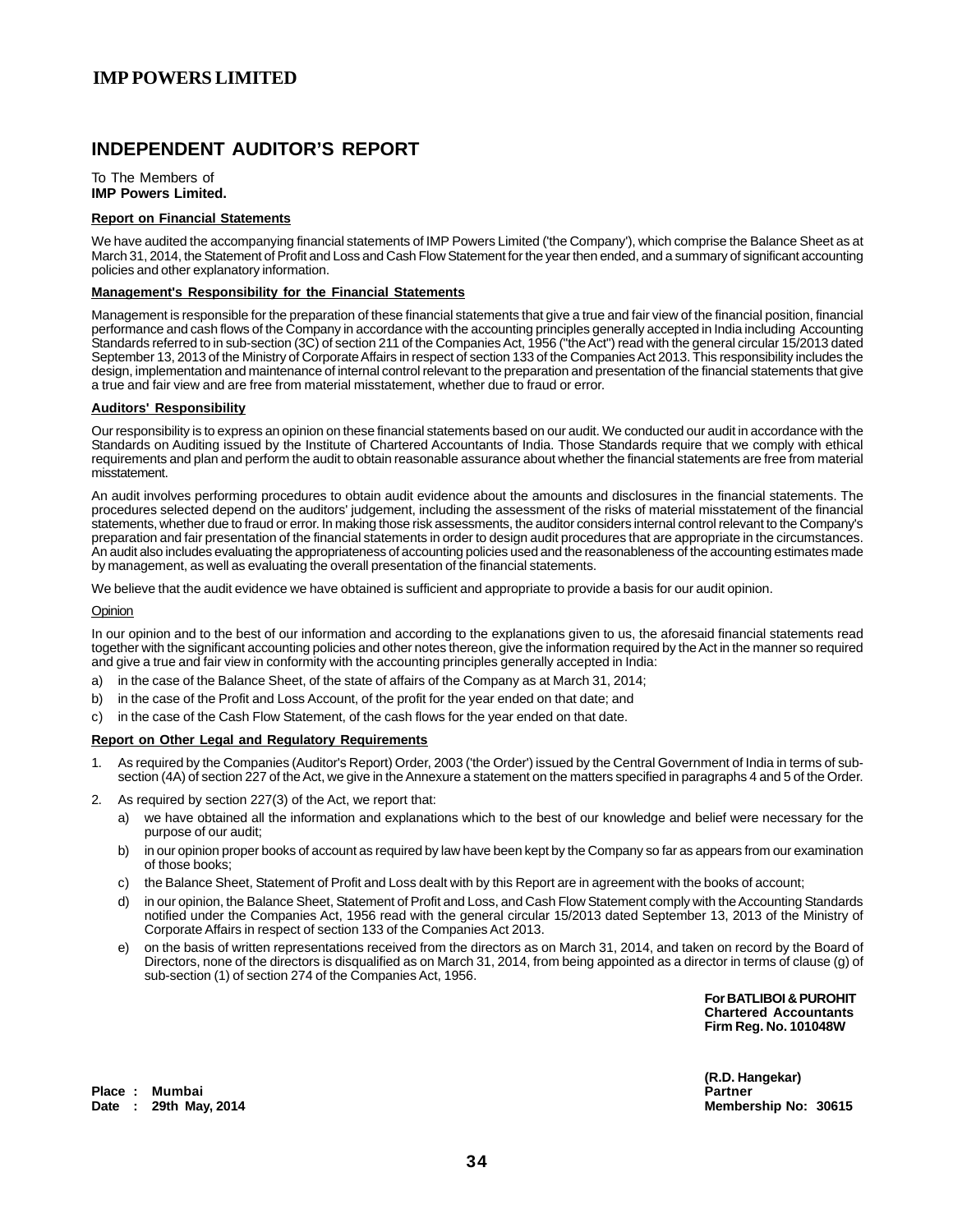

### **ANNEXURE TO THE AUDITORS' REPORT**

**With reference to the annexure referred in the Auditor's Report to the members of IMP Powers Limited ('the Company') on the financial statements for the year ended 31st March, 2014. We report that:**

- i) a) The Company has maintained proper records showing full particulars including quantitative details and situation of fixed assets.
	- b) As explained to us, the fixed assets are being physically verified under a phased programme of verification, and we have been informed that there are no material discrepancies noticed on such verification.
	- c) The Company has not disposed off substantial part of its fixed assets during the year, accordingly, the assumption of the going concern being affected, does not arise.
- ii) a) Inventories have been physically verified during the year by management at reasonable intervals.
	- b) The procedures of physical verification of inventories followed by the management are reasonable and adequate in relation to the size of the Company and the nature of its business.
	- c) The Company is maintaining proper records of its inventories and no material discrepancies were noticed on physical verification.
- iii) a) The Company has not granted any loans, secured or unsecured to Companies, Firms or Other parties covered in the register maintained under sec 301 of the Act, and hence clauses (a). (b), (c) and (d) of the order are not applicable to the Company.
	- b) The Company has taken unsecured loans from two Companies, covered in the register maintained under Section 301 of the Act, amounting to Rs 3.94 Crores.
	- c) The rate of Interest and other terms and conditions of loans taken by the company are prima facie not prejudicial to the interest of the company.
	- d) There are no stipulated terms of repayment of principal and interest and hence we are not able to comment on the payment of the same.
- iv) In our opinion and according to the information and explanations given to us, there are adequate internal control procedures commensurate with the size of the Company and nature of its business for the purchase of inventory and fixed assets and for the sale of goods. We have not observed any major weakness in the internal control system during the course of our audit.
- v) a) In our opinion and according to the information and explanations given to us, the particulars of contracts or arrangements referred to in section 301 of the Companies Act, 1956 have been entered in the register required to be maintained under that section.
	- b) The transactions made in pursuance of such contracts or arrangements aggregating during the year to Rupees Five lacs or more in respect of each party have been made at prices which are reasonable having regard to prevailing market prices for such goods and materials or the prices at which transactions for similar goods or materials have been made with other parties.
- vi) The Company has not accepted any deposits from the public to which the provisions of Section 58A, 58AA or any other relevant provision of the Companies Act, 1956 and the Companies (Acceptance of Deposit) Rules, 1975 apply.
- vii) In our opinion, and according to the information and explanations given to us, the Company has an internal audit system commensurate with the size and the nature of its business.
- viii) We have broadly reviewed the books of accounts maintained by the Company pursuant to the order made by the Central Government for maintenance of cost records prescribed under section 209 (1) (d) of the Companies Act, 1956 and are of the opinion that prima facie, the prescribed accounts and records have been made and maintained. We have, however, not made a detailed examination of the said records with a view to determining whether they are accurate or complete.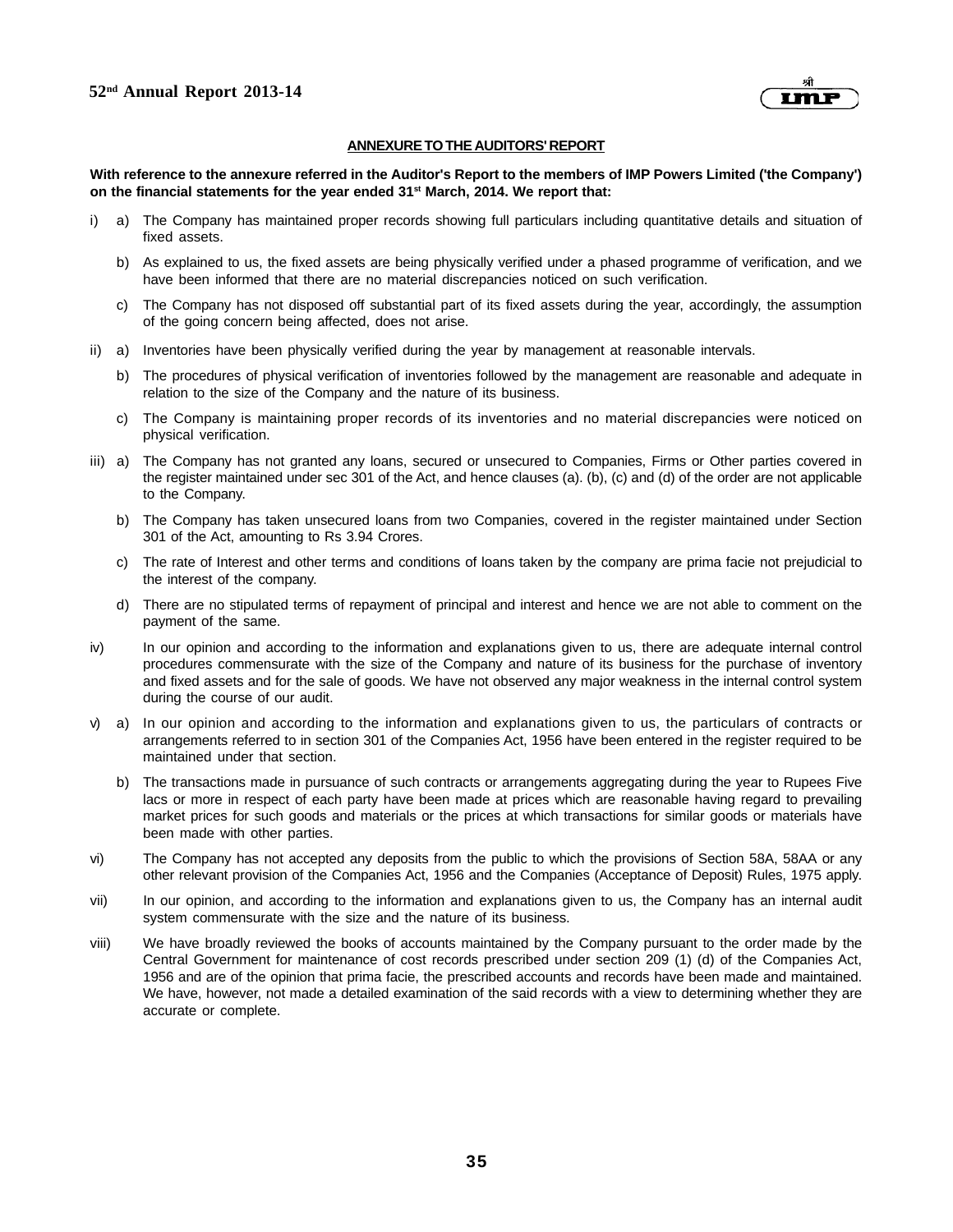- ix) a) According to the information and explanations given to us and on the basis of examination of the records of the Company, we are of the opinion that the company has been generally regular in depositing undisputed statutory dues including Provident fund, Investor Education and Protection Fund, Employees' State Insurance, Income-tax, Sales tax / VAT, Wealth tax, Customs Duty, Excise Duty, Service tax, Cess and other material statutory dues with the appropriate authorities and there are no outstanding unpaid amounts as at the balance sheet date for a period of more than six months from the date they became payable.
	- b) According to the information and explanations given to us, there are no such cases pending in respect of Excise duty, Service tax, Sales tax and Income tax, for which dues have not been deposited.
- x) The Company does not have accumulated losses as at the balance sheet date and has not incurred cash losses in the current or in the immediately preceding financial year.
- xi) On the basis of our examination and according to the information and explanations given to us, **the Company has not repaid the dues of principal Rs. 224.65 Lacs to Greater Bombay Co-operative Bank Ltd., since the said bank did not join the CDR Scheme and also the case is under litigation as mentioned in note no. 4a(iii).**
- xii) According to the information and explanations given to us, the Company has not granted any loans or advances on the basis of security by way of pledge of shares, debentures or other securities.
- xiii) The Company is not a chit fund / nidhi / mutual benefit fund / society to which the provisions of any special statute apply; accordingly, the provisions of clause 4(xiii) of the Order are not applicable to the Company.
- xiv) The Company has maintained proper records of transactions and contracts in respect of trading in shares, securities, debentures and other investments and timely entries have been made therein. All shares, debentures and other investments have been held by the Company in its own name.
- xv) The Company has given guarantees amounting to Rs. 22.00 Crores (Previous year Rs. 22.00 Crores) for loans taken by others from banks or financial institutions. According to the information and explanations given to us, we are of the opinion that the terms and conditions thereof are not prima facie prejudicial to the interests of the Company.
- xvi) In our opinion and according to the information and explanations given to us, on an overall basis, the term loans were applied for the purpose for which they were obtained.
- xvii) According to the information and explanations given to us and on an overall examination of the balance sheet of the company, we are of the opinion that prima facie there are no funds raised on short-term basis that have been used for long term investment.
- xviii) During the year company has not made any preferential allotment of shares to parties and companies covered in the register maintained under section 301 of the Act.
- xix) The Company has not issued any debentures during the year under audit. Therefore the provision of clause (xix) of the Order is not applicable to the company.
- xx) The Company has not raised any money by way of public issue during the year. Therefore, the provision of clause (xx) of the Order is not applicable to the Company.
- xxi) According to the information and explanations given to us, no fraud on or by the Company has been noticed or reported during the course of the audit.

**For BATLIBOI & PUROHIT Chartered Accountants Firm Reg. No. 101048W**

 $Place: Mumbai$ **Date : 29th May, 2014 Membership No: 30615**

**(R.D. Hangekar)**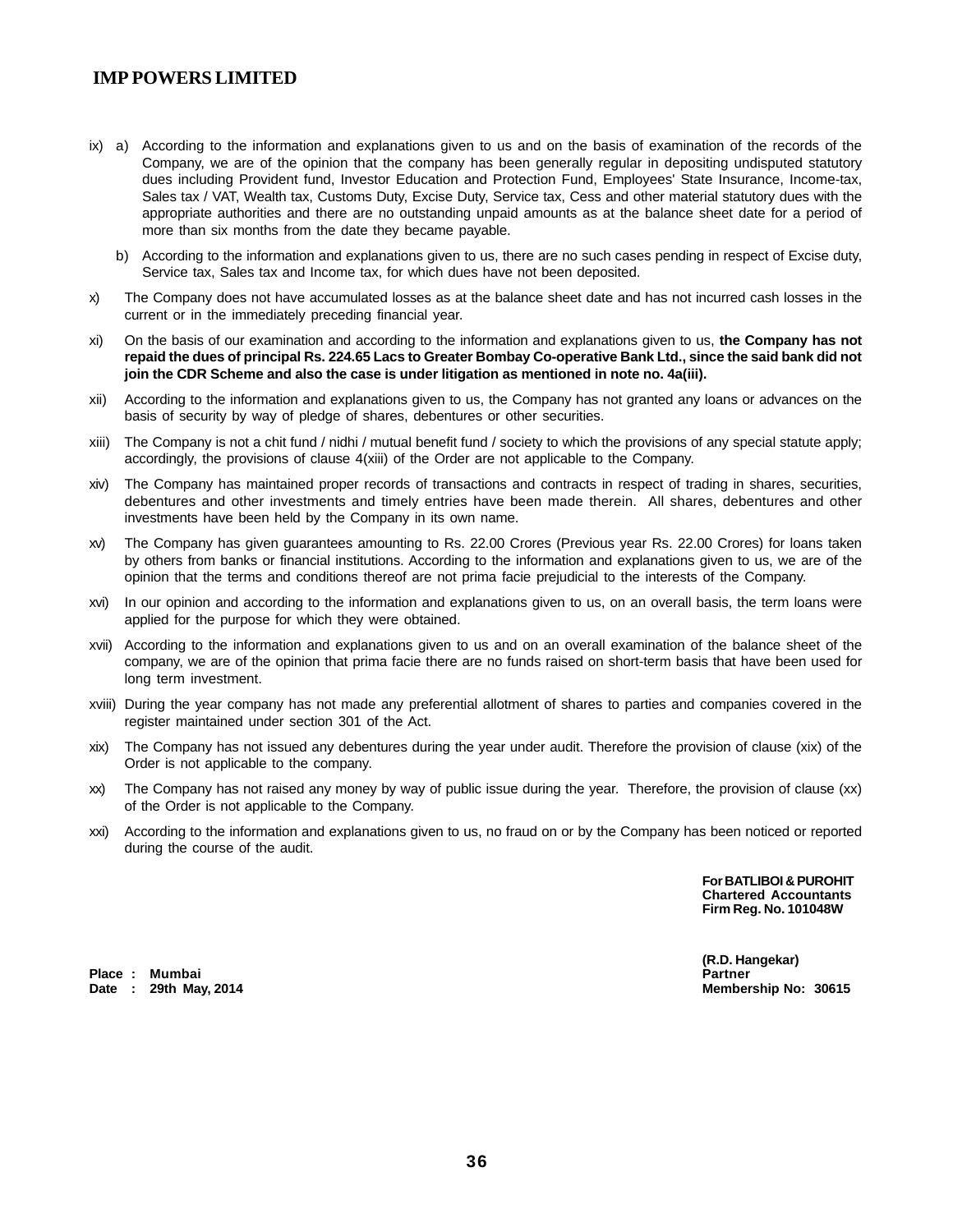**ImF** 

# **Balance Sheet as at 31st March, 2014**

|              | <b>Particulars</b>                                                     | Note No.       | As at<br>31st March 2014<br>₹ | As at<br>31st March 2013<br>₹ |
|--------------|------------------------------------------------------------------------|----------------|-------------------------------|-------------------------------|
| A            | <b>EQUITY AND LIABILITIES</b>                                          |                |                               |                               |
| 1            | Shareholders' funds                                                    |                |                               |                               |
|              | (a) Share capital                                                      | $\overline{c}$ | 97,720,950                    | 116,975,010                   |
|              | (b) Reserves and surplus                                               | 3              | 868,830,988                   | 873,846,049                   |
|              |                                                                        |                | 966,551,938                   | 990,821,059                   |
| $\mathbf{2}$ | <b>Non-current liabilities</b>                                         |                |                               |                               |
|              | (a) Long-term borrowings                                               | 4              | 175,288,376                   | 209,588,400                   |
|              | (b) Deferred tax liabilities (net)                                     | 30             | 45,592,593                    | 43,096,139                    |
|              | (c) Other long-term liabilities                                        | 5              | 11,726,792                    | 15,959,506                    |
|              | (d) Long-term provisions                                               | 6              | 7,815,614                     | 7,963,532                     |
|              |                                                                        |                | 240,423,375                   | 276,607,577                   |
| 3            | <b>Current liabilities</b>                                             |                |                               |                               |
|              | (a) Short-term borrowings                                              | 7              | 792,094,156                   | 680,204,290                   |
|              | (b) Trade payables                                                     | 8              | 783,347,928                   | 654,211,377                   |
|              | (c) Other current liabilities                                          | 9              | 172,367,384                   | 189,076,791                   |
|              | (d) Short-term provisions                                              | 10             | 7,750,981                     | 7,037,344                     |
|              |                                                                        |                | 1,755,560,449                 | 1,530,529,802                 |
|              |                                                                        | <b>TOTAL</b>   | 2,962,535,762                 | 2,797,958,438                 |
| В            | <b>ASSETS</b>                                                          |                |                               |                               |
| 1            | <b>Non-current assets</b>                                              |                |                               |                               |
|              | (a) Fixed assets<br>(i)                                                | 11.A           |                               |                               |
|              | Tangible assets                                                        | 11.B           | 827,573,654                   | 829,194,609                   |
|              | Intangible assets<br>(ii)<br>(iii) Intangible assets under development | 11.B           | 131,619<br>1,000,000          | 131,450<br>1,000,000          |
|              | (b) Non-current investments                                            | 12             | 6,514,725                     | 421,650                       |
|              | Long-term loans and advances<br>(c)                                    | 13             | 49,445,553                    | 40,597,711                    |
|              |                                                                        |                | 884,665,551                   | 871,345,420                   |
| $\mathbf{2}$ | <b>Current assets</b>                                                  |                |                               |                               |
|              | (a) Inventories                                                        | 14             | 764,242,964                   | 635,800,028                   |
|              | (b) Trade receivables                                                  | 15             | 1,186,401,034                 | 1,180,792,179                 |
|              | (c) Cash and Bank Balances                                             | 16             | 69,726,365                    | 58,956,138                    |
|              | (d) Short-term loans and advances                                      | 17             | 45,770,218                    | 48,375,524                    |
|              | (e) Other current assets                                               | 18             | 11,729,630                    | 2,689,149                     |
|              |                                                                        |                | 2,077,870,211                 | 1,926,613,018                 |
|              |                                                                        | <b>TOTAL</b>   | 2,962,535,762                 | 2,797,958,438                 |
|              |                                                                        |                |                               |                               |

Significant accounting policies the accompanying 1 notes are an integral part of financial statements

# **Chartered Accountants FRN NO. 101048W**

**(CA R.D.HANGEKAR) AJAY R DHOOT ADITYA R DHOOT AADITYA R DHOOT Partner** M.No. 30615

**Place : Mumbai DEEPAK A SHAH ROMALI MALVANKAR**

### **For Batliboi & Purohit For and on behalf of the Board of Directors**

**Managing Director** 

**Company Secretary**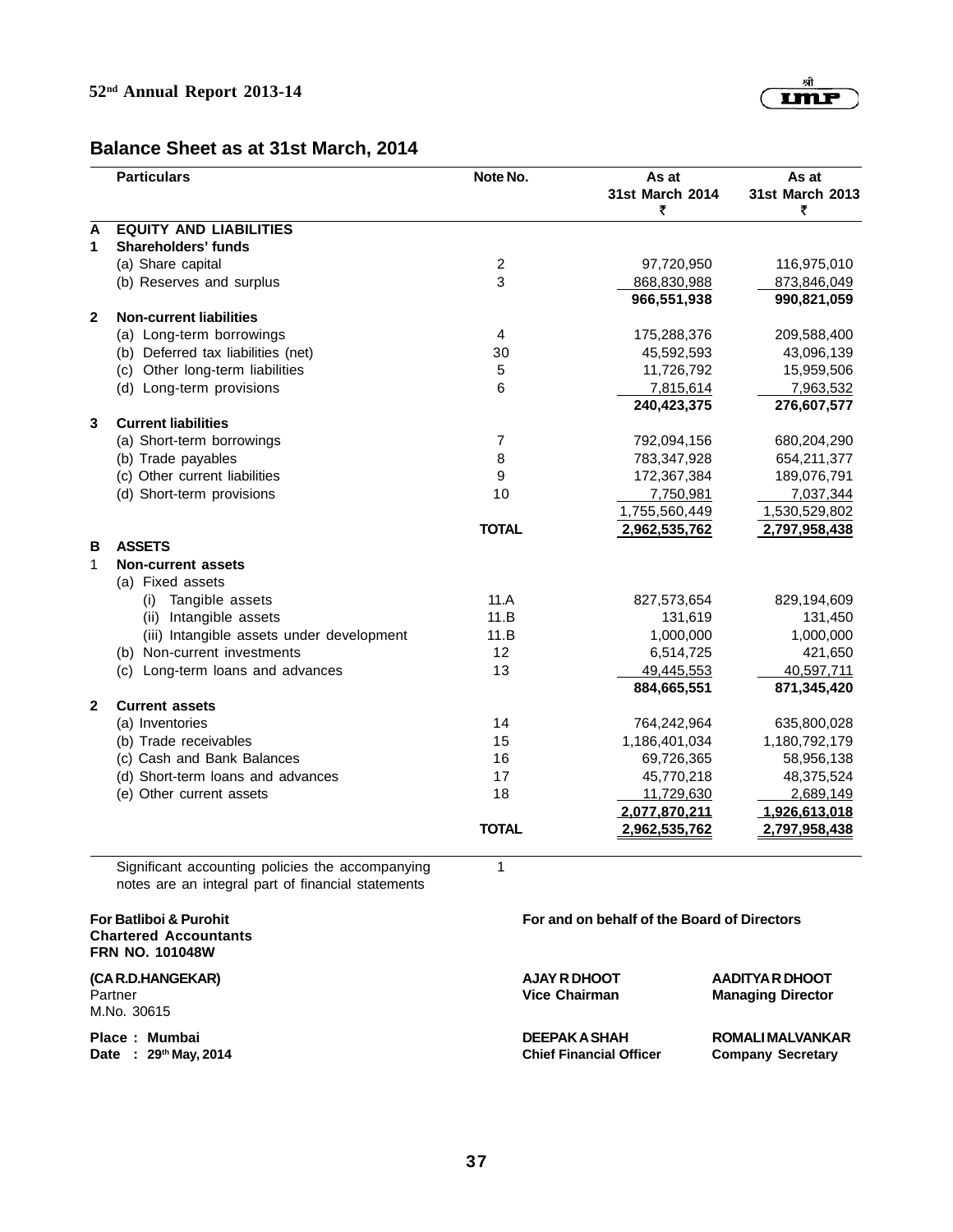# **Statement of Profit and Loss for the year ended 31st March, 2014**

|   | <b>Particulars</b>                                                                                     | Note No. |                                                      | For the<br>Year ended<br>31st March, 2014<br>₹ | For the<br>9 Months ended<br>31st March, 2013<br>₹ |
|---|--------------------------------------------------------------------------------------------------------|----------|------------------------------------------------------|------------------------------------------------|----------------------------------------------------|
| A | <b>CONTINUING OPERATIONS</b>                                                                           |          |                                                      |                                                |                                                    |
| 1 | Revenue from operations (Gross)                                                                        | 19       |                                                      | 2,863,617,803                                  | 2,269,004,527                                      |
|   | Less: Excise duty                                                                                      |          |                                                      | 251,127,599                                    | 218,005,436                                        |
|   | Revenue from operations (Net)                                                                          |          |                                                      | 2,612,490,204                                  | 2,050,999,091                                      |
| 2 | Other income                                                                                           | 20       |                                                      | 5,460,753                                      | 2,779,151                                          |
| 3 | Total revenue (1+2)                                                                                    |          |                                                      | 2,617,950,957                                  | 2,053,778,242                                      |
| 4 | <b>Expenses</b>                                                                                        |          |                                                      |                                                |                                                    |
|   | (a) Cost of materials consumed                                                                         | 21.a     |                                                      | 2,163,833,634                                  | 1,818,936,551                                      |
|   | (b) Changes in inventories of finished goods,                                                          |          |                                                      |                                                |                                                    |
|   | work-in-progress and stock-in-trade                                                                    | 21.b     |                                                      | (100, 511, 739)                                | (184, 047, 183)                                    |
|   | (c) Employee benefits expense                                                                          | 22       |                                                      | 115,863,777                                    | 82,238,938                                         |
|   | (d) Finance costs                                                                                      | 23       |                                                      | 190,560,222                                    | 133,047,477                                        |
|   | (e) Depreciation and amortisation expense                                                              | 11.C     |                                                      | 49,338,984                                     | 33,270,373                                         |
|   | Other expenses<br>(f)                                                                                  | 24       |                                                      | 192,849,154                                    | 136,244,411                                        |
|   | <b>Total expenses</b>                                                                                  |          |                                                      | 2,611,934,032                                  | 2,019,690,567                                      |
| 5 | Profit / (Loss) before exceptional and<br>extraordinary items and tax (3 - 4)                          |          |                                                      | 6,016,925                                      | 34,087,675                                         |
| 6 | Exceptional items                                                                                      |          |                                                      |                                                |                                                    |
| 7 | Profit / (Loss) before extraordinary items<br>and tax $(5 - 6)$                                        |          |                                                      | 6,016,925                                      | 34,087,675                                         |
| 8 | Tax expense:                                                                                           |          |                                                      |                                                |                                                    |
|   | (a) Current tax expense for the year                                                                   |          |                                                      | 1,290,250                                      | 13,933,300                                         |
|   | (b) Deferred tax                                                                                       | 30       |                                                      | 2,496,454                                      | (2,661,275)                                        |
|   |                                                                                                        |          |                                                      | 3,786,704                                      | 11,272,025                                         |
| 9 | Profit / (Loss) from continuing operations (7-8)                                                       |          |                                                      | 2,230,221                                      | 22,815,650                                         |
|   | Earnings per share (of ₹10/- each):                                                                    | 29       |                                                      |                                                |                                                    |
|   | (a) Basic                                                                                              |          |                                                      | 0.13                                           | 2.71                                               |
|   | (b) Diluted                                                                                            |          |                                                      | 0.13                                           | 2.71                                               |
|   | Earnings per share (excluding extraordinary items)<br>(of ₹10/- each):                                 |          |                                                      |                                                |                                                    |
|   | (a) Basic                                                                                              |          |                                                      | 0.13                                           | 2.71                                               |
|   | (b) Diluted<br>See accompanying notes forming part of<br>the financial statements                      |          |                                                      | 0.13                                           | 2.71                                               |
|   | Significant accounting policies the accompanying<br>notes are an integral part of financial statements | 1        |                                                      |                                                |                                                    |
|   | <b>For Batliboi &amp; Purohit</b><br><b>Chartered Accountants</b><br><b>FRN NO. 101048W</b>            |          | For and on behalf of the Board of Directors          |                                                |                                                    |
|   | (CA R.D.HANGEKAR)<br>Partner<br>M.No. 30615                                                            |          | AJAY R DHOOT<br>Vice Chairman                        |                                                | AADITYA R DHOOT<br><b>Managing Director</b>        |
|   | Place: Mumbai<br>Date: 29th May, 2014                                                                  |          | <b>DEEPAKASHAH</b><br><b>Chief Financial Officer</b> |                                                | <b>ROMALIMALVANKAR</b><br><b>Company Secretary</b> |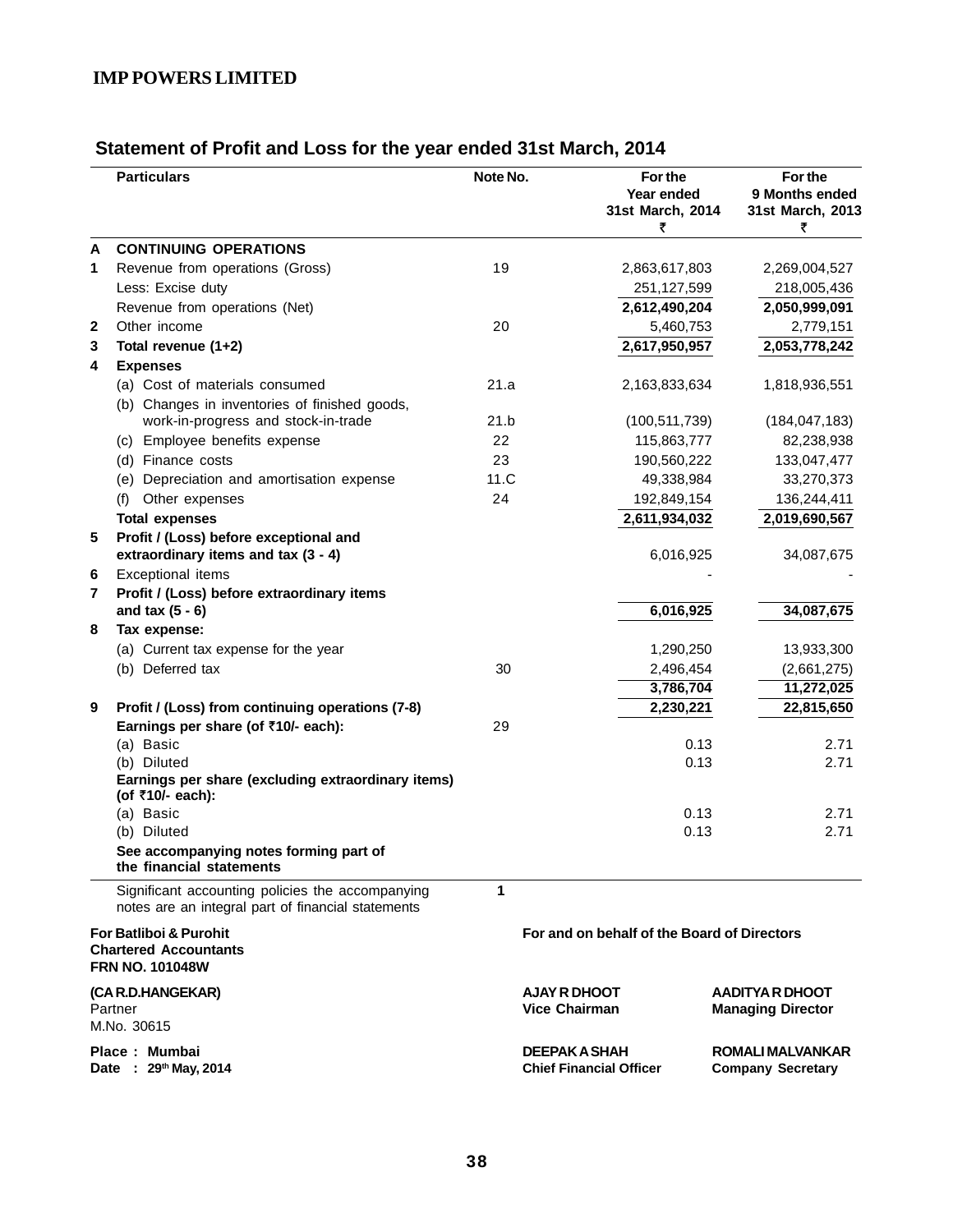

# **Cash Flow Statement for the Year ended 31st March, 2014**

|    | <b>Particulars</b>                                                 |                 | For the Year ended<br>31st March, 2014 |                 | For the 9 Months ended<br>31st March, 2013 |  |  |
|----|--------------------------------------------------------------------|-----------------|----------------------------------------|-----------------|--------------------------------------------|--|--|
|    |                                                                    | ₹               | ₹                                      | ₹               | ₹                                          |  |  |
| А. | Cash flow from operating activities                                |                 |                                        |                 |                                            |  |  |
|    | Net Profit / (Loss) before extraordinary items and tax             |                 | 6,016,925                              |                 | 34,087,675                                 |  |  |
|    | Adjustments for:                                                   |                 |                                        |                 |                                            |  |  |
|    | Depreciation and amortisation                                      | 49,338,984      |                                        | 33,270,373      |                                            |  |  |
|    | (Profit) / loss on sale / write off of assets                      | 1,406,806       |                                        | 561,789         |                                            |  |  |
|    | Finance costs                                                      | 190,560,222     |                                        | 133,047,477     |                                            |  |  |
|    |                                                                    |                 | 241,306,012                            |                 | 166,879,639                                |  |  |
|    | Operating profit / (loss) before working capital changes           |                 | 247,322,937                            |                 | 200,967,314                                |  |  |
|    | Changes in working capital:                                        |                 |                                        |                 |                                            |  |  |
|    | Adjustments for (increase) / decrease in operating assets:         |                 |                                        |                 |                                            |  |  |
|    | Inventories                                                        | (128, 442, 936) |                                        | (187, 678, 257) |                                            |  |  |
|    | Trade receivables                                                  | (5,608,855)     |                                        | 8,389,276       |                                            |  |  |
|    | Short-term loans and advances                                      | 2,605,306       |                                        | (4,839,070)     |                                            |  |  |
|    | Long-term loans and advances                                       | (8,847,842)     |                                        | 17,284,571      |                                            |  |  |
|    | Other current assets                                               | (9,040,481)     |                                        | (1,814,279)     |                                            |  |  |
|    | Adjustments for increase / (decrease) in operating liabilities:    |                 |                                        |                 |                                            |  |  |
|    | Trade payables                                                     | 129,136,551     |                                        | 226, 951, 244   |                                            |  |  |
|    | Other current liabilities                                          | (16,709,407)    |                                        | (39, 858, 776)  |                                            |  |  |
|    | Other long-term liabilities                                        | (4,232,714)     |                                        | (2,594,726)     |                                            |  |  |
|    | Short-term provisions                                              | 713,637         |                                        | (8,852,267)     |                                            |  |  |
|    | Long-term provisions                                               | (147, 918)      |                                        | 759,333         |                                            |  |  |
|    |                                                                    |                 | (40, 574, 659)                         |                 | 7,747,049                                  |  |  |
|    |                                                                    |                 | 206,748,278                            |                 | 208,714,363                                |  |  |
|    | Cash flow from extraordinary items                                 |                 |                                        |                 |                                            |  |  |
|    | Cash generated from operations                                     |                 | 206,748,278                            |                 | 208,714,363                                |  |  |
|    | Net income tax (paid) / refunds                                    |                 | (1,290,250)                            |                 | (13,933,300)                               |  |  |
|    | Net cash flow from / (used in) operating activities (A)            |                 | 205,458,028                            |                 | 194,781,063                                |  |  |
| В. | Cash flow from investing activities                                |                 |                                        |                 |                                            |  |  |
|    | Capital expenditure on fixed assets, including<br>capital advances | (51, 536, 459)  |                                        | (107, 744, 389) |                                            |  |  |
|    | Proceeds from sale of fixed assets                                 | 1,079,998       |                                        | 631,551         |                                            |  |  |
|    | Purchase of long-term investments                                  |                 |                                        |                 |                                            |  |  |
|    | <b>Subsidiaries</b>                                                | (6,093,075)     |                                        |                 |                                            |  |  |
|    | Net cash flow from / (used in) investing activities (B)            |                 | (56, 549, 536)                         |                 | (107, 112, 838)                            |  |  |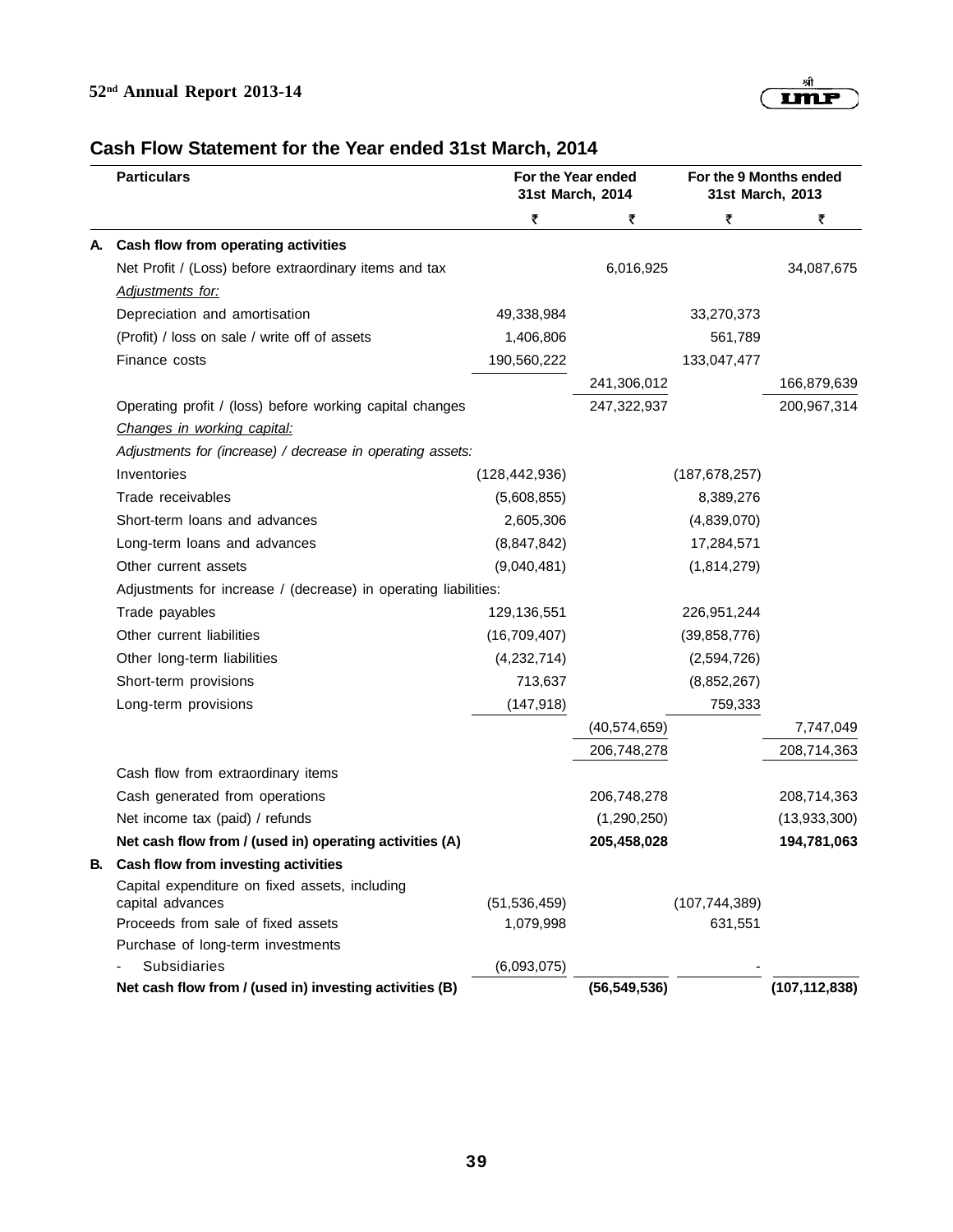| Cash Flow Statement for the Year ended 31st March, 2014 (Contd) |  |  |
|-----------------------------------------------------------------|--|--|
|-----------------------------------------------------------------|--|--|

|    | <b>Particulars</b>                                                                             |                 | For the Year ended<br>31st March, 2014 |                 | For the 9 Months ended<br>31st March, 2013 |  |
|----|------------------------------------------------------------------------------------------------|-----------------|----------------------------------------|-----------------|--------------------------------------------|--|
|    |                                                                                                | ₹               | ₹                                      | ₹               | ₹                                          |  |
| C. | Cash flow from financing activities                                                            |                 |                                        |                 |                                            |  |
|    | Redemption 1% preference shares                                                                | (11,087,380)    |                                        | (11,087,380)    |                                            |  |
|    | Redemption 4% preference shares                                                                | (8, 166, 680)   |                                        |                 |                                            |  |
|    | Redemption 4% Non Convertible Bonds                                                            | (18, 552, 433)  |                                        |                 |                                            |  |
|    | Proceeds from long-term borrowings (Net)                                                       | (15,747,591)    |                                        | 32,523,434      |                                            |  |
|    | Proceeds from other short-term borrowings                                                      | 111,889,866     |                                        | 60,791,644      |                                            |  |
|    | Finance cost                                                                                   | (190, 560, 222) |                                        | (133, 047, 477) |                                            |  |
|    | Dividends on Preference Shares                                                                 | (723, 551)      |                                        | (735, 671)      |                                            |  |
|    | Dividends paid                                                                                 | (4,068,282)     |                                        | (4,068,282)     |                                            |  |
|    | Tax on dividend                                                                                | (1, 121, 992)   |                                        | (659, 977)      |                                            |  |
|    | Cash flow from extraordinary items                                                             |                 |                                        |                 |                                            |  |
|    | Net cash flow from / (used in) financing activities (C)                                        |                 | (138, 138, 265)                        |                 | (56, 283, 709)                             |  |
|    | Net increase / (decrease) in Cash and<br>cash equivalents (A+B+C)                              |                 | 10,770,227                             |                 | 31,384,516                                 |  |
|    | Cash and cash equivalents at the beginning of the year                                         |                 | 58,956,138                             |                 | 27,571,622                                 |  |
|    | Effect of exchange differences on restatement of foreign<br>currency Cash and cash equivalents |                 |                                        |                 |                                            |  |
|    | Cash and cash equivalents at the end of the year                                               |                 | 69,726,365                             |                 | 58,956,138                                 |  |

### **Notes:**

1. Cash Flow Statement has been prepared under the indirect method as set out in the Accounting Standard (AS) 3 "Cash Flow Statements" as specified in the companies (Accounting Standards) Rules, 2006.

2. Previous Year's figures have been regrouped/reclassifed wherever applicable.

### **See accompanying notes forming part of the financial statements**

Significant accounting policies the accompanying notes are an integral part of financial statements

**For Batliboi & Purohit For and on behalf of the Board of Directors Chartered Accountants FRN NO. 101048W (CA R.D.HANGEKAR) AJAY R DHOOT AADITYA R DHOOT Managing Director** M.No. 30615 Place : Mumbai **DEEPAK A SHAH ROMALI MALVANKAR**<br>
Date : 29<sup>th</sup> May, 2014 **Chief Financial Officer** Company Secretary Date : 29<sup>th</sup> May, 2014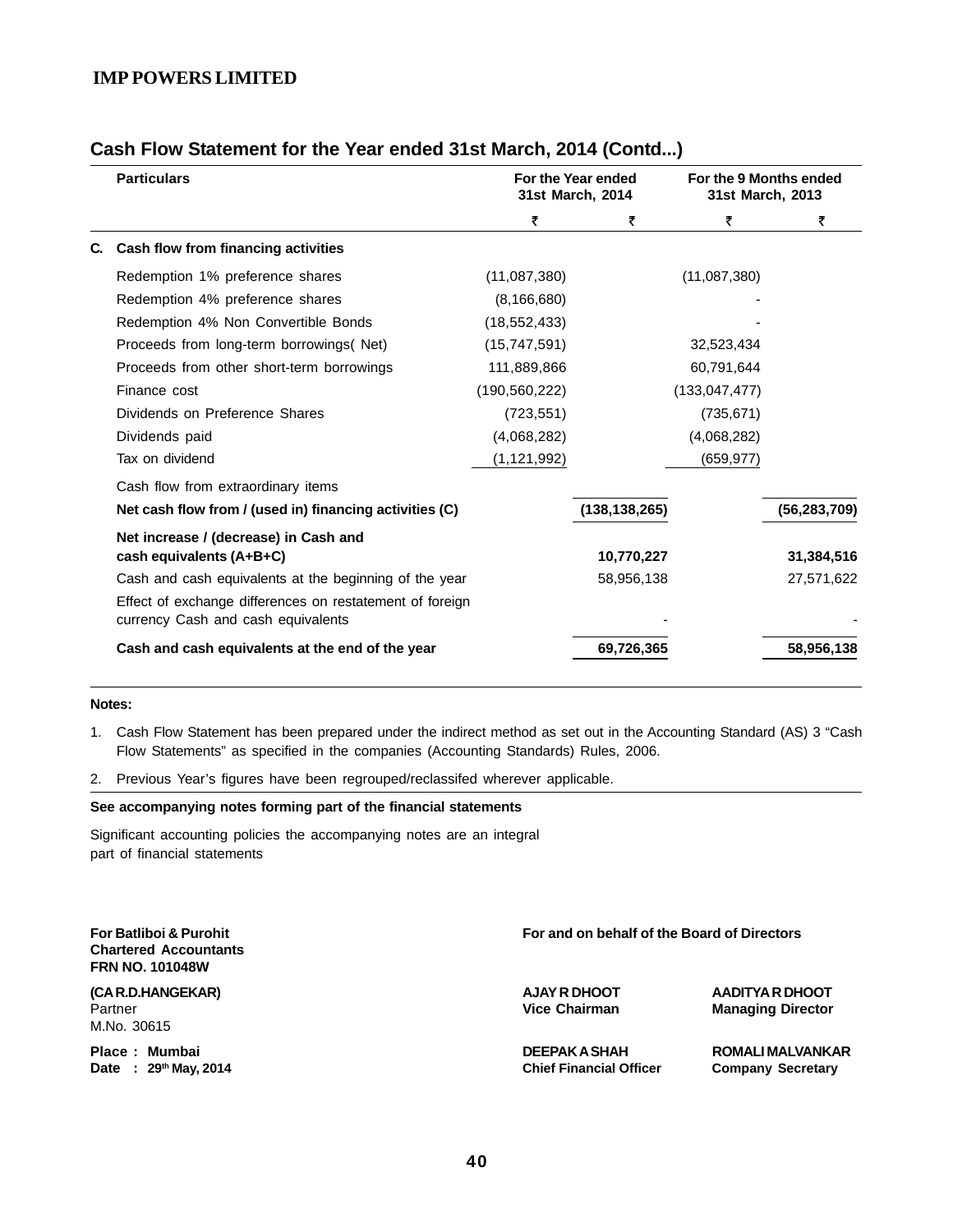

### **Note No. – 1: SIGNIFICANT ACCOUNTING POLICIES AND NOTES TO ACCOUNTS FOR THE** YEAR ENDED 31<sup>st</sup> March, 2014.

### **A. SIGNIFICANT ACCOUNTING POLICIES**

### **1. Basis of preparation of financial statements:**

The financial statements are prepared under the historical cost convention on accrual basis and in accordance with Indian Generally Accepted Accounting Principles ("GAAP") as specified in Companies (Accounting Standards) Rules, 2006, provisions of the Companies Act, 1956 and comply with the Accounting Standards issued by the Institute of Chartered Accountants of India.

The company has reclassified the previous year figures in accordance with the requirements applicable in the current year.

### **2. Use of Estimates:**

The Preparation of the financial statements in conformity with the generally accepted accounting principles requires management to make estimates and assumptions that affect the reported amount of assets and liabilities and disclosure of contingent liabilities as on the date of the financial statements and the reported amount of revenues and expenses during the reporting period. Difference between the actual results and estimates are recognized in the period in which the results are known /materialized.

### **3. Fixed Assets :**

Fixed Assets are stated at cost of acquisition (net of Cenvat and VAT wherever applicable) or construction less accumulated depreciation and impairment loss, if any. Cost includes any directly attributable cost of bringing each asset to its working condition for intended use. Assets under installation or under construction and intangible assets under development as at balance sheet date are shown as capital work in progress together with project expenses and advances to suppliers/ contractors

#### **4. Depreciation:**

Depreciation in respect of all assets acquired up to 30th June, 1985 is provided on 'Written Down Value' method. For additions on or after 1st July, 1985 Straight Line Method of depreciation has been adopted. The rates charged are as specified in Schedule XIV of the Companies Act, 1956.

### **5. Impairment of Assets:**

An impairment loss is recognized whenever the carrying amount of an asset exceeds its recoverable amount. The recoverable amount is the greater of the net selling price and value in use. In assessing the value in use, the estimated future cash flows are discounted to their present value based on an appropriated discount factor. The impairment loss recognized in the prior accounting years is reversed if there has been a change in the estimate of recoverable amount.

#### **6. Investments:**

Current investments are carried at the lower of cost or quoted/fair value, computed category-wise. Long term investments are stated at cost and provision is made for any diminution in such value, which is not temporary in nature.

### **7. Valuation of Inventories:**

- a. Raw Materials including consumables and stores are valued at lower of Cost and net realizable value. Cost is arrived on FIFO Basis.
- b. Semi-finished and Finished Goods are valued at cost of materials together with relevant factory overheads or net realizable value whichever is lower. Due consideration is given to the saleability of the stock and no obsolete or unserviceable\damaged items are included.

### **8. Revenue Recognition :**

- a. Insurance claims are accounted for as and when admitted by the appropriate authorities. Export incentive license / Advance license is accounted for as & when applied to the appropriate authorities based on fulfillment of the eligibility criteria. Values of advance licenses unutilized are accounted on accrual basis by netting off purchase value.
- b. Commission on sales is accounted as and when accepted.
- c. Sales are recognized on dispatch of goods to customers and include sales value of goods and excise duty and other receipts connected with sales.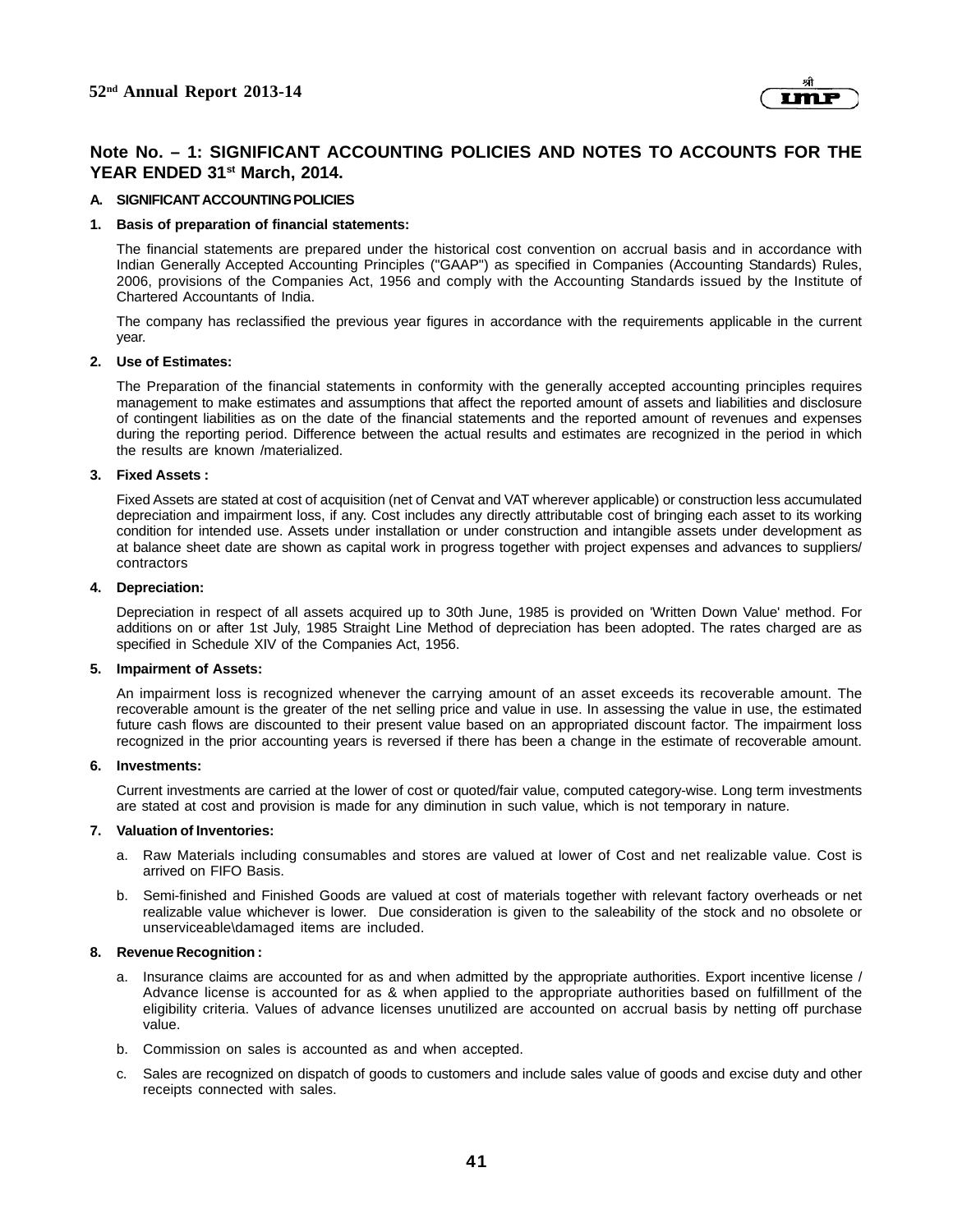- d. Liability for Excise Duty on finished goods is accounted for as and when they are cleared from the factory premises.
- e. Customs Duty on goods lying in Customs Bonded Warehouses is charged in the year of clearance of the goods when it becomes payable.
- f. CENVAT benefit on total purchase is accounted for by reducing the purchase cost of the materials\fixed assets wherever applicable.
- g. Rent income is accounted on accrual basis.

### **9. Employee Benefits:**

- a. Company's defined contributions made to provident fund of government are charged to profit & loss account on accrual basis.
- b. Contribution to Gratuity Fund and provision for Leave Encashment is based on actuarial valuation carried out as on the Balance Sheet date as per Projected Unit Credit Method.

### **10. Foreign Currency Transactions:**

Foreign Currency transactions are accounted at the exchange rates prevailing on the date of transactions. Foreign currency current assets and current liabilities outstanding at the balance sheet date are translated at the exchange rate prevailing on that date and the resultant gain or loss is recognized in the profit & loss account. Also, in cases where they relate to the acquisition/construction of fixed assets, they are recognized in Profit & Loss accounts.

### **11. Borrowing Cost:**

Borrowing costs that are attributable to the acquisition or construction of qualifying assets are capitalized as part of the cost of such assets up to the date when they are ready for their intended use and other borrowing costs are charged to profit & loss account.

### **12. Operating Lease :**

Assets acquired on lease where a significant position of risks and rewards of ownership are retained by lessor are classified as Operating Lease. Lease rentals are charged to profit & loss account as incurred. Initial direct costs in respect of assets taken on operating lease are expensed off in year in which cost are incurred.

Assets given on lease where a significant position of risks and rewards of ownership are retained by Lessor are classified as Operating Lease. Lease rentals are credited to profit & loss account on accrual.

### **13. Taxation:**

Provision for taxation is made on the basis of the taxable profits computed for the current accounting period in accordance with the Income Tax Act, 1961.

Deferred Tax resulting from "timing difference" between book profit and taxable profit for the year is accounted for using the tax rates and laws that have been enacted or substantially enacted as on the balance sheet date. The deferred tax asset is recognized and carried forward only to the extent that there is a virtual certainty that the asset will be adjusted in future.

### **14. Earnings Per Share**

Basic earnings per share are calculated by dividing the net profit or loss for the period attributable to equity shareholders (after deducting preference dividends and attributable taxes) by the weighted average number of equity shares outstanding during the period. The weighted average number of equity shares outstanding during the period is adjusted for events such as bonus issue, bonus element in a rights issue, share split, and reverse share split (consolidation of shares) that have changed the number of equity shares outstanding, without a corresponding change in resources.

For the purposed of calculating diluted earnings per share, the net profit or loss for the period attributable to equity shareholders and the weighted average number of shares outstanding during the period are adjusted for the effects of all dilutive potential equity shares.

### **15. Contingent Liabilities & Provision:**

Claims against the Company not acknowledged as debts are treated as contingent liabilities. Provision in respect of contingent liabilities if any, is made when it is probable that a liability may be incurred and the amount can be reasonably estimated.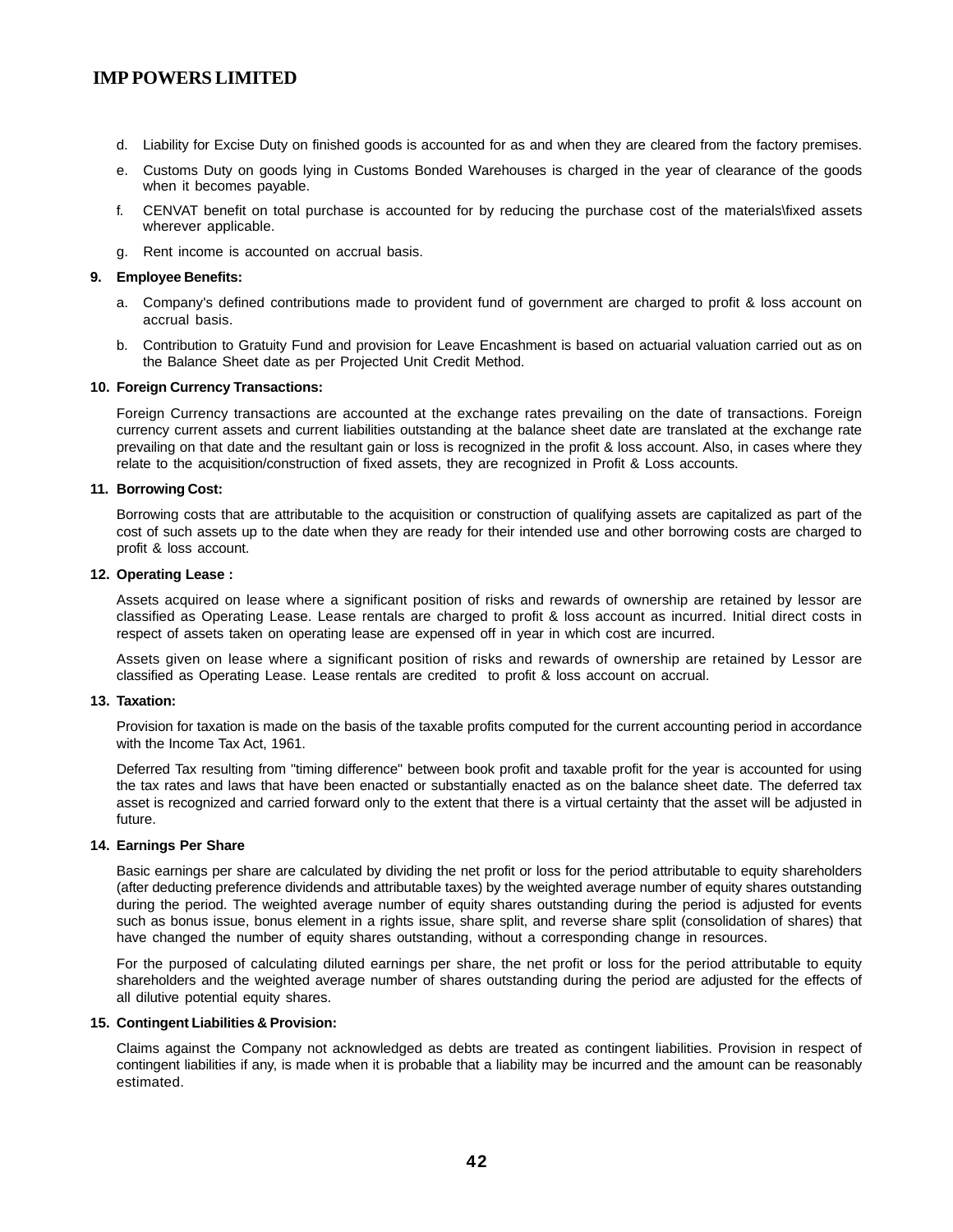

| <b>Particulars</b>                              |                         | As at<br>31st March, 2014 | As at<br>31st March, 2013 |             |
|-------------------------------------------------|-------------------------|---------------------------|---------------------------|-------------|
|                                                 | No. of<br><b>Shares</b> | ₹                         | No. of<br><b>Shares</b>   | ₹           |
| (a) Authorised                                  |                         |                           |                           |             |
| Equity Shares of ₹ 10/- each with voting rights | 27,670,000              | 276,700,000               | 27,670,000                | 276,700,000 |
| Preference shares of ₹ 10/- each                | 6,330,000               | 63,300,000                | 6,330,000                 | 63,300,000  |
|                                                 | 34,000,000              | 340,000,000               | 34,000,000                | 340,000,000 |
| (b) Issued                                      |                         |                           |                           |             |
| Equity Shares of ₹ 10/- each with voting rights | 8,140,963               | 81,409,630                | 8,140,963                 | 81,409,630  |
| 4% Cumulative preference shares of ₹ 10/- each  | 1,633,332               | 16,333,320                | 2,450,000                 | 24,500,000  |
| 1% Preference shares of ₹ 10/- each             |                         | $\overline{\phantom{0}}$  | 1,108,738                 | 11,087,380  |
|                                                 | 9,774,295               | 97,742,950                | 11,699,701                | 116,997,010 |
| (c) Subscribed and fully paid up                |                         |                           |                           |             |
| Equity Shares of ₹ 10/- each with voting rights | 8,136,563               | 81,365,630                | 8,136,563                 | 81,365,630  |
| 4% Cumulative Preference Shares of ₹ 10/- each  | 1,633,332               | 16,333,320                | 2,450,000                 | 24,500,000  |
| 1% Preference Shares of ₹10/- each              |                         |                           | 1,108,738                 | 11,087,380  |
| <b>Shares Forfeited</b>                         |                         | 22,000                    |                           | 22,000      |
|                                                 | 9,769,895               | 97,720,950                | 11,695,301                | 116,975,010 |
| <b>Total</b>                                    | 9,769,895               | 97,720,950                | 11,695,301                | 116,975,010 |

### **Note:-**

- 1) Equity Shares includes 11,27,000 shares issued as fully paid up Bonus Shares during 1994-95 by Capitalisation of Revaluation Reserve.
- 2) 4% Redeemable Preference Shares along with dividend will be redeemed from 1st April 2013 to 31st March 2016 in twelve quarterly equal installments.
- 3) Corporate Debt Restructuring (CDR CELL) approved the recompense amount towards interest liabilities amounting to ` 443.50 lacs for the Company to exit from CDR scheme in the September 2011. Pursuant to terms & conditions of the CDR cell, 25% of the total amount was paid by the company in cash & for balance 75%, the Company has issued 1% Cumulative Redeemable Preference Shares, which were redeemable in 3 half yearly equal installments beginning from April 2012 To April 2013.
- 4) The Authorised Share Capital was reclassified and subsequently clause V substituted vide Ordinary Resolution passed by the Shareholders of the company at their Extra ordinary General Meeting held on Monday,19th September 2011 at the Registered Office of the Company.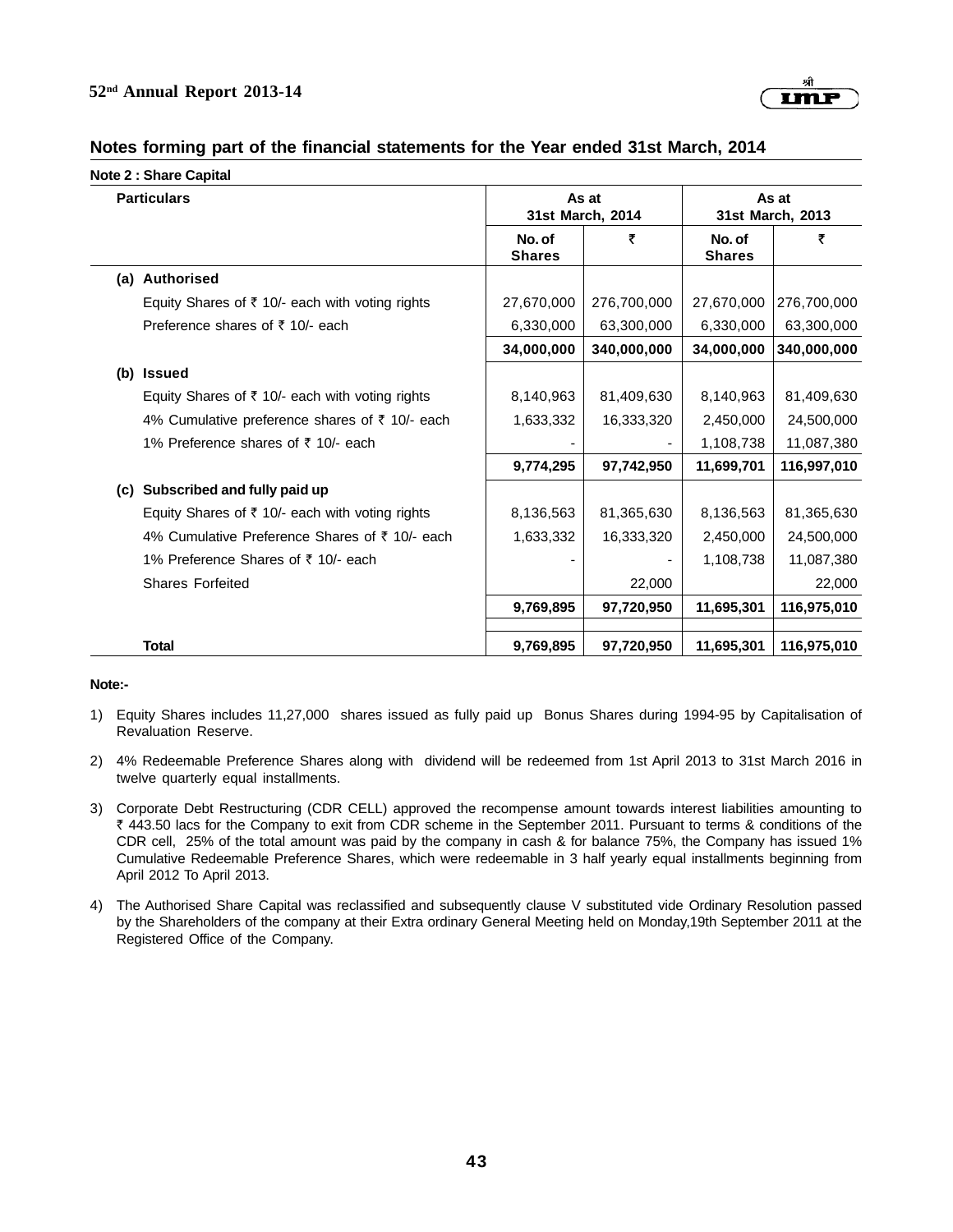# **Notes forming part of the financial statements for the Year ended 31st March, 2014**

### **Note 2(a ): Share capital (contd.)**

(i) Reconciliation of the number of shares and amount outstanding at the beginning and at the end of the reporting period:

| <b>Particulars</b>                                                              |                           | As at<br>31st March, 2014               | As at<br>31st March, 2013 |                                         |  |
|---------------------------------------------------------------------------------|---------------------------|-----------------------------------------|---------------------------|-----------------------------------------|--|
|                                                                                 | No. of<br><b>Shares</b>   | ₹                                       | No. of<br><b>Shares</b>   | ₹                                       |  |
| Equity shares with voting rights                                                |                           |                                         |                           |                                         |  |
| At the Beginning of the period                                                  | 8,136,563                 | 81,365,630                              | 8,136,563                 | 81,365,630                              |  |
| Add:- Fresh Issue                                                               |                           |                                         |                           |                                         |  |
| Less:- Redemption                                                               |                           |                                         |                           |                                         |  |
| Outstanding at the end of the period                                            | 8,136,563                 | 81,365,630                              | 8,136,563                 | 81,365,630                              |  |
| 4% Redeemable preference shares                                                 |                           |                                         |                           |                                         |  |
| At the Beginning of the period                                                  | 2,450,000                 | 24,500,000                              | 2,450,000                 | 24,500,000                              |  |
| Add:- Fresh Issue                                                               |                           |                                         |                           |                                         |  |
| Less:- Redemption                                                               | 816,668                   | 8,166,680                               |                           |                                         |  |
| Outstanding at the end of the period                                            | 1,633,332                 | 16,333,320                              | 2,450,000                 | 24,500,000                              |  |
| 1% Redeemable Preference Shares                                                 |                           |                                         |                           |                                         |  |
| At the Beginning of the period                                                  | 1,108,738                 | 11,087,380                              | 2,217,476                 | 22,174,760                              |  |
| Add:- Fresh Issue                                                               |                           |                                         |                           |                                         |  |
| Less:- Redemption                                                               | 1,108,738                 | 11,087,380                              | 1,108,738                 | 11,087,380                              |  |
| Outstanding at the end of the period                                            |                           |                                         | 1,108,738                 | 11,087,380                              |  |
| Details of shares held by each shareholder holding more than 5% shares:<br>(ii) |                           |                                         |                           |                                         |  |
| Class of shares / Name of shareholder                                           | As at<br>31st March, 2014 |                                         | As at<br>31st March, 2013 |                                         |  |
|                                                                                 | Number of                 |                                         | Number of                 |                                         |  |
|                                                                                 | shares held               | % holding<br>in that class<br>of shares | shares held               | % holding<br>in that class<br>of shares |  |
| Equity shares with voting rights                                                |                           |                                         |                           |                                         |  |
| Advance Transformers & Equipments Pvt. Ltd.                                     | 773,189                   | 9.50                                    | 773,189                   | 9.50                                    |  |
| Shree Kishoriju Trading & Investments Pvt. Ltd.                                 | 587,552                   | 7.22                                    | 561,407                   | 6.90                                    |  |
| Shree Rasbihari Trading and Investments Pvt. Ltd.                               | 797,773                   | 9.80                                    | 797,773                   | 9.80                                    |  |
| IL&FS Trust Company Ltd.                                                        | 637,200                   | 7.83                                    | 637,200                   | 7.83                                    |  |
| India Business Excellence Fund                                                  | 542,800                   | 6.67                                    | 542,800                   | 6.67                                    |  |
| Details of forfeited shares<br>(iii)                                            |                           |                                         |                           |                                         |  |
| <b>Class of shares</b>                                                          |                           | As at<br>31st March, 2014               | As at<br>31st March, 2013 |                                         |  |
|                                                                                 | Number of                 | Amount                                  | Number of                 | Amount                                  |  |
|                                                                                 | shares                    | originally<br>paid up<br>₹              | shares                    | originally<br>paid up<br>₹              |  |
| Equity shares                                                                   | 4,400                     | 22,000                                  | 4,400                     | 22,000                                  |  |
| <b>Share Premium</b>                                                            |                           | 176,000                                 |                           | 176,000                                 |  |

**TOTAL 198,000 198,000 198,000 198,000 198,000 198,000**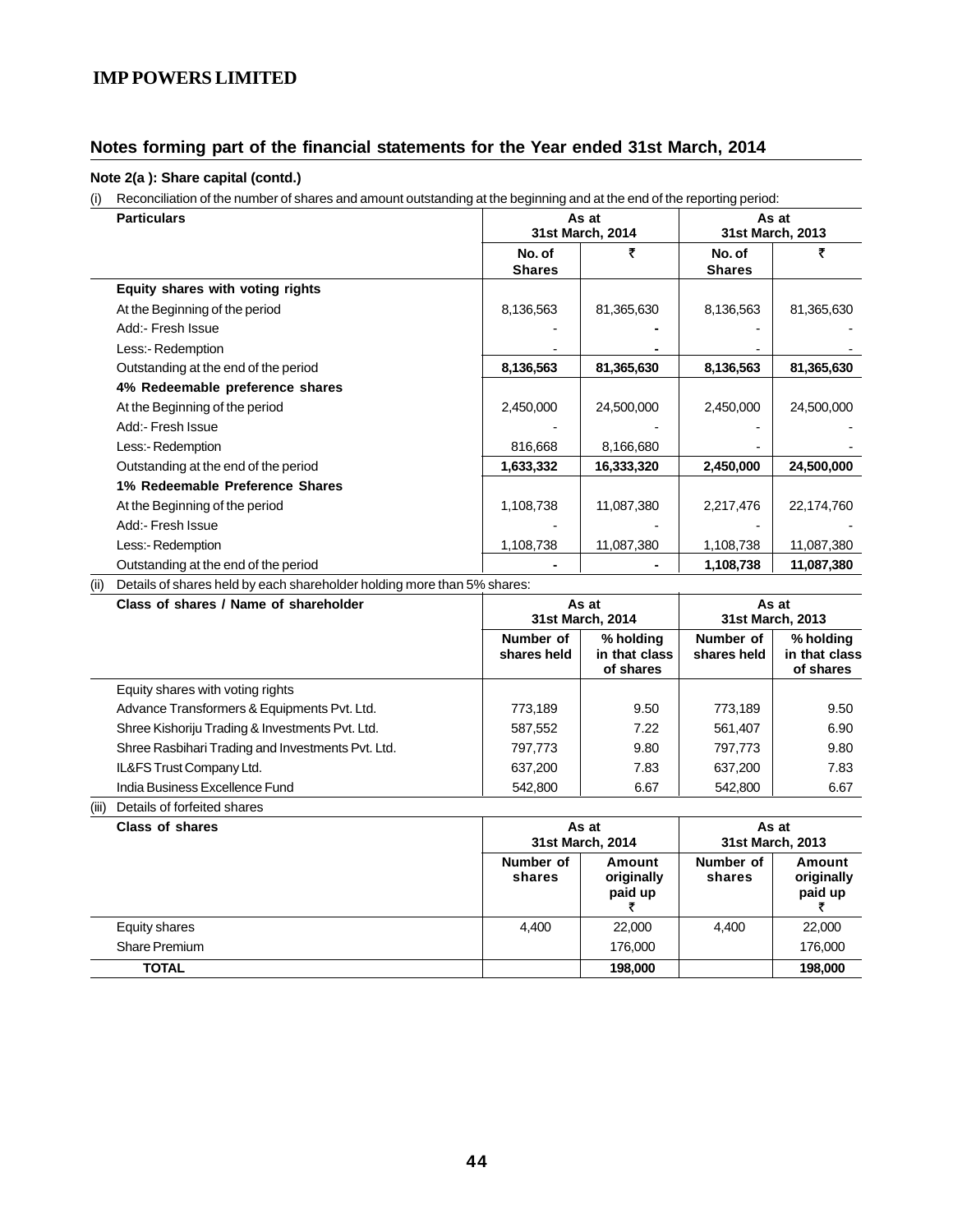

**Note 3: Reserves and Surplus**

|     | <b>Particulars</b>                                                                                         | As at<br>31st March, 2014 | As at<br>31st March, 2013 |
|-----|------------------------------------------------------------------------------------------------------------|---------------------------|---------------------------|
|     |                                                                                                            | ₹                         | ₹                         |
| (a) | Capital Reserve (Refer Note No.1)                                                                          |                           |                           |
|     | Opening Balance as per last Audited financial Statement                                                    | 7,445,000                 | 7,445,000                 |
|     | Add: Additions during the year                                                                             |                           |                           |
|     | Less: Utilised / transferred during the year                                                               |                           |                           |
|     | Closing balance                                                                                            | 7,445,000                 | 7,445,000                 |
| (b) | <b>Preference Shares Capital Redemption Reserve</b>                                                        |                           |                           |
|     | 4% Redeemable Preference Shares (Refer Note No.2)                                                          |                           |                           |
|     | Opening Balance as per last Audited financial Statement                                                    | 18,375,000                | 16,537,500                |
|     | Add: Additions during the year                                                                             |                           |                           |
|     | Transferred from surplus in Statement of Profit and Loss                                                   | 8,166,680                 | 1,837,500                 |
|     | Others                                                                                                     |                           |                           |
|     | Less:- Transfer to General Reserve                                                                         | 18,375,000                |                           |
|     | Closing balance                                                                                            | 8,166,680                 | 18,375,000                |
|     | 1% Redeemable Preference Shares                                                                            |                           |                           |
|     | Opening Balance as per last Audited financial Statement                                                    | 22,174,760                | 11,087,380                |
|     | Add: Additions during the year                                                                             |                           |                           |
|     | Transferred from surplus in Statement of Profit and Loss                                                   | 11,087,380                | 11,087,380                |
|     | Others                                                                                                     |                           |                           |
|     | Less: Utilised during the year                                                                             |                           |                           |
|     | Closing balance                                                                                            | 33,262,140                | 22,174,760                |
| (c) | <b>Securities Premium Account</b>                                                                          |                           |                           |
|     | Opening Balance as per last Audited financial Statement<br>(includes Rs. 176000/- towards Share forfeited) | 478,577,741               | 478,577,741               |
|     | Add: Premium on shares issued during the year                                                              |                           |                           |
|     | Closing balance                                                                                            | 478,577,741               | 478,577,741               |
|     | (d) Bonds Redemption Reserve                                                                               |                           |                           |
|     | Opening Balance as per last Audited financial Statement                                                    | 39,887,780                | 35,713,480                |
|     | Add: Additions during the year                                                                             |                           |                           |
|     | Transferred from surplus in Statement of Profit and Loss                                                   | 5,565,730                 | 4,174,300                 |
|     | <b>Others</b>                                                                                              |                           |                           |
|     | Less: transferred to general reserve                                                                       | 18,552,431                |                           |
|     | Closing balance                                                                                            | 26,901,079                | 39,887,780                |
|     | (e) Revaluation Reserve                                                                                    |                           |                           |
|     | Opening Balance as per last Audited financial Statement                                                    | 27,409,692                | 28,408,284                |
|     | Less: Utilised for set off against depreciation                                                            | 1,331,456                 | 998,592                   |
|     | Written back / other utilisations during the year                                                          |                           |                           |
|     | Closing balance                                                                                            | 26,078,236                | 27,409,692                |
| (t) | <b>General Reserve</b>                                                                                     |                           |                           |
|     | Opening Balance as per last Audited financial Statement                                                    | 77,226,072                | 77,226,072                |
|     | Transferred from bond reserve<br>Add:                                                                      | 18,552,431                |                           |
|     | Transferred from 4% preference share capital reserve                                                       | 18,375,000                |                           |
|     | Less: Utilised / transferred during the year                                                               |                           |                           |
|     | Closing balance                                                                                            | 114,153,503               | 77,226,072                |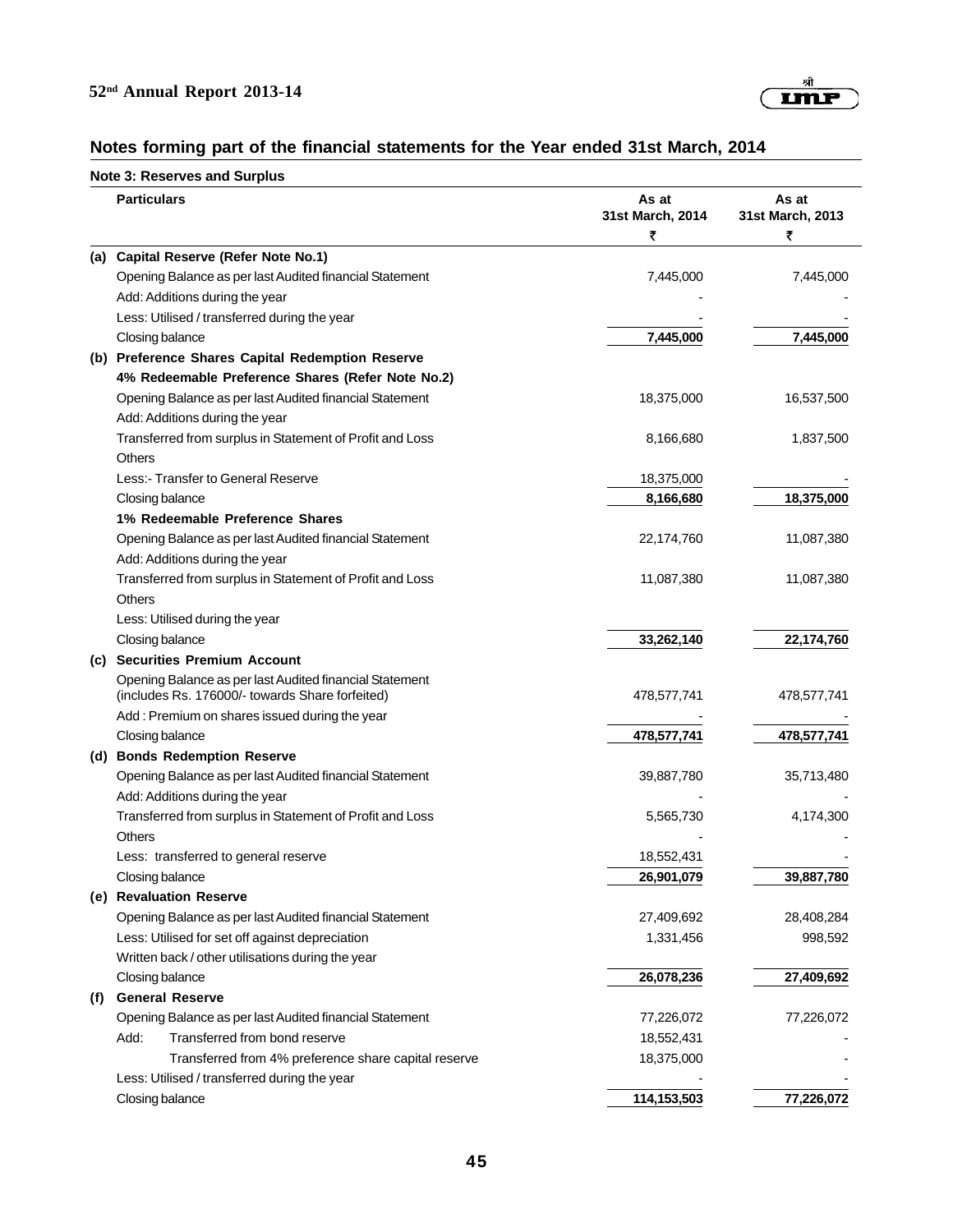### **Notes forming part of the financial statements for the Year ended 31st March, 2014**

| <b>Particulars</b>                                              | As at<br>31st March, 2014 | As at<br>31st March, 2013 |
|-----------------------------------------------------------------|---------------------------|---------------------------|
|                                                                 |                           |                           |
| Surplus / (Deficit) in Statement of Profit and Loss<br>(g)      |                           |                           |
| Opening Balance as per last Audited Financial Statement         | 202,750,004               | 202,497,464               |
| Add: Profit / (Loss) for the year                               | 2,230,221                 | 22,815,650                |
| Less: Interim dividend                                          |                           |                           |
| Dividends proposed to be distributed to                         |                           |                           |
| equity shareholders ( $\bar{\tau}$ 0.50/- per share)            | 4,068,282                 | 4,068,282                 |
| Dividends proposed to be distributed to preference shareholders | 723.551                   | 735,671                   |
| Tax on dividend                                                 | 1,121,992                 | 659,977                   |
| Transfer to 4% Preference Share Capital Redemption Reserve      | 8,166,680                 | 1,837,500                 |
| Transfer to 1% Preference Share Capital Redemption Reserve      | 11,087,380                | 11,087,380                |
| Transfer to Bonds Redemption Reserve                            | 5,565,730                 | 4,174,300                 |
| <b>Transfer to General Reverve</b>                              |                           |                           |
| Closing balance                                                 | 174,246,610               | 202,750,004               |
| Total                                                           | 868,830,988               | 873,846,049               |

Notes:-

1) The Company had not received the balance 90% amount on 450000 warrants, thus the Company has forfeited Warrant Application money of  $\bar{z}$  74,45,000 of these Warrants and transferred to Capital Reserve.

2) The Company had created excess Capital Redemption Reserve from the profits of earlier year and accordingly has transferred this excess amount to the General Reserve.

3) Based on valuation report submitted by a professional valuer appointed for the purpose of valuing Factory Lease Hold Land & Building at Kandivali works & building Head office, the same have been revalued as at 31st March, 1994 on current cost basis. The resultant increase in net book value on such revaluation amounting to  $\bar{\tau}$  67.70 million was transferred to Revaluation Reserve account.

### **Note 4: Long-term borrowings**

|     | <b>Particulars</b>                                 |              | As at<br>31st March, 2014 | As at<br>31st March, 2013<br>₹ |
|-----|----------------------------------------------------|--------------|---------------------------|--------------------------------|
| (a) | Bonds (Refer Note (2) below)<br>Secured            |              | 18,552,434                | 37,104,867                     |
|     | (4 % Non- Convertible Bonds)<br>Unsecured          |              |                           |                                |
|     |                                                    |              | 18,552,434                | 37,104,867                     |
| (b) | Term loans                                         |              |                           |                                |
|     | From banks<br>Secured                              |              | 113,050,162               | 134,751,721                    |
|     | Unsecured                                          |              |                           |                                |
|     |                                                    |              | 113,050,162               | 134,751,721                    |
| (c) | Other loans and advances (Vehicle Loan)<br>Secured |              | 4,333,280                 | 7,431,812                      |
|     | Unsecured                                          |              |                           |                                |
|     |                                                    |              | 4,333,280                 | 7,431,812                      |
| (d) | Loans & advances from related parties              |              |                           |                                |
|     | Secured                                            |              |                           |                                |
|     | Unsecured                                          |              | 39,352,500                | 30,300,000                     |
|     |                                                    |              | 39,352,500                | 30,300,000                     |
|     |                                                    | <b>Total</b> | 175,288,376               | 209,588,400                    |

**Notes**

1) Term loan & Bonds from Financial Institutions and Banks are secured by way of first charge on all Fixed Assets of the Company both present & future on pari-passu basis with member banks of consortium and Second charge on all Current Assets of the company both present & future on pari-passu basis with member banks of consortium and personal guarantee of promoter Directors Shri Ajay R Dhoot and Shri Aaditya R Dhoot.

2) Non Convertible Redeemable Bonds including interest redeemed from 1st April 2013 to 31st March 2016 in twelve quarterly equal installment. Out of which ₹ 18552433/- to be redeemed in the next 12 months considered under current liabilities.

3) Vehicle Loan are secured by hypothecation of vehicles.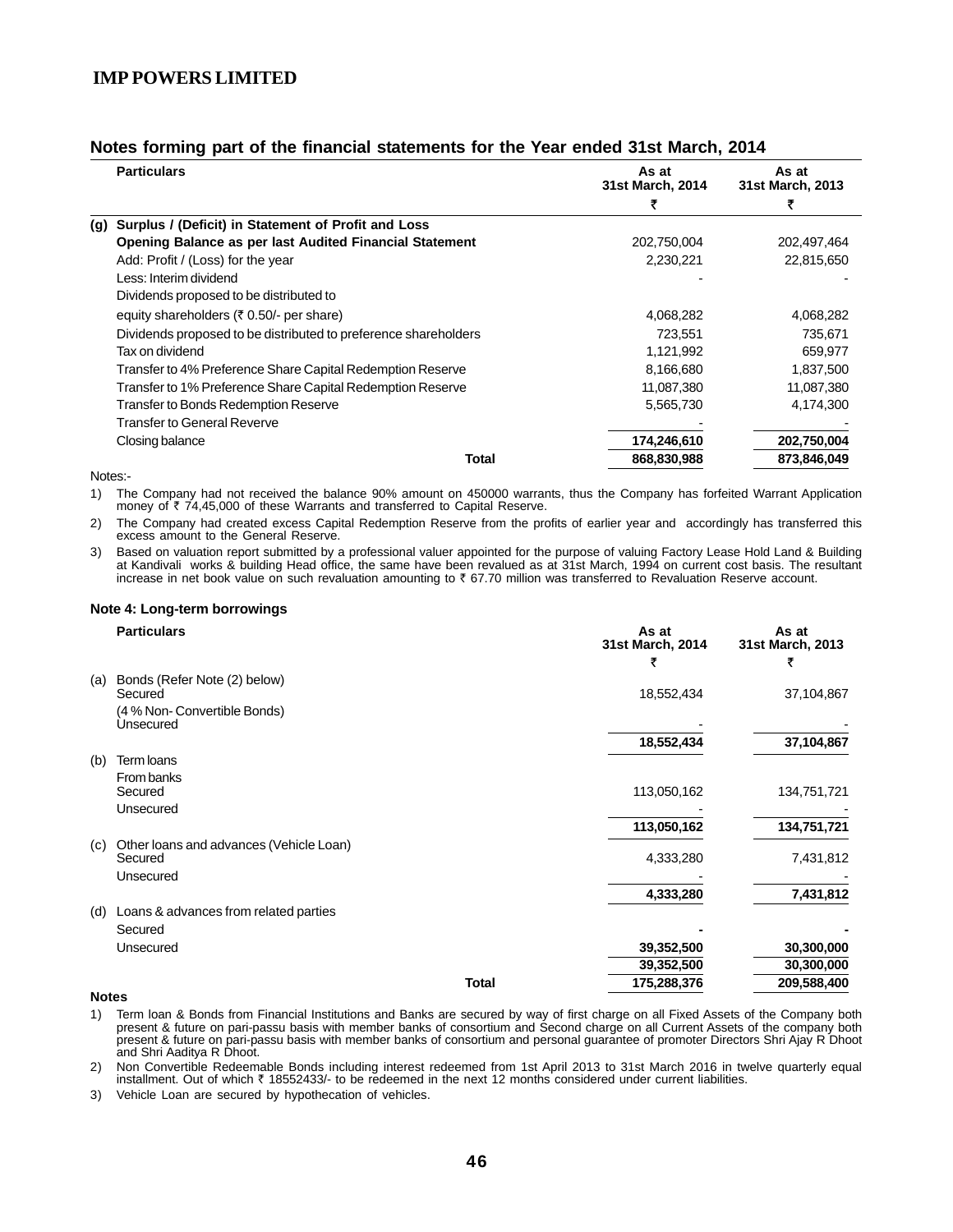

### **Note 4a : Long-term borrowings (contd.)**

### (i) Details of bonds issued by the Company:

| <b>Particulars</b>        |            | As at 31st March 2014 | As at 31st March 2013 |                    |
|---------------------------|------------|-----------------------|-----------------------|--------------------|
|                           | Current    | <b>Non-Current</b>    | Current               | <b>Non-Current</b> |
| 4 % Non-Convertible Bonds | 18.552.433 | 18.552.434            | 18.552.433            | 37,104,867         |
| Total - Bonds (i)         | 18,552,433 | 18,552,434            | 18,552,433            | 37,104,867         |

(ii) Details of terms of repayment for the other long-term borrowings and security provided in respect of the secured other long-term borrowings:

| <b>Particulars</b>                          | As at 31st March 2014    |                        |                                                                  |                                                                                             |                                    |
|---------------------------------------------|--------------------------|------------------------|------------------------------------------------------------------|---------------------------------------------------------------------------------------------|------------------------------------|
|                                             | <b>Current</b>           | Non-<br><b>Current</b> | <b>Period</b><br>of Maturity w.r.t.<br>the Balance<br>Sheet date | No. of<br><b>Installments</b><br>Outstanding<br>as at 31 <sup>st</sup><br><b>March 2014</b> | Amount of<br>each<br>installment * |
|                                             | ₹                        | ₹                      | <b>Period</b>                                                    | No.                                                                                         | ₹                                  |
| Term loans from banks:                      |                          |                        |                                                                  |                                                                                             |                                    |
| State Bank of India (TL)                    | 11,325,995               |                        | 1 Years                                                          | 4 Quartely                                                                                  | 2,831,490                          |
| State Bank of India (Corporate)             | 12,500,000               |                        | 6 Months                                                         | <b>Half Yearly</b>                                                                          | 12,500,000                         |
| State Bank of Hyderabad (TL)                | 20,000,000               | 4,998,267              | 1 Years 3 Months                                                 | 5 Quartely                                                                                  | 5,000,000                          |
| Term Loan (SBH-II)                          | 7,459,969                | 82,059,655             | 3 Years                                                          | 12 Quartely                                                                                 | 7,459,969                          |
| Bank of India (TL)                          | 10,008,000               | 3,527,340              | 1 Years 4 Months                                                 | 16 Monthly                                                                                  | 834,000                            |
| Greater Bombay Co-Op. Bank Ltd. (TL) (1)    |                          | 22,464,900             |                                                                  |                                                                                             |                                    |
| Total - Term loans from banks               | 61,293,964               | 113,050,162            |                                                                  |                                                                                             |                                    |
| Other loans and advances:                   |                          |                        |                                                                  |                                                                                             |                                    |
| <b>HDFC Bank Ltd.</b>                       | 2,747,019                | 1,606,232              |                                                                  |                                                                                             |                                    |
| Kotak Mahindra Prime Ltd.                   | 12,514                   |                        |                                                                  |                                                                                             |                                    |
| Dena Bnak                                   | 1,068,907                | 2,293,048              |                                                                  |                                                                                             |                                    |
| Kotak Mahindra Prime Ltd.                   | 992,880                  | 434,000                |                                                                  |                                                                                             |                                    |
| Total - Other loans and advances            | 4,821,320                | 4,333,280              |                                                                  |                                                                                             |                                    |
| Total (ii)                                  | 66,115,284               | 117,383,442            |                                                                  |                                                                                             |                                    |
| <b>Corporate Loan</b>                       |                          |                        |                                                                  |                                                                                             |                                    |
| Adisun Exports Pvt. Ltd.                    | 2,500,000                |                        |                                                                  |                                                                                             |                                    |
| N.K. Investment Pvt. Ltd.                   | 2,500,000                |                        |                                                                  |                                                                                             |                                    |
|                                             | 5,000,000                |                        |                                                                  |                                                                                             |                                    |
| Loans & advances from related parties       |                          |                        |                                                                  |                                                                                             |                                    |
| Universal Transformers Pvt. Ltd.            | ÷,                       | 26,975,500             |                                                                  |                                                                                             |                                    |
| Advance Transformers & Equipments Pvt. Ltd. | $\overline{\phantom{a}}$ | 12,377,000             |                                                                  |                                                                                             |                                    |
|                                             |                          | 39,352,500             |                                                                  |                                                                                             |                                    |
| Total (i+ii)                                | 89,667,717               | 175,288,376            |                                                                  |                                                                                             |                                    |
|                                             |                          |                        |                                                                  |                                                                                             |                                    |

Note:-\* Last Instalment payments will be of balance amount outstanding.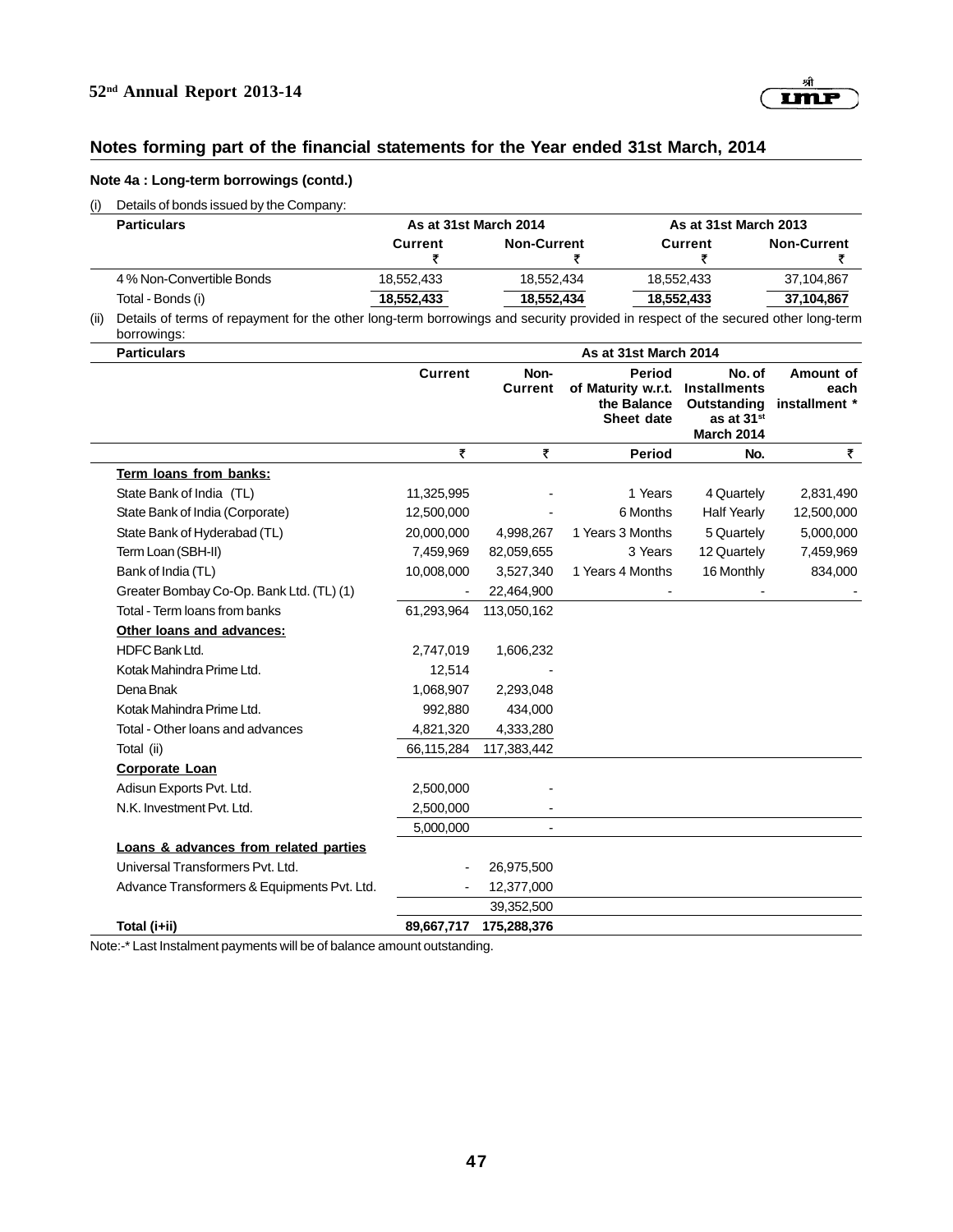### **Notes forming part of the financial statements for the Year ended 31st March, 2014**

The IMP Powers Ltd filed Company Petition No.395 of 2006 before the Hon'ble High Court of Judicature at Bombay seeking approval of CDR Scheme under Section 391 to 394 of the Companies Act, 1956. The said Petition was allowed by the Hon'ble High Court of Judicature at Bombay. The Greater Bombay Cooperative Bank Ltd. challenged the said Order by filing Company Application No.966 of 2007. By an Order dated 22nd April, 2009 the Hon'ble High Court of Judicature at Bombay allowed the said Company Application filed by The Greater Bombay Co-operative Bank Ltd. The said Order is challenged by IMP Powers Ltd by filing an Appeal being Appeal No.409 of 2009 before the Hon'ble High Court of Judicature at Bombay. The said Appeal is admitted by the Hon'ble High Court and is pending for final hearing. In the meanwhile, The Greater Bombay Co-operative Bank Ltd. sold 380000 shares pledged without notice to Party. In view of the above, there are multiple litigations pending among the Parties before DJR, Mumbai, Cooperative Court, Mumbai and City Civil Court, Mumbai. Apart from the above Appeal, there are claims and counter claims which are yet to be adjudicated between the Parties. Therefore, as an abundant caution the Company has provided provision for interest as well as balance principle amount on the basis of CDR Scheme approved by the Hon'ble High Court of Judicature at Bombay subject to the final outcome of all pending litigations. The above amount is provided without prejudice to IMP Powers Limited's right and contentions in all pending matters and also without admitting that there is any debt admittedly due and payable to The Greater Bombay Co-operative Bank Ltd.

| (ii) | The Company has defaulted in repayment of loans and interest in respect of the following: |                                |            |                               |            |
|------|-------------------------------------------------------------------------------------------|--------------------------------|------------|-------------------------------|------------|
|      | <b>Particulars</b>                                                                        | As at<br>31st March, 2014      |            | As at<br>31st March, 2013     |            |
|      |                                                                                           | Period of<br>default (Years) * |            | Period of<br>default (Years)* |            |
|      | Term loans from banks                                                                     |                                |            |                               |            |
|      | Principal                                                                                 | 10                             | 22.464.900 | 9                             | 22.464.900 |
|      | Interest                                                                                  | 10                             | 18,198,000 | 9                             | 16.176.000 |

(iii) For the current maturities of long-term borrowings, refer item (a) in Note 9 Other current liabilities. \* Base of the year 2004-2005

#### **Note : 5 Other long-term liabilities**

|      | <b>Particulars</b>                    |       | As at<br>31st March, 2014 | As at<br>31st March, 2013 |
|------|---------------------------------------|-------|---------------------------|---------------------------|
|      |                                       |       |                           |                           |
|      | Others:                               |       |                           |                           |
| (i)  | Interest accrued but not due on Bonds |       | 11,726,792                | 15,959,506                |
| (ii) | Trade / security deposits received    |       | $\overline{\phantom{0}}$  |                           |
|      |                                       | Total | 11,726,792                | 15,959,506                |

#### **Note 6 : Long-term provisions**

| <b>Particulars</b>                      | As at                                                            | As at<br>31st March, 2014 | 31st March, 2013 |
|-----------------------------------------|------------------------------------------------------------------|---------------------------|------------------|
|                                         |                                                                  |                           |                  |
| Provision for employee benefits:<br>(a) |                                                                  |                           |                  |
| (i)                                     | Provision for compensated absences                               | 1,914,332                 | 1,871,597        |
| (ii)                                    | Provision for gratuity (net)                                     | 120.019                   | (1,499,376)      |
| Provision - Others:<br>(b)              |                                                                  |                           |                  |
| (i)                                     | Provision for premium payable on redemption of Preference shares | 5,781,263                 | 7,591,311        |
|                                         | Total                                                            | 7,815,614                 | 7,963,532        |

### **Defined Benefits Plans :**

a. Contribution to Gratuity Fund -

The Company regularly contributes to the gratuity fund called the " Industrial Meters Private Limited Gratuity Fund" framed under the Payment of Gratuity Act, 1972, which is a defined benefit plan.

| <b>Particulars</b>                            | As at<br>31st March, 2014 | As at<br>31st March, 2013 |
|-----------------------------------------------|---------------------------|---------------------------|
|                                               |                           |                           |
| <b>Changes in Defined Benefit Obligation:</b> |                           |                           |
| Liability at the beginning of the year        | 9,603,033                 | 9,557,896                 |
| Interest Cost                                 | 792.250                   | 609,316                   |
| <b>Current Service Cost</b>                   | 462.970                   | 520,976                   |
| Past Service Cost- Vested Benefit             |                           |                           |
| <b>Benefit Paid</b>                           | (128, 231)                | (114, 722)                |
| Actuarial (gain)/loss on obligations          | (664, 185)                | (970, 433)                |
| Liability at the end of the year              | 10,065,837                | 9,603,033                 |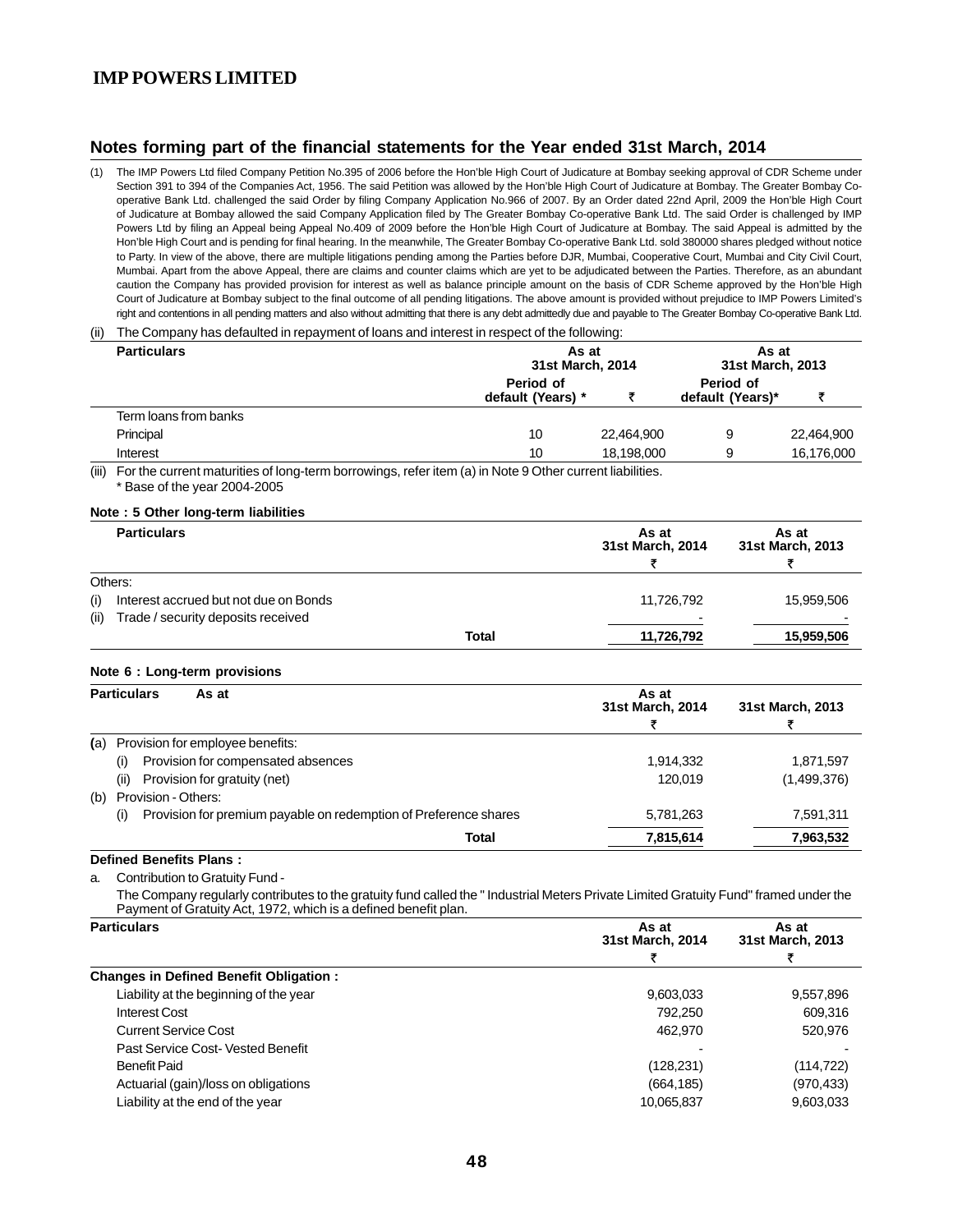

| <b>Particulars</b>                                                                                                               |                           | As at<br>31st March, 2014<br>₹ | As at<br>31st March, 2013<br>₹ |
|----------------------------------------------------------------------------------------------------------------------------------|---------------------------|--------------------------------|--------------------------------|
| Changes in the Fair value of Plan Assets for Gratuity (Funded Scheme) :                                                          |                           |                                |                                |
| Fair Value of Plan Assets at the beginning of the year                                                                           |                           | 11,102,409                     | 10,749,364                     |
| <b>Expected Return on Plan Assets</b>                                                                                            |                           | 965,910                        | 693,334                        |
| Contributions                                                                                                                    |                           |                                |                                |
| <b>Benefit Paid</b>                                                                                                              |                           | (128, 231)                     | (114, 722)                     |
| Actuarial gain/ (loss) on Plan Assets                                                                                            |                           | (1,994,460)                    | (225, 567)                     |
| Fair Value of Plan Assets at the end of the year                                                                                 |                           | 9,945,628                      | 11,102,409                     |
| Total Actuarial gain/(loss) To Be Recognized                                                                                     |                           | 1,330,275                      | (744, 866)                     |
| Amount recognized in the Balance Sheet:                                                                                          |                           |                                |                                |
| Defined Benefit Obligation                                                                                                       |                           | 10,065,837                     | (9,603,033)                    |
| Fair Value of Plan Assets                                                                                                        |                           | 9,945,628                      | 11,102,409                     |
| (Liability) / Assets recognized in the Balance Sheet                                                                             |                           | 20,011,465                     | 1,499,376                      |
| Expenses recognized in the Profit & Loss Account:                                                                                |                           |                                |                                |
| <b>Current Service Cost</b>                                                                                                      |                           | 462,970                        | 520,976                        |
| <b>Interest Cost</b>                                                                                                             |                           | 792,250                        | 609,316                        |
| <b>Expected Return on Plan Assets</b>                                                                                            |                           | (965, 910)                     | (693, 334)                     |
| Actuarial (Gain) or Loss                                                                                                         |                           | 1,330,275                      | (744, 866)                     |
| Past Service Cost- Vested Benefit                                                                                                |                           |                                |                                |
| Expense Recognized in P & L                                                                                                      |                           | 1,619,405                      | (307, 809)                     |
| <b>Actuarial Assumptions:</b>                                                                                                    |                           |                                |                                |
| <b>Assumptions</b>                                                                                                               |                           |                                |                                |
| <b>Discount Rate Current</b>                                                                                                     |                           | 9.32%                          | 8.50%                          |
| Rate of Return on Plan Assets Current                                                                                            |                           | 8.70%                          | 8.70%                          |
| <b>Salary Escalation Current</b>                                                                                                 |                           | 5.00%                          | 5.00%                          |
| <b>Attrition Rate Current Year</b>                                                                                               |                           | 2.00%                          | 2.00%                          |
| Note 7: Short-term borrowings                                                                                                    |                           |                                |                                |
| (a) Loans repayable on demand                                                                                                    |                           |                                |                                |
| From banks                                                                                                                       |                           |                                |                                |
| Secured                                                                                                                          |                           |                                |                                |
| <b>Cash Credit Facilities</b>                                                                                                    |                           | 551,391,337                    | 380,304,672                    |
| Working Capital Demand Loan                                                                                                      |                           | 139,899,748                    | 299,899,618                    |
| Packing Credit Loan                                                                                                              |                           | 100,803,071                    |                                |
|                                                                                                                                  |                           |                                |                                |
|                                                                                                                                  | <b>Total</b>              | 792,094,156                    | 680,204,290                    |
| Notes:                                                                                                                           |                           |                                |                                |
| Details of Loans repayble and security for the secured short-term borrowings:<br>(i)<br>Loans repayable on demand<br>from banks: |                           |                                |                                |
| Karnataka Bank Ltd.                                                                                                              |                           | 79,783,039                     | 64,372,255                     |
| Bank of India                                                                                                                    |                           | 190,970,756                    | 142,518,578                    |
| State Bank of India                                                                                                              |                           | 148,429,470                    | 139,457,855                    |
| State Bank of Hyderabad                                                                                                          |                           | 161,139,883                    | 180,814,084                    |
| <b>IDBI Bank</b>                                                                                                                 |                           | 83,678,887                     | 62,815,633                     |
| Axis Bank                                                                                                                        |                           | 27,289,050                     | 90,225,887                     |
| Packing Credit Loan (State Bank of Hyderabad)                                                                                    |                           | 23,426,471                     |                                |
| Packing Credit Loan (Axis Bank Ltd.)                                                                                             |                           | 77,376,600                     |                                |
|                                                                                                                                  | <b>Total - from banks</b> | 792,094,156                    | 680,204,290                    |
| Note:-                                                                                                                           |                           |                                |                                |

1) Working Capital loan from Banks are secured against first charge on all current assets of the company, present & future, on pari passu<br>basis with banks in the consortium and Second charge on all Fixed Assets of the comp with member banks of consortium. And personal guarantee of promoter Directors Shri Ajay R Dhoot & Shri Aaditya R Dhoot.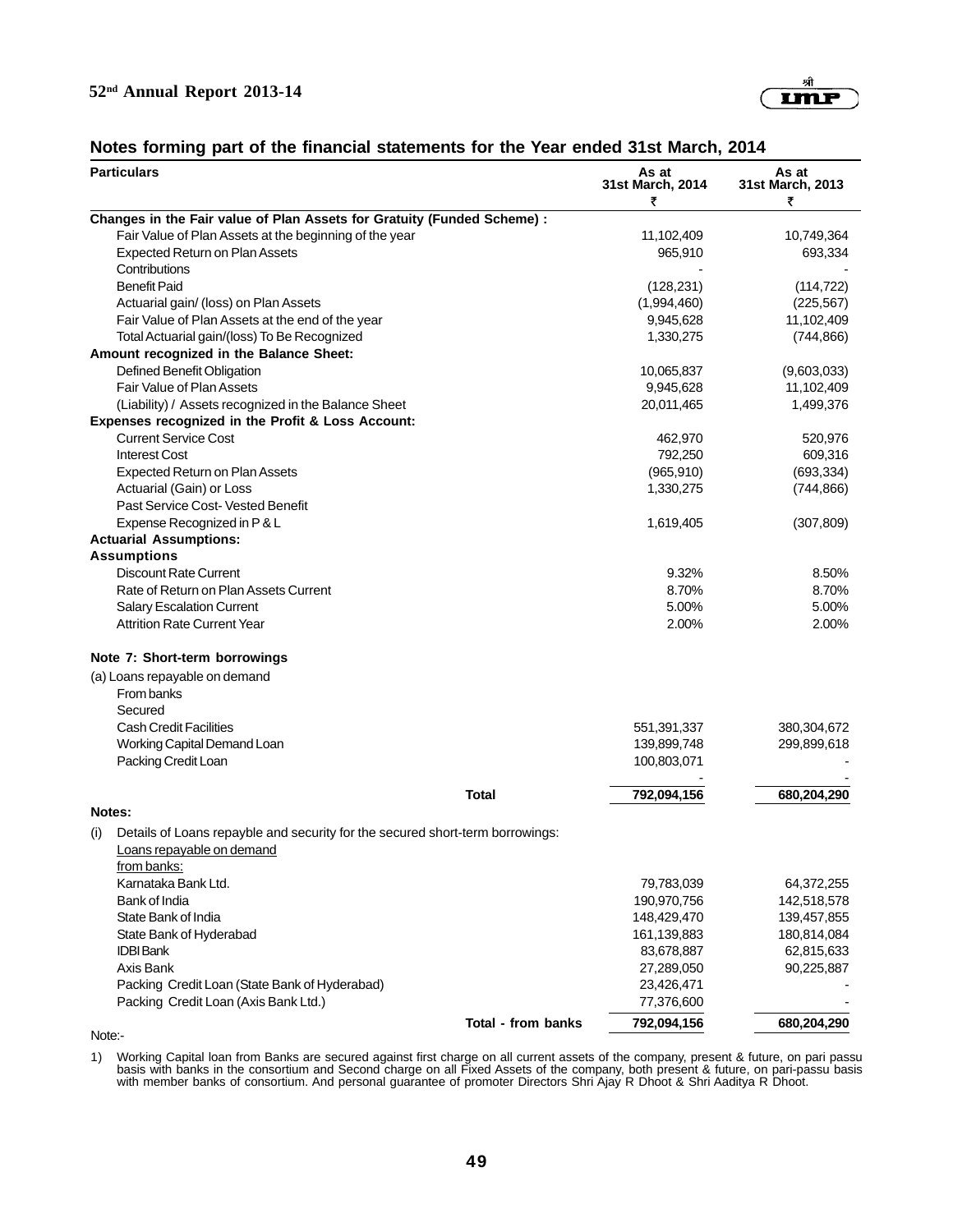| Notes forming part of the financial statements for the Year ended 31st March, 2014 |  |  |  |  |  |  |  |  |
|------------------------------------------------------------------------------------|--|--|--|--|--|--|--|--|
|------------------------------------------------------------------------------------|--|--|--|--|--|--|--|--|

**Note 8: Trade payables**

| <b>Particulars</b>                                                                                                                                    |              | As at<br>31st March, 2014<br>₹ | As at<br>31st March, 2013<br>₹ |
|-------------------------------------------------------------------------------------------------------------------------------------------------------|--------------|--------------------------------|--------------------------------|
| Trade payables:                                                                                                                                       |              |                                |                                |
| Total Outstanding Dues of Micro and Small Enterprises<br>(Refer Note No. 25.2)                                                                        |              |                                |                                |
| Other than Acceptances                                                                                                                                |              | 783,347,928                    | 654,211,377                    |
|                                                                                                                                                       | <b>Total</b> | 783,347,928                    | 654,211,377                    |
| Note: 9 Other current liabilities                                                                                                                     |              |                                |                                |
| (a) Current maturities of long-term debt (Refer Note 4a)                                                                                              |              | 89,667,717                     | 87,567,254                     |
| (b) Unpaid dividends                                                                                                                                  |              | 97,691                         | 66,626                         |
| (c) Other payables                                                                                                                                    |              | 82,601,976                     | 101,442,911                    |
|                                                                                                                                                       | <b>Total</b> | 172,367,384                    | 189,076,791                    |
| Note (i): Current maturities of long-term debt (Refer Notes (i) and (ii) in Note 4a - Long-term borrowings for details of<br>security and guarantee): |              |                                |                                |
| (a) Bonds (Refer No. 4a)                                                                                                                              |              |                                |                                |
| Secured                                                                                                                                               |              | 18,552,433                     | 18,552,433                     |
| Unsecured                                                                                                                                             |              |                                |                                |
| (b) Term loans                                                                                                                                        |              |                                |                                |
| From banks                                                                                                                                            |              |                                |                                |
| Secured                                                                                                                                               |              | 61,293,964                     | 65,083,960                     |
| Unsecured                                                                                                                                             |              |                                |                                |
| (c) Other loans and advances (Vehicle Loan)                                                                                                           |              |                                |                                |
| Secured                                                                                                                                               |              | 4,821,320                      | 3,930,861                      |
| Unsecured                                                                                                                                             |              |                                |                                |
| (d) Other loans and advances                                                                                                                          |              |                                |                                |
| Secured                                                                                                                                               |              |                                |                                |
| Unsecured                                                                                                                                             |              | 5,000,000                      |                                |
|                                                                                                                                                       | <b>Total</b> | 89,667,717                     | 87,567,254                     |
| Note 10: Short-term provisions                                                                                                                        |              |                                |                                |
| (a) Provision for employee benefits:                                                                                                                  |              |                                |                                |
| Provision for bonus<br>(i)                                                                                                                            |              | 1,516,860                      | 1,447,262                      |
| Provision for compensated absences<br>(ii)                                                                                                            |              | 1,043,847                      | 861,823                        |
| (b) Provision - Others:                                                                                                                               |              |                                |                                |
| Provision for Proposed equity dividend<br>(i)                                                                                                         |              | 4,068,282                      | 4068282                        |
| Provision for tax on proposed dividends<br>(i)                                                                                                        |              | 1,121,992                      | 659,977                        |
|                                                                                                                                                       | <b>Total</b> | 7,750,981                      | 7,037,344                      |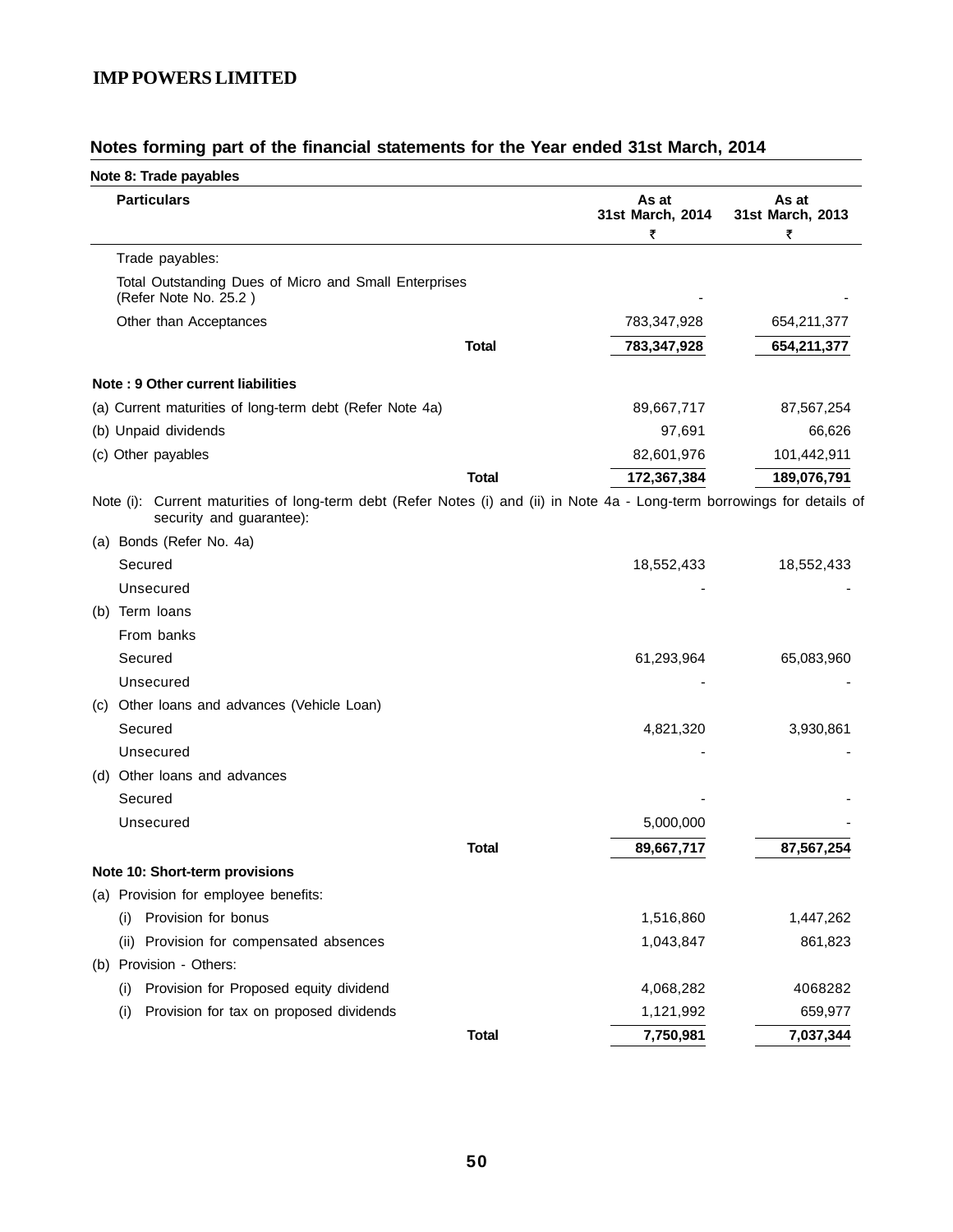| $\sim$                                                                                    |
|-------------------------------------------------------------------------------------------|
|                                                                                           |
| ミキシテク さり                                                                                  |
|                                                                                           |
| <b>Access Access Access</b>                                                               |
| $\ddot{=}$                                                                                |
| $\overline{\phantom{a}}$<br>whe forming nart of the tingnoisi statements.<br>li⊟⊔ele<br>I |
|                                                                                           |
| .<br>- פוני                                                                               |
|                                                                                           |
| ミラニの                                                                                      |
|                                                                                           |

| Note 11 : Fixed assets      |                                                      |                  |                     |                                      |                              |                 |                                     |                                                |                                                |                             |
|-----------------------------|------------------------------------------------------|------------------|---------------------|--------------------------------------|------------------------------|-----------------|-------------------------------------|------------------------------------------------|------------------------------------------------|-----------------------------|
| A. Tangible assets          |                                                      | Gross block      |                     |                                      |                              | Depreciation    |                                     |                                                | Net Block                                      |                             |
|                             | Balance as at<br>ភ្នំ<br>ទី ១<br>1st $A$<br><u>ន</u> | <b>Additions</b> | <b>Disposals</b>    | March, 2014<br>Balance as<br>at 31st | 31st March,<br>As at<br>2013 | For the<br>year | <b>Deduction</b><br>Adjust-<br>ment | 31st March,<br><b>Balance</b><br>2014<br>as at | 31st March,<br><b>Balance</b><br>as at<br>2014 | 31st March<br>As at<br>2013 |
|                             |                                                      | ⋫                | ⋫                   | ₩                                    | ₩                            | ⋫               | ⋫                                   | ⋫                                              | ₩                                              | ⋫                           |
| Free Hold Land              | 33,051,968                                           |                  |                     | 33,051,968                           |                              |                 |                                     |                                                | 33,051,968                                     | 33,051,968                  |
| Building & HO Building      | 456,288,402                                          | 5,401,724        |                     | 461,690,126                          | 128,335,852                  | 15,311,906      |                                     | $- 143.647.758 $                               | 318,042,368 327,952,550                        |                             |
| Plant & Machineries         | 578,689,056                                          | 39,260,917       |                     | 617,949,973                          | 158,327,368 28,868,906       |                 |                                     | $- 187,196,274 $                               | 430,753,699 420,361,688                        |                             |
| Dies & Jigs                 | 2,750,150                                            |                  |                     | 2,750,150                            | 2,750,150                    |                 |                                     | 2,750,150                                      |                                                |                             |
| Electrical Installation     | 18,573,975                                           | 29,000           |                     | 18,602,975                           | 7,967,481                    | 174,463         |                                     | 9,141,944                                      | 9,461,031                                      | 10,606,494                  |
| Air Conditioning Equipments | 4,393,627                                            | 297,300          |                     | 4,690,927                            | 2,027,904                    | 204,121         |                                     | 2,232,025                                      | 2,458,902                                      | 2,365,723                   |
| Furniture & Fixtures        | 23,347,350                                           | 117,497          |                     | 23,464,847                           | 13,416,978                   | ,365,398        |                                     | 14,782,376                                     | 8,682,471                                      | 9,930,372                   |
| Office Equipments           | 3,887,733                                            | 137,240          |                     | 4,024,973                            | 1,915,469                    | 157,432         |                                     | 2,072,901                                      | 1,952,072                                      | 1,972,264                   |
| Cars & Vehicles             | 29,609,782                                           |                  | 5,611,688 4,562,048 | 30,659,422                           | 9,278,424                    |                 | 2,661,421 2,075,243                 | 9,864,602                                      | 20,794,820                                     | 20,331,358                  |
| Computer                    | 12,259,660                                           | 650.493          |                     | 12,910,153                           | 9,637,468                    | 896,362         |                                     | 10.533.830                                     | 2.376.323                                      | 2,622,192                   |
| Total                       | 1,162,851,703                                        | 51,505,859       |                     | 4,562,048   1,209,795,514            | 333,657,094                  |                 |                                     | 50,640,009 2,075,243 382,221,860               | 827,573,654                                    | 829,194,609                 |
| Previous year               | 1,057,357,292                                        | 107,744,389      | 2,249,978           | 1,162,851,703                        | 300,463,925                  | 34,249,807      | 1,056,638                           | 333,657,094                                    | 829,194,609                                    | 756,893,367                 |
| Note 11 : Fixed assets      |                                                      |                  |                     |                                      |                              |                 |                                     |                                                |                                                |                             |
| <b>B.</b> Intangible assets |                                                      | Gross block      |                     |                                      |                              | Depreciation    |                                     |                                                | Net Block                                      |                             |
|                             | Balance as at<br>1st April,                          | <b>Additions</b> | Disposals           | Balance as<br>at 31st                | 31st March,<br>ಗ<br>45       | For the<br>year | <b>Deduction</b><br>Adjust-         | <b>Balance</b><br>as at                        | <b>Balance</b><br>as at                        | 31st March<br>As at         |

| 31st March, $\begin{vmatrix} 31 \text{st March} \\ 2014 \end{vmatrix}$ 2014<br>25,846<br>56,277<br>56,277<br><b>Balance</b><br>as at<br>For the Deduction<br>Adjust-<br>ment<br>19,158<br>30,431<br>30,431<br>year<br>25,846<br>25,846<br>6.688<br>31st March,<br>As at<br>2013<br>187,896<br>187,896<br>157,296<br>1,000,000<br>March, 2014<br>Balance as at   Additions   Disposals   Balance as<br>at 31st<br>30,600<br>30,600<br>7,296<br><b>17,296</b><br>57,296<br>0.000<br>1st April,<br>2013<br>$\overline{6}$<br>ίQ<br>under development<br>Intangible assets<br>Previous year<br>Software<br><b>Total</b> | Intangible assets | Gross block |  | Depreciation |  | Net Block               |                             |
|---------------------------------------------------------------------------------------------------------------------------------------------------------------------------------------------------------------------------------------------------------------------------------------------------------------------------------------------------------------------------------------------------------------------------------------------------------------------------------------------------------------------------------------------------------------------------------------------------------------------|-------------------|-------------|--|--------------|--|-------------------------|-----------------------------|
|                                                                                                                                                                                                                                                                                                                                                                                                                                                                                                                                                                                                                     |                   |             |  |              |  | as at<br><b>Balance</b> | 31st March<br>As at<br>2013 |
|                                                                                                                                                                                                                                                                                                                                                                                                                                                                                                                                                                                                                     |                   |             |  |              |  |                         |                             |
|                                                                                                                                                                                                                                                                                                                                                                                                                                                                                                                                                                                                                     |                   |             |  |              |  | 131,619                 | 131,450                     |
|                                                                                                                                                                                                                                                                                                                                                                                                                                                                                                                                                                                                                     |                   |             |  |              |  | 131,619                 | 131,450                     |
|                                                                                                                                                                                                                                                                                                                                                                                                                                                                                                                                                                                                                     |                   |             |  |              |  | 131,450                 |                             |
|                                                                                                                                                                                                                                                                                                                                                                                                                                                                                                                                                                                                                     |                   |             |  |              |  | 1,000,000               | 1,000,000                   |

Note:-Company is under the process of implementing ERP and expenditure incurred has been considered as intangible assets under development Note:-**Company is under the process of implementing ERP and expenditure incurred has been considered as intangible assets under development**

Note 11 : Fixed assets - Intangible (contd.) **Note 11 : Fixed assets - Intangible (contd.)**

| amortisation relating to continuing operations:<br>C. Depreciation and           |                                   |                           |
|----------------------------------------------------------------------------------|-----------------------------------|---------------------------|
| <b>Particulars</b>                                                               | 31st March, 2014<br>Balance as at | 31st March, 2013<br>As at |
|                                                                                  |                                   |                           |
| Depreciation and amortisation for the year on tangible assets as per Note 11 A   | 0.640,009                         | 34,249,807                |
| Depreciation and amortisation for the year on intangible assets as per Note 11 B | 30,431                            | 19,158                    |
| revaluation reserve<br>ess: Utilised from                                        | 1,331,456                         | 998,592                   |

**Depreciation and amortisation relating to continuing operations 49,338,984 33,270,373**

Depreciation and amortisation relating to continuing operations



33,270,373

49,338,984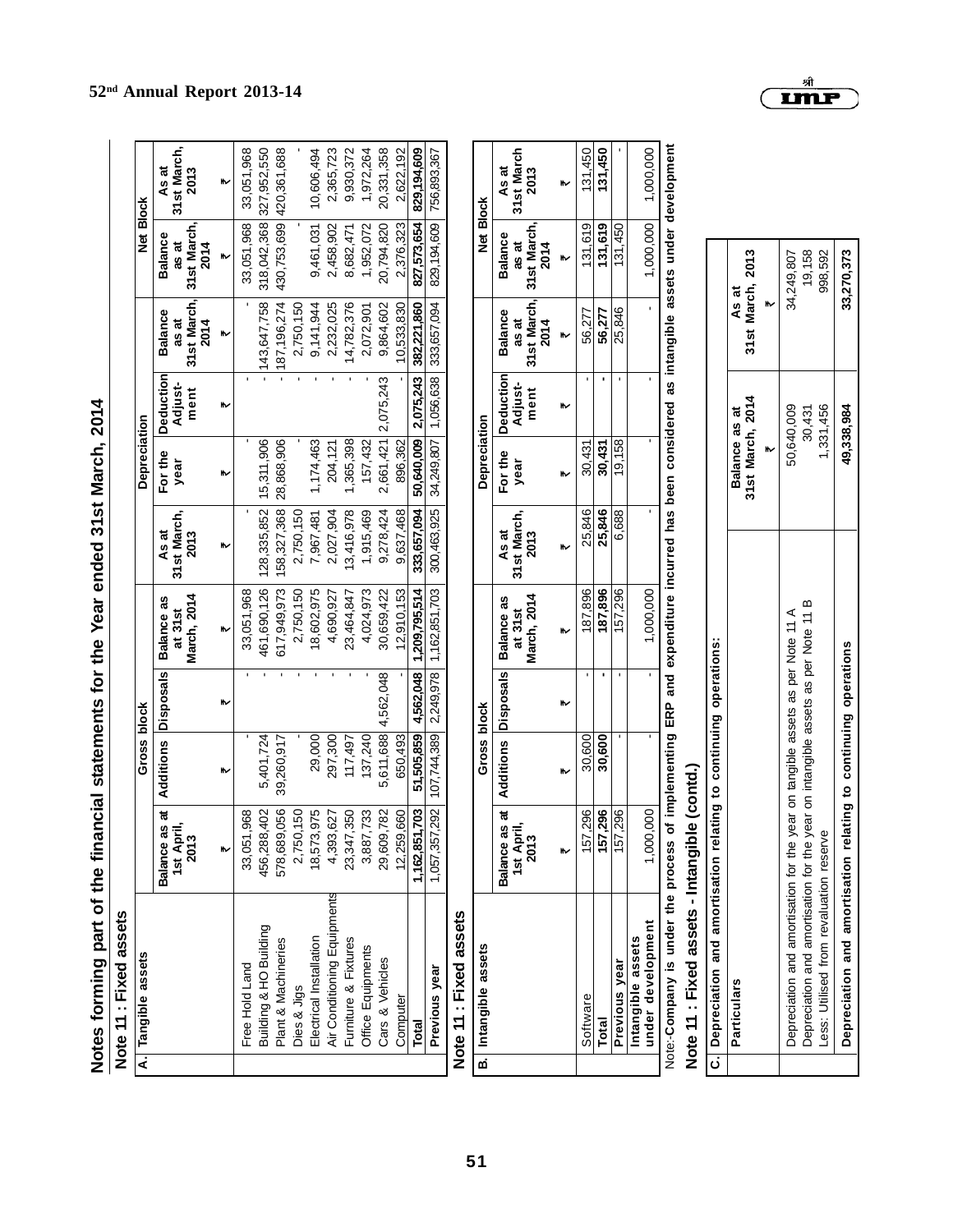# **Notes forming part of the financial statements for the Year ended 31st March, 2014**

**Note 12 : Non-current investments**

| <b>Particulars</b>                                                       |                | As at 31st March, 2014 |           |                           | As at 31st March, 2013    |         |
|--------------------------------------------------------------------------|----------------|------------------------|-----------|---------------------------|---------------------------|---------|
|                                                                          | Quoted         | <b>Unquoted</b>        | Total     | Quoted                    | <b>Unquoted</b>           | Total   |
|                                                                          | ₹              | ₹                      | ₹         | ₹                         | ₹                         | ₹       |
| Investments (At cost):                                                   |                |                        |           |                           |                           |         |
| Non-Trade                                                                |                |                        |           |                           |                           |         |
| Subsidiary                                                               |                |                        |           |                           |                           |         |
| 641300 Equity Shares subsidiaries of<br>IMP Energy Ltd. Of Rs. 10/- each |                | 6,413,000              | 6,413,000 | ۰                         | 320,650                   | 320,650 |
| <b>Others</b>                                                            |                |                        |           |                           |                           |         |
| (a) 10 Equity Shares of The Mogaveera Co-Op. Bank Ltd.                   |                |                        |           |                           |                           |         |
| Of Rs. 100/- each fully paid                                             |                | 1,000                  | 1,000     |                           | 1,000                     | 1,000   |
| 4000 Equity Shares of The Grater Bombay Co-Op. Bank Ltd.<br>(b)          |                |                        |           |                           |                           |         |
| Of Rs. 25/- fully Paid                                                   | $\blacksquare$ | 100,000                | 100,000   | $\overline{\phantom{a}}$  | 100,000                   | 100,000 |
| (c) 25 Equity Shares of Shamrao Vitthal Co-Op. Bank Ltd.                 |                |                        |           |                           |                           |         |
| Of Rs. 29/- fully Paid                                                   |                | 725                    | 725       |                           |                           |         |
| Total                                                                    | ۰              | 6,514,725              | 6,514,725 | ۰                         | 421,650                   | 421,650 |
| Note 13 : Long-term loans and advances                                   |                |                        |           |                           |                           |         |
| <b>Particulars</b>                                                       |                |                        |           | As at<br>31st March, 2014 | As at<br>31st March, 2013 |         |
|                                                                          |                |                        |           | ₹                         | ₹                         |         |

|                                                            | ₹        |            |
|------------------------------------------------------------|----------|------------|
| Security deposits<br>(a)                                   |          |            |
| Secured, considered good                                   | 31366090 | 28632019   |
| Unsecured, considered good                                 |          |            |
| Advance income tax (net of provisions ₹111106724/-)<br>(b) | 6426375  | (10384325) |
| Balances with government authorities<br>(c)                |          |            |
| Unsecured, considered good                                 |          |            |
| Export Incentive (Refer Note below)<br>(i)                 |          | 12478476   |
| (ii)<br>VAT credit receivable                              | 1599101  | 6381362    |
| (iii)<br>Advance Licence                                   | 9938987  | 3375179    |
| Other loans and advances<br>(d)                            |          |            |
| Secured, considered good                                   |          |            |
| Unsecured, considered good                                 | 115000   | 115000     |
| Total                                                      | 49445553 | 40597711   |

i) The Company has undertaken export & deemed exports of its products, by using indigenous raw materials. Against such exports the Company has received Quantity Based Advance Licenses entitling the company to import certain raw materials at Nil Custom duty. The Utilized portion of these licenses amounting to Rs. 9.94 million (previous Rs.3.38 million) has been valued as prevailing Customs Duty rates 31st March,2014 and taken credit in the books of accounts in accordance with the matching principle of accountancy.

### **Note 14 : Inventories**

(At lower of cost and net realisable value)

| <b>Particulars</b>                                         |       | As at<br>31st March, 2014 | As at<br>31st March, 2013 |
|------------------------------------------------------------|-------|---------------------------|---------------------------|
|                                                            |       |                           |                           |
| Raw materials<br>(a)                                       |       |                           |                           |
| Copper wire & Strips                                       |       | 103118488                 | 51428102                  |
| Transformer oil                                            |       | 22700865                  | 25837473                  |
| Lamination                                                 |       | 13171216                  | 20455879                  |
| Others                                                     |       | 63559107                  | 76897025                  |
|                                                            |       | 202549676                 | 174618479                 |
| (b) Work-in-progress                                       |       | 238340227                 | 219866709                 |
| (c) Finished goods (other than those acquired for trading) |       | 323353061                 | 241314840                 |
|                                                            | Total | 764.242.964               | 635,800,028               |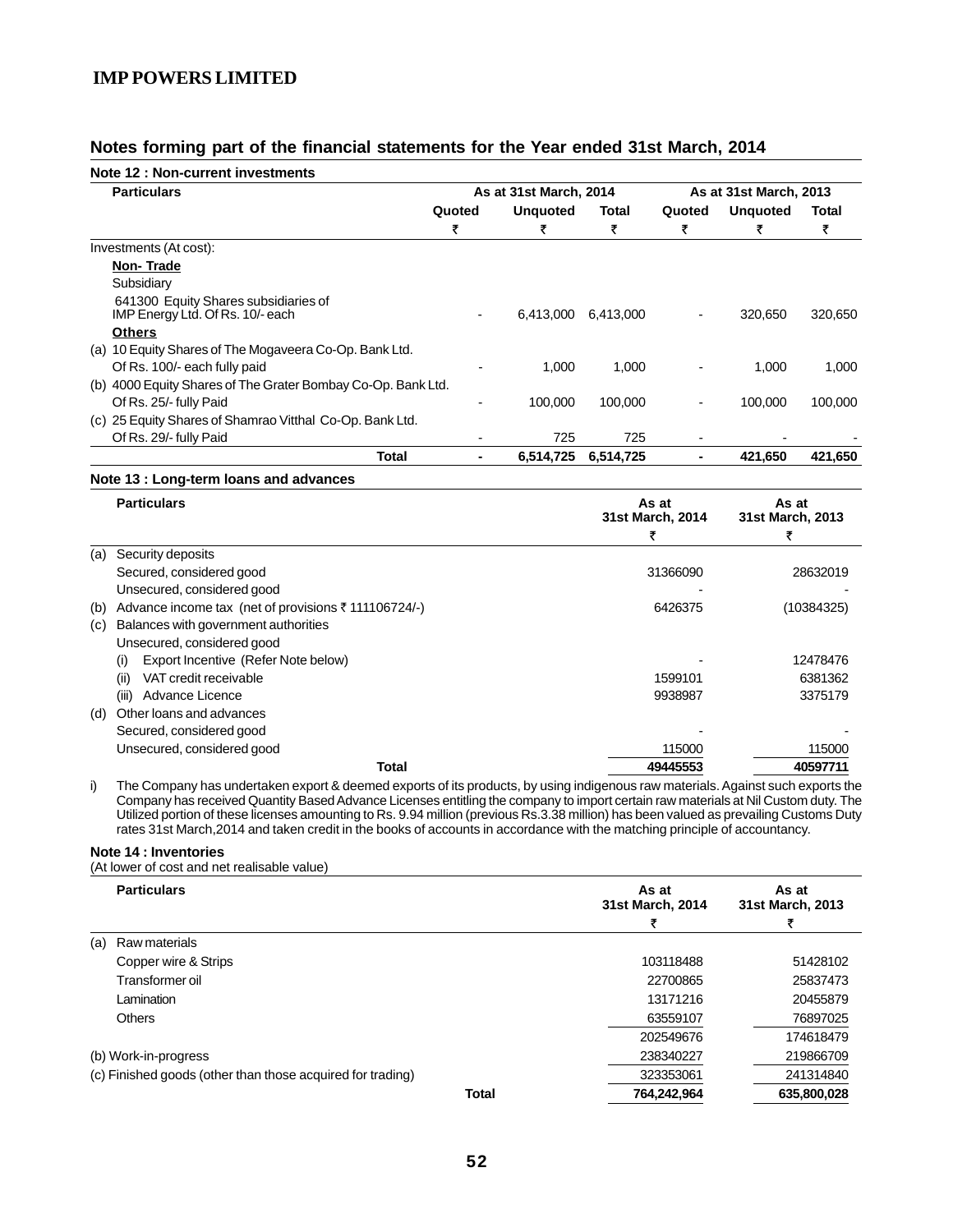

**Note 15: Trade receivables**

| <b>Particulars</b>                                   |              | As at<br>31st March, 2014<br>₹ | As at<br>31st March, 2013<br>₹ |
|------------------------------------------------------|--------------|--------------------------------|--------------------------------|
| <b>Unsecured Considered Good</b>                     |              |                                |                                |
| Over Six months                                      |              | 168,369,586                    | 124,770,941                    |
| Others                                               |              | 1,018,031,448                  | 1,056,021,238                  |
|                                                      | <b>Total</b> | 1,186,401,034                  | 1,180,792,179                  |
| <b>Note 16: Cash and Bank Balances</b>               |              |                                |                                |
| Cash on hand<br>(a)                                  |              | 4,481,384                      | 3,448,699                      |
| Balances with banks<br>(b)                           |              |                                |                                |
| In current accounts<br>(i)                           |              | 3,335,303                      | 11,082,548                     |
| In earmarked accounts<br>(ii)                        |              |                                |                                |
| Unpaid dividend accounts                             |              | 97,691                         | 66,626                         |
| Balances held as margin money or security against    |              |                                |                                |
| borrowings, guarantees and other commitments         |              | 61,811,987                     | 44,358,266                     |
|                                                      | Total        | 69,726,365                     | 58,956,138                     |
| Note 17: Short-term loans and advances               |              |                                |                                |
| Loans and advances to related parties<br>(a)         |              |                                |                                |
| Secured, considered good                             |              |                                |                                |
| Unsecured, considered good                           |              |                                |                                |
| Share appilcation money given to IMP Energy Limited  |              |                                | 6,092,350                      |
| Loans and advances to employees<br>(b)               |              |                                |                                |
| Secured, considered good                             |              |                                |                                |
| Unsecured, considered good                           |              | 10,418,185                     | 8,840,740                      |
| Prepaid expenses - Unsecured, considered good<br>(C) |              | 30,174,623                     | 28, 191, 324                   |
| Balances with government authorities<br>(d)          |              |                                |                                |
| Unsecured, considered good                           |              |                                |                                |
| CENVAT credit receivable<br>(i)                      |              | 392,788                        | 448,999                        |
| VAT credit receivable<br>(ii)                        |              |                                |                                |
| Service Tax credit receivable<br>(iii)               |              | 4,782,411                      | 4,790,853                      |
| (e) Others                                           |              |                                |                                |
| Unsecured, considered good                           |              | 2,211                          | 11,258                         |
|                                                      | <b>Total</b> | 45,770,218                     | 48,375,524                     |
| Note 18 : Other current assets                       |              |                                |                                |
| (a) Accruals                                         |              |                                |                                |
| Interest accrued on deposits<br>(i)                  |              | 11,729,630                     | 2,689,149                      |
|                                                      | <b>Total</b> | 11,729,630                     | 2,689,149                      |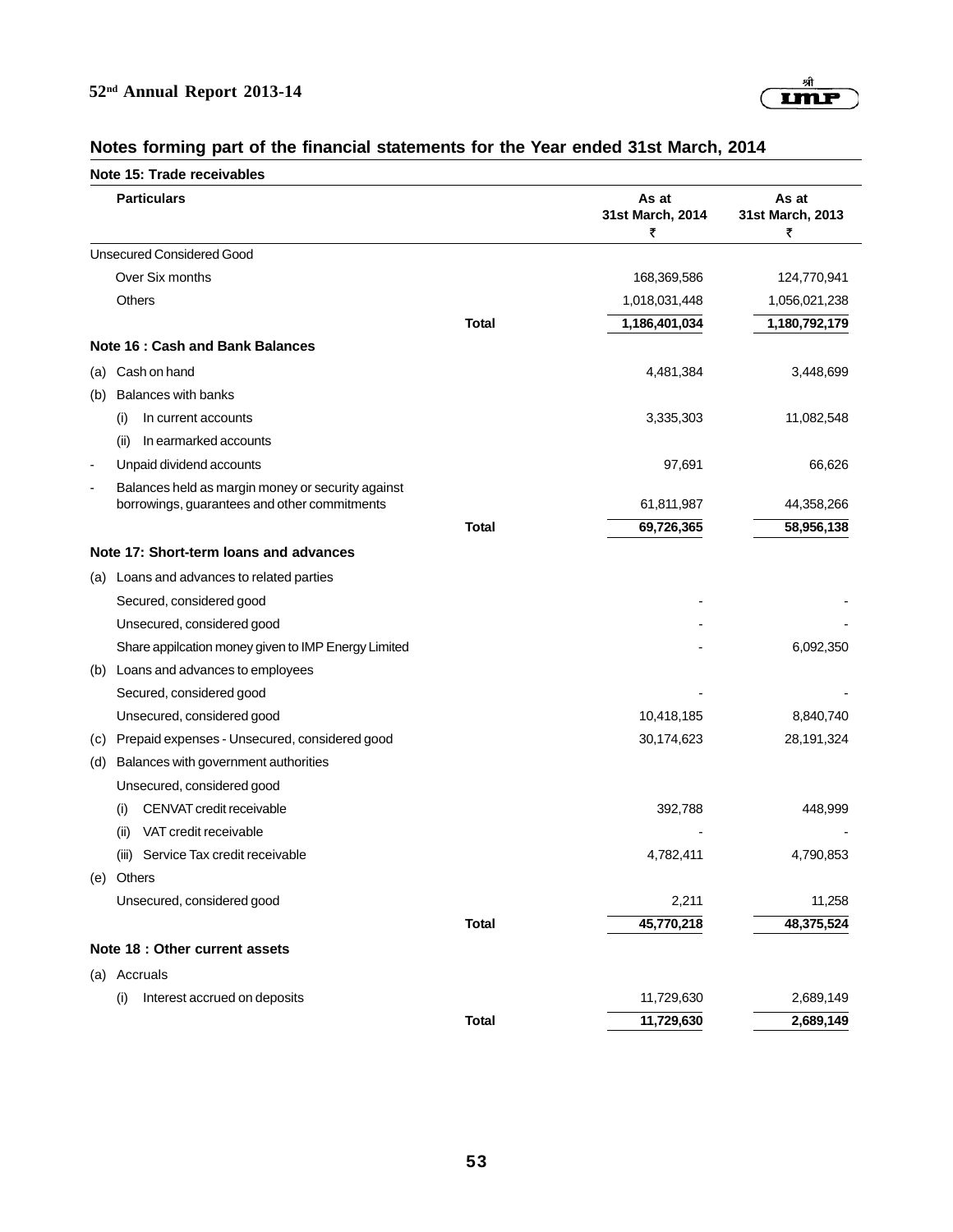|      | <b>Particulars</b>                                                                       |                                | For the Year ended<br>31st March, 2014<br>₹ | For the 9 months ended<br>31st March, 2013<br>₹ |
|------|------------------------------------------------------------------------------------------|--------------------------------|---------------------------------------------|-------------------------------------------------|
| (a)  | Sale of Distribution & Power Transformers                                                |                                | 2,863,617,803                               | 2,268,648,527                                   |
| (b)  | Erection & Commissioning services                                                        |                                |                                             | 356,000                                         |
|      |                                                                                          |                                | 2,863,617,803                               | 2,269,004,527                                   |
|      | Less:                                                                                    |                                |                                             |                                                 |
| (C)  | Excise duty                                                                              |                                | 251,127,599                                 | 218,005,436                                     |
|      |                                                                                          | <b>Total</b>                   | 2,612,490,204                               | 2,050,999,091                                   |
|      | Note 20 : Other income                                                                   |                                |                                             |                                                 |
| (a)  | Interest income (Refer Note (i) below)                                                   |                                | 5,266,541                                   | 2,519,003                                       |
| (b)  | Other non-operating income (net of expenses                                              |                                |                                             |                                                 |
|      | directly attributable to such income)                                                    |                                | 194,212                                     | 260,148                                         |
|      |                                                                                          | <b>Total</b>                   | 5,460,753                                   | 2,779,151                                       |
| (i)  | Interest income comprises:                                                               |                                |                                             |                                                 |
|      | Interest on Deposits                                                                     |                                | 5,175,592                                   | 2,467,192                                       |
|      | Interest on loans and advances                                                           |                                | 90,949                                      | 51,811                                          |
|      |                                                                                          | <b>Total - Interest income</b> | 5,266,541                                   | 2,519,003                                       |
| (II) | Miscellaneous income                                                                     |                                | 194,212                                     | 260,148                                         |
|      |                                                                                          | <b>Total - Other</b>           |                                             |                                                 |
|      |                                                                                          | non-operating income           | 194,212                                     | 260,148                                         |
|      | Note 21.a : Cost of materials consumed                                                   |                                |                                             |                                                 |
|      | Opening stock                                                                            |                                | 174,618,479                                 | 170,987,405                                     |
|      | Add: Purchases                                                                           |                                | 2,191,764,830                               | 1,822,567,625                                   |
|      |                                                                                          |                                | 2,366,383,309                               | 1,993,555,030                                   |
|      | Less: Closing stock                                                                      |                                | 202,549,675                                 | 174,618,479                                     |
|      |                                                                                          | Cost of material consumed      | 2,163,833,634                               | 1,818,936,551                                   |
|      | Material consumed comprises:                                                             |                                |                                             |                                                 |
|      | Copper wire & Strips                                                                     |                                | 735,418,698                                 | 674,875,782                                     |
|      | Transformer oil                                                                          |                                | 319,198,675                                 | 170,567,561                                     |
|      | Lamination                                                                               |                                | 471,896,865                                 | 357,844,588                                     |
|      | Others                                                                                   |                                | 637,319,396                                 | 615,648,620                                     |
|      |                                                                                          | <b>Total</b>                   | 2,163,833,634                               | 1,818,936,551                                   |
|      | Note 21.b: Changes in inventories of finished goods, work-in-progress and stock-in-trade |                                |                                             |                                                 |
|      | Inventories at the end of the year:                                                      |                                |                                             |                                                 |
|      | Finished goods                                                                           |                                | 323,353,061                                 | 241,314,840                                     |
|      | Work-in-progress                                                                         |                                | 238,340,227                                 | 219,866,709                                     |
|      |                                                                                          |                                | 561,693,288                                 | 461,181,549                                     |
|      | Inventories at the beginning of the year:                                                |                                |                                             |                                                 |
|      | Finished goods                                                                           |                                | 241,314,840                                 | 157,547,374                                     |
|      | Work-in-progress                                                                         |                                | 219,866,709                                 | 119,586,992                                     |
|      |                                                                                          |                                | 461,181,549                                 | 277,134,366                                     |
|      | Net (increase) / decrease                                                                |                                | (100, 511, 739)                             | (184, 047, 183)                                 |

### **Notes forming part of the financial statements for the Year ended 31st March, 2014**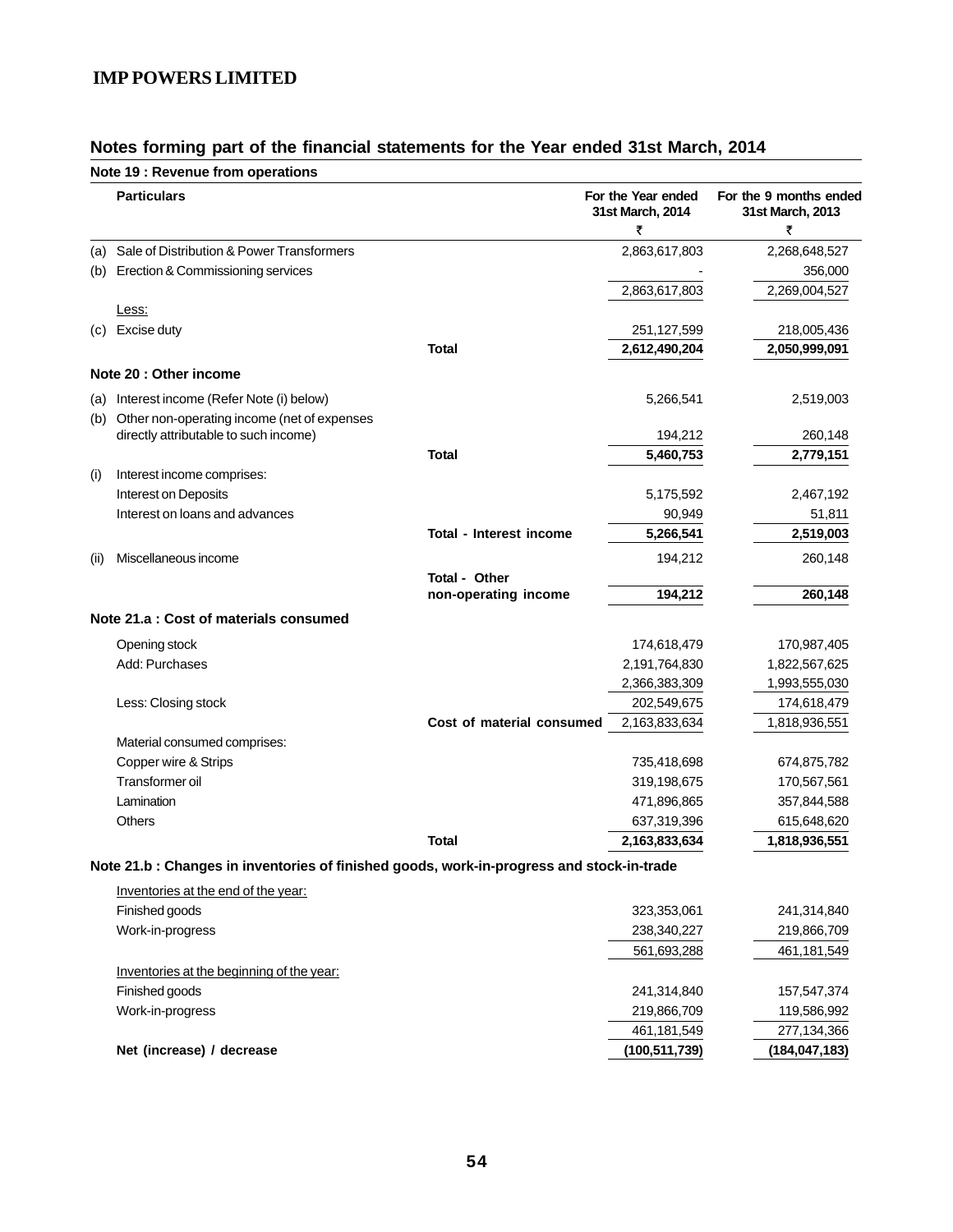

**Note 22: Employee benefits expense**

|           | <b>Particulars</b>                                                                         |              | For the year ended<br>31st March, 2014<br>₹ | For the 9 Months ended<br>31st March, 2013<br>₹ |
|-----------|--------------------------------------------------------------------------------------------|--------------|---------------------------------------------|-------------------------------------------------|
|           | Salaries and wages                                                                         |              | 106,435,997                                 | 77,564,885                                      |
|           | Contributions to provident and other funds                                                 |              | 4,039,819                                   | 2,043,566                                       |
|           | Staff welfare expenses                                                                     |              | 5,387,961                                   | 2,630,487                                       |
|           |                                                                                            | <b>Total</b> | 115,863,777                                 | 82,238,938                                      |
|           | Note 23: Finance costs                                                                     |              |                                             |                                                 |
|           |                                                                                            |              |                                             |                                                 |
| (a)       | Interest expense on:                                                                       |              |                                             |                                                 |
|           | <b>Borrowings</b><br>(i)                                                                   |              | 157,437,870                                 | 113,110,802                                     |
| (b)       | Other borrowing costs                                                                      |              |                                             |                                                 |
|           | (i)<br>Bank Commission, Bank Gurantee & othr Charges                                       |              | 33,122,352                                  | 19,936,675                                      |
|           |                                                                                            | <b>Total</b> | 190,560,222                                 | 133,047,477                                     |
|           | Note 24 : Other expenses                                                                   |              |                                             |                                                 |
|           | Power and fuel                                                                             |              | 14,652,672                                  | 9,529,119                                       |
|           | Rent including lease rentals (Net) (Refer Note 28)                                         |              | 6,048,600                                   | 2,088,000                                       |
|           | Repairs and maintenance - Buildings                                                        |              | 906,564                                     | 52,974                                          |
|           | Repairs and maintenance - Others                                                           |              | 3,538,585                                   | 2,159,379                                       |
| Insurance |                                                                                            |              | 5,393,711                                   | 3,959,548                                       |
|           | Rates and taxes                                                                            |              | 2,111,162                                   | 1,290,556                                       |
|           | Communication                                                                              |              | 2,950,748                                   | 2,206,377                                       |
|           | Travelling and conveyance                                                                  |              | 24,285,200                                  | 17,188,473                                      |
|           | Printing and stationery                                                                    |              | 1,886,643                                   | 1,561,008                                       |
|           | Motor Car Expenses                                                                         |              | 4,338,394                                   | 3,645,514                                       |
|           | Office Expenses & Electricity Charges                                                      |              | 3,684,891                                   | 2,738,988                                       |
|           | Freight and forwarding                                                                     |              | 86,858,009                                  | 62,871,998                                      |
|           | Loading & Unloading Charges                                                                |              | 5,726,855                                   | 2,329,511                                       |
|           | Sales commission                                                                           |              | 3,239,991                                   | 5,734,473                                       |
|           | Business promotion & Advertisement                                                         |              | 4,458,722                                   | 4,354,966                                       |
|           | Donations and contributions                                                                |              | 116,180                                     | 1,214,100                                       |
|           | Legal and professional                                                                     |              | 5,625,277                                   | 4,889,955                                       |
|           | Elecrama 2014                                                                              |              | 1,658,742                                   |                                                 |
|           | Payments to auditors (Refer Note (i) below)                                                |              | 400,000                                     | 400,000                                         |
|           | Net loss on foreign currency transactions                                                  |              | 6,806,674                                   | 3,310,471                                       |
|           | Loss on fixed assets sold / scrapped / written off                                         |              | 1,406,806                                   | 561,789                                         |
|           | Miscellaneous expenses                                                                     |              | 6,754,727                                   | 4, 157, 213                                     |
|           |                                                                                            | <b>Total</b> | 192,849,154                                 | 136,244,411                                     |
| Notes:    |                                                                                            |              |                                             |                                                 |
| (i)       | Payments to the auditors comprises<br>(net of service tax input credit, where applicable): |              |                                             |                                                 |
|           | As auditors - statutory audit                                                              |              | 325,000                                     | 325,000                                         |
|           | For taxation matters                                                                       |              | 75,000                                      | 75,000                                          |
|           |                                                                                            | <b>Total</b> | 400,000                                     | 400,000                                         |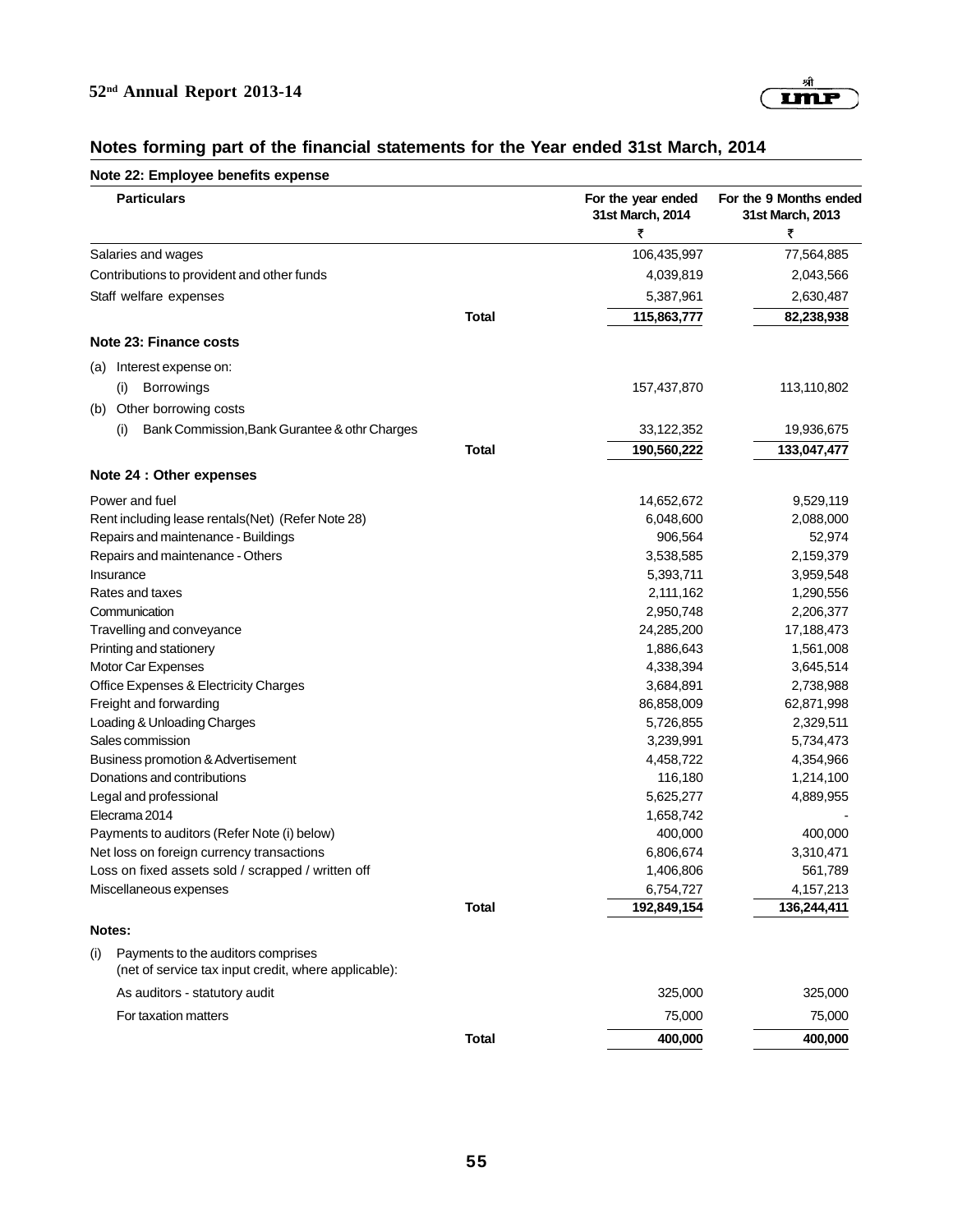|       | <b>Particulars</b>                                                                                                                                                                                                                                                                                                                                                             | For the year ended<br>31st March, 2014<br>₹ | For the year ended<br>31st March, 2013<br>₹ |
|-------|--------------------------------------------------------------------------------------------------------------------------------------------------------------------------------------------------------------------------------------------------------------------------------------------------------------------------------------------------------------------------------|---------------------------------------------|---------------------------------------------|
| 25.1  | <b>Contingent liabilities and commitments</b><br>(to the extent not provided for)                                                                                                                                                                                                                                                                                              |                                             |                                             |
| (1)   | Contingent liabilities                                                                                                                                                                                                                                                                                                                                                         |                                             |                                             |
|       | (a) Claims against the Company not acknowledged as debt                                                                                                                                                                                                                                                                                                                        |                                             |                                             |
|       | Crogat Electronics Pvt. Ltd.was supplying raw materials and there<br>was delay in supplying the material and there were rejections and<br>several complaints from IMP's Customers due to substandard<br>materials and non compliance of technical norms. IMP had to<br>procure materials from other sources resulting in loss, IMP held<br>back payment and Crogat filed suit. | 474,731                                     | 474,731                                     |
|       | Asea Brown Boveri Ltd. Filed by ABB Recovery as                                                                                                                                                                                                                                                                                                                                |                                             |                                             |
|       | Counter suit against IMP.                                                                                                                                                                                                                                                                                                                                                      | 14,108,160                                  | 14,108,160                                  |
| (b)   | Performance, Counter & Advance Guarantees EMD                                                                                                                                                                                                                                                                                                                                  | 1,174,581,697                               | 978,816,626                                 |
| (C)   | Corporate guarantee given to the banks on behalf of related party - IMP Engery Ltd.                                                                                                                                                                                                                                                                                            | 220,000,000                                 | 220,000,000                                 |
| (d)   | Other money for which the Company is contingently liable                                                                                                                                                                                                                                                                                                                       |                                             |                                             |
|       | Income Tax Demands (A.Y. 2008-2009)<br>(i)                                                                                                                                                                                                                                                                                                                                     | Nil                                         | 18,789,885                                  |
| 25.2  | Disclosures required under Section 22 of the Micro, Small and<br>Medium Enterprises Development Act, 2006                                                                                                                                                                                                                                                                      |                                             |                                             |
| (i)   | Principal amount remaining unpaid to any supplier as at the end<br>of the accounting year                                                                                                                                                                                                                                                                                      | Nil                                         | Nil                                         |
| (ii)  | Interest due thereon remaining unpaid to any supplier as at the<br>end of the accounting year                                                                                                                                                                                                                                                                                  | Nil                                         | Νil                                         |
| (iii) | The amount of interest paid along with the amounts of the payment<br>made to the supplier beyond the appointed day                                                                                                                                                                                                                                                             | Nil                                         | Nil                                         |
|       | (iv) The amount of interest due and payable for the year                                                                                                                                                                                                                                                                                                                       |                                             |                                             |
| (v)   | The amount of interest accrued and remaining unpaid at the end<br>of the accounting year                                                                                                                                                                                                                                                                                       | Nil                                         | ΝiΙ                                         |
|       | (vi) The amount of further interest due and payable even in the succeeding<br>year, until such date                                                                                                                                                                                                                                                                            | Νi                                          | ΝiΙ                                         |
|       | Dues to Micro and Small Enterprises have been determined to the extent<br>such parties have been identified on the basis of information collected by<br>the Management. This has been relied upon by the auditors.                                                                                                                                                             |                                             |                                             |
| 25.3  | Value of imports calculated on CIF basis @:                                                                                                                                                                                                                                                                                                                                    |                                             |                                             |
|       | Raw materials including Spares                                                                                                                                                                                                                                                                                                                                                 | 172,793,553                                 | 54,796,800                                  |
| 25.4  | <b>Expenditure in foreign currency</b>                                                                                                                                                                                                                                                                                                                                         |                                             |                                             |
|       | Travelling                                                                                                                                                                                                                                                                                                                                                                     | 2,188,490                                   | 637,503                                     |

# **Notes forming part of the financial statements for the Year ended 31st March, 2014**

**Note 25 : Additional information to the financial statements**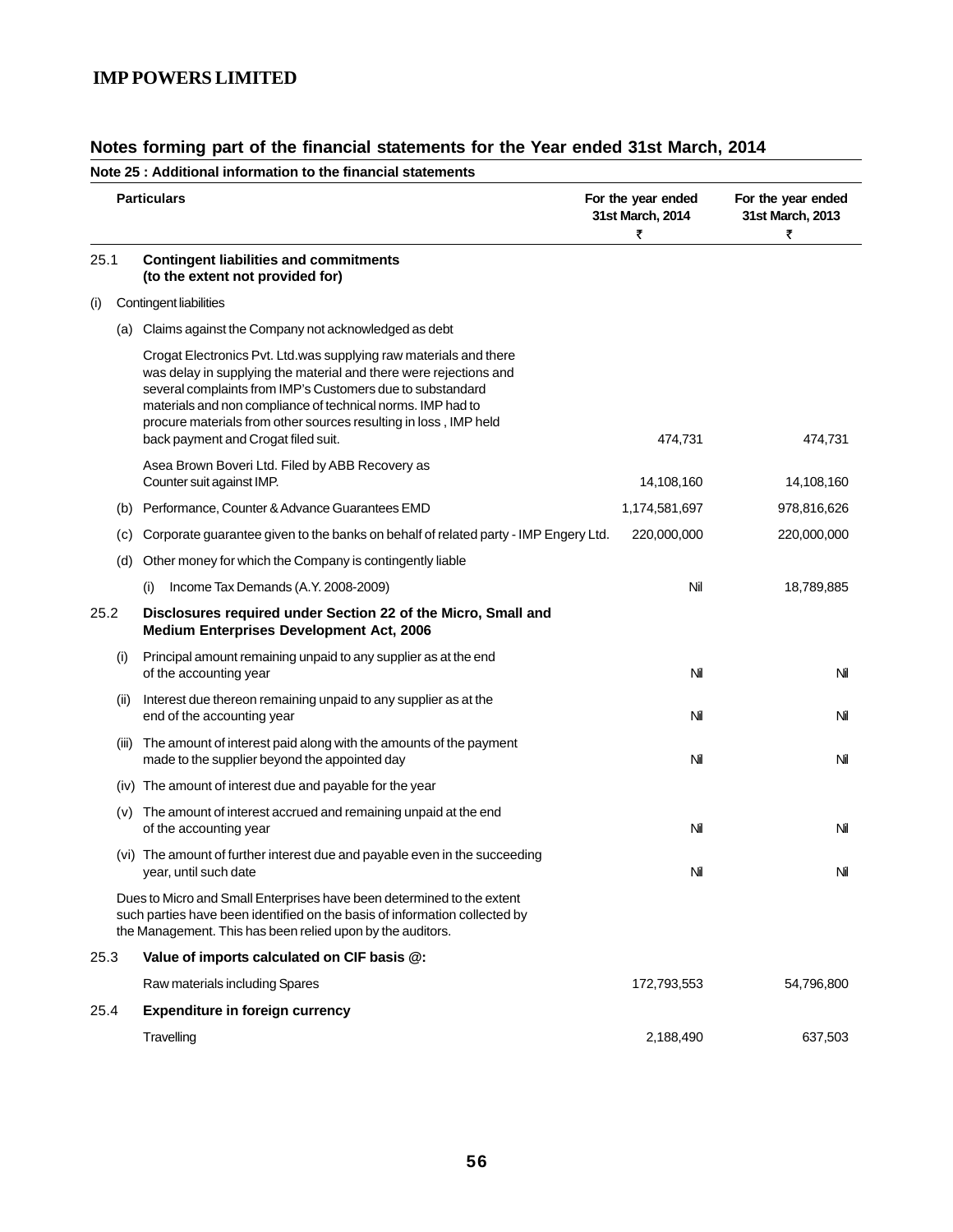

### 25.5 **Details of consumption of imported and indigenous items \* For the year ended**

|             |                                                                                                                                                                           | ₹                                                         | %                                           |
|-------------|---------------------------------------------------------------------------------------------------------------------------------------------------------------------------|-----------------------------------------------------------|---------------------------------------------|
|             | Imported                                                                                                                                                                  |                                                           |                                             |
|             | Raw materials                                                                                                                                                             | 172,793,553                                               | 7.99                                        |
|             |                                                                                                                                                                           | (54, 796, 800)                                            | (3.01)                                      |
|             | Note: Figures / percentages in brackets relates to the previous year<br>Indigenous                                                                                        |                                                           |                                             |
|             | Raw materials                                                                                                                                                             | 1,991,040,081                                             | 92.01                                       |
|             |                                                                                                                                                                           | (1,764,139,751)                                           | (96.99)                                     |
|             | Note: Figures / percentages in brackets relates to the previous year                                                                                                      |                                                           |                                             |
|             | <b>Particulars</b>                                                                                                                                                        | For the year ended<br>31st March, 2014<br>₹               | For the year ended<br>31st March, 2013<br>₹ |
| 25.6        | Earnings in foreign exchange                                                                                                                                              |                                                           |                                             |
|             | Export of goods calculated on FOB basis<br>Royalty, know-how, professional and consultation fees<br>Interest and dividend<br>Other income, indicating the nature thereof. | 135,484,492                                               | 745,200                                     |
|             | Note 26: Disclosures under Accounting Standards 16 " Borrowing Cost"                                                                                                      |                                                           |                                             |
| <b>Note</b> | <b>Particulars</b>                                                                                                                                                        | For the year ended<br>31st March, 2014<br>₹               | For the year ended<br>31st March, 2013<br>₹ |
|             | Details of borrowing costs capitalised                                                                                                                                    |                                                           |                                             |
|             | Borrowing costs capitalised during the year<br>as fixed assets                                                                                                            | 7,240,136                                                 | 11,652,476                                  |
|             | Total                                                                                                                                                                     | 7,240,136                                                 | 11,652,476                                  |
|             | Note 27 : Disclosures under Accounting Standards 18 " Related Party Disclosures"                                                                                          |                                                           |                                             |
| <b>Note</b> | <b>Particulars</b>                                                                                                                                                        |                                                           |                                             |
| 27.a        | Details of related parties:                                                                                                                                               |                                                           |                                             |
|             | Description of relationship                                                                                                                                               | Names of related parties                                  |                                             |
|             | Subsidiaries                                                                                                                                                              | <b>IMP Energy Limited</b>                                 |                                             |
|             | <b>Other Related Parties</b>                                                                                                                                              | Raga Organics P. Ltd                                      |                                             |
|             |                                                                                                                                                                           | Advance Transformers & Equipments Pvt. Ltd                |                                             |
|             |                                                                                                                                                                           | Shree Kishoriju Trading & Investments Pvt. Ltd            |                                             |
|             |                                                                                                                                                                           | Shree Rasbihari Electricals Pvt. Ltd                      |                                             |
|             |                                                                                                                                                                           | Universal Transformers Pyt. Ltd                           |                                             |
|             |                                                                                                                                                                           | Shree Rasbihari Trading and Investments Pvt. Ltd          |                                             |
|             |                                                                                                                                                                           | Raj Exports Pvt. Ltd.                                     |                                             |
|             |                                                                                                                                                                           | Mangalam Laboratories Pvt. Ltd.<br>Ramniwas R Dhoot (HUF) |                                             |
|             | Key Management Personnel (KMP)                                                                                                                                            | Chairman                                                  | : Shri Ramniwas R Dhoot                     |
|             |                                                                                                                                                                           | Vice-Chairman                                             | : Shri Ajay R Dhoot                         |
|             |                                                                                                                                                                           | <b>Managing Director</b>                                  | : Shri Aaditya R Dhoot                      |
|             |                                                                                                                                                                           | Director                                                  | : Shri Rajendra mimani                      |
|             | Relatives of KMP                                                                                                                                                          | Mrs. Rajkumari R Dhoot (wife of Shri R. R. Dhoot),        |                                             |
|             |                                                                                                                                                                           | Mrs. Smita A Dhoot (wife of Shri Aaditya. R. Dhoot),      |                                             |
|             |                                                                                                                                                                           | Mrs. Radhika A Dhoot (wife of Shri Ajay R. Dhoot),        |                                             |
|             |                                                                                                                                                                           | Mrs. Saroj Mimani (wife of Shri Rajendra MImani),         |                                             |
|             | Note: Related parties have been identified by the Management.                                                                                                             |                                                           |                                             |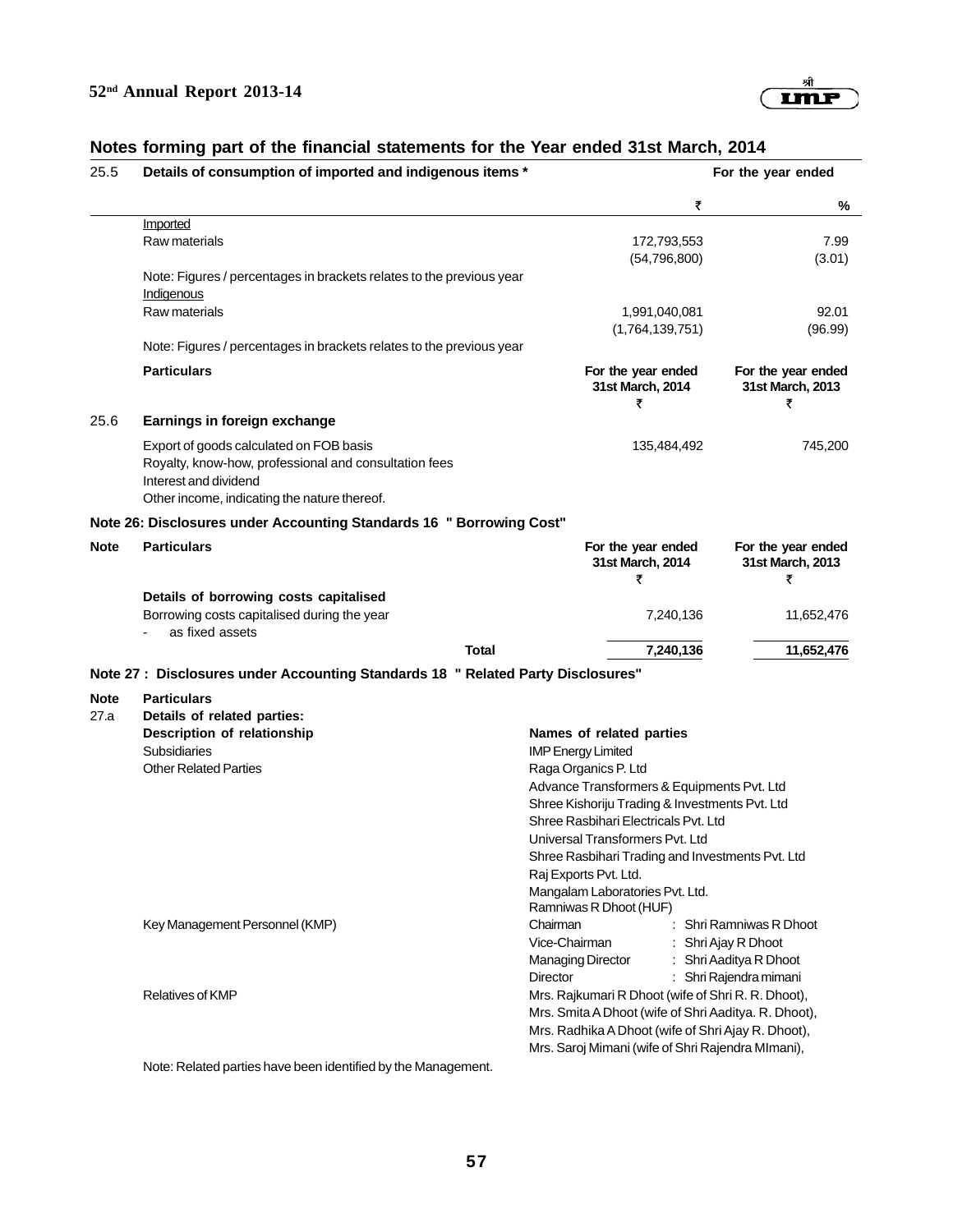# **Notes forming part of the financial statements for the Year ended 31st March, 2014**

**Details of related party transactions during the year ended 31st March, 2014 and balances outstanding as at 31st March, 2014.**

|      | Delaiis OFFelaleu party transactions uuring the year enueu JTSL March, ZVT4 anu balances Outstanumg as at JTSL March, Z                                      |                            |                            |              |                                      |                                    |                    |                     |                                                                                                         |                     |
|------|--------------------------------------------------------------------------------------------------------------------------------------------------------------|----------------------------|----------------------------|--------------|--------------------------------------|------------------------------------|--------------------|---------------------|---------------------------------------------------------------------------------------------------------|---------------------|
| 27.b |                                                                                                                                                              | <b>Ultimate</b><br>Company | Holding<br>Holding Company | Subsidiaries | <b>Fellow</b><br><b>Subsidiaries</b> | Other<br>Related<br><b>Parties</b> | <b>KMP</b>         | Relatives<br>of KMP | <b>Entities in</b><br>which KMP /<br><b>Relatives of</b><br><b>KMP</b> have<br>significant<br>influence | Total               |
|      | Related party transactions                                                                                                                                   |                            |                            |              |                                      |                                    |                    |                     |                                                                                                         |                     |
|      | Purchase of goods                                                                                                                                            |                            |                            | 141,350,204  |                                      |                                    |                    |                     |                                                                                                         | 141,350,204         |
|      |                                                                                                                                                              |                            |                            | (8,835,171)  |                                      |                                    |                    |                     |                                                                                                         | (8,835,171)         |
|      | Remuneration                                                                                                                                                 |                            |                            |              |                                      |                                    |                    |                     |                                                                                                         |                     |
|      | Shri Ramniwas R Dhoot                                                                                                                                        |                            |                            |              |                                      |                                    | 4,740,000          |                     |                                                                                                         | 4,740,000           |
|      |                                                                                                                                                              |                            |                            |              |                                      |                                    | (3,521,250)        |                     |                                                                                                         | (3,521,250)         |
|      | Shri Ajay R Dhoot                                                                                                                                            |                            |                            |              |                                      |                                    | 4,590,000          |                     |                                                                                                         | 4,590,000           |
|      |                                                                                                                                                              |                            |                            |              |                                      |                                    | (3, 150, 000)      |                     |                                                                                                         | (3, 150, 000)       |
|      | Shri Aaditya R Dhoot                                                                                                                                         |                            |                            |              |                                      |                                    | 4,440,000          |                     |                                                                                                         | 4,440,000           |
|      |                                                                                                                                                              |                            |                            |              |                                      |                                    | (2,970,000)        |                     |                                                                                                         | (2,970,000)         |
|      | Shri Rajendra Mimani                                                                                                                                         |                            |                            |              |                                      |                                    | 1,500,000          |                     |                                                                                                         | 1,500,000           |
|      |                                                                                                                                                              |                            |                            |              |                                      |                                    | (1, 125, 000)      |                     |                                                                                                         | (1, 125, 000)       |
|      | Leasing or hire purchase arrangements                                                                                                                        |                            |                            |              |                                      |                                    |                    |                     |                                                                                                         |                     |
|      | Ramniwas R Dhoot (HUF)                                                                                                                                       |                            |                            |              |                                      |                                    | 120,000            |                     |                                                                                                         | 120,000             |
|      |                                                                                                                                                              |                            |                            |              |                                      |                                    | (90,000)           |                     |                                                                                                         | (90,000)            |
|      | Shri Ajay R Dhoot                                                                                                                                            |                            |                            |              |                                      |                                    | 420,000            |                     |                                                                                                         | 420,000             |
|      |                                                                                                                                                              |                            |                            |              |                                      |                                    | (315,000)          |                     | Ĭ.                                                                                                      | (315,000)           |
|      | Shri Aaditya R Dhoot                                                                                                                                         |                            |                            |              |                                      |                                    | 390,000            |                     |                                                                                                         | 390,000             |
|      |                                                                                                                                                              |                            |                            |              |                                      |                                    | (292, 500)         |                     | Ĭ.                                                                                                      | (292,500)           |
|      | Shree Rasbihari Trading & Investments Pvt. Ltd.                                                                                                              |                            |                            |              |                                      | 120,000<br>(90,000)                |                    |                     |                                                                                                         | 120,000<br>(90,000) |
|      | Balances outstanding at the end of the year                                                                                                                  |                            |                            |              |                                      |                                    |                    |                     |                                                                                                         |                     |
|      | Trade receivables                                                                                                                                            |                            |                            |              |                                      |                                    |                    |                     |                                                                                                         |                     |
|      |                                                                                                                                                              |                            |                            |              |                                      |                                    |                    |                     |                                                                                                         |                     |
|      | Loans and advances                                                                                                                                           |                            |                            |              |                                      | 39.352.500                         |                    |                     |                                                                                                         | 39.352.500          |
|      |                                                                                                                                                              |                            |                            | (6,092,350)  |                                      | (30, 300, 000)                     |                    |                     |                                                                                                         | (36, 392, 350)      |
|      |                                                                                                                                                              |                            |                            |              |                                      |                                    |                    |                     |                                                                                                         |                     |
|      | Trade payables                                                                                                                                               |                            |                            |              |                                      |                                    |                    |                     |                                                                                                         |                     |
|      |                                                                                                                                                              |                            |                            |              |                                      |                                    |                    |                     |                                                                                                         |                     |
|      | <b>Borrowings</b>                                                                                                                                            |                            |                            |              |                                      |                                    |                    |                     |                                                                                                         |                     |
|      |                                                                                                                                                              |                            |                            |              |                                      |                                    |                    |                     |                                                                                                         |                     |
|      | Provision for doubtful receivables,                                                                                                                          |                            |                            |              |                                      |                                    |                    |                     |                                                                                                         |                     |
|      | loans and advances                                                                                                                                           |                            |                            |              |                                      |                                    |                    |                     |                                                                                                         |                     |
|      | Note: Figures in bracket relates to the previous year                                                                                                        |                            |                            |              |                                      |                                    |                    |                     |                                                                                                         |                     |
|      | Note 28: Disclosures under Accounting Standards 19 ("Leases")                                                                                                |                            |                            |              |                                      |                                    |                    |                     |                                                                                                         |                     |
| Note | <b>Particulars</b>                                                                                                                                           |                            |                            |              |                                      |                                    | For the year ended |                     | For the year ended                                                                                      |                     |
|      |                                                                                                                                                              |                            |                            |              |                                      |                                    | 31st March, 2014   |                     | 31st March, 2013                                                                                        |                     |
|      |                                                                                                                                                              |                            |                            |              |                                      |                                    | ₹                  |                     | ₹                                                                                                       |                     |
| 28   | Details of leasing arrangements                                                                                                                              |                            |                            |              |                                      |                                    |                    |                     |                                                                                                         |                     |
|      | As Lessor                                                                                                                                                    |                            |                            |              |                                      |                                    |                    |                     |                                                                                                         |                     |
|      |                                                                                                                                                              |                            |                            |              |                                      |                                    |                    |                     |                                                                                                         |                     |
|      | 28.a The Company has entered into operating lease arrangements for Its Premises at Kandivali, Mumbai. The lease was non-cancellable for a period of 6 Months |                            |                            |              |                                      |                                    |                    |                     |                                                                                                         |                     |
|      | from 19/04/2011. The lease has been cancelled in the year 2013-14.                                                                                           |                            |                            |              |                                      |                                    |                    |                     |                                                                                                         |                     |
|      | Future minimum lease receivable                                                                                                                              |                            |                            |              |                                      |                                    |                    |                     |                                                                                                         |                     |
|      | not later than one year                                                                                                                                      |                            |                            |              |                                      |                                    |                    |                     |                                                                                                         | 8,532,000           |
|      | later than one year and not later than five years                                                                                                            |                            |                            |              |                                      |                                    |                    |                     |                                                                                                         | 711,000             |
|      | later than five years                                                                                                                                        |                            |                            |              |                                      |                                    |                    |                     |                                                                                                         |                     |
|      | As Lessee                                                                                                                                                    |                            |                            |              |                                      |                                    |                    |                     |                                                                                                         |                     |
|      | 28.b The Company has entered into operating lease arrangements for its office                                                                                |                            |                            |              |                                      |                                    |                    |                     |                                                                                                         |                     |
|      | premises at Tardeo Mumbai . The leases are non-cancellable and are for a                                                                                     |                            |                            |              |                                      |                                    |                    |                     |                                                                                                         |                     |
|      | period of 3 years and may be renewed for a further period as mutual                                                                                          |                            |                            |              |                                      |                                    |                    |                     |                                                                                                         |                     |
|      | agreement of the parties.                                                                                                                                    |                            |                            |              |                                      |                                    |                    |                     |                                                                                                         |                     |
|      | Future minimum lease payments                                                                                                                                |                            |                            |              |                                      |                                    |                    |                     |                                                                                                         |                     |
|      | not later than one year                                                                                                                                      |                            |                            |              |                                      |                                    | 13,013,400         |                     |                                                                                                         | 12,447,600          |
|      | later than one year and not later than five years                                                                                                            |                            |                            |              |                                      |                                    | 14,097,852         |                     |                                                                                                         | 27, 111, 250        |
|      | later than five years                                                                                                                                        |                            |                            |              |                                      |                                    |                    |                     |                                                                                                         |                     |
|      | Lease payments recognised in the Statement of Profit and Loss                                                                                                |                            |                            |              |                                      |                                    | 12,447,600         |                     |                                                                                                         | 8,487,000           |
|      | Contingent rents recognised as expense during the year (state basis)                                                                                         |                            |                            |              |                                      |                                    |                    |                     |                                                                                                         |                     |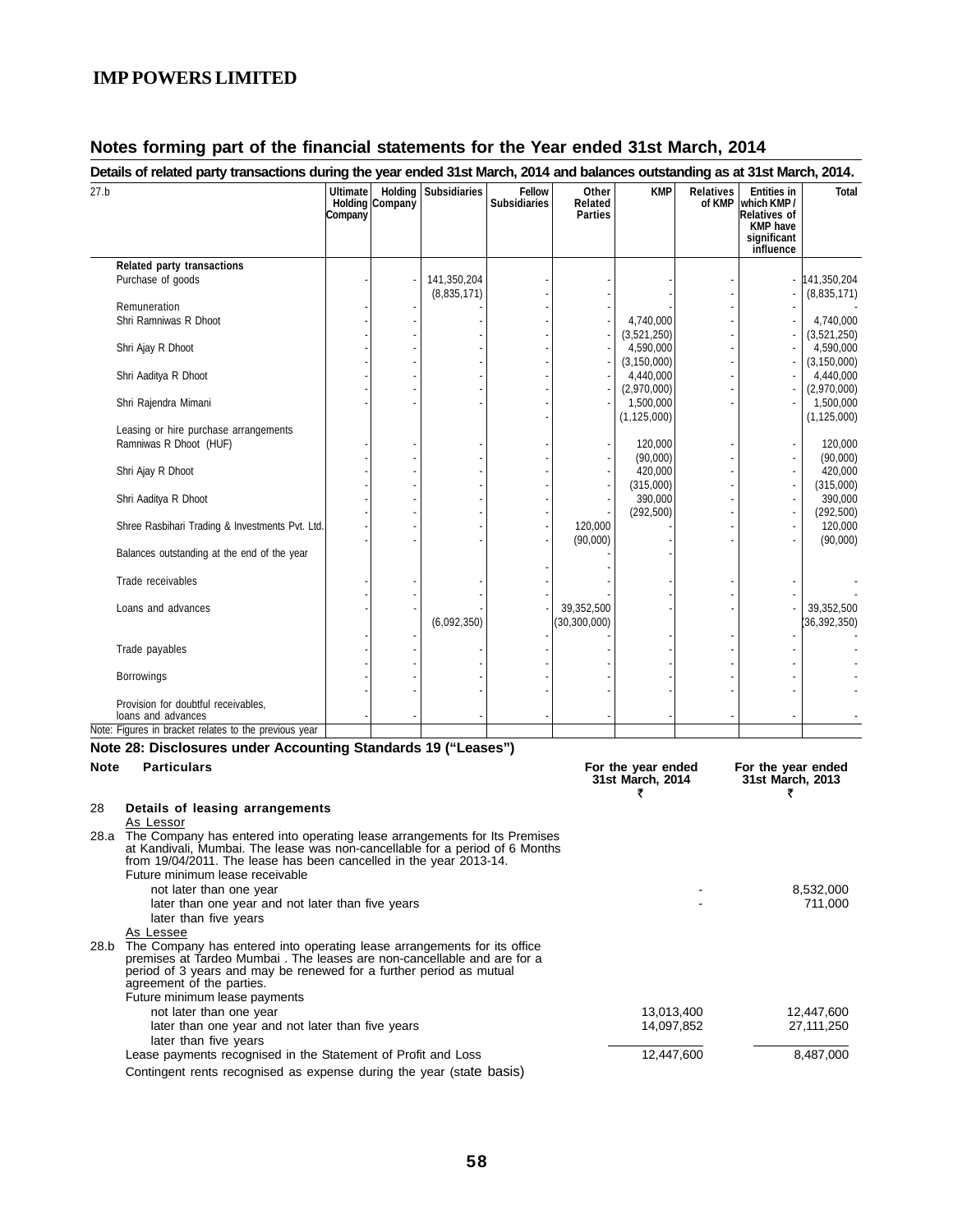

**Note 29: Disclosures under Accounting Standards 20 ("Earning per share")**

| <b>Note</b>   | <b>Particulars</b>                                                                                                                                                                                                                | As at<br>31st March 2014<br>₹ | As at<br>31st March 2013<br>₹ |
|---------------|-----------------------------------------------------------------------------------------------------------------------------------------------------------------------------------------------------------------------------------|-------------------------------|-------------------------------|
| 29            | Earnings per share                                                                                                                                                                                                                |                               |                               |
|               | Weighted average number of equity shares outstanding                                                                                                                                                                              | 8,136,563                     | 8,136,563                     |
| 29.a          | Profit (Loss) after taxation as per Profit & Loss account<br>attributable to Equity Shareholders after adjusting dividend<br>on preference shares before extraordinary items                                                      | 1,076,083                     | 22,079,979                    |
|               | Earning Per Share (Basic & Diluted) Before Extra-Ordinary item                                                                                                                                                                    | 0.13                          | 2.71                          |
| 29.b          | Profit (Loss) after taxation as per Profit & Loss account<br>attributable to Equity Shareholders after adjusting dividend<br>on preference shares after extraordinary items                                                       | 1,076,083                     | 22,079,979                    |
|               | Earning Per Share (Basic & Diluted)                                                                                                                                                                                               | 0.13                          | 2.71                          |
|               | Nominal Value per share                                                                                                                                                                                                           | 10.00                         | 10.00                         |
|               | Note 30 : Disclosures under Accounting Standards 22 ("Accounting for Taxes on Income")                                                                                                                                            |                               |                               |
| 30            | Deferred tax (liability) / asset                                                                                                                                                                                                  |                               |                               |
|               | Tax effect of items constituting deferred tax liability                                                                                                                                                                           |                               |                               |
|               | Opening Balance                                                                                                                                                                                                                   | 61,423,360                    | 53,571,050                    |
|               | On difference between book balance and tax balance of fixed assets<br>On expenditure deferred in the books but allowable for tax purposes                                                                                         | 7,880,979                     | 7,239,161                     |
| <b>Others</b> | (reversal of Previous Year)<br>On items included in Reserves and surplus pending amortisation<br>into the Statement of Profit and Loss                                                                                            | 502,005                       | 613,149                       |
|               | Tax effect of items constituting deferred tax liability                                                                                                                                                                           | 69,806,344                    | 61,423,360                    |
|               | Tax effect of items constituting deferred tax assets<br><b>Opening Balance</b><br>Provision for compensated absences, gratuity and<br>other employee benefits                                                                     | 18,327,221                    | 7,813,636                     |
|               | Provision for doubtful debts / advances<br>Disallowances under Section 40(a)(i), 43B of the Income Tax Act, 1961<br>On difference between book balance and tax balance of fixed assets<br>Unabsorbed depreciation carried forward | 5,886,530                     | 10,513,585                    |
| Others        | Brought forward business losses<br>On items included in Reserves and surplus pending amortisation<br>into the Statement of Profit and Loss                                                                                        |                               |                               |
|               | Tax effect of items constituting deferred tax assets<br>Net deferred tax liability / (assets)                                                                                                                                     | 24,213,751<br>45,592,593      | 18,327,221<br>43,096,139      |

### **Note 31 : Previous year's figures**

31 Previous year's figures have been regrouped / reclassified wherever necessary to correspond with the current year's classification / disclosure. Figures are not comparable to Previous year figures as the Previous financial year is for a period of 9 months.

### **In terms of our report of even date**

| <b>For Batliboi &amp; Purohit</b><br><b>Chartered Accountants</b><br><b>FRN NO. 101048W</b> | For and on behalf of the Board of Directors            |                                              |  |
|---------------------------------------------------------------------------------------------|--------------------------------------------------------|----------------------------------------------|--|
| (CAR.D.HANGEKAR)<br>Partner<br>M.No. 30615                                                  | AJAY R DHOOT<br><b>Vice Chairman</b>                   | AADITYAR DHOOT<br><b>Managing Director</b>   |  |
| Place: Mumbai<br>Date: $29^{th}$ May, 2014                                                  | <b>DEEPAK A SHAH</b><br><b>Chief Financial Officer</b> | ROMALI MALVANKAR<br><b>Company Secretary</b> |  |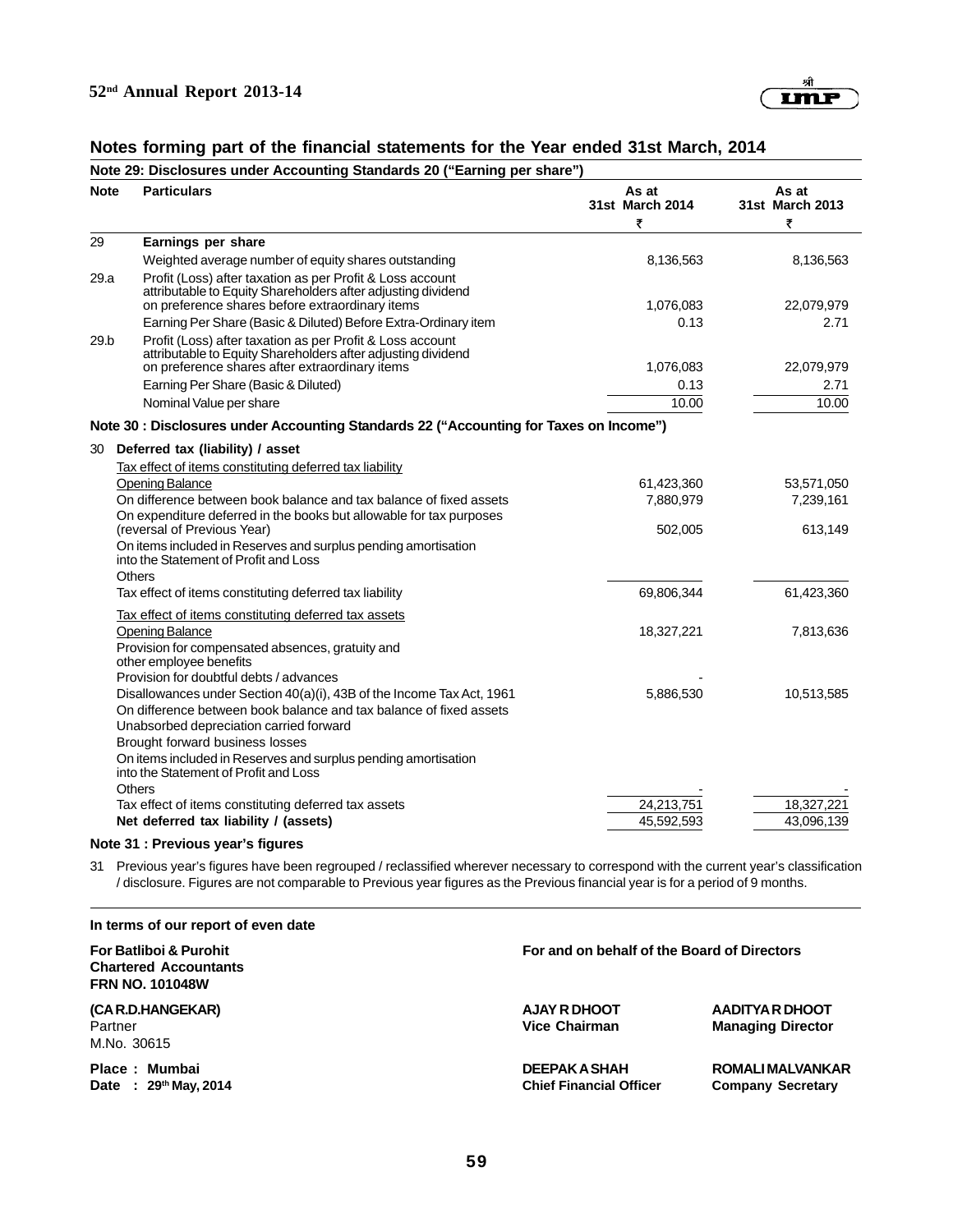# **STATEMENT PURSUANT TO SECTION 212 OF THE COMPANIES ACT, 1956, RELATING TO SUBSIDIARY COMPANY**

### **Name of Subsidiary: IMP Energy Ltd.**

| Sr. No.        | <b>Particulars</b>                                                       | <b>IMP Energy Ltd.</b>  |
|----------------|--------------------------------------------------------------------------|-------------------------|
| 1              | Financial Year Ended                                                     | 31st March, 2014        |
| 2              | Holding Company's Interest                                               | 64.13% in Equity shares |
| 3              | Shares held by holding Company in subsidiary                             | 6,41,300 Equity Shares  |
| $\overline{4}$ | The net aggregate of Profit or losses of the Subsidiary for the current  |                         |
|                | period so far as it concerns the members of the Holding Company.         |                         |
|                | a) Dealt with or provided for in the accounts of the Holding Company     | <b>NIL</b>              |
|                | b) Not dealt with or provided for in the accounts of Holding Company     | NIL.                    |
| 5              | The net aggregate of Profit or losses of the Subsidiary for the previous |                         |
|                | financial years of the subsidiary so far as it concerns the members of   |                         |
|                | the Holding Company.                                                     |                         |
|                | a) Dealt with or provided for in the accounts of the Holding Company.    | <b>NIL</b>              |
|                | b) Not dealt with or provided for in the accounts of Holding Company     | <b>NIL</b>              |

**As per our report of even date.**

**Chartered Accountants FRN NO. 101048W**

**(CA R.D.HANGEKAR) AJAY R DHOOT AADITYA R DHOOT** Partner **Managing Director Vice Chairman Managing Director** M.No. 30615

**Date : 29th May, 2014 Chief Financial Officer Company Secretary**

**For Batliboi & Purohit Community Community Community Community Community Community Community Community Community Community Community Community Community Community Community Community Community Community Community Communit** 

**Place : Mumbai DEEPAK A SHAH ROMALI M. MALVANKAR**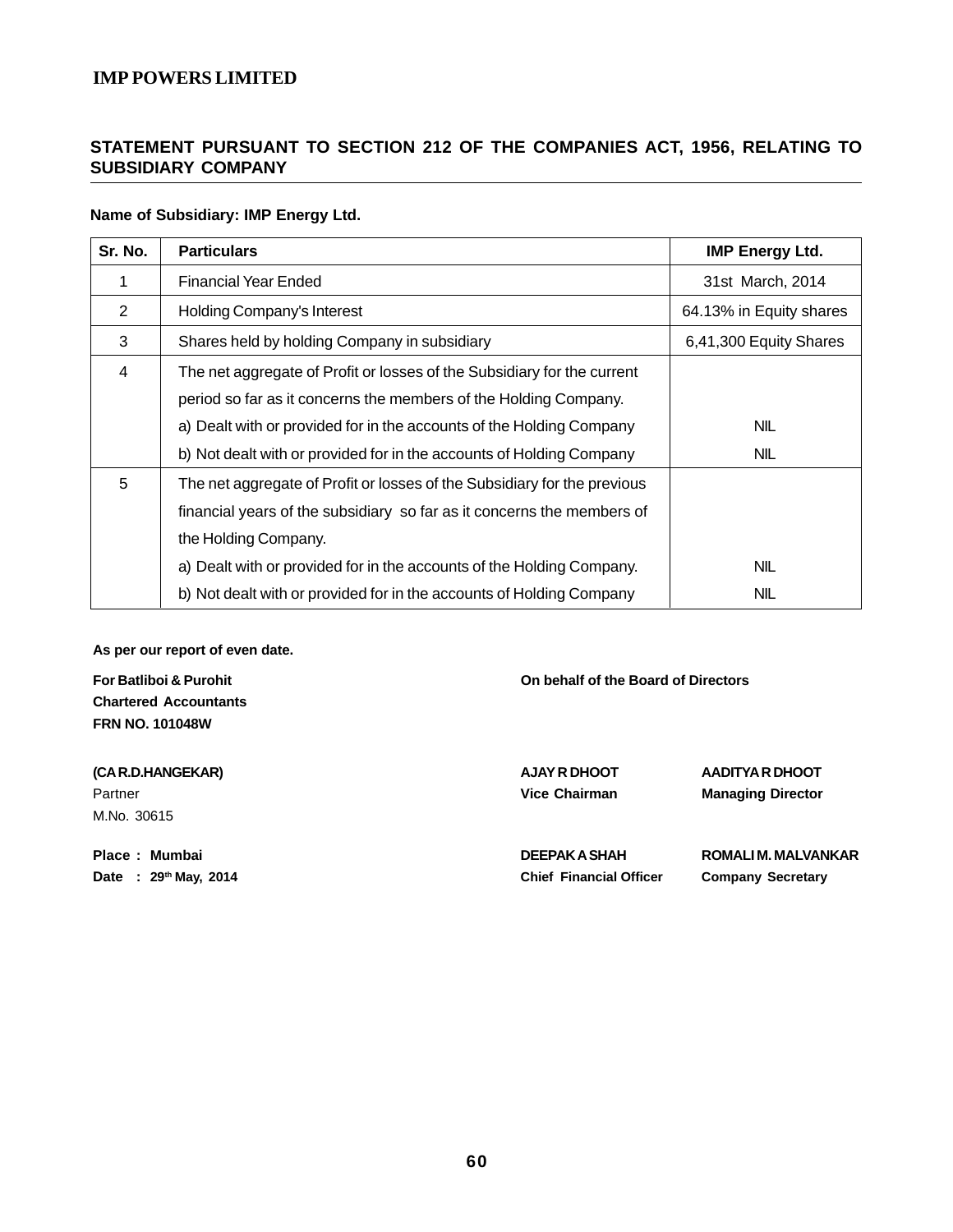

# **Statement pursuant to Exemption received under Section 212(8) of the Companies Act, 1956 relating to Subsidiary Company for the Year ended 31st March, 2014**

**(Value in Rs.)**

| Sr. No.        | <b>Particulars</b>                                                   | <b>IMP Energy Ltd.</b> |
|----------------|----------------------------------------------------------------------|------------------------|
|                | Capital                                                              | 10,000,000             |
| 2              | <b>Reserves</b>                                                      | 5,739,070              |
| 3              | <b>Total Assets</b>                                                  | 134,775,030            |
| 4              | <b>Total Liabilities</b>                                             | 119,035,960            |
| 5              | Details of Investment (except in case of Investment in Subsidiaries) | <b>NIL</b>             |
| 6              | Turnover                                                             | 172,673,520            |
| $\overline{7}$ | <b>Profit Before Taxation</b>                                        | 9,679,156              |
| 8              | <b>Provision for Taxation</b>                                        | 3,841,804              |
| 9              | <b>Profit After Taxation</b>                                         | 5,837,353              |
| 10             | Proposed Dividend                                                    | <b>NIL</b>             |

**As per our report of even date.**

**Chartered Accountants FRN NO. 101048W**

**(CA R.D.HANGEKAR) AJAY R DHOOT AADITYA R DHOOT**

M.No. 30615

**Place : Mumbai DEEPAK A SHAH ROMALI M. MALVANKAR Date : 29th May, 2014 Chief Financial Officer Company Secretary**

For Batliboi & Purohit **Construction Construction Construction Construction Construction Construction Construction Construction Construction Construction Construction Construction Construction Construction Construction Con** 

Partner **Managing Director Vice Chairman Managing Director**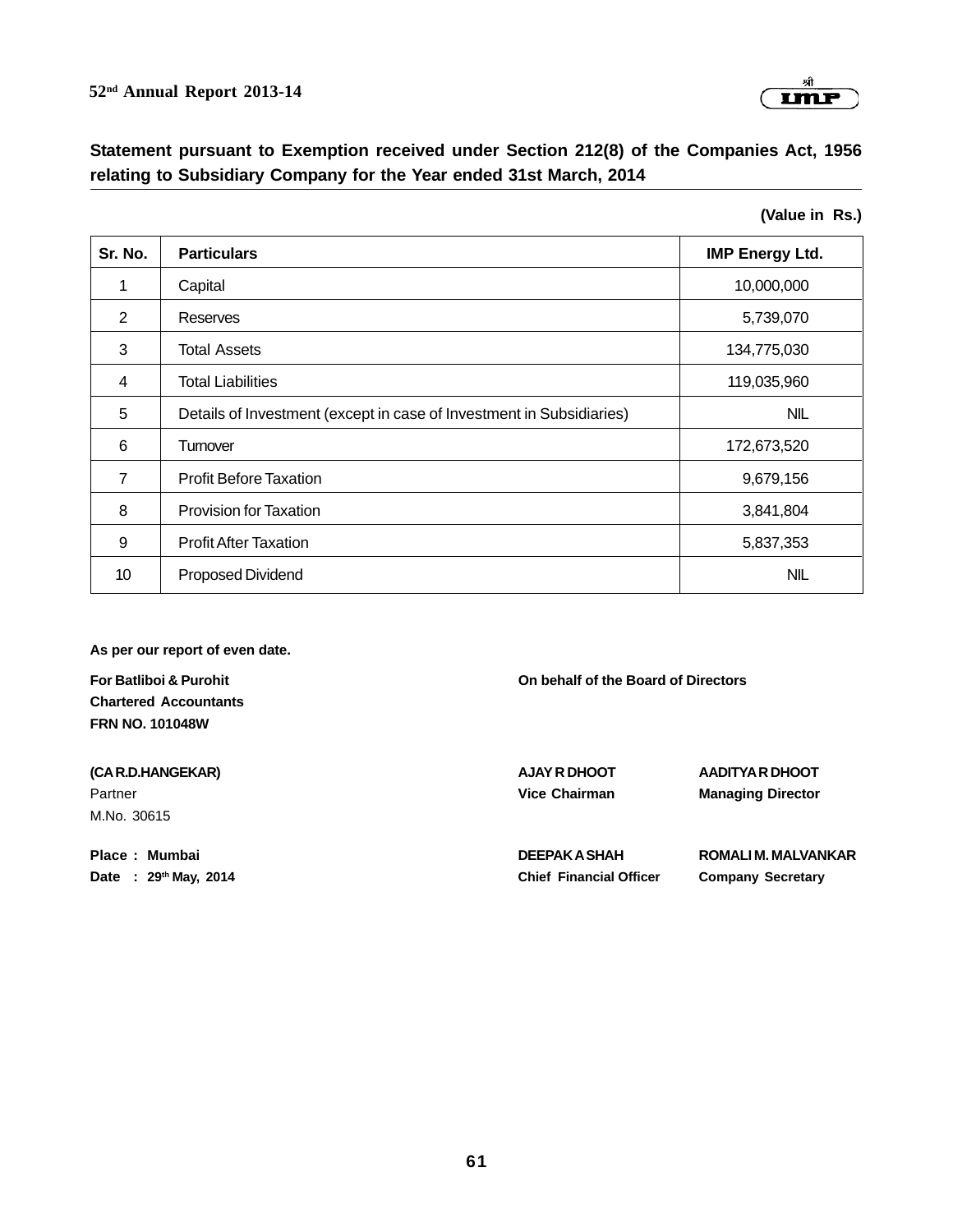# **INDEPENDENT AUDITOR'S REPORT**

To The Members of **IMP Powers Limited.**

### **Report on the Consolidated Financial Statements**

We have audited the accompanying consolidated financial statements of IMP Powers Limited ('the Company'), and its subsidiary which comprise the Balance Sheet as at March 31, 2014, the Statement of Profit and Loss and Cash Flow Statement for the year then ended, and a summary of significant accounting policies and other explanatory information.

### **Management's Responsibility for the Financial Statements**

Management is responsible for the preparation of these consolidated financial statements that give a true and fair view of the consolidated financial position, consolidated financial performance and consolidated cash flows of the Company in accordance with the accounting principles generally accepted in India including Accounting Standards referred to in sub-section (3C) of section 211 of the Companies Act, 1956 ("the Act") read with the general circular 15/2013 dated September 13, 2013 of the Ministry of Corporate Affairs in respect of section 133 of the Companies Act 2013. This responsibility includes the design, implementation and maintenance of internal control relevant to the preparation and presentation of the consolidated financial statements that give a true and fair view and are free from material misstatement, whether due to fraud or error.

### **Auditors' Responsibility**

Our responsibility is to express an opinion on these consolidated financial statements based on our audit. We conducted our audit in accordance with the Standards on Auditing issued by the Institute of Chartered Accountants of India. Those Standards require that we comply with ethical requirements and plan and perform the audit to obtain reasonable assurance about whether the consolidated financial statements are free from material misstatement.

An audit involves performing procedures to obtain audit evidence about the amounts and disclosures in the consolidated financial statements. The procedures selected depend on the auditors' judgement, including the assessment of the risks of material misstatement of the consolidated financial statements, whether due to fraud or error. In making those risk assessments, the auditor considers internal control relevant to the Company's preparation and fair presentation of the consolidated financial statements in order to design audit procedures that are appropriate in the circumstances. An audit also includes evaluating the appropriateness of accounting policies used and the reasonableness of the accounting estimates made by management, as well as evaluating the overall presentation of the consolidated financial statements.

We believe that the audit evidence we have obtained is sufficient and appropriate to provide a basis for our audit opinion.

### **Opinion**

In our opinion and to the best of our information and according to the explanations given to us, the aforesaid consolidated financial statements read together with the significant accounting policies and other notes thereon, give the information required by the Act in the manner so required and give a true and fair view in conformity with the accounting principles generally accepted in India:

- a) in the case of the consolidated Balance Sheet, of the state of affairs of the Company as at March 31, 2014;
- b) in the case of the consolidated Profit and Loss Account, of the profit for the year ended on that date; and
- c) in the case of the consolidated Cash Flow Statement, of the cash flows for the year ended on that date.

### **Other Matters**

We did not audit the Financial Statements of the Subsidiary whose Financial statements reflect total assets of Rs. 1347.75 Lacs as at March 31, 2014, total revenues Rs. 1735.32 Lacs and net cash flows amounting to Rs. 151.43 Lacs for the year ended on that date. These Financial Statements have been audited by other Auditors whose reports have been furnished to us and our opinion, is based solely on the reports of the other Auditors..

Our opinion is not qualified in respect of Other Matters.

**For BATLIBOI & PUROHIT Chartered Accountants Firm Reg. No. 101048W**

**Place : Mumbai Partner**

**(R.D. Hangekar) Membership No: 30615**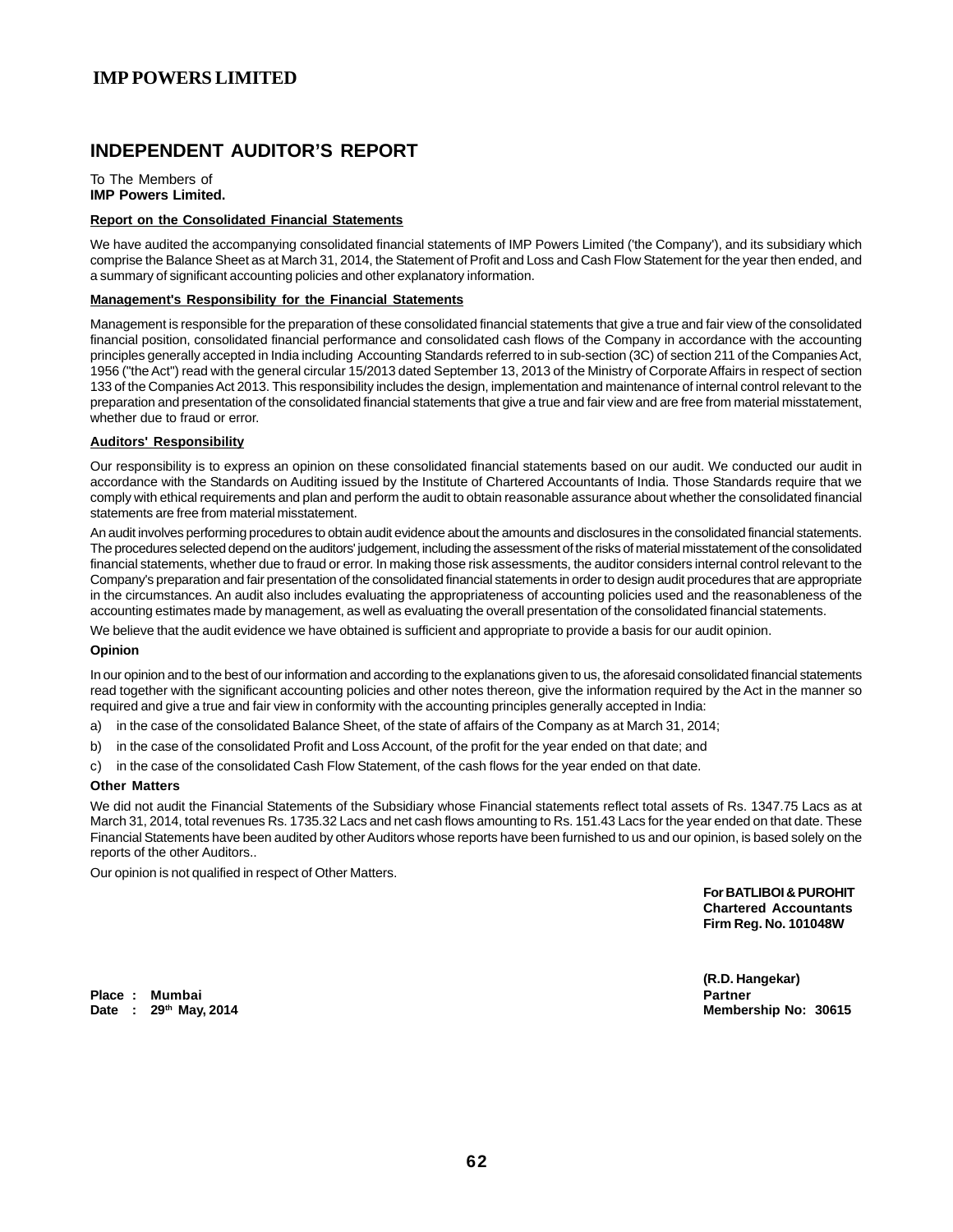श्री **UMP** 

# **Consolidated Balance Sheet as at 31st March, 2014**

|              | <b>Particulars</b>                                                               | Note No.         | As at<br>31st March 2014<br>₹               | As at<br>31st March 2013<br>₹ |
|--------------|----------------------------------------------------------------------------------|------------------|---------------------------------------------|-------------------------------|
| A            | <b>EQUITY AND LIABILITIES</b>                                                    |                  |                                             |                               |
| 1            | Shareholders' funds                                                              |                  |                                             |                               |
|              | (a) Share capital                                                                | $\boldsymbol{2}$ | 97,720,950                                  | 116,975,010                   |
|              | (b) Reserves and surplus                                                         | 3                | 874,353,847                                 | 875,827,737                   |
|              |                                                                                  |                  | 5,466,254                                   |                               |
|              |                                                                                  |                  | 977,541,051                                 | 992,802,747                   |
| 2            | <b>Share Application Money</b>                                                   |                  |                                             | 3,407,650                     |
| 3            | <b>Non-current liabilities</b>                                                   |                  |                                             |                               |
|              | (a) Long-term borrowings                                                         | 4                | 177,201,975                                 | 209,588,400                   |
|              | (b) Deferred tax liabilities (net)                                               | 30               | 45,720,785                                  | 42,396,559                    |
|              | (c) Other long-term liabilities                                                  | 5                | 11,726,792                                  | 15,959,506                    |
|              | (d) Long-term provisions                                                         | 6                | 7,815,614                                   | 7,963,532                     |
|              |                                                                                  |                  | 242,465,166                                 | 275,907,997                   |
| 4            | <b>Current liabilities</b>                                                       |                  |                                             |                               |
|              | (a) Short-term borrowings                                                        | 7                | 812,040,918                                 | 689,719,174                   |
|              | (b) Trade payables                                                               | 8                | 778,904,543                                 | 654,211,377                   |
|              | (c) Other current liabilities                                                    | 9                | 217,506,580                                 | 236,364,986                   |
|              | (d) Short-term provisions                                                        | 10               | 7,750,981                                   | 7,037,344                     |
|              |                                                                                  |                  | 1,816,203,022                               | 1,587,332,881                 |
|              | <b>TOTAL</b>                                                                     |                  | 3,036,209,239                               | 2,859,451,275                 |
| В            | <b>ASSETS</b>                                                                    |                  |                                             |                               |
| 1            | <b>Non-current assets</b>                                                        |                  |                                             |                               |
|              | (a) Fixed assets                                                                 |                  |                                             |                               |
|              | Tangible assets<br>(i)                                                           | 11.A             | 833,285,195                                 | 831,086,053                   |
|              | (ii) Intangible assets                                                           | 11.B             | 1,794,661                                   | 2,032,070                     |
|              | (iii) Intangible assets under development                                        | 11.B             | 1,000,000                                   | 1,000,000                     |
|              | (b) Non-current investments                                                      | 12               | 101,725                                     | 101,000                       |
|              | (c) Long-term loans and advances                                                 | 13               | 54,959,561                                  | 40,715,708                    |
|              |                                                                                  |                  | 891,141,142                                 | 874,934,831                   |
| $\mathbf{2}$ | <b>Current assets</b>                                                            |                  |                                             |                               |
|              | (a) Inventories                                                                  | 14               | 791,366,663                                 | 647,688,443                   |
|              | (b) Trade receivables                                                            | 15               | 1,197,372,478                               | 1,214,463,472                 |
|              | (c) Cash and Bank Balances                                                       | 16               | 84,869,259                                  | 60,981,939                    |
|              | (d) Short-term loans and advances                                                | 17               | 58,957,794                                  | 58,693,441                    |
|              | (e) Other current assets                                                         | 18               | 12,501,903                                  | 2,689,149                     |
|              |                                                                                  |                  | 2,145,068,097                               | 1,984,516,444                 |
|              | <b>TOTAL</b>                                                                     |                  | 3,036,209,239                               | 2,859,451,275                 |
|              | See accompanying notes forming part of<br>the financial statements               |                  |                                             |                               |
|              | Significant accounting policies the accompanying                                 | 1                |                                             |                               |
|              | notes are an integral part of financial statements                               |                  |                                             |                               |
|              | For Batliboi & Purohit<br><b>Chartered Accountants</b><br><b>FRN NO. 101048W</b> |                  | For and on behalf of the Board of Directors |                               |

**(CA R.D.HANGEKAR) AJAY R DHOOT AADITYA R DHOOT** Partner **Vice Chairman Managing Director** M.No. 30615

Date :  $29<sup>th</sup>$  May, 2014

Place : Mumbai **DEEPAK A SHAH ROMALI MALVANKAR**<br>
Date : 29<sup>th</sup> May, 2014 **Chief Financial Officer** Company Secretary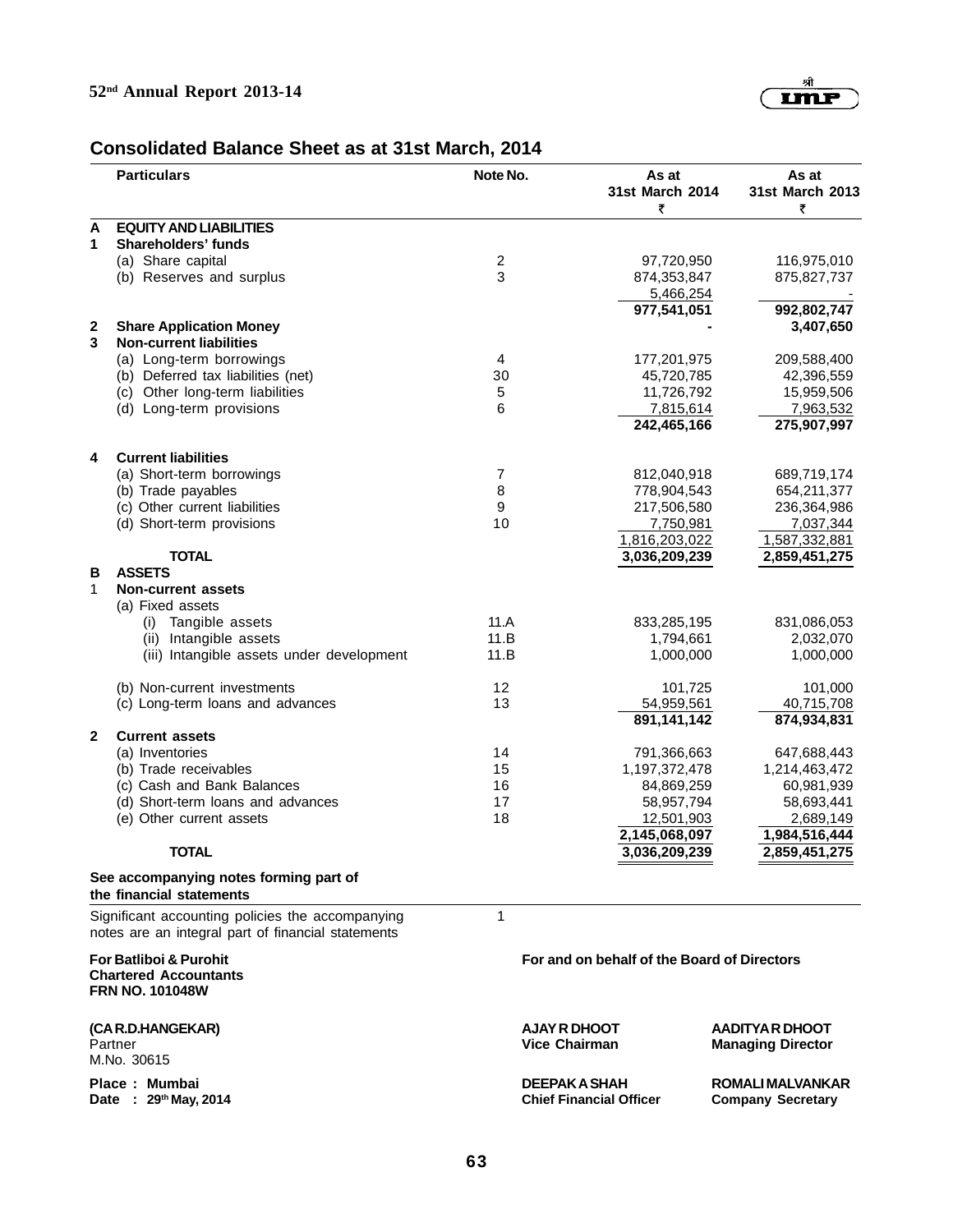# **Consolidated Statement of Profit and Loss for the year ended 31st March, 2014**

|   | <b>Particulars</b>                                                                                     | Note No. |                                                        | For the<br>year ended<br>31st March, 2014<br>₹ | For the<br>9 Months ended<br>31st March, 2013<br>₹ |
|---|--------------------------------------------------------------------------------------------------------|----------|--------------------------------------------------------|------------------------------------------------|----------------------------------------------------|
| A | <b>CONTINUING OPERATIONS</b>                                                                           |          |                                                        |                                                |                                                    |
| 1 | Revenue from operations (gross)                                                                        | 19       |                                                        | 2,894,941,119                                  | 2,292,905,744                                      |
|   | Less: Excise duty                                                                                      |          |                                                        | 251,127,599                                    | 218,005,436                                        |
|   | Revenue from operations (net)                                                                          |          |                                                        | 2,643,813,520                                  | 2,074,900,308                                      |
| 2 | Other income                                                                                           | 20       |                                                        | 6,318,842                                      | 2,779,151                                          |
| 3 | Total revenue (1+2)                                                                                    |          |                                                        | 2,650,132,362                                  | 2,077,679,459                                      |
| 4 | <b>Expenses</b>                                                                                        |          |                                                        |                                                |                                                    |
|   | (a) Cost of materials consumed                                                                         | 21.a     |                                                        | 2,161,376,857                                  | 1,820,577,615                                      |
|   | (b) Changes in inventories of finished goods,                                                          |          |                                                        |                                                |                                                    |
|   | work-in-progress and stock-in-trade                                                                    | 21.b     |                                                        | (100, 511, 739)                                | (184, 047, 183)                                    |
|   | (c) Employee benefits expense                                                                          | 22       |                                                        | 124,687,776                                    | 87,458,680                                         |
|   | (d) Finance costs                                                                                      | 23       |                                                        | 195,748,341                                    | 137,777,325                                        |
|   | (e) Depreciation and amortisation expense                                                              | 11.C     |                                                        | 50,341,300                                     | 33,639,417                                         |
|   | (f) Other expenses                                                                                     | 24       |                                                        | 203,031,323                                    | 145,540,344                                        |
|   | <b>Total expenses</b>                                                                                  |          |                                                        | 2,634,673,858                                  | 2,040,946,198                                      |
| 5 | Profit / (Loss) before exceptional and                                                                 |          |                                                        |                                                |                                                    |
|   | extraordinary items and tax (3 - 4)                                                                    |          |                                                        | 15,458,504                                     | 36,733,261                                         |
|   | Exceptional items                                                                                      |          |                                                        |                                                |                                                    |
| 6 |                                                                                                        |          |                                                        |                                                |                                                    |
| 7 | Profit / (Loss) before extraordinary                                                                   |          |                                                        |                                                |                                                    |
|   | items and tax $(5 - 6)$                                                                                |          |                                                        | 15,458,504                                     | 36,733,261                                         |
| 8 | Tax expense:                                                                                           |          |                                                        |                                                |                                                    |
|   | (a) Current tax expense for current year                                                               |          |                                                        | 4,304,283                                      | 14,510,156                                         |
|   | (b) Deferred tax                                                                                       | 30       |                                                        | 3,324,225                                      | (2,991,638)                                        |
|   |                                                                                                        |          |                                                        | 7,628,508                                      | 11,518,518                                         |
| 9 | Profit / (Loss) from continuing operations (7 - 8)                                                     |          |                                                        | 7,829,996                                      | 25,214,743                                         |
|   | <b>Minority Interest</b>                                                                               |          |                                                        | 2,058,604                                      |                                                    |
|   | 10 Profit / (Loss) for the year                                                                        |          |                                                        | 5,771,391                                      | 25,214,743                                         |
|   | Earnings per share (of ₹10/- each):                                                                    | 29       |                                                        |                                                |                                                    |
|   | (a) Basic                                                                                              |          |                                                        | 0.82                                           | 3.01                                               |
|   | (b) Diluted                                                                                            |          |                                                        | 0.82                                           | 3.01                                               |
|   | Earnings per share (excluding extraordinary<br>items) (of ₹10/- each):                                 |          |                                                        |                                                |                                                    |
|   | (a) Basic                                                                                              |          |                                                        | 0.82                                           | 3.01                                               |
|   | (b) Diluted                                                                                            |          |                                                        | 0.82                                           | 3.01                                               |
|   | See accompanying notes forming part of<br>the financial statements                                     |          |                                                        |                                                |                                                    |
|   | Significant accounting policies the accompanying<br>notes are an integral part of financial statements | 1        |                                                        |                                                |                                                    |
|   | <b>For Batliboi &amp; Purohit</b><br><b>Chartered Accountants</b><br><b>FRN NO. 101048W</b>            |          |                                                        | For and on behalf of the Board of Directors    |                                                    |
|   | (CAR.D.HANGEKAR)<br>Partner<br>M.No. 30615                                                             |          | AJAY R DHOOT<br><b>Vice Chairman</b>                   |                                                | AADITYA R DHOOT<br><b>Managing Director</b>        |
|   | Place: Mumbai<br>Date: 29th May, 2014                                                                  |          | <b>DEEPAK A SHAH</b><br><b>Chief Financial Officer</b> |                                                | ROMALI MALVANKAR<br><b>Company Secretary</b>       |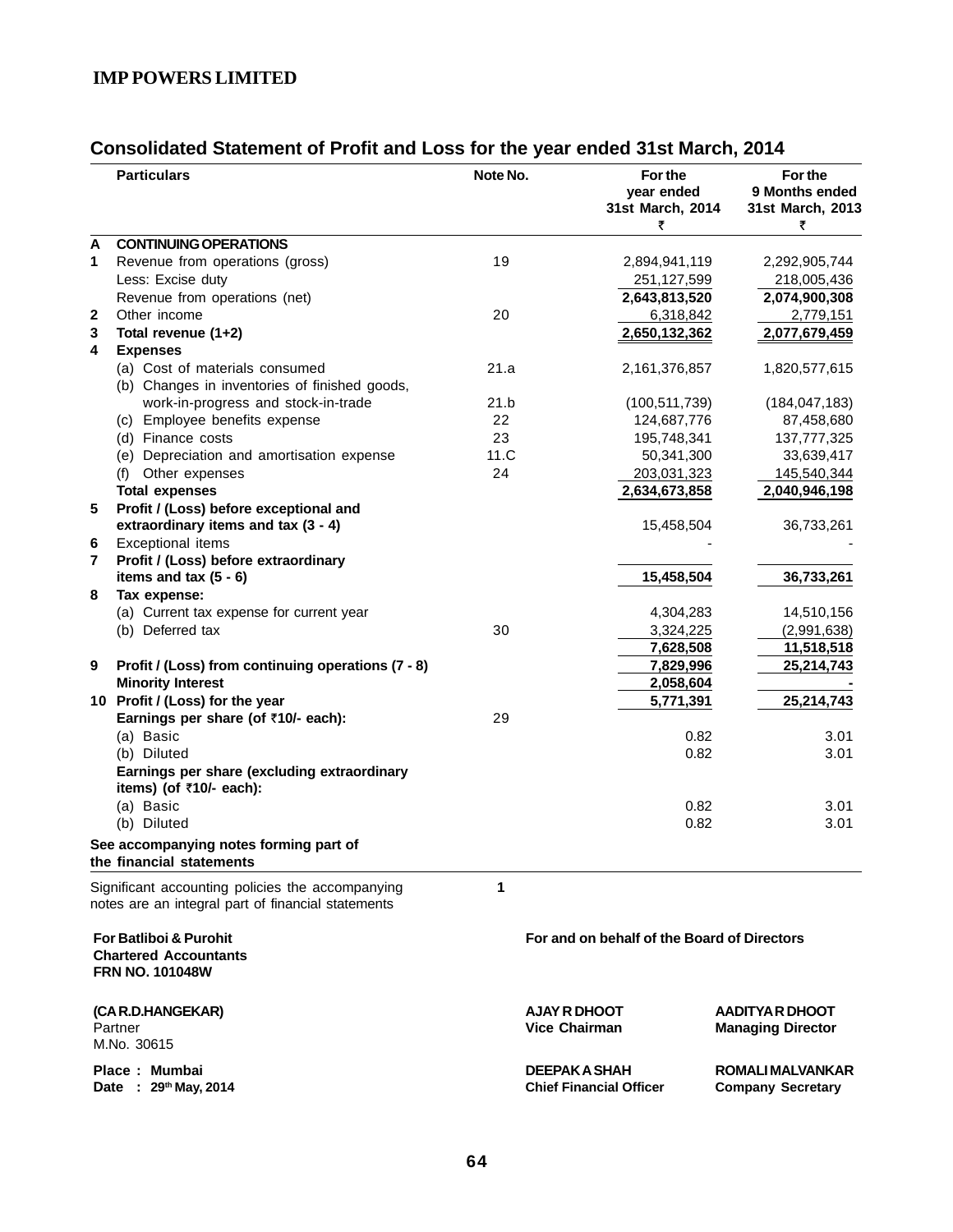

# **Consolidated Cash Flow Statement for the year ended 31st March, 2014**

|    | <b>Particulars</b>                                                 |                 | For the year ended<br>31st March, 2014 |                 | For the 9 months ended<br>31st March, 2013 |  |
|----|--------------------------------------------------------------------|-----------------|----------------------------------------|-----------------|--------------------------------------------|--|
|    |                                                                    | ₹               | ₹                                      | ₹               | ₹                                          |  |
| А. | Cash flow from operating activities                                |                 |                                        |                 |                                            |  |
|    | Net Profit / (Loss) before extraordinary items and tax             |                 | 15,458,504                             |                 | 36,733,261                                 |  |
|    | <b>Adjustments for:</b>                                            |                 |                                        |                 |                                            |  |
|    | Depreciation and amortisation                                      | 50,341,300      |                                        | 33,639,417      |                                            |  |
|    | (Profit) / loss on sale / write off of assets                      | 1,406,806       |                                        | 561,789         |                                            |  |
|    | Finance costs                                                      | 195,748,341     |                                        | 137,777,325     |                                            |  |
|    |                                                                    |                 | 247,496,447                            |                 | 171,978,531                                |  |
|    | Operating profit / (loss) before working capital changes           |                 | 262,954,951                            |                 | 208,711,792                                |  |
|    | Changes in working capital:                                        |                 |                                        |                 |                                            |  |
|    | Adjustments for (increase) / decrease in operating assets:         |                 |                                        |                 |                                            |  |
|    | Inventories                                                        | (143, 678, 220) |                                        | (199, 566, 672) |                                            |  |
|    | Trade receivables                                                  | 17,090,994      |                                        | (24, 108, 259)  |                                            |  |
|    | Short-term loans and advances                                      | (264, 353)      |                                        | (19, 745, 105)  |                                            |  |
|    | Long-term loans and advances                                       | (14, 243, 853)  |                                        | 17,376,365      |                                            |  |
|    | Other current assets                                               | (9,812,754)     |                                        | (1,814,279)     |                                            |  |
|    | Adjustments for increase / (decrease) in operating liabilities:    |                 |                                        |                 |                                            |  |
|    | Trade payables                                                     | 124,693,166     |                                        | 226,951,244     |                                            |  |
|    | Other current liabilities                                          | (18, 858, 406)  |                                        | 7,261,771       |                                            |  |
|    | Other long-term liabilities                                        | (4,232,714)     |                                        | (2,618,775)     |                                            |  |
|    | Short-term provisions                                              | 713,637         |                                        | (8,852,267)     |                                            |  |
|    | Long-term provisions                                               | (147, 918)      |                                        | 759,333         |                                            |  |
|    |                                                                    |                 | (48,740,421)                           |                 | (4,356,644)                                |  |
|    |                                                                    |                 | 214,214,530                            |                 | 204,355,148                                |  |
|    | Cash flow from extraordinary items                                 |                 |                                        |                 |                                            |  |
|    | Cash generated from operations                                     |                 | 214,214,530                            |                 | 204,355,148                                |  |
|    | Net income tax (paid) / refunds                                    |                 | (4,304,283)                            |                 | (14, 510, 156)                             |  |
|    | Net cash flow from / (used in) operating activities (A)            |                 | 209,910,247                            |                 | 189,844,992                                |  |
| В. | Cash flow from investing activities                                |                 |                                        |                 |                                            |  |
|    | Capital expenditure on fixed assets,<br>including capital advances | (56, 121, 294)  |                                        | (109, 013, 947) |                                            |  |
|    | Proceeds from sale of fixed assets                                 | 1,079,999       |                                        | 631,551         |                                            |  |
|    | Investment W/OFF                                                   |                 |                                        |                 |                                            |  |
|    | Purchase of long-term investments                                  |                 |                                        |                 |                                            |  |
|    | Subsidiaries                                                       | (725)           |                                        |                 |                                            |  |
|    | Net cash flow from / (used in) investing activities (B)            |                 | (55,042,020)                           |                 | (108, 382, 396)                            |  |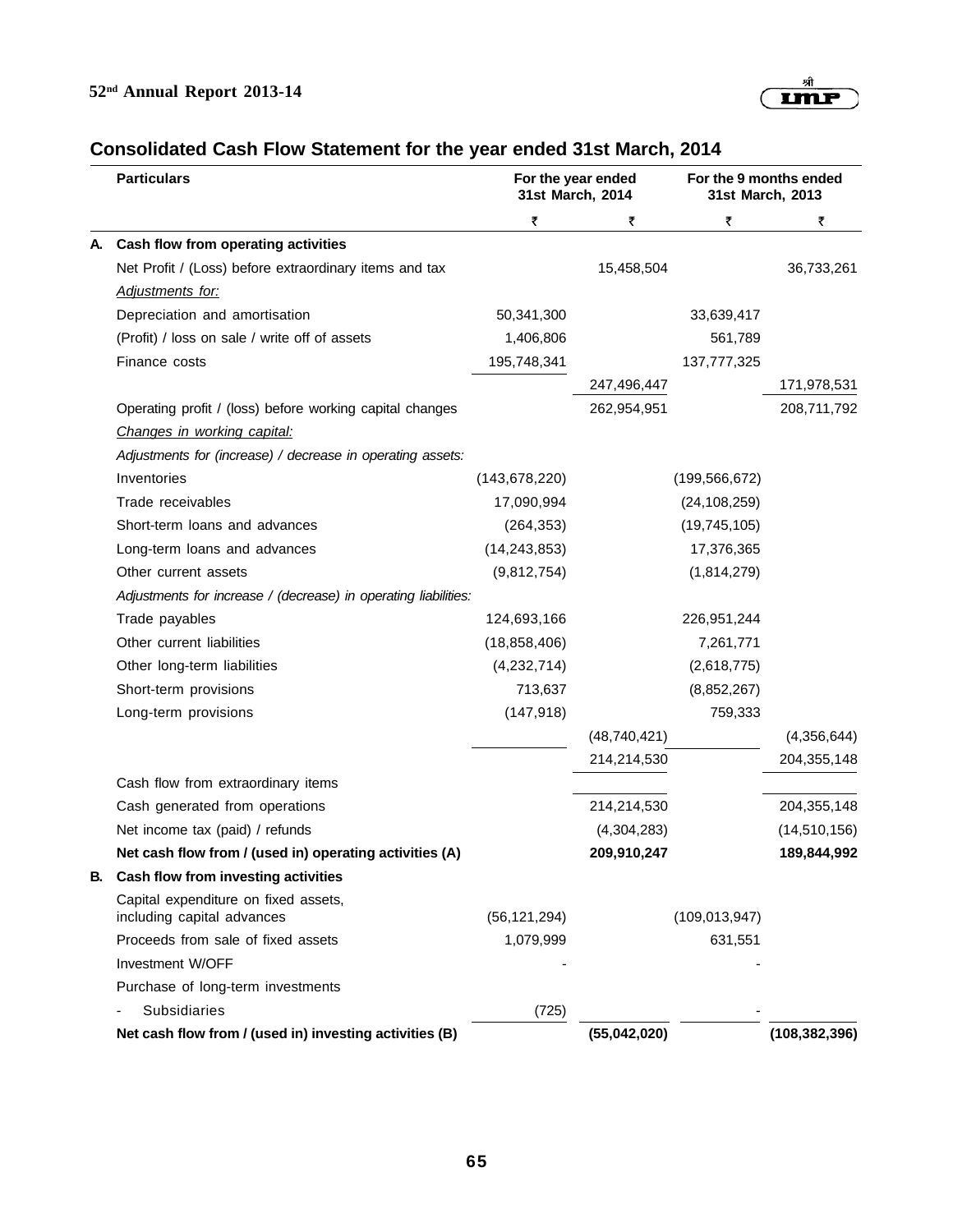### **Consolidated Cash Flow Statement for the year ended 31st March, 2014 (Contd...)**

|    | <b>Particulars</b>                                                                             |                 | For the year ended<br>31st March, 2014 |                 | For the 9 months ended<br>31st March, 2013 |  |
|----|------------------------------------------------------------------------------------------------|-----------------|----------------------------------------|-----------------|--------------------------------------------|--|
|    |                                                                                                | ₹               | ₹                                      | ₹               | ₹                                          |  |
| C. | Cash flow from financing activities                                                            |                 |                                        |                 |                                            |  |
|    | Redemption 1% Preference shares                                                                | (11,087,380)    |                                        | (11,087,380)    |                                            |  |
|    | Redemption 4% Preference shares                                                                | (8, 166, 680)   |                                        |                 |                                            |  |
|    | Redemption 4% Non-Convertible Bonds                                                            | (18, 552, 433)  |                                        |                 |                                            |  |
|    | Proceeds from long-term borrowings (Net)                                                       | (13,833,992)    |                                        | 32,523,434      |                                            |  |
|    | Proceeds from other short-term borrowings                                                      | 122,321,744     |                                        | 70,306,528      |                                            |  |
|    | Share Application Money                                                                        |                 |                                        | 3,407,650       |                                            |  |
|    | Minority Interest paid/ Received                                                               |                 |                                        |                 |                                            |  |
|    | Finance cost                                                                                   | (195, 748, 341) |                                        | (137, 777, 325) |                                            |  |
|    | Dividends on Preference Shares                                                                 | (723, 551)      |                                        | (735, 671)      |                                            |  |
|    | Dividends paid                                                                                 | (4,068,282)     |                                        | (4,068,282)     |                                            |  |
|    | Tax on dividend                                                                                | (1, 121, 992)   |                                        | (659, 977)      |                                            |  |
|    | Cash flow from extraordinary items                                                             |                 |                                        |                 |                                            |  |
|    | Net cash flow from / (used in) financing activities (C)                                        |                 | (130, 980, 907)                        |                 | (48,091,023)                               |  |
|    | Net increase / (decrease) in Cash and<br>cash equivalents (A+B+C)                              |                 | 23,887,320                             |                 | 33,371,573                                 |  |
|    | Cash and cash equivalents at the beginning of the year                                         |                 | 60,981,939                             |                 | 27,610,366                                 |  |
|    | Effect of exchange differences on restatement of foreign<br>currency Cash and cash equivalents |                 |                                        |                 |                                            |  |
|    | Cash and cash equivalents at the end of the year                                               |                 | 84,869,259                             |                 | 60,981,939                                 |  |
|    | Naton:                                                                                         |                 |                                        |                 |                                            |  |

### **Notes:**

1. Cash Flow Statement has been prepared under the indirect method as set out in the Accounting Standard (AS) 3 "Cash Flow Statements" as specified in the companies (Accounting Standards) Rules, 2006.

2. Previous Year's figures have been regrouped/reclassifed wherever applicable.

### **See accompanying notes forming part of the financial statements**

Significant accounting policies the accompanying notes are an integral part of financial statements

**Chartered Accountants FRN NO. 101048W**

**(CA R.D.HANGEKAR) AJAY R DHOOT AADITYA R DHOOT** M.No. 30615

**Date : 29th May, 2014 Chief Financial Officer Company Secretary**

**For Batliboi & Purohit For and on behalf of the Board of Directors**

**Managing Director** 

**Place : Mumbai DEEPAK A SHAH ROMALI MALVANKAR**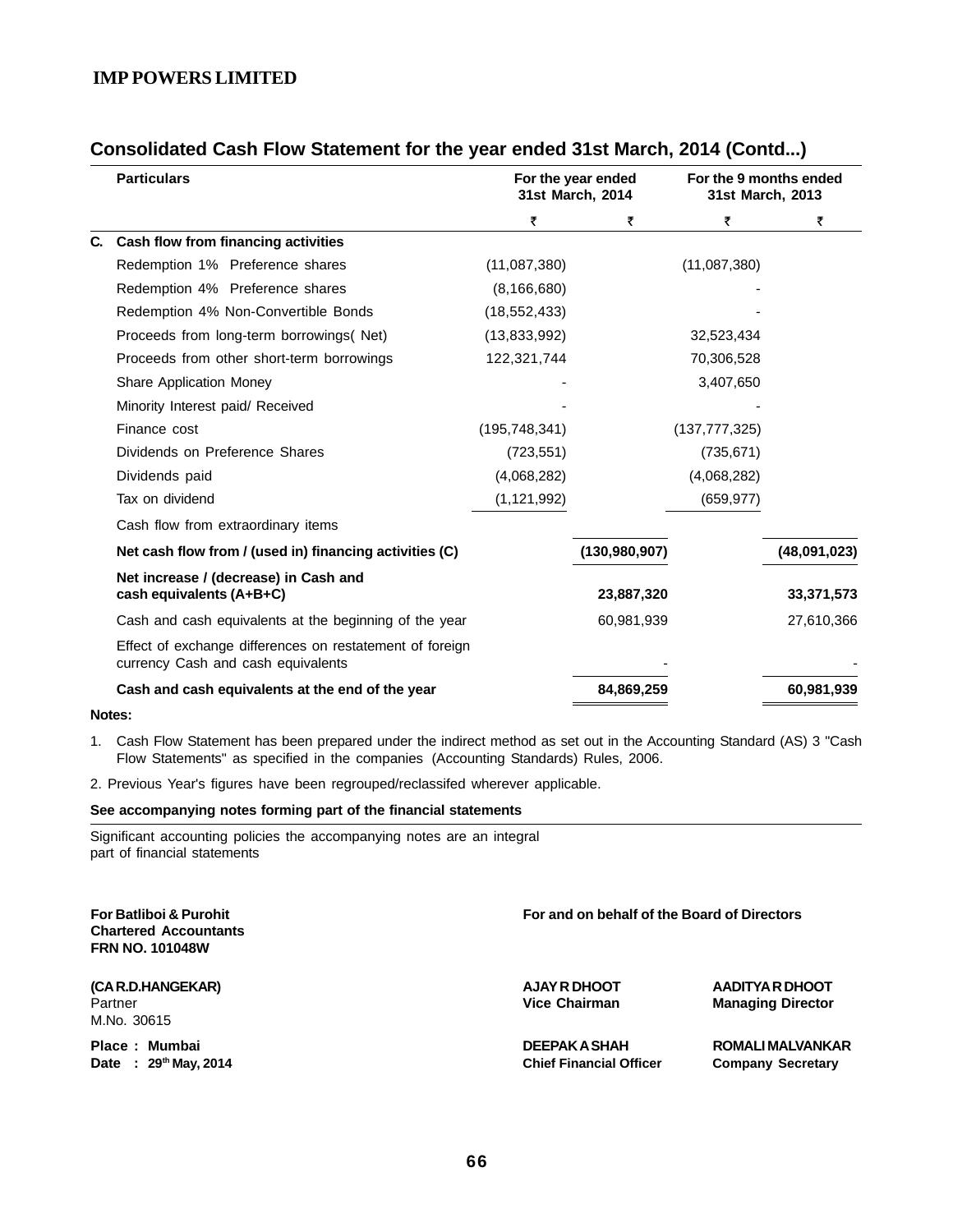

# **Note No. – 1: SIGNIFICANT ACCOUNTING POLICIES AND NOTES TO ACCOUNTS FOR THE YEAR ENDED 31ST MARCH 2014.**

### **A. SIGNIFICANT ACCOUNTING POLICIES**

#### **1. Basis of preparation of financial statements:**

The financial statements are prepared under the historical cost convention on accrual basis and in accordance with Indian Generally Accepted Accounting Principles ("GAAP") as specified in Companies (Accounting Standards) R

#### **2. Use of Estimates:**

The Preparation of the financial statements in conformity with the generally accepted accounting principles requires management to make estimates and assumptions that affect the reported amount of assets and liabilities and disclosure of contingent liabilities as on the<br>date of the financial statements and the reported amount of revenues and expenses

#### **3. Fixed Assets :**

Fixed Assets are stated at cost of acquisition (net of Cenvat and VAT wherever applicable) or construction less accumulated<br>depreciation and impairment loss, if any. Cost includes any directly attributable cost of bringing

#### **4. Depreciation:**

Depreciation in respect of all assets acquired up to 30th June, 1985 is provided on 'Written Down Value' method. For additions on or after<br>1st July, 1985 Straight Line Method of depreciation has been adopted. The rates cha

#### **5. Impairment of Assets:**

An impairment loss is recognized whenever the carrying amount of an asset exceeds its recoverable amount. The recoverable amount<br>is the greater of the net selling price and value in use. In assessing the value in use, the if there has been a change in the estimate of recoverable amount.

#### **6. Investments:**

Current investments are carried at the lower of cost or quoted/fair value, computed category-wise. Long term investments are stated<br>at cost and provision is made for any diminution in such value, which is not temporary in

#### **7. Valuation of Inventories:**

- a. Raw Materials including consumables and stores are valued at lower of Cost and net realizable value. Cost is arrived on FIFO Basis.
- b. Semi-finished and Finished Goods are valued at cost of materials together with relevant factory overheads or net realizable value<br>.whichever is lower. Due consideration is given to the saleability of the stock and no ob
- **Revenue Recognition :**<br>
a. Insurance and Duty Drawback on export are accounted for as and when admitted by the appropriate authorities. Values of<br>
advance licenses unutilized are accounted on accrual basis by netting off advance licenses unutilized are accounted on accrual basis by netting off purchase value. b. Commission on sales is accounted as and when accepted.
- 
- c. Sales are recognized on dispatch of goods to customers and include sales value of goods and excise duty and other receipts connected with sales.
- d. Liability for Excise Duty on finished goods is accounted for as and when they are cleared from the factory premises.
- e. Customs Duty on goods lying in Customs Bonded Warehouses is charged in the year of clearance of the goods when it becomes payable.<br>f. CENVAT benefit on total purchase is accounted for by reducing the purchase cost of th

#### **9. Employee Benefits:**

- a. Company's defined contributions made to provident fund of government are charged to profit & loss account on accrual basis.
- b. Contribution to Gratuity Fund and provision for Leave Encashment is based on actuarial valuation carried out as on the Balance<br>Sheet date as per Projected Unit Credit Method.

#### **10. Foreign Currency Transactions:**

Foreign Currency transactions are accounted at the exchange rates prevailing on the date of transactions. Foreign currency current<br>assets and current liabilities outstanding at the balance sheet date are translated at the assets, they are recognized in Profit & Loss accounts.

#### **11. Borrowing Cost:**

Borrowing costs that are attributable to the acquisition or construction of qualifying assets are capitalized as part of the cost of such<br>assets up to the date when they are ready for their intended use and other borrowing

### **12. Operating Lease :**

Assets acquired on lease where a significant position of risks and rewards of ownership are retained by Leasor are classified as Operating Lease. Lease rentals are charged to profit & loss account as incurred. Initial dire

Assets given on lease where a significant position of risks and rewards of ownership are retained by Leasor are classified as Operating Lease. Lease rentals are credited to profit & loss account on accrual.

### **13. Taxation:**

Provision for taxation is made on the basis of the taxable profits computed for the current accounting period in accordance with the Income Tax Act, 1961.

Deferred Tax resulting from "timing difference" between book profit and taxable profit for the year is accounted for using the tax rates<br>and laws that have been enacted or substantially enacted as on the balance sheet date carried forward only to the extent that there is a certainty that the asset will be adjusted in future.

#### **14. Contingent Liabilities & Provision:**

Claims against the Company not acknowledged as debts are treated as contingent liabilities. Provision in respect of contingent liabilities if any, is made when it is probable that a liability may be incurred and the amount can be reasonably estimated.

#### **15. Goodwill -**

Goodwill has been written off over a period of 10 years in the books of accounts.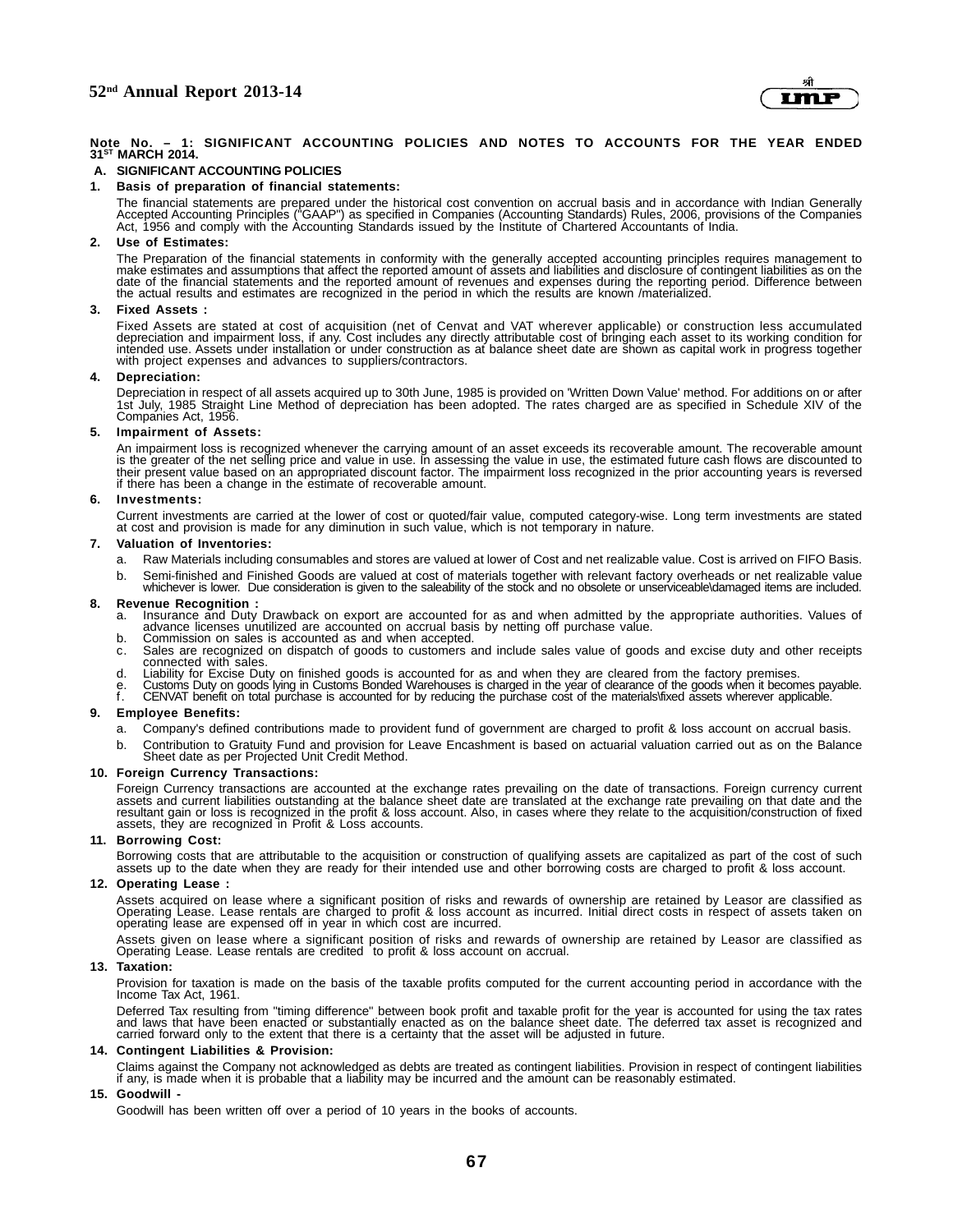### **Notes forming part of the Consolidated financial statements for the Year ended 31st March, 2014**

### **Note 2 : Share Capital**

|     | <b>Particulars</b>                                         |                         | As at<br>31st March, 2014 |                         | As at<br>31st March, 2013 |  |
|-----|------------------------------------------------------------|-------------------------|---------------------------|-------------------------|---------------------------|--|
|     |                                                            | No. of<br><b>Shares</b> | ₹                         | No. of<br><b>Shares</b> | ₹                         |  |
| (a) | <b>Authorised</b>                                          |                         |                           |                         |                           |  |
|     | Equity Shares of $\bar{\tau}$ 10/- each with voting rights | 27,670,000              | 276,700,000               | 27,670,000              | 276,700,000               |  |
|     | Preference shares of ₹10/- each                            | 6,330,000               | 63,300,000                | 6,330,000               | 63,300,000                |  |
|     |                                                            | 34,000,000              | 340,000,000               | 34,000,000              | 340,000,000               |  |
|     | (b) Issued                                                 |                         |                           |                         |                           |  |
|     | Equity Shares of $\bar{\tau}$ 10/- each with voting rights | 8,140,963               | 81,409,630                | 8,140,963               | 81,409,630                |  |
|     | 4% Cumulative preference shares of ₹ 10/- each             | 1,633,332               | 16,333,320                | 2,450,000               | 24,500,000                |  |
|     | 1% Preference shares of $\bar{\tau}$ 10/- each             |                         |                           | 1,108,738               | 11,087,380                |  |
|     |                                                            | 9,774,295               | 97,742,950                | 11,699,701              | 116,997,010               |  |
| (c) | Subscribed and fully paid up                               |                         |                           |                         |                           |  |
|     | Equity Shares of ₹ 10/- each with voting rights            | 8,136,563               | 81,365,630                | 8,136,563               | 81,365,630                |  |
|     | 4% Cumulative Preference Shares of ₹ 10/- each             | 1,633,332               | 16,333,320                | 2,450,000               | 24,500,000                |  |
|     | 1% Preference Shares of ₹ 10/- each                        |                         |                           | 1,108,738               | 11,087,380                |  |
|     | <b>Shares Forfeited</b>                                    |                         | 22,000                    |                         | 22,000                    |  |
|     |                                                            | 9,769,895               | 97,720,950                | 11,695,301              | 116,975,010               |  |
|     | <b>Total</b>                                               | 9,769,895               | 97,720,950                | 11,695,301              | 116,975,010               |  |

### **Note:-**

- 1) Equity Shares includes 11,27,000 shares issued as fully paid up Bonus Shares during 1994-95 by Capitalisation of Revaluation Reserve.
- 2) 4% Redeemable Preference Shares along with dividend will be redeemed from 1st April 2013 to 31st March 2016 in twelve quarterly equal installments.
- 3) Corporate Debt Restructuring (CDR CELL) has approved the recompense amount towards interest liabilities amounting to ₹ 443.50 lacs for the Company to exit from CDR scheme in the September 2011. Pursuant to terms & conditions of the CDR cell, 25% of the total amount has been paid by the company in cash & for balance 75%, the Company has issued 1% Cumulative Redeemable Preference Shares, which were redeemable in 3 half yearly equal installments beginning from April 2012 To April 2013.
- 4) The Authorised Share Capital was reclassified and subsequently clause V substituted vide Ordinary Resolution passed by the Shareholders of the company at their Extra ordinary General Meeting held on Monday,19th September 2011 at the Registered Office of the Company.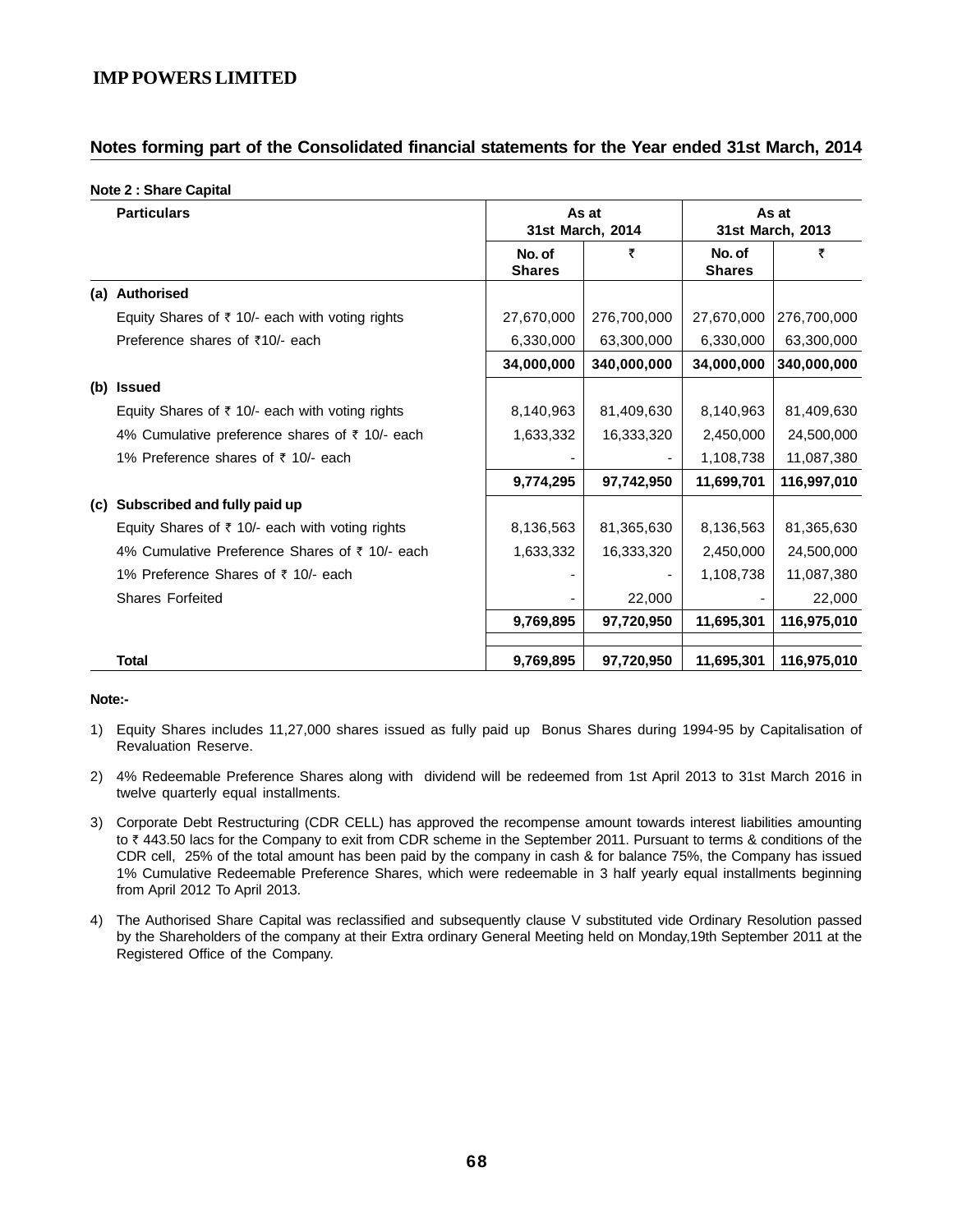

| Note 2a : Share capital (contd.)<br>Reconciliation of the number of shares and amount outstanding at the beginning and at the end of the reporting period:<br>(i) |                                                                         |                          |                                         |                           |                                         |  |
|-------------------------------------------------------------------------------------------------------------------------------------------------------------------|-------------------------------------------------------------------------|--------------------------|-----------------------------------------|---------------------------|-----------------------------------------|--|
|                                                                                                                                                                   | <b>Particulars</b>                                                      |                          | As at<br>31st March, 2014               |                           | As at<br>31st March, 2013               |  |
|                                                                                                                                                                   |                                                                         | No. of<br><b>Shares</b>  | ₹                                       | No. of<br><b>Shares</b>   | ₹                                       |  |
|                                                                                                                                                                   | Equity shares with voting rights                                        |                          |                                         |                           |                                         |  |
|                                                                                                                                                                   | At the Beginning of the period                                          | 8,136,563                | 81,365,630                              | 8,136,563                 | 81,365,630                              |  |
|                                                                                                                                                                   | Add:- Fresh Issue                                                       |                          |                                         |                           |                                         |  |
|                                                                                                                                                                   | Less:-Redemption                                                        |                          |                                         |                           |                                         |  |
|                                                                                                                                                                   | Outstanding at the end of the period                                    | 8,136,563                | 81,365,630                              | 8,136,563                 | 81,365,630                              |  |
|                                                                                                                                                                   | 4% Redeemable preference shares                                         |                          |                                         |                           |                                         |  |
|                                                                                                                                                                   | At the Beginning of the period                                          | 2,450,000                | 24,500,000                              | 2,450,000                 | 24,500,000                              |  |
|                                                                                                                                                                   | Add:- Fresh Issue                                                       |                          |                                         | $\overline{a}$            |                                         |  |
|                                                                                                                                                                   | Less:-Redemption                                                        | 816,668                  | 8,166,680                               |                           |                                         |  |
|                                                                                                                                                                   | Outstanding at the end of the period                                    | 1,633,332                | 16,333,320                              | 2,450,000                 | 24,500,000                              |  |
|                                                                                                                                                                   | 1% Redeemable Preference Shares                                         |                          |                                         |                           |                                         |  |
|                                                                                                                                                                   | At the Beginning of the period                                          | 1,108,738                | 11,087,380                              | 2,217,476                 | 22,174,760                              |  |
|                                                                                                                                                                   | Add:- Fresh Issue                                                       |                          |                                         |                           |                                         |  |
|                                                                                                                                                                   | Less:-Redemption                                                        | 1,108,738                | 11,087,380                              | 1,108,738                 | 11,087,380                              |  |
|                                                                                                                                                                   | Outstanding at the end of the period                                    |                          |                                         | 1,108,738                 | 11,087,380                              |  |
| (ii)                                                                                                                                                              | Details of shares held by each shareholder holding more than 5% shares: |                          |                                         |                           |                                         |  |
|                                                                                                                                                                   | Class of shares / Name of shareholder                                   |                          | As at<br>31st March, 2014               |                           | As at<br>31st March, 2013               |  |
|                                                                                                                                                                   |                                                                         | Number of<br>shares held | % holding<br>in that class<br>of shares | Number of<br>shares held  | % holding<br>in that class<br>of shares |  |
|                                                                                                                                                                   | Equity shares with voting rights                                        |                          |                                         |                           |                                         |  |
|                                                                                                                                                                   | Advance Transformers & Equipments Pvt Ltd.                              | 773,189                  | 9.50                                    | 773,189                   | 9.50                                    |  |
|                                                                                                                                                                   | Shree Kishoriju Trading & Investments Pvt. Ltd.                         | 587,552                  | 7.22                                    | 561,407                   | 6.90                                    |  |
|                                                                                                                                                                   | Shree Rasbihari Trading and Investments Pvt. Ltd.                       | 797,773                  | 9.80                                    | 797,773                   | 9.80                                    |  |
|                                                                                                                                                                   | IL&FS Trust Company Ltd.                                                | 637,200                  | 7.83                                    | 637,200                   | 7.83                                    |  |
|                                                                                                                                                                   | India Business Excellence Fund                                          | 542,800                  | 6.67                                    | 542,800                   | 6.67                                    |  |
| (iii)                                                                                                                                                             | Details of forfeited shares                                             |                          |                                         |                           |                                         |  |
|                                                                                                                                                                   | Class of shares / Name of shareholder                                   |                          | As at<br>31st March, 2014               | As at<br>31st March, 2013 |                                         |  |
|                                                                                                                                                                   |                                                                         | Number of                | Amount                                  | Number of                 | Amount                                  |  |
|                                                                                                                                                                   |                                                                         | shares                   | originally<br>paid up<br>₹              | shares                    | originally<br>paid up<br>₹              |  |
|                                                                                                                                                                   | Equity shares                                                           | 4,400                    | 22,000                                  | 4,400                     | 22,000                                  |  |
|                                                                                                                                                                   | Share Premium                                                           |                          | 176,000                                 |                           | 176,000                                 |  |
|                                                                                                                                                                   | <b>TOTAL</b>                                                            |                          | 198,000                                 |                           | 198,000                                 |  |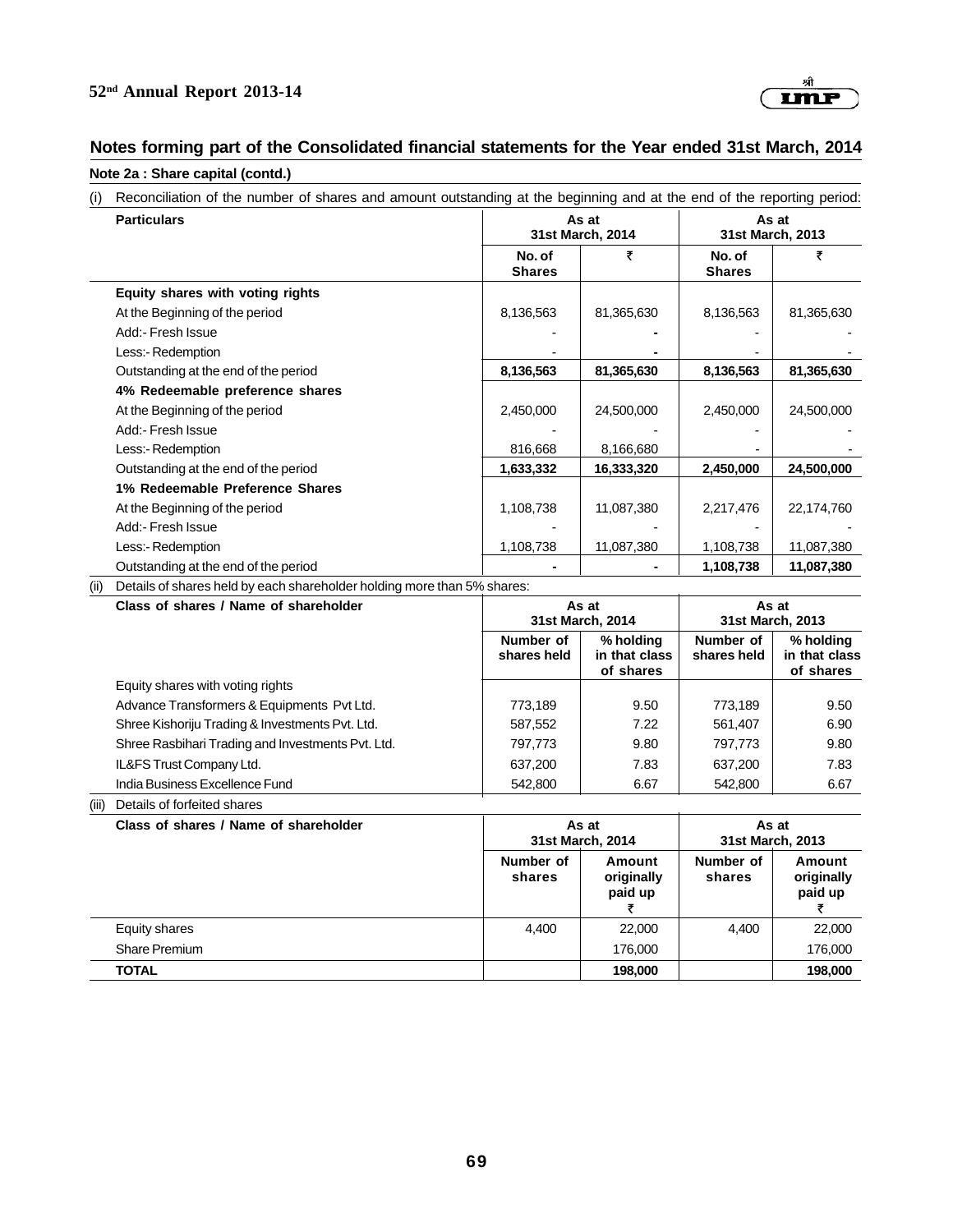# **Notes forming part of the Consolidated financial statements for the Year ended 31st March, 2014**

**Note 3: Reserves and Surplus**

|     | <b>Particulars</b>                                                                                         | As at<br>31st March, 2014 | As at<br>31st March, 2013 |
|-----|------------------------------------------------------------------------------------------------------------|---------------------------|---------------------------|
|     |                                                                                                            | ₹                         | ₹                         |
| (a) | Capital Reserve (Refer Note No.1)                                                                          |                           |                           |
|     | Opening Balance as per last Audited financial Statement                                                    | 7,445,000                 | 7,445,000                 |
|     | Add: Additions during the year                                                                             |                           |                           |
|     | Less: Utilised / transferred during the year                                                               |                           |                           |
|     | Closing balance                                                                                            | 7,445,000                 | 7,445,000                 |
| (b) | <b>Preference Shares Capital Redemption Reserve</b>                                                        |                           |                           |
|     | 4% Redeemable Preference Shares (Refer Note No.2)                                                          |                           |                           |
|     | Opening Balance as per last Audited financial Statement                                                    | 18,375,000                | 16,537,500                |
|     | Add: Additions during the year                                                                             |                           |                           |
|     | Transferred from surplus in Statement of Profit and Loss                                                   | 8,166,680                 | 1,837,500                 |
|     | Others                                                                                                     |                           |                           |
|     | Less: Utilised during the year                                                                             | 18,375,000                |                           |
|     | Closing balance                                                                                            | 8,166,680                 | 18,375,000                |
|     | 1% Redeemable Preference Shares                                                                            |                           |                           |
|     | Opening Balance as per last Audited financial Statement                                                    | 22,174,760                | 11,087,380                |
|     | Add: Additions during the year                                                                             |                           |                           |
|     | Transferred from surplus in Statement of Profit and Loss                                                   | 11,087,380                | 11,087,380                |
|     | Others                                                                                                     |                           |                           |
|     | Less: Utilised during the year                                                                             |                           |                           |
|     | Closing balance                                                                                            | 33,262,140                | 22,174,760                |
| (C) | <b>Securities Premium Account</b>                                                                          |                           |                           |
|     | Opening Balance as per last Audited financial Statement<br>(includes Rs. 176000/- towards Share forfeited) | 478,577,741               | 478,577,741               |
|     | Add: Premium on shares issued during the year                                                              |                           |                           |
|     | Closing balance                                                                                            | 478,577,741               | 478,577,741               |
| (d) | <b>Bonds Redemption Reserve</b>                                                                            |                           |                           |
|     | Opening Balance as per last Audited financial Statement                                                    | 39,887,780                | 35,713,480                |
|     | Add: Additions during the year                                                                             |                           |                           |
|     | Transferred from surplus in Statement of Profit and Loss                                                   | 5,565,730                 | 4,174,300                 |
|     | Others                                                                                                     |                           |                           |
|     | Less: transferred to general reserve                                                                       | 18,552,431                |                           |
|     | Closing balance                                                                                            | 26,901,079                | 39,887,780                |
|     | (e) Revaluation Reserve                                                                                    |                           |                           |
|     | Opening Balance as per last Audited financial Statement                                                    | 27,409,692                | 28,408,284                |
|     | Less: Utilised for set off against depreciation                                                            | 1,331,456                 | 998,592                   |
|     | Written back / other utilisations during the year                                                          |                           |                           |
|     | Closing balance                                                                                            | 26,078,236                | 27,409,692                |
| (f) | <b>General Reserve</b>                                                                                     |                           |                           |
|     | Opening Balance as per last Audited financial Statement                                                    | 77,226,072                | 77,226,072                |
|     | Add: Transferred from Bond Reserve                                                                         | 18,552,431                |                           |
|     | Add: Transferred from 4% Preference Shares Capital Reserve                                                 | 18,375,000                |                           |
|     | Less: Utilised / transferred during the year                                                               |                           |                           |
|     | Closing balance                                                                                            | 114,153,503               | 77,226,072                |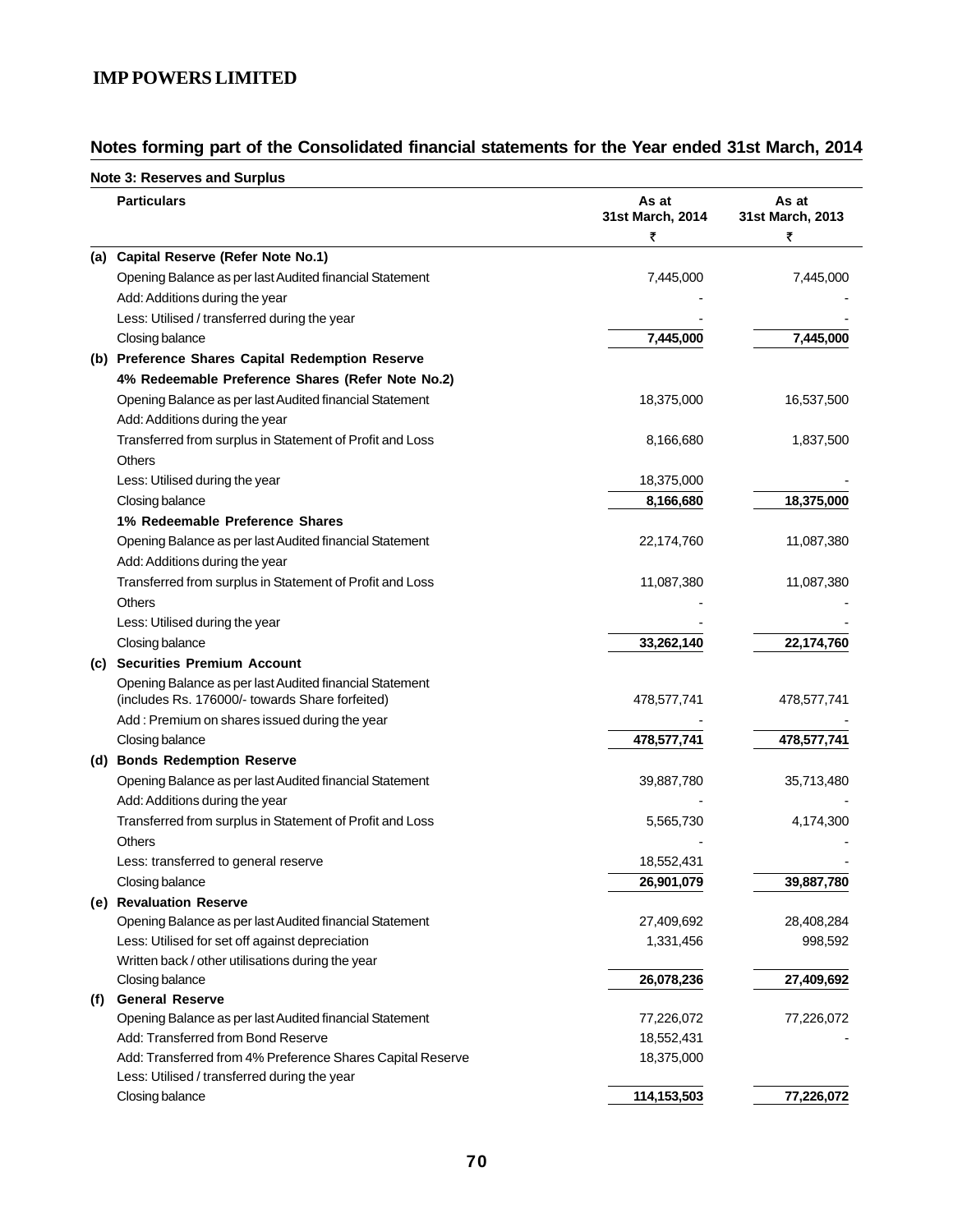

| <b>Particulars</b>                                                                           | As at<br>31st March, 2014 | As at<br>31st March, 2013 |
|----------------------------------------------------------------------------------------------|---------------------------|---------------------------|
| Surplus / (Deficit) in Statement of Profit and Loss<br>(g)                                   |                           |                           |
| <b>Opening Balance as per last Audited Financial Statement</b>                               | 204,731,692               | 202,080,059               |
| Add: Profit / (Loss) for the year                                                            | 5,771,391                 | 25,214,743                |
| Less: Interim dividend                                                                       |                           |                           |
| Dividends proposed to be distributed to equity shareholders ( $\bar{\tau}$ 0.50/- per share) | 4,068,282                 | 4,068,282                 |
| Dividends proposed to be distributed to preference shareholders                              | 723,551                   | 735,671                   |
| Tax on dividend                                                                              | 1,121,992                 | 659,977                   |
| Transfer to 4% Preference Share Capital Redemption Reserve                                   | 8,166,680                 | 1,837,500                 |
| Transfer to 1% Preference Share Capital Redemption Reserve                                   | 11,087,380                | 11,087,380                |
| Transfer to Bonds Redemption Reserve                                                         | 5,565,730                 | 4,174,300                 |
| <b>Transfer to General Reverve</b>                                                           |                           |                           |
| Closing balance                                                                              | 179,769,468               | 204,731,692               |
| Total                                                                                        | 874,353,847               | 875,827,737               |

#### **Notes:-**

1) The Company had not received the balance 90% amount on 450000 warrants, thus the Company has forfeited Warrant Application<br>money of ₹74,45,000 of these Warrants and transferred to Capital Reserve.

2) The Company had created excess Capital Redemption Reserve from the profits of earlier year and accordingly has transferred this excess amount to the General Reserve.

3) Based on valuation report submitted by a professional valuer appointed for the purpose of valuing Factory Lease Hold Land & Building at Kandivali works & building Head office, the same have been revalued as at 31st March, 1994 on current cost basis. The resultant<br>increase in net book value on such revaluation amounting to ₹ 67.70 million was transferr

#### **Note 4: Long-term borrowings**

|     | <b>Particulars</b>                      |              | As at<br>31st March, 2014 | As at<br>31st March, 2013<br>₹ |
|-----|-----------------------------------------|--------------|---------------------------|--------------------------------|
| (a) | Bonds (Refer Note (2) below)            |              |                           |                                |
|     | Secured                                 |              | 18,552,434                | 37,104,867                     |
|     | (5,56,573 4 % Non- Convertible Bonds)   |              |                           |                                |
|     | Unsecured                               |              |                           |                                |
|     |                                         |              | 18,552,434                | 37,104,867                     |
| (b) | Term loans                              |              |                           |                                |
|     | From banks                              |              |                           |                                |
|     | Secured                                 |              | 113,050,162               | 134,751,721                    |
|     | Unsecured                               |              |                           |                                |
|     |                                         |              | 113,050,162               | 134,751,721                    |
| (c) | Other loans and advances (Vehicle Loan) |              |                           |                                |
|     | Secured                                 |              | 6,246,879                 | 7,431,812                      |
|     | Unsecured                               |              |                           |                                |
|     | Loans & advances from related parties   |              | 6,246,879                 | 7,431,812                      |
| (d) | Secured                                 |              |                           |                                |
|     | Unsecured                               |              | 39,352,500                | 30,300,000                     |
|     |                                         |              | 39,352,500                | 30,300,000                     |
|     |                                         | <b>Total</b> | 177,201,975               | 209,588,400                    |
|     |                                         |              |                           |                                |

**Notes**

1) Term loan & Bonds from Financial Institutions and Banks are secured by way of first charge on all Fixed Assets of the Company both present & future on pari-passu basis with other member bank of consortium and Second charge on all Current Assets of the company both present & future on pari-passu basis with other member bank of consortium and personal guarantee of promoter Directors Shri Ajay R Dhoot & Shri Aaditya R Dhoot.

2) Non Convertible Redeemable Bonds including interest will be redeemed from 1st April 2013 to 31st March 2016 in twelve quarterly equal<br>installment. Out of which ₹ 18552433/- will be redeemed in the next 12 months consid

3) Vehicle Loan are secured by hypothecation of vehicles.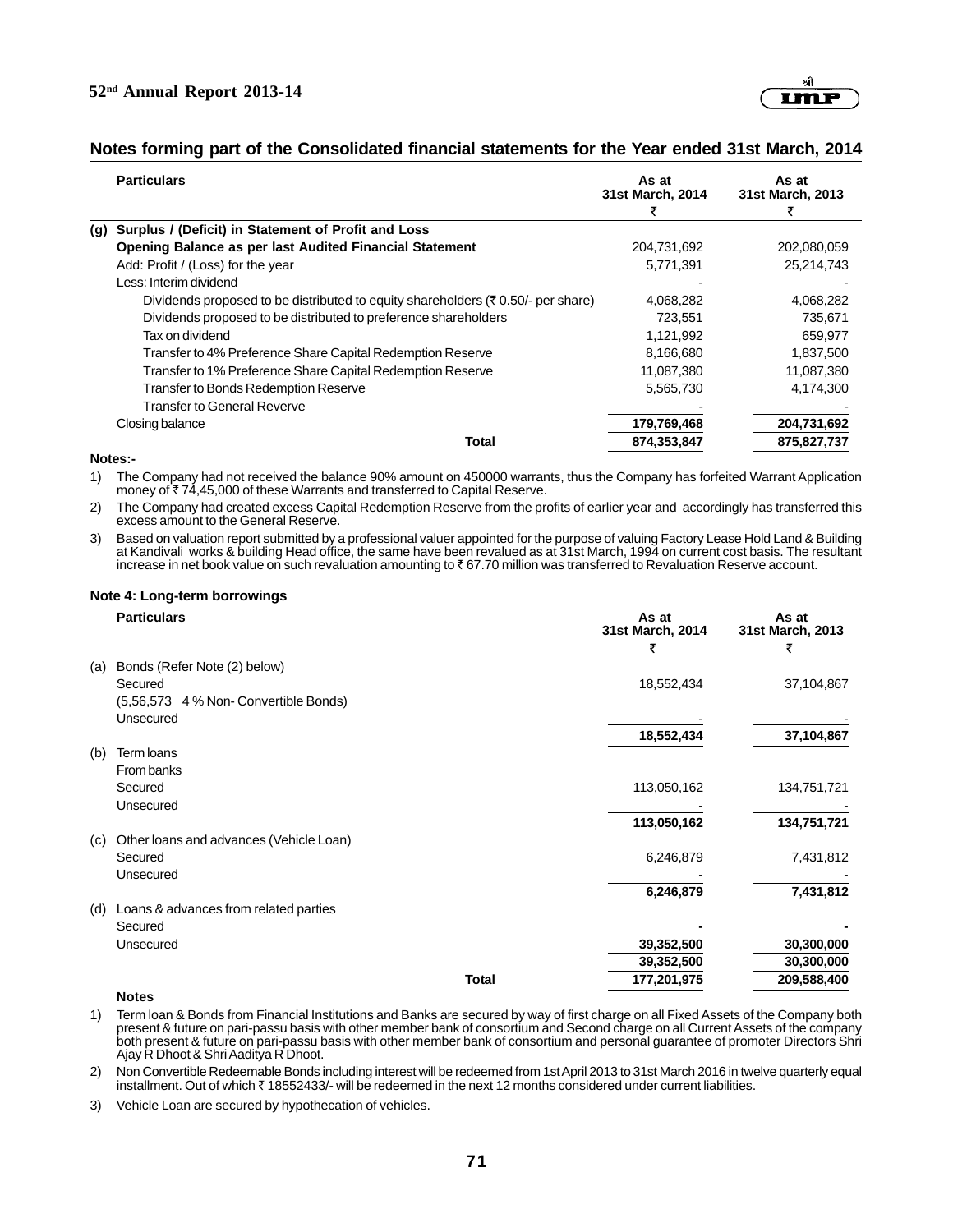#### **Note 4a : Long-term borrowings (contd.)**

| (i) | Details of bonds issued by the Company: |            |                       |            |                       |
|-----|-----------------------------------------|------------|-----------------------|------------|-----------------------|
|     | <b>Particulars</b>                      |            | As at 31st March 2014 |            | As at 31st March 2013 |
|     |                                         | Current    | <b>Non-Current</b>    | Current    | <b>Non-Current</b>    |
|     | 4 % Non-Convertible Bonds               | 18,552,433 | 18.552.434            | 18.552.433 | 37,104,867            |
|     | Total - Bonds (i)                       | 18.552.433 | 18,552,434            | 18.552.433 | 37,104,867            |

(ii) Details of terms of repayment for the other long-term borrowings and security provided in respect of the secured other long-term borrowings:

| <b>Particulars</b>                          |                          |                        | As at 31st March 2014                                            |                                                                                             |                                    |
|---------------------------------------------|--------------------------|------------------------|------------------------------------------------------------------|---------------------------------------------------------------------------------------------|------------------------------------|
|                                             | <b>Current</b>           | Non-<br><b>Current</b> | <b>Period</b><br>of Maturity w.r.t.<br>the Balance<br>Sheet date | No. of<br><b>Installments</b><br>Outstanding<br>as at 31 <sup>st</sup><br><b>March 2014</b> | Amount of<br>each<br>installment * |
|                                             | ₹                        | ₹                      | <b>Period</b>                                                    | No.                                                                                         | ₹                                  |
| Term loans from banks:                      |                          |                        |                                                                  |                                                                                             |                                    |
| State Bank of India (TL)                    | 11,325,995               |                        | 1 Years                                                          | 4 Quartely                                                                                  | 2,831,490                          |
| State Bank of India (Corporate)             | 12,500,000               |                        | 6 Months                                                         | <b>Half Yearly</b>                                                                          | 12,500,000                         |
| State Bank of Hyderabad (TL)                | 20,000,000               | 4,998,267              | 1 Years 3 Months                                                 | 5 Quartely                                                                                  | 5,000,000                          |
| Term Loan (SBH-II)                          | 7,459,969                | 82,059,655             | 2 Years                                                          | 12 Quartely                                                                                 | 7,459,969                          |
| Bank of India (TL)                          | 10,008,000               | 3,527,340              | 1 Years 4 Months                                                 | 16 Monthly                                                                                  | 834,000                            |
| Greater Bombay Co-Op. Bank Ltd. (TL) (1)    |                          | 22,464,900             |                                                                  |                                                                                             |                                    |
| Total - Term loans from banks               | 61,293,964               | 113,050,162            |                                                                  |                                                                                             |                                    |
| Other loans and advances:                   |                          |                        |                                                                  |                                                                                             |                                    |
| HDFC Bank Ltd.                              | 2,747,019                | 1,606,232              |                                                                  |                                                                                             |                                    |
| Kotak Mahindra Prime Ltd.                   | 12,514                   |                        |                                                                  |                                                                                             |                                    |
| Dena Bnak                                   | 1,068,907                | 2,293,048              |                                                                  |                                                                                             |                                    |
| HDFC Bank Ltd. (IMP Energy Ltd.)            | 838,723                  | 1,913,599              |                                                                  |                                                                                             |                                    |
| Kotak Mahindra Prime Ltd.                   | 992,880                  | 434,000                |                                                                  |                                                                                             |                                    |
| Total - Other loans and advances            | 5,660,043                | 6,246,879              |                                                                  |                                                                                             |                                    |
| <b>Corporate Loan</b>                       |                          |                        |                                                                  |                                                                                             |                                    |
| Adisun Exports Pvt. Ltd.                    | 2,500,000                |                        |                                                                  |                                                                                             |                                    |
| N.K. Investment Pvt. Ltd.                   | 2,500,000                |                        |                                                                  |                                                                                             |                                    |
|                                             | 5,000,000                |                        |                                                                  |                                                                                             |                                    |
| Loans & advances from related parties       |                          |                        |                                                                  |                                                                                             |                                    |
| Universal Transformers Pyt. Ltd.            | $\overline{\phantom{a}}$ | 26,975,500             |                                                                  |                                                                                             |                                    |
| Advance Transformers & Equipments Pvt. Ltd. |                          | 12,377,000             |                                                                  |                                                                                             |                                    |
|                                             |                          | 39,352,500             |                                                                  |                                                                                             |                                    |
| Total (i+ii)                                | 90,506,440               | 177,201,975            |                                                                  |                                                                                             |                                    |

Note:-\* Last Instalment payments will be of balance amount outstanding.

(1) The IMP Powers Ltd filed Company Petition No.395 of 2006 before the Hon'ble High Court of Judicature at Bombay seeking approval of CDR Scheme under Section 391 to 394 of the Companies Act, 1956. The said Petition was allowed by the Hon'ble High Court of Judicature at Bombay. The Greater Bombay Co-operative Bank Ltd. challenged the said Order by filing Company Application No.966 of 2007. By an Order dated 22nd April, 2009 the Hon'ble High Court of Judicature at Bombay allowed the said Company Application filed by The Greater Bombay Co-operative Bank Ltd. The said Order is challenged by IMP Powers Ltd by filing an Appeal being Appeal No.409 of 2009 before the Hon'ble High Court of Judicature at Bombay. The said Appeal is admitted by the Hon'ble High Court and is pending for final hearing. In the meanwhile, The Greater Bombay Co-operative Bank Ltd. sold 380000 shares pledged without notice to Party. In view of the above, there are multiple litigations pending among the Parties before DJR, Mumbai, Cooperative Court, Mumbai and City Civil Court, Mumbai. Apart from the above Appeal, there are claims and counter claims which are yet to be adjudicated between the Parties. Therefore, as an abundant caution the Company has provided provision for interest as well as balance principle amount on the basis of CDR Scheme approved by the Hon'ble High Court of Judicature at Bombay subject to the final outcome of all pending litigations. The above amount is provided without prejudice to IMP Powers Limited's right and contentions in all pending matters and also without admitting that there is any debt admittedly due and payable to The Greater Bombay Co-operative Bank Ltd.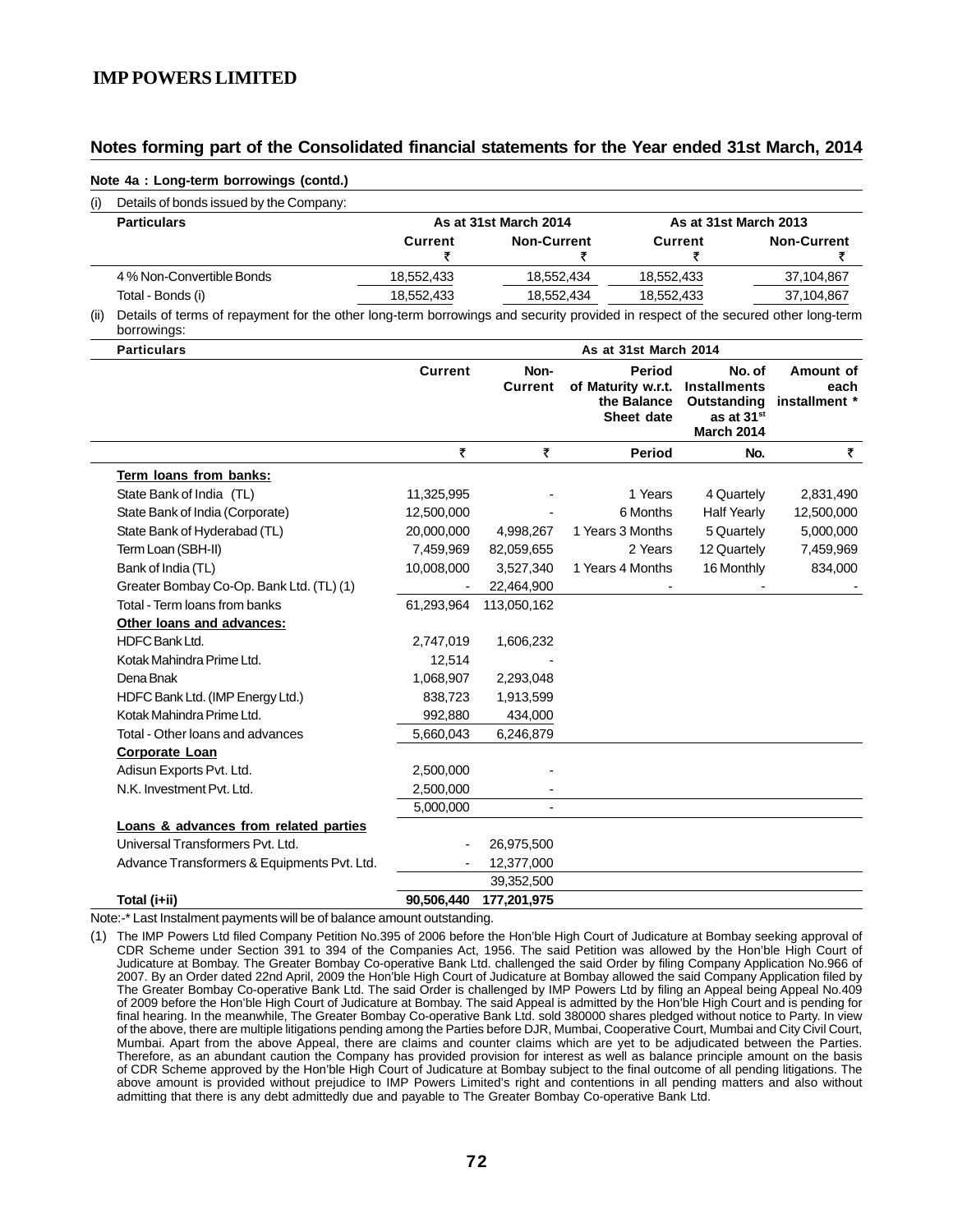

|         | <b>Particulars</b>                                                                                                                                                                                      | As at<br>31st March, 2014      |                                | As at<br>31st March, 2013     |                                |
|---------|---------------------------------------------------------------------------------------------------------------------------------------------------------------------------------------------------------|--------------------------------|--------------------------------|-------------------------------|--------------------------------|
|         |                                                                                                                                                                                                         | Period of<br>default (Years) * | ₹                              | Period of<br>default (Years)* | ₹                              |
|         | Term loans from banks                                                                                                                                                                                   |                                |                                |                               |                                |
|         | Principal                                                                                                                                                                                               | 10                             | 22,464,900                     | 9                             | 22,464,900                     |
|         | Interest                                                                                                                                                                                                | 10                             | 18,198,000                     | 9                             | 16,176,000                     |
| (iii)   | For the current maturities of long-term borrowings, refer item (a) in Note 9 Other current liabilities.                                                                                                 |                                |                                |                               |                                |
|         | * Base of the year 2004-2005                                                                                                                                                                            |                                |                                |                               |                                |
|         | Note: 5 Other long-term liabilities                                                                                                                                                                     |                                |                                |                               |                                |
|         | <b>Particulars</b>                                                                                                                                                                                      |                                | As at<br>31st March, 2014<br>₹ |                               | As at<br>31st March, 2013<br>₹ |
| Others: |                                                                                                                                                                                                         |                                |                                |                               |                                |
| (i)     | Interest accrued but not due on Bonds                                                                                                                                                                   |                                | 11,726,792                     |                               | 15,959,506                     |
| (ii)    | Trade / security deposits received                                                                                                                                                                      |                                |                                |                               |                                |
|         |                                                                                                                                                                                                         | <b>Total</b>                   | 11,726,792                     |                               | 15,959,506                     |
|         | Note 6 : Long-term provisions                                                                                                                                                                           |                                |                                |                               |                                |
|         | (a) Provision for employee benefits:                                                                                                                                                                    |                                |                                |                               |                                |
|         | Provision for compensated absences<br>(i)                                                                                                                                                               |                                | 1,914,332                      |                               | 1,871,597                      |
|         | Provision for gratuity (net)<br>(ii)                                                                                                                                                                    |                                |                                | 120,019                       | (1,499,376)                    |
| (b)     | Provision - Others:                                                                                                                                                                                     |                                |                                |                               |                                |
|         | Provision for premium payable on redemption of<br>(i)<br>Preference shares                                                                                                                              |                                | 5,781,263                      |                               | 7,591,311                      |
|         |                                                                                                                                                                                                         | <b>Total</b>                   | 7,815,614                      |                               | 7,963,532                      |
|         | <b>Defined Benefits Plans:</b>                                                                                                                                                                          |                                |                                |                               |                                |
| a.      | Contribution to Gratuity Fund -                                                                                                                                                                         |                                |                                |                               |                                |
|         | The Company regularly contributes to the gratuity fund called the "Industrial Meters Private Limited Gratuity Fund" framed under the<br>Payment of Gratuity Act, 1972, which is a defined benefit plan. |                                |                                |                               |                                |
|         | <b>Changes in Defined Benefit Obligation:</b>                                                                                                                                                           |                                |                                |                               |                                |
|         | Liability at the beginning of the year                                                                                                                                                                  |                                | 9,603,033                      |                               | 9,557,896                      |
|         | <b>Interest Cost</b>                                                                                                                                                                                    |                                |                                | 792,250                       | 609,316                        |
|         | <b>Current Service Cost</b>                                                                                                                                                                             |                                |                                | 462,970                       | 520,976                        |
|         | Past Service Cost- Vested Benefit                                                                                                                                                                       |                                |                                |                               |                                |
|         | <b>Benefit Paid</b>                                                                                                                                                                                     |                                | (128, 231)                     |                               | (114, 722)                     |
|         | Actuarial (gain)/loss on obligations                                                                                                                                                                    |                                | (664, 185)                     |                               | (970, 433)                     |
|         | Liability at the end of the year                                                                                                                                                                        |                                | 10,065,837                     |                               | 9,603,033                      |
|         | Changes in the Fair value of Plan Assets for Gratuity (Funded Scheme) :                                                                                                                                 |                                |                                |                               |                                |
|         | Fair Value of Plan Assets at the beginning of the year                                                                                                                                                  |                                | 11,102,409                     |                               | 10,749,364                     |
|         | <b>Expected Return on Plan Assets</b>                                                                                                                                                                   |                                |                                | 965,910                       | 693,334                        |
|         | Contributions                                                                                                                                                                                           |                                |                                |                               |                                |
|         | <b>Benefit Paid</b>                                                                                                                                                                                     |                                | (128, 231)                     |                               | (114, 722)                     |
|         | Actuarial gain/ (loss) on Plan Assets                                                                                                                                                                   |                                | (1,994,460)                    |                               | (225, 567)                     |
|         | Fair Value of Plan Assets at the end of the year                                                                                                                                                        |                                | 9,945,628                      |                               | 11,102,409                     |
|         | Total Actuarial gain/(loss) To Be Recognized                                                                                                                                                            |                                | 1,330,275                      |                               | (744, 866)                     |
|         | Amount recognized in the Balance Sheet:<br>Defined Benefit Obligation                                                                                                                                   |                                |                                |                               |                                |
|         | Fair Value of Plan Assets                                                                                                                                                                               |                                | 10,065,837<br>9,945,628        |                               | (9,603,033)<br>11,102,409      |
|         | (Liability) / Assets recognized in the Balance Sheet                                                                                                                                                    |                                | 20,011,465                     |                               | 1,499,376                      |
|         |                                                                                                                                                                                                         |                                |                                |                               |                                |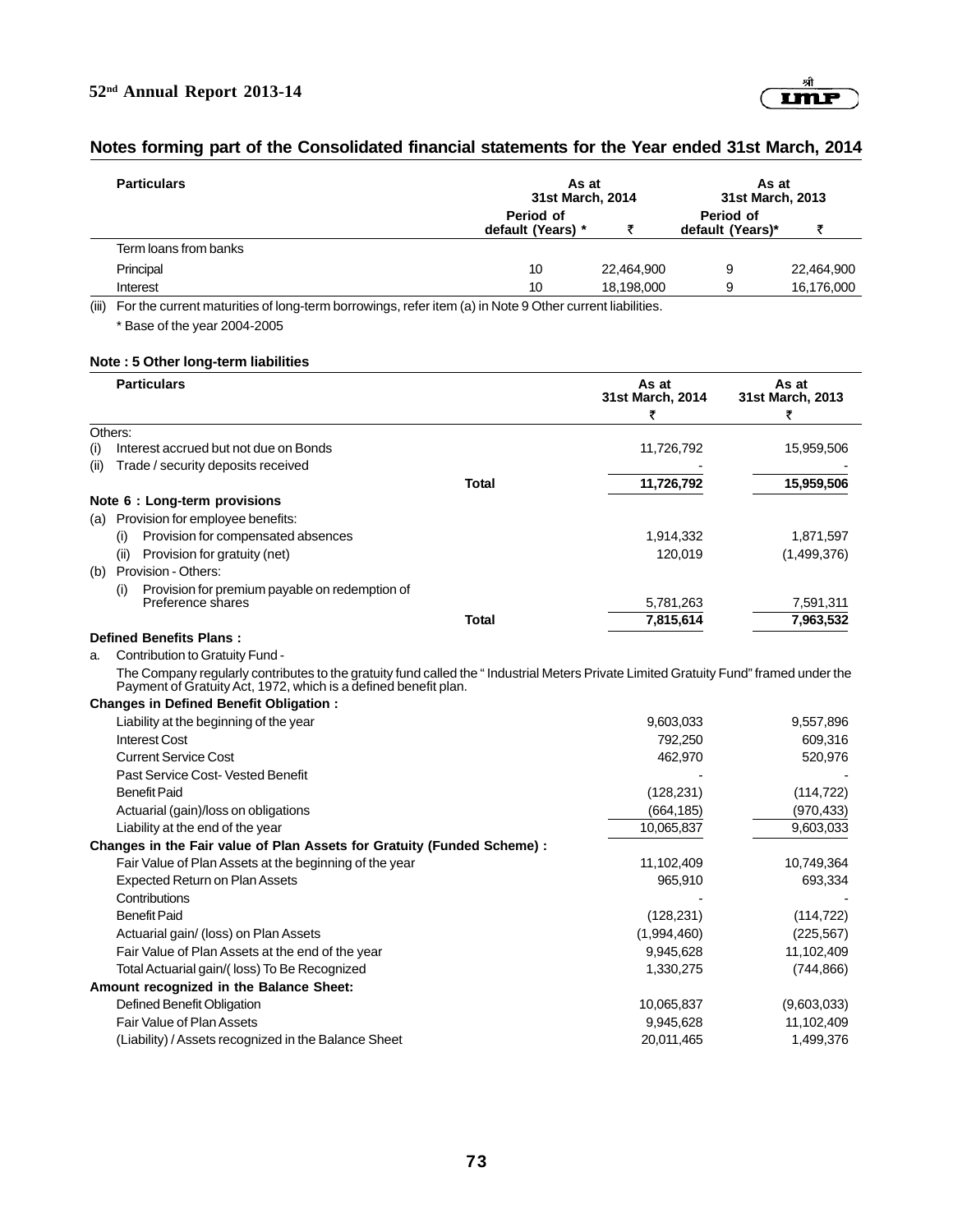| <b>Particulars</b>                                                                   | As at<br>31st March, 2014<br>₹ | As at<br>31st March, 2013<br>₹ |
|--------------------------------------------------------------------------------------|--------------------------------|--------------------------------|
| Expenses recognized in the Profit & Loss Account:                                    |                                |                                |
| <b>Current Service Cost</b>                                                          | 462,970                        | 520,976                        |
| <b>Interest Cost</b>                                                                 | 792,250                        | 609,316                        |
| Expected Return on Plan Assets                                                       | (965, 910)                     | (693, 334)                     |
| Actuarial (Gain) or Loss                                                             | 1,330,275                      | (744, 866)                     |
| Past Service Cost- Vested Benefit                                                    |                                |                                |
| Expense Recognized in P & L<br><b>Actuarial Assumptions:</b>                         | 1,619,405                      | (307, 809)                     |
| <b>Discount Rate Current</b>                                                         | 9.32%                          | 8.50%                          |
| Rate of Return on Plan Assets Current                                                | 8.70%                          | 8.70%                          |
| <b>Salary Escalation Current</b>                                                     | 5.00%                          | 5.00%                          |
| <b>Attrition Rate Current Year</b>                                                   | 2.00%                          | 2.00%                          |
| Note 7 :Short-term borrowings                                                        |                                |                                |
| (a) Loans repayable on demand                                                        |                                |                                |
| From banks                                                                           |                                |                                |
| Secured                                                                              |                                |                                |
| <b>Cash Credit Facilities</b>                                                        | 571,338,099                    | 389,819,556                    |
| Working Capital Demand Loan                                                          | 139,899,748                    | 299,899,618                    |
| Packing Credit Loan                                                                  | 100,803,071                    |                                |
| <b>Total</b>                                                                         | 812,040,918                    | 689,719,174                    |
| Notes:                                                                               |                                |                                |
| Details of Loans repayble and security for the secured short-term borrowings:<br>(i) |                                |                                |
| Loans repayable on demand                                                            |                                |                                |
| from banks:                                                                          |                                |                                |
| Karnataka Bank Ltd.                                                                  | 79,783,039                     | 64,372,255                     |
| Bank of India                                                                        | 190,970,756                    | 142,518,578                    |
| State Bank of India                                                                  | 148,429,470                    | 139,457,855                    |
| State Bank of Hyderabad                                                              | 161,139,883                    | 180,814,084                    |
| <b>IDBI Bank Ltd.</b>                                                                | 83,678,887                     | 62,815,633                     |
| Axis Bank Ltd.                                                                       | 27,289,050                     | 90,225,887                     |
| State Bank of Hyderbad (IMP Energy Ltd.)                                             | 19,946,762                     | 9,514,884                      |
| Packing Credit Loan (State Bank of Hyderabad)                                        | 23,426,471                     |                                |
| Packing Credit Loan (Axis Bank Ltd.)                                                 | 77,376,600                     |                                |
| Total - from banks                                                                   | 812,040,918                    | 689,719,174                    |

#### **Notes forming part of the Consolidated financial statements for the Year ended 31st March, 2014**

#### **Note:-**

1) Working Capital loan from Banks are secured against first charge on all current assets of the company, present & future, on pari passu basis with banks in the consortium and Second charge on all Fixed Assets of the company, both present & future, on pari-passu basis with member banks of consortium. Also collateral security of equitable Mortgage of residential property in the name of Directors situated at Ground floor, 86A,Shriniketan, Netaji Subhhash Marg, Mumbai on pari passu basis with the member of banks of Consortium (Except Axis Bank Ltd.) and personal guarantee of promoter Directors.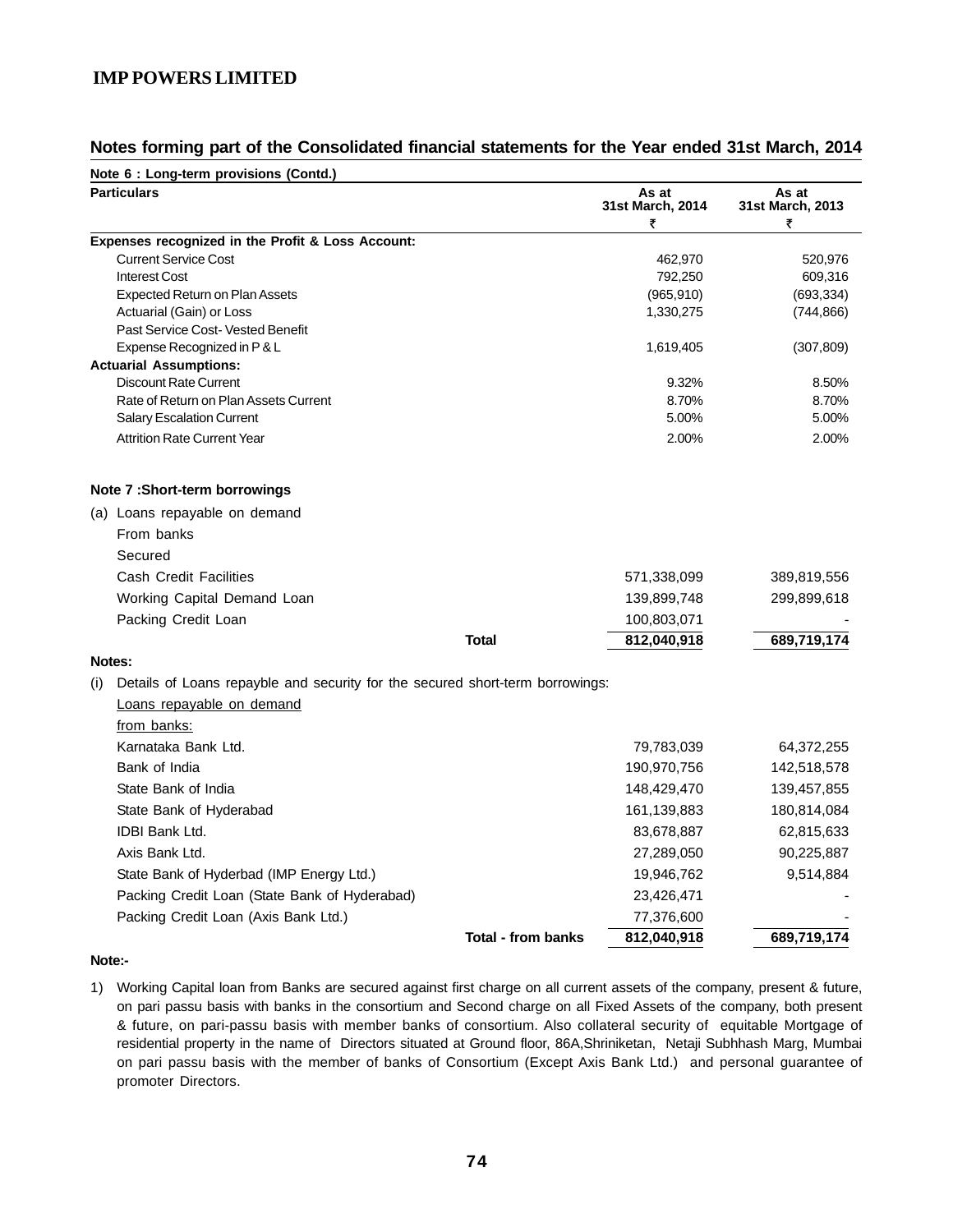

## **Note 8: Trade payables**

| <b>Particulars</b>                                                                                                                                    | As at<br>31st March, 2014 | As at<br>31st March, 2013 |
|-------------------------------------------------------------------------------------------------------------------------------------------------------|---------------------------|---------------------------|
|                                                                                                                                                       | ₹                         | ₹                         |
| Trade payables:                                                                                                                                       |                           |                           |
| Total Outstanding Dues of Micro and Small Enterprises<br>(Refer Note No. 25.2)                                                                        |                           |                           |
| Other than Acceptances                                                                                                                                | 778,904,543               | 654,211,377               |
| <b>Total</b>                                                                                                                                          | 778,904,543               | 654,211,377               |
| Note: 9 Other current liabilities                                                                                                                     |                           |                           |
| (a) Current maturities of long-term debt (Refer Note 4a)                                                                                              | 90,506,440                | 87,567,254                |
| (b) Unpaid dividends                                                                                                                                  | 97,691                    | 66,626                    |
| (c) Other payables                                                                                                                                    | 126,902,449               | 148,731,106               |
| Total                                                                                                                                                 | 217,506,580               | 236,364,986               |
| Note (i): Current maturities of long-term debt (Refer Notes (i) and (ii) in Note 4a - Long-term borrowings for details of<br>security and guarantee): |                           |                           |
| (a) Bonds (Refer No. 4a)                                                                                                                              |                           |                           |
| Secured                                                                                                                                               | 18,552,433                | 18,552,433                |
| Unsecured                                                                                                                                             |                           |                           |
| (b) Term loans                                                                                                                                        |                           |                           |
| From banks                                                                                                                                            |                           |                           |
| Secured                                                                                                                                               | 61,293,964                | 65,083,960                |
| Unsecured                                                                                                                                             |                           |                           |
| Other loans and advances (Vehicle Loan)<br>(C)                                                                                                        |                           |                           |
| Secured                                                                                                                                               | 5,660,043                 | 3,930,861                 |
| Unsecured                                                                                                                                             |                           |                           |
| (d) Other loans and advances                                                                                                                          |                           |                           |
| Secured                                                                                                                                               |                           |                           |
| Unsecured                                                                                                                                             | 5,000,000                 |                           |
| <b>Total</b>                                                                                                                                          | 90,506,440                | 87,567,254                |
| Note 10: Short-term provisions                                                                                                                        |                           |                           |
| (a) Provision for employee benefits:                                                                                                                  |                           |                           |
| Provision for bonus<br>(i)                                                                                                                            | 1,516,860                 | 1,447,262                 |
| Provision for compensated absences<br>(1i)                                                                                                            | 1,043,847                 | 861,823                   |
| Provision - Others:<br>(b)                                                                                                                            |                           |                           |
| Provision for Proposed equity dividend<br>(1)                                                                                                         | 4,068,282                 | 4068282                   |
| Provision for tax on proposed dividends<br>(i)                                                                                                        | 1,121,992                 | 659,977                   |
| <b>Total</b>                                                                                                                                          | 7,750,981                 | 7,037,344                 |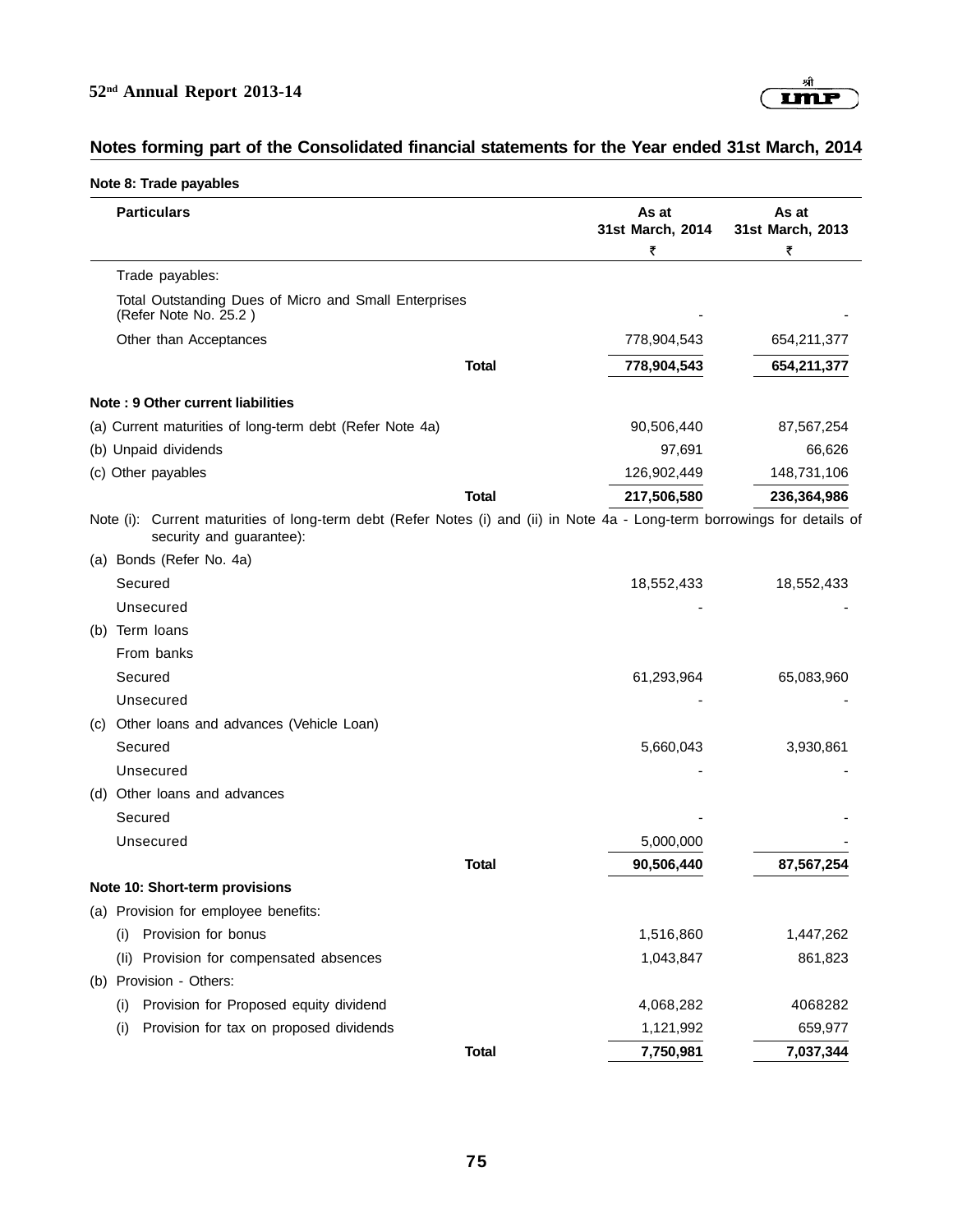Notes forming part of the Consolidated financial statements for the Year ended 31st March, 2014 **Notes forming part of the Consolidated financial statements for the Year ended 31st March, 2014**

| ļ<br>J<br>٥<br>ú<br>$\overline{a}$<br>נ<br>D<br>U<br>ಗ |
|--------------------------------------------------------|
| 3<br>ζ                                                 |
| i<br>ă                                                 |
| $\ddot{\phantom{a}}$                                   |
|                                                        |
| ٠<br>۰                                                 |
| ť<br>ı<br>t                                            |
| c                                                      |
| ر<br>د                                                 |
|                                                        |

| Note 11 : Fixed assets      |                                                |                            |                     |                                      |                                        |                 |                              |                                                       |                                                       |                             |
|-----------------------------|------------------------------------------------|----------------------------|---------------------|--------------------------------------|----------------------------------------|-----------------|------------------------------|-------------------------------------------------------|-------------------------------------------------------|-----------------------------|
| A. Tangible assets          |                                                | Gross block                |                     |                                      |                                        | Depreciation    |                              |                                                       | Net Block                                             |                             |
|                             | Balance as at<br>들<br>문의<br>ຊ<br>$\frac{1}{2}$ | <b>Additions Disposals</b> |                     | March, 2014<br>Balance as<br>at 31st | 31st March,<br>As at<br>2013           | For the<br>year | Deduction<br>Adjust-<br>ment | 31st March,<br><b>Balance</b><br>as at<br><b>2014</b> | 31st March,<br><b>Balance</b><br>as at<br><b>2014</b> | 31st March<br>As at<br>2013 |
|                             |                                                |                            |                     |                                      |                                        |                 |                              |                                                       |                                                       |                             |
| Free Hold Land              | 33,051,968                                     |                            |                     | 33,051,968                           |                                        |                 |                              |                                                       |                                                       | 33,051,968 33,051,968       |
| Building & HO Building      | 456,288,402                                    | 5,401,724                  |                     |                                      | 461,690,126   128,335,852   15,311,906 |                 |                              | $-143.647.758$                                        | 318,042,368 327,952,550                               |                             |
| Plant & Machineries         | 68,048<br>579,1                                | 39,886,17                  |                     | 619,054,225                          | 158,371,399                            | 29,019,640      |                              | $-1187,391,039$                                       | 431,663,186 420,796,649                               |                             |
| Dies & Jigs                 | '50,150<br>2,7                                 |                            |                     | 2,750,150                            | 2,750,150                              |                 |                              | 2,750,150                                             |                                                       |                             |
| Electrical Installation     | 18,573,975                                     | 29,000                     |                     | 18,602,975                           | 7,967,481                              | ,174,463        |                              | 9,141,944                                             | 9,461,031                                             | 10,606,494                  |
| Air Conditioning Equipments | 4,393,627                                      | 297,300                    |                     | 4,690,927                            | 2,027,904                              | 204,121         |                              | 2,232,025                                             | 2,458,902                                             | 2,365,723                   |
| Furniture & Fixtures        | 24,376,785                                     | 117,497                    |                     | 24,494,282                           | 13,480,487                             | 430,561         |                              | 14,911,048                                            | 9,583,234                                             | 10,896,298                  |
| Office Equipments           | 3,990,134                                      | 146,339                    |                     | 4,136,473                            | 1,920,613                              | 162,728         |                              | 2,083,341                                             | 2,053,132                                             | 2,069,521                   |
| Cars & Vehicles             | 29,609,782                                     |                            | 9,419,914 4,562,048 | 34,467,648                           | 9,278,424                              |                 |                              | 3,123,966 2,075,243 10,327,147                        | 24,140,501                                            | 20,331,358                  |
| Computer                    | 12,697,387                                     | 792.743                    |                     | 13,490,130                           | 9,681,895                              | 977.362         |                              | 10.659.257                                            | 2,830,873                                             | 3,015,492                   |
| Total                       | 1,164,900,258                                  | 56,090,694                 | 4,562,048           | 1,216,428,904                        | 333,814,205                            | 51,404,747      |                              | 2.075.243 383.143.709                                 | 833.285.195                                           | 831,086,053                 |
| Previous year               | 136,290<br>1,058,1                             | 109,013,946                | 2,249,978           | 1,164,900,258                        | 300,489,570                            | 34,381,273      |                              | 1,056,638 333,814,205                                 | 831,086,053                                           | 757,646,720                 |
| Note 11 : Fixed assets      |                                                |                            |                     |                                      |                                        |                 |                              |                                                       |                                                       |                             |

 $\sim$   $\sim$   $\sim$ 

| <b>B.</b> Intangible assets                                                                                                                |                                                        | Gross block |                                      |                              | <b>Depreciation</b> |                                     |                                                            | Net Block                       |                             |
|--------------------------------------------------------------------------------------------------------------------------------------------|--------------------------------------------------------|-------------|--------------------------------------|------------------------------|---------------------|-------------------------------------|------------------------------------------------------------|---------------------------------|-----------------------------|
|                                                                                                                                            | Balance as at Additions Disposals<br>1st April,<br>ష్ఠ |             | March, 2014<br>Balance as<br>at 31st | 31st March,<br>As at<br>2013 | For the<br>year     | <b>Deduction</b><br>Adjust-<br>ment | 31st March, 31st March,<br><b>Balance</b><br>as at<br>2014 | <b>Balance</b><br>as at<br>2014 | 31st March<br>As at<br>2013 |
|                                                                                                                                            |                                                        |             |                                      |                              |                     |                                     |                                                            |                                 |                             |
| Software                                                                                                                                   | 157,296                                                | 30,600      | 187.896                              | 25,846                       | 30,431              |                                     | 56.277                                                     | 131,619                         | 131,450                     |
| Goodwill on Consolidation                                                                                                                  | 75,776<br>2.37                                         |             | 2.375,776                            | 475,156                      | 237,578             |                                     | 712,734                                                    | 1,663,042                       | 1,900,620                   |
| Total                                                                                                                                      | 2,533,072                                              | 30,600      | 2,563,672                            | 501,002                      | 268,009             |                                     | 769,011                                                    | 1,794,661                       | 2,032,070                   |
| Previous year                                                                                                                              | 2,533,072                                              |             | 2,533,072                            | 244,266                      | 256,736             |                                     | 501,002                                                    | 2,032,070                       | 2,288,806                   |
| under development<br>Intangible assets                                                                                                     | <b>DOO:OC</b><br>8<br>-                                |             | 1,000,000                            |                              |                     |                                     |                                                            | 1,000,000                       | 1,000,000                   |
| Note:-Company is under the process of implementing ERP and expenditure incurred has been considered as intangible assets under development |                                                        |             |                                      |                              |                     |                                     |                                                            |                                 |                             |

# **Note 11 : Fixed assets (contd.)**

Note 11 : Fixed assets (contd.)<br>C. Depreciation and amortisation relating to continuing operations: **C. Depreciation and amortisation relating to continuing operations:**

| <b>Particulars</b>                                                               | 31st March, 2014<br>Balance as at | 31st March, 2013<br>As at |
|----------------------------------------------------------------------------------|-----------------------------------|---------------------------|
|                                                                                  |                                   |                           |
| Depreciation and amortisation for the year on tangible assets as per Note 11 A   | 51,404,747                        | 34,381,273                |
| Depreciation and amortisation for the year on intangible assets as per Note 11 B | 268,009                           | 256,736                   |
| revaluation reserve<br>ess: Utilised from                                        | 1,331,456                         | 998,592                   |
| amortisation relating to continuing operations<br>Depreciation and               | 50,341,300                        | 33,639,417                |

# **IMP POWERS LIMITED**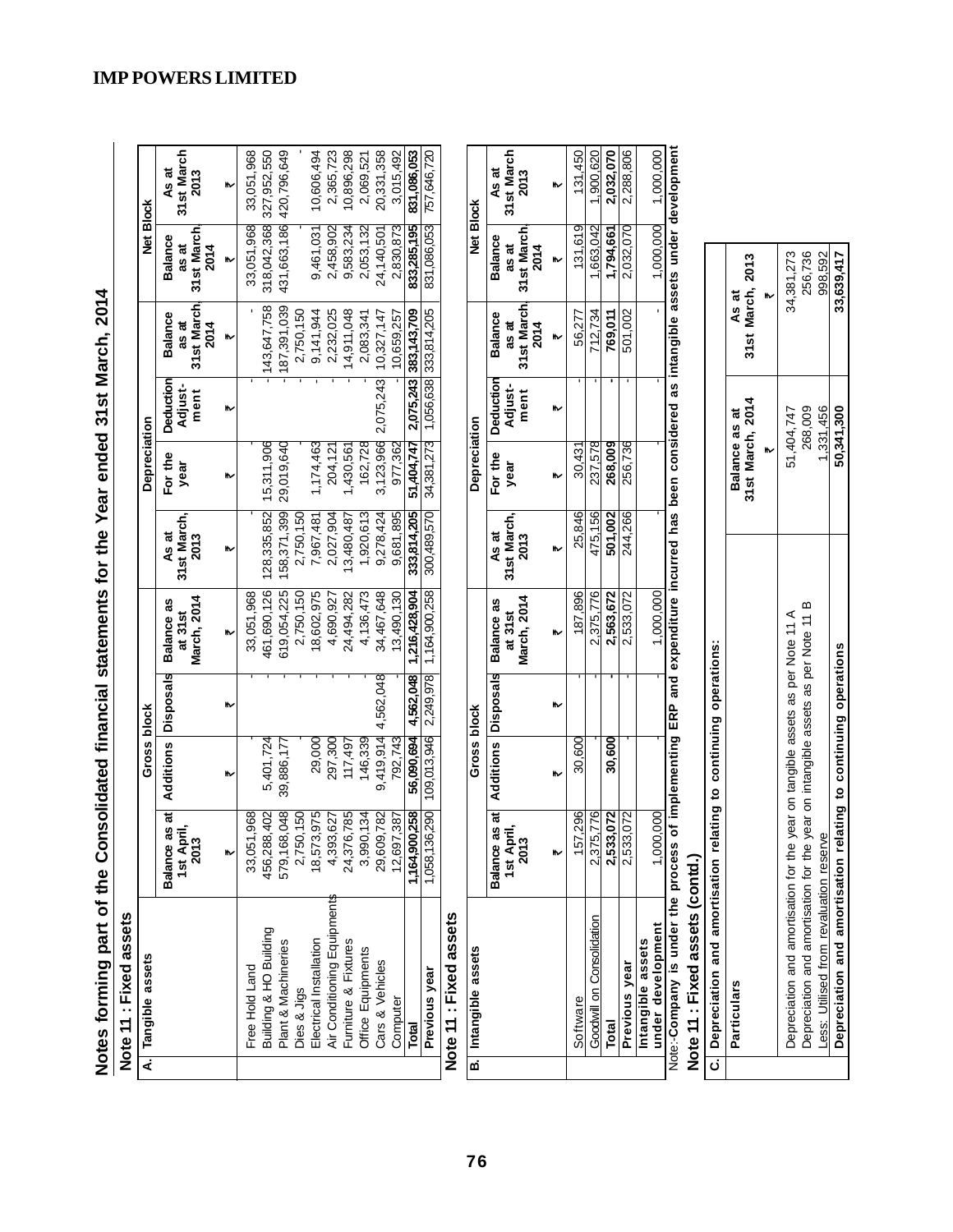

|     | <b>Particulars</b>                                                                                                                                                                                                                                                                                                                                                                                                                                                                                                                             |              | As at 31st March, 2014 |         | As at 31st March, 2013         |                                |                         |
|-----|------------------------------------------------------------------------------------------------------------------------------------------------------------------------------------------------------------------------------------------------------------------------------------------------------------------------------------------------------------------------------------------------------------------------------------------------------------------------------------------------------------------------------------------------|--------------|------------------------|---------|--------------------------------|--------------------------------|-------------------------|
|     |                                                                                                                                                                                                                                                                                                                                                                                                                                                                                                                                                | Quoted       | <b>Unquoted</b>        | Total   | Quoted                         | <b>Unquoted</b>                | Total                   |
|     |                                                                                                                                                                                                                                                                                                                                                                                                                                                                                                                                                | ₹            | ₹                      | ₹       | ₹                              | ₹                              | ₹                       |
|     | Investments (At cost):                                                                                                                                                                                                                                                                                                                                                                                                                                                                                                                         |              |                        |         |                                |                                |                         |
|     | Non-Trade                                                                                                                                                                                                                                                                                                                                                                                                                                                                                                                                      |              |                        |         |                                |                                |                         |
|     | <b>Others</b>                                                                                                                                                                                                                                                                                                                                                                                                                                                                                                                                  |              |                        |         |                                |                                |                         |
|     | (a) 10 Equity Shares of The Mogaveera Co-Op.<br>Bank Ltd. of Rs. 100/- each fully paid                                                                                                                                                                                                                                                                                                                                                                                                                                                         |              | 1,000                  | 1,000   |                                | 10                             | 1,000                   |
|     | (b) 4000 Equity Shares of The Grater Bombay Co-Op.<br>Bank Ltd. of Rs. 25/- fully Paid                                                                                                                                                                                                                                                                                                                                                                                                                                                         |              | 100,000                | 100,000 |                                | 100,000                        | 100,000                 |
|     | (c) 25 Equity Shares of Shamrao Vitthal Co-Op.<br>Bank Ltd. of Rs. 29/- fully Paid                                                                                                                                                                                                                                                                                                                                                                                                                                                             |              | 725                    | 725     |                                |                                |                         |
|     | <b>Total</b>                                                                                                                                                                                                                                                                                                                                                                                                                                                                                                                                   |              | 101725                 | 101725  | ٠                              | 100010                         | 101000                  |
|     | Note 13 : Long-term loans and advances                                                                                                                                                                                                                                                                                                                                                                                                                                                                                                         |              |                        |         |                                |                                |                         |
|     | <b>Particulars</b>                                                                                                                                                                                                                                                                                                                                                                                                                                                                                                                             |              |                        |         | As at<br>31st March, 2014      | As at<br>31st March, 2013      |                         |
|     |                                                                                                                                                                                                                                                                                                                                                                                                                                                                                                                                                |              |                        |         | ₹                              | ₹                              |                         |
| (a) | Security deposits                                                                                                                                                                                                                                                                                                                                                                                                                                                                                                                              |              |                        |         |                                |                                |                         |
|     | Secured, considered good                                                                                                                                                                                                                                                                                                                                                                                                                                                                                                                       |              |                        |         | 31,830,115                     |                                |                         |
|     | Unsecured, considered good                                                                                                                                                                                                                                                                                                                                                                                                                                                                                                                     |              |                        |         |                                |                                | 29,077,019              |
| (b) | Advance income tax (net of provisions ₹111106724/-)                                                                                                                                                                                                                                                                                                                                                                                                                                                                                            |              |                        |         | 11,476,358                     |                                | (10,711,328)            |
| (C) | Balances with government authorities                                                                                                                                                                                                                                                                                                                                                                                                                                                                                                           |              |                        |         |                                |                                |                         |
|     | Unsecured, considered good                                                                                                                                                                                                                                                                                                                                                                                                                                                                                                                     |              |                        |         |                                |                                |                         |
|     | (i) Export Incentive (Refer Note below)<br>(ii) VAT credit receivable                                                                                                                                                                                                                                                                                                                                                                                                                                                                          |              |                        |         | 1,599,101                      |                                | 12,478,476<br>6,381,362 |
|     | (iii) Advance Licence                                                                                                                                                                                                                                                                                                                                                                                                                                                                                                                          |              |                        |         | 9,938,987                      |                                | 3,375,179               |
| (d) | Other loans and advances                                                                                                                                                                                                                                                                                                                                                                                                                                                                                                                       |              |                        |         |                                |                                |                         |
|     | Secured, considered good                                                                                                                                                                                                                                                                                                                                                                                                                                                                                                                       |              |                        |         |                                |                                |                         |
|     | Unsecured, considered good                                                                                                                                                                                                                                                                                                                                                                                                                                                                                                                     |              |                        |         | 115,000                        |                                | 115,000                 |
|     |                                                                                                                                                                                                                                                                                                                                                                                                                                                                                                                                                | <b>Total</b> |                        |         | 54,959,561                     |                                | 40,715,708              |
| i)  | The Company has undertaken export & deemed exports of its products, by using indigenous raw materials. Against such exports the<br>Company has received Quantity Based Advance Licenses entitling the company to import certain raw materials at Nil Custom duty.<br>The Utilized portion of these licenses amounting to Rs. 9.94 million (previous Rs. 3.38 million) has been valued as prevailing Customs Duty<br>rates 31st March, 2013 and taken credit in the books of accounts in accordance with the matching principle of accountancy. |              |                        |         |                                |                                |                         |
|     | Note 14 : Inventories<br>(At lower of cost and net realisable value)                                                                                                                                                                                                                                                                                                                                                                                                                                                                           |              |                        |         |                                |                                |                         |
|     | <b>Particulars</b>                                                                                                                                                                                                                                                                                                                                                                                                                                                                                                                             |              |                        |         | As at<br>31st March, 2014<br>₹ | As at<br>31st March, 2013<br>₹ |                         |
| (a) | Raw materials                                                                                                                                                                                                                                                                                                                                                                                                                                                                                                                                  |              |                        |         |                                |                                |                         |
|     | Copper wire & Strips                                                                                                                                                                                                                                                                                                                                                                                                                                                                                                                           |              |                        |         | 103,118,488                    |                                | 51,428,102              |
|     | Transformer oil                                                                                                                                                                                                                                                                                                                                                                                                                                                                                                                                |              |                        |         | 22,700,865                     |                                | 25,837,473              |
|     | Lamination                                                                                                                                                                                                                                                                                                                                                                                                                                                                                                                                     |              |                        |         | 13,171,216                     |                                | 20,455,879              |
|     | Others                                                                                                                                                                                                                                                                                                                                                                                                                                                                                                                                         |              |                        |         | 90,682,806                     |                                | 88,785,440              |
|     |                                                                                                                                                                                                                                                                                                                                                                                                                                                                                                                                                |              |                        |         | 229,673,375                    |                                | 186.506.894             |

(b) Work-in-progress 238,340,227 219,866,709

(c) Finished goods (other than those acquired for trading) 323,353,061 241,314,840

Total 791,366,663 647,688,443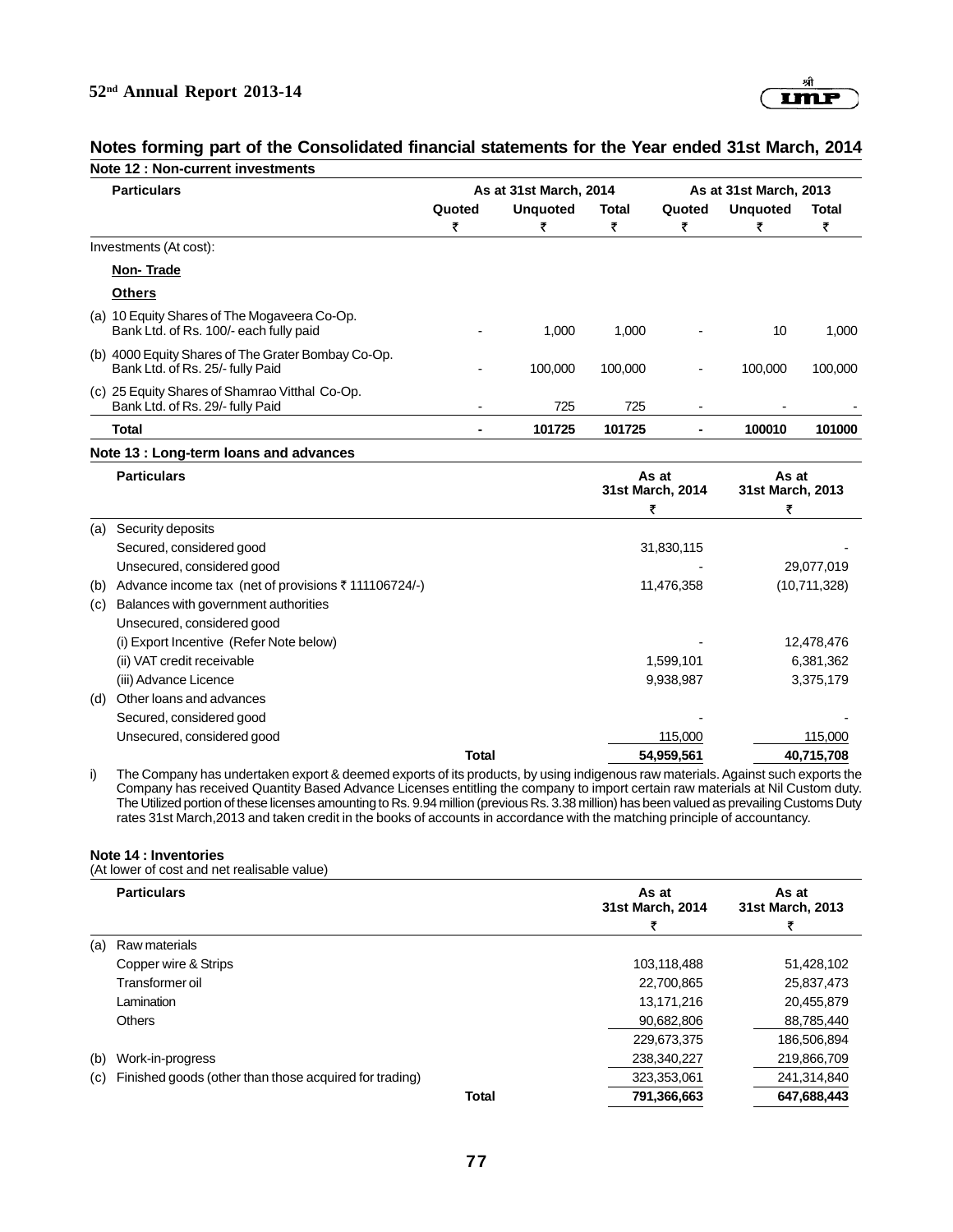| <b>Particulars</b>                                                                                |              | As at<br>31st March, 2014 | As at<br>31st March, 2013 |
|---------------------------------------------------------------------------------------------------|--------------|---------------------------|---------------------------|
|                                                                                                   |              | ₹                         | ₹                         |
| Unsecured Considered Good                                                                         |              |                           |                           |
| Over Six months                                                                                   |              | 168,369,586               | 124,770,941               |
| <b>Others</b>                                                                                     |              | 1,029,002,892             | 1,089,692,531             |
|                                                                                                   | <b>Total</b> | 1,197,372,478             | 1,214,463,472             |
| <b>Note 16: Cash and Bank Balances</b>                                                            |              |                           |                           |
| Cash on hand<br>(a)                                                                               |              | 4,491,278                 | 3,456,210                 |
| <b>Balances with banks</b><br>(b)                                                                 |              |                           |                           |
| In current accounts<br>(i)                                                                        |              | 3,346,303                 | 12,000,838                |
| In earmarked accounts<br>(ii)                                                                     |              |                           |                           |
| Unpaid dividend accounts                                                                          |              | 97,691                    | 66,626                    |
| Balances held as margin money or security against<br>borrowings, guarantees and other commitments |              | 76,933,987                | 45,458,265                |
|                                                                                                   | <b>Total</b> | 84,869,259                | 60,981,939                |
| Note 17: Short-term loans and advances                                                            |              |                           |                           |
| Loans and advances to related parties (Refer Note 28b)<br>(a)                                     |              |                           |                           |
| Secured, considered good                                                                          |              |                           |                           |
| Unsecured, considered good                                                                        |              |                           |                           |
| Share appilcation money given to Imp enegry limited                                               |              |                           |                           |
| Loans and advances to employees<br>(b)                                                            |              |                           |                           |
| Secured, considered good                                                                          |              |                           |                           |
| Unsecured, considered good                                                                        |              | 12,855,765                | 8,893,414                 |
| Prepaid expenses - Unsecured, considered good<br>(C)                                              |              | 32,230,354                | 28, 191, 324              |
| Balances with government authorities<br>(d)                                                       |              |                           |                           |
| Unsecured, considered good                                                                        |              |                           |                           |
| CENVAT credit receivable<br>(i)                                                                   |              | 392,788                   | 448,999                   |
| VAT credit receivable<br>(ii)                                                                     |              |                           |                           |
| (iii) Service Tax credit receivable                                                               |              | 4,782,411                 | 4,790,853                 |
| Others<br>(e)                                                                                     |              |                           |                           |
| Unsecured, considered good                                                                        |              | 8,696,476                 | 16,368,851                |
|                                                                                                   | <b>Total</b> | 58,957,794                | 58,693,441                |
| Note 18 : Other current assets                                                                    |              |                           |                           |
| (a) Accruals                                                                                      |              |                           |                           |
| (i)<br>Interest accrued on deposits                                                               |              | 12,501,903                | 2,689,149                 |
|                                                                                                   | <b>Total</b> | 12,501,903                | 2,689,149                 |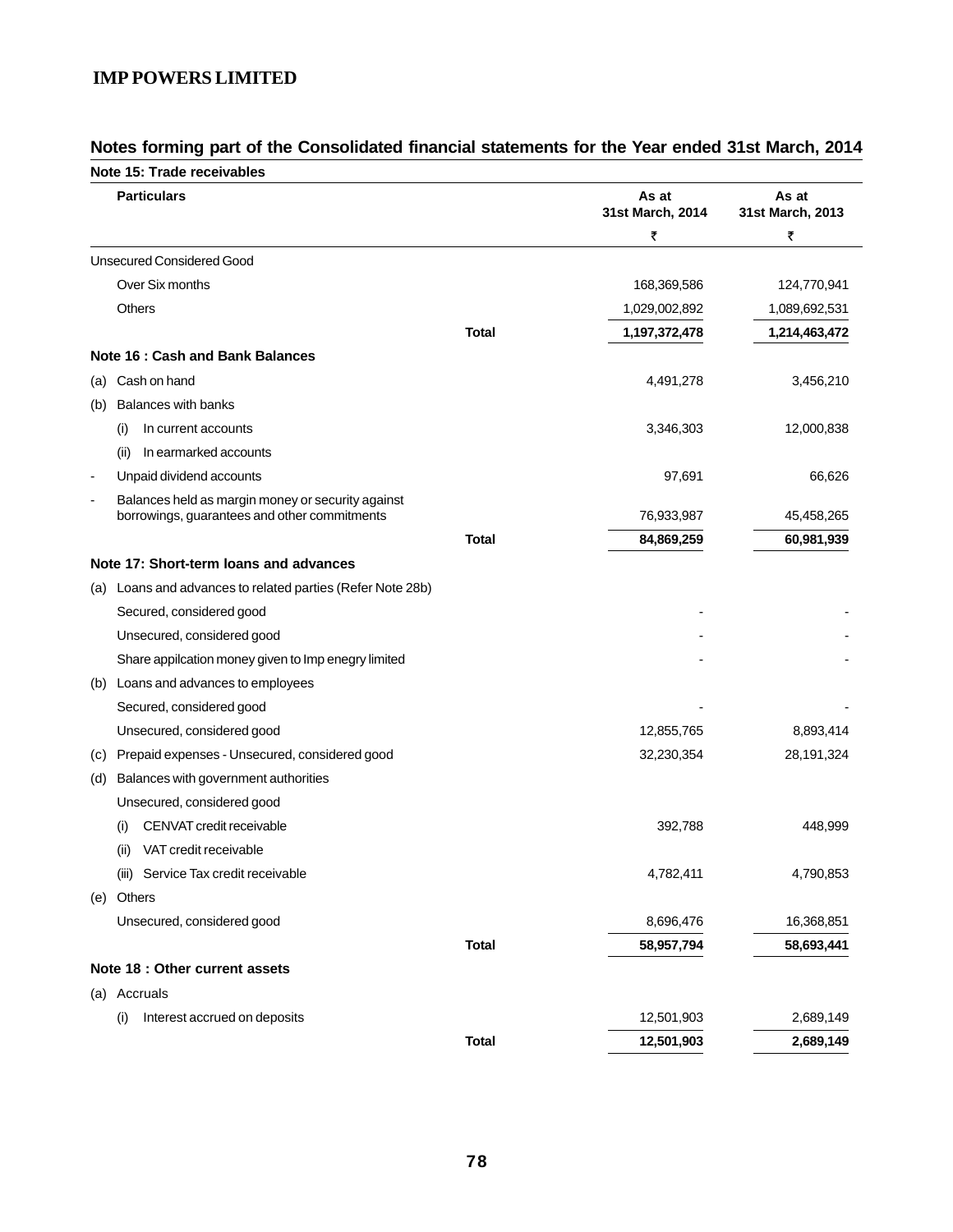

|      | <b>Particulars</b>                                                                        | For the Year ended<br>31st March, 2014<br>₹ | For 9 Months ended<br>31st March, 2013<br>₹ |
|------|-------------------------------------------------------------------------------------------|---------------------------------------------|---------------------------------------------|
| (a)  | Sale of Distribution & Power Transformers                                                 | 2,894,941,119                               | 2,292,549,744                               |
| (b)  | Erection & Commissioning services                                                         |                                             | 356,000                                     |
|      |                                                                                           | 2,894,941,119                               | 2,292,905,744                               |
|      | Less:                                                                                     |                                             |                                             |
| (C)  | Excise duty                                                                               | 251, 127, 599                               | 218,005,436                                 |
|      | <b>Total</b>                                                                              | 2,643,813,520                               | 2,074,900,308                               |
|      | Note 20 : Other income                                                                    |                                             |                                             |
| (a)  | Interest income (Refer Note (i) below)                                                    | 6,124,630                                   | 2,519,003                                   |
| (b)  | Other non-operating income                                                                |                                             |                                             |
|      | (net of expenses directly attributable to such income)                                    | 194,212                                     | 260,148                                     |
|      | Total                                                                                     | 6,318,842                                   | 2,779,151                                   |
| (i)  | Interest income comprises:                                                                |                                             |                                             |
|      | Interest from banks on:                                                                   |                                             |                                             |
|      | Deposits                                                                                  | 6,033,681                                   | 2,467,192                                   |
|      | Interest on loans and advances                                                            | 90,949                                      | 51,811                                      |
|      | Total - Interest income                                                                   | 6,124,630                                   | 2,519,003                                   |
| (ii) | Miscellaneous income                                                                      | 194,212                                     | 260,148                                     |
|      | Total - Other non-operating income                                                        | 194,212                                     | 260,148                                     |
|      | Note 21.a : Cost of materials consumed                                                    |                                             |                                             |
|      | Opening stock                                                                             | 186,506,894                                 | 170,987,405                                 |
|      | Add: Purchases                                                                            | 2,204,543,338                               | 1,836,097,104                               |
|      |                                                                                           | 2,391,050,232                               | 2,007,084,509                               |
|      | Less: Closing stock                                                                       | 229,673,375                                 | 186,506,894                                 |
|      | Cost of material consumed                                                                 | 2,161,376,857                               | 1,820,577,615                               |
|      | Material consumed comprises:                                                              |                                             |                                             |
|      | Copper wire & Strips                                                                      | 735,418,698                                 | 674,875,782                                 |
|      | Transformer oil                                                                           | 319,198,675                                 | 170,567,561                                 |
|      | Lamination                                                                                | 471,896,865                                 | 357,844,588                                 |
|      | Others                                                                                    | 634,862,619                                 | 617,289,684                                 |
|      | Total                                                                                     | 2,161,376,857                               | 1,820,577,615                               |
|      | Note 21.b : Changes in inventories of finished goods, work-in-progress and stock-in-trade |                                             |                                             |
|      | Inventories at the end of the year:                                                       |                                             |                                             |
|      | Finished goods                                                                            | 323,353,061                                 | 241,314,840                                 |
|      | Work-in-progress                                                                          | 238,340,227                                 | 219,866,709                                 |
|      |                                                                                           | 561,693,288                                 | 461,181,549                                 |
|      | Inventories at the beginning of the year:                                                 |                                             |                                             |
|      | Finished goods                                                                            | 241,314,840                                 | 157,547,374                                 |
|      | Work-in-progress                                                                          | 219,866,709                                 | 119,586,992                                 |
|      |                                                                                           | 461,181,549                                 | 277,134,366                                 |
|      | Net (increase) / decrease                                                                 | (100, 511, 739)                             | (184, 047, 183)                             |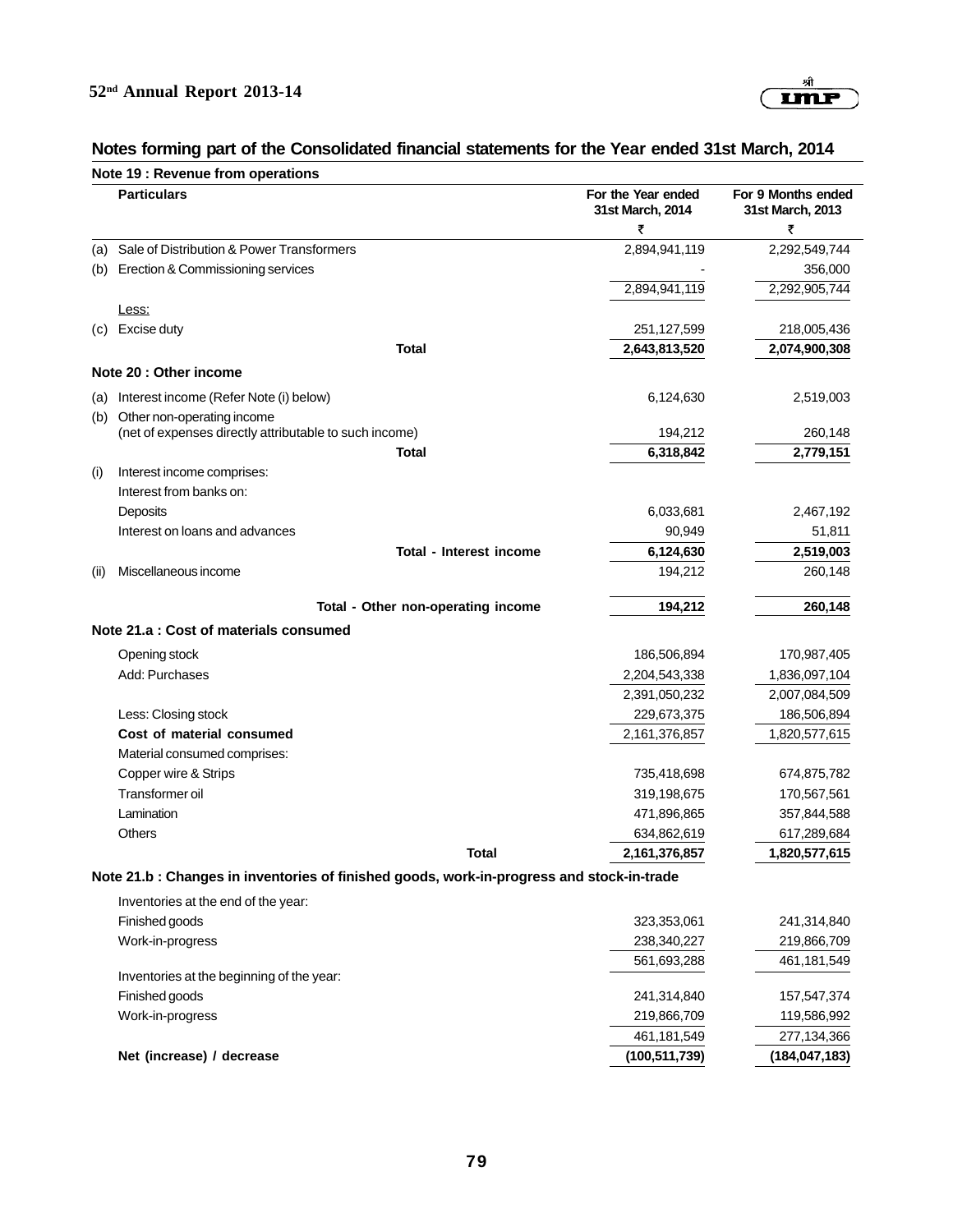| <b>Particulars</b>                                                                             | For the Year ended<br>31st March, 2014 | For 9 Months ended<br>31st March, 2013 |
|------------------------------------------------------------------------------------------------|----------------------------------------|----------------------------------------|
|                                                                                                | ₹                                      | ₹                                      |
| Salaries and wages                                                                             | 115,160,016                            | 82,736,096                             |
| Contributions to provident and other funds                                                     | 4,039,819                              | 2,043,566                              |
| Staff welfare expenses                                                                         | 5,487,941                              | 2,679,018                              |
| <b>Total</b>                                                                                   | 124,687,776                            | 87,458,680                             |
| Note 23: Finance costs                                                                         |                                        |                                        |
| Interest expense on:<br>(a)                                                                    |                                        |                                        |
| <b>Borrowings</b><br>(i)                                                                       | 159,949,707                            | 113,123,956                            |
| Other borrowing costs<br>(b)                                                                   |                                        |                                        |
| Bank Commission, Bank Gurantee & othr Charges<br>(i)                                           | 35,798,634                             | 24,653,369                             |
| Total                                                                                          | 195,748,341                            | 137,777,325                            |
| Note 24 : Other expenses                                                                       |                                        |                                        |
| Power and fuel                                                                                 | 14,652,672                             | 9,529,119                              |
| Rent including lease rentals (Net) (Refer Note 28)                                             | 6,048,600                              | 2,088,000                              |
| Repairs and maintenance - Buildings                                                            | 906,564                                | 52,974                                 |
| Repairs and maintenance - Others                                                               | 3,642,026                              | 2,227,483                              |
| Insurance                                                                                      | 5,715,778                              | 4,041,485                              |
| Rates and taxes                                                                                | 4,122,250                              | 3,116,516                              |
| Communication                                                                                  | 3,187,061                              | 2,364,324                              |
| Travelling and conveyance                                                                      | 26,908,845                             | 18,819,139                             |
| Printing and stationery                                                                        | 1,946,591                              | 1,678,075                              |
| Motor Car Expenses                                                                             | 4,573,432                              | 3,692,361                              |
| Office Expenses & Electricity Charges                                                          | 3,964,449                              | 2,986,865                              |
| Freight and forwarding                                                                         | 86,910,719                             | 62,874,928                             |
| Loading & Unloading Charges                                                                    | 5,726,855                              | 2,329,511                              |
| Sales commission                                                                               | 3,239,991                              | 5,734,473                              |
| Business promotion & Advertisement                                                             | 5,436,158                              | 6,454,322                              |
| Donations and contributions                                                                    | 116,180                                | 1,214,100                              |
| Legal and professional                                                                         | 6,952,288                              | 67,92,371                              |
| Elecrama 2014                                                                                  | 2,197,531                              |                                        |
| Payments to auditors (Refer Note (i) below)                                                    | 422,472                                | 416,854                                |
| Net loss on foreign currency transactions                                                      | 6,806,674                              | 3,310,471                              |
| Loss on fixed assets sold / scrapped / written off                                             | 1,406,806                              | 561,789                                |
| Miscellaneous expenses                                                                         | 8,147,380                              | 5,255,185                              |
| <b>Total</b>                                                                                   | 203,031,323                            | 145,540,344                            |
| <b>Notes:</b>                                                                                  |                                        |                                        |
| (i)<br>Payments to the auditors comprises (net of service tax input credit, where applicable): |                                        |                                        |
| As auditors - statutory audit                                                                  | 347,472                                | 341,854                                |
| For taxation matters                                                                           | 75,000                                 | 75,000                                 |
| <b>Total</b>                                                                                   | 422,472                                | 416,854                                |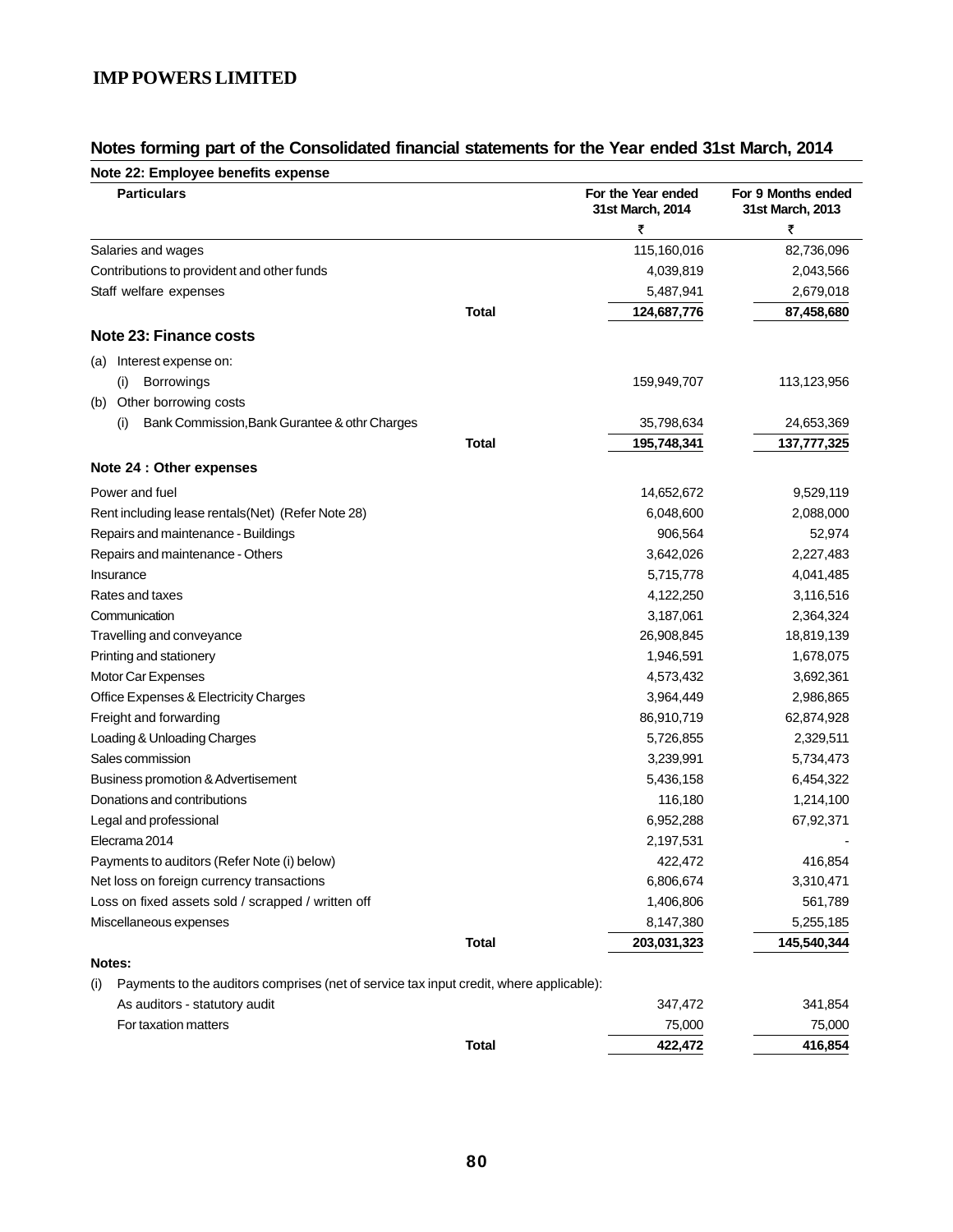

#### **Note 25 : Additional information to the financial statements**

|      |       | <b>Particulars</b>                                                                                                                                                                                                                                                                                                                                                             | For the year ended<br>31st March, 2014 | For the year ended<br>31st March, 2013 |
|------|-------|--------------------------------------------------------------------------------------------------------------------------------------------------------------------------------------------------------------------------------------------------------------------------------------------------------------------------------------------------------------------------------|----------------------------------------|----------------------------------------|
|      |       |                                                                                                                                                                                                                                                                                                                                                                                | ₹                                      | ₹                                      |
| 25.1 |       | <b>Contingent liabilities and commitments</b><br>(to the extent not provided for)                                                                                                                                                                                                                                                                                              |                                        |                                        |
|      | (i)   | Contingent liabilities                                                                                                                                                                                                                                                                                                                                                         |                                        |                                        |
|      | (a)   | Claims against the Company not acknowledged as debt                                                                                                                                                                                                                                                                                                                            |                                        |                                        |
|      |       | Crogat Electronics Pvt. Ltd.was supplying raw materials and there<br>was delay in supplying the material and there were rejections and<br>several complaints from IMP's Customers due to substandard<br>materials and non compliance of technical norms. IMP had to<br>procure materials from other sources resulting in loss, IMP held<br>back payment and Crogat filed suit. | 474,731                                | 474,731                                |
|      |       | Asea Brown Boveri Ltd. Filed by ABB Recovery as Counter<br>suit against IMP.                                                                                                                                                                                                                                                                                                   | 14,108,160                             | 14,108,160                             |
|      | (b)   | Performance, Counter & Advance Guarantees EMD                                                                                                                                                                                                                                                                                                                                  | 1,174,581,697                          | 978,816,626                            |
|      |       | (c) Corporate guarantees given to the Banks on behalf<br>of related Party - IMP Energy Ltd.                                                                                                                                                                                                                                                                                    | 220,000,000                            | 220,000,000                            |
|      |       | (c) Other money for which the Company is contingently liable                                                                                                                                                                                                                                                                                                                   |                                        |                                        |
|      |       | (i)<br>Income Tax Demands (A.Y. 2008-2009)                                                                                                                                                                                                                                                                                                                                     | Nil                                    | 18,789,885                             |
| 25.2 |       | Disclosures required under Section 22 of the Micro, Small and Medium Enterprises Development Act, 2006                                                                                                                                                                                                                                                                         |                                        |                                        |
|      | (i)   | Principal amount remaining unpaid to any supplier as at the end<br>of the accounting year                                                                                                                                                                                                                                                                                      | Nil                                    | Nil                                    |
|      | (ii)  | Interest due thereon remaining unpaid to any supplier as at the<br>end of the accounting year                                                                                                                                                                                                                                                                                  | Nil                                    | Nil                                    |
|      | (iii) | The amount of interest paid along with the amounts of the payment<br>made to the supplier beyond the appointed day                                                                                                                                                                                                                                                             | Nil                                    | Nil                                    |
|      |       | (iv) The amount of interest due and payable for the year                                                                                                                                                                                                                                                                                                                       |                                        |                                        |
|      |       | (v) The amount of interest accrued and remaining unpaid at the end<br>of the accounting year                                                                                                                                                                                                                                                                                   | Nil                                    | Nil                                    |
|      |       | (vi) The amount of further interest due and payable even in the succeeding<br>year, until such date when the interest dues as above are actually paid                                                                                                                                                                                                                          | Nil                                    | Νil                                    |
|      |       | Dues to Micro and Small Enterprises have been determined to the extent<br>such parties have been identified on the basis of information collected by<br>the Management. This has been relied upon by the auditors.                                                                                                                                                             |                                        |                                        |
| 25.3 |       | Value of imports calculated on CIF basis @:                                                                                                                                                                                                                                                                                                                                    |                                        |                                        |
|      |       | Raw materials including Spares                                                                                                                                                                                                                                                                                                                                                 | 172,793,553                            | 54,796,800                             |
| 25.4 |       | Expenditure in foreign currency                                                                                                                                                                                                                                                                                                                                                |                                        |                                        |
|      |       | Travelling                                                                                                                                                                                                                                                                                                                                                                     | 2,188,490                              | 637,503                                |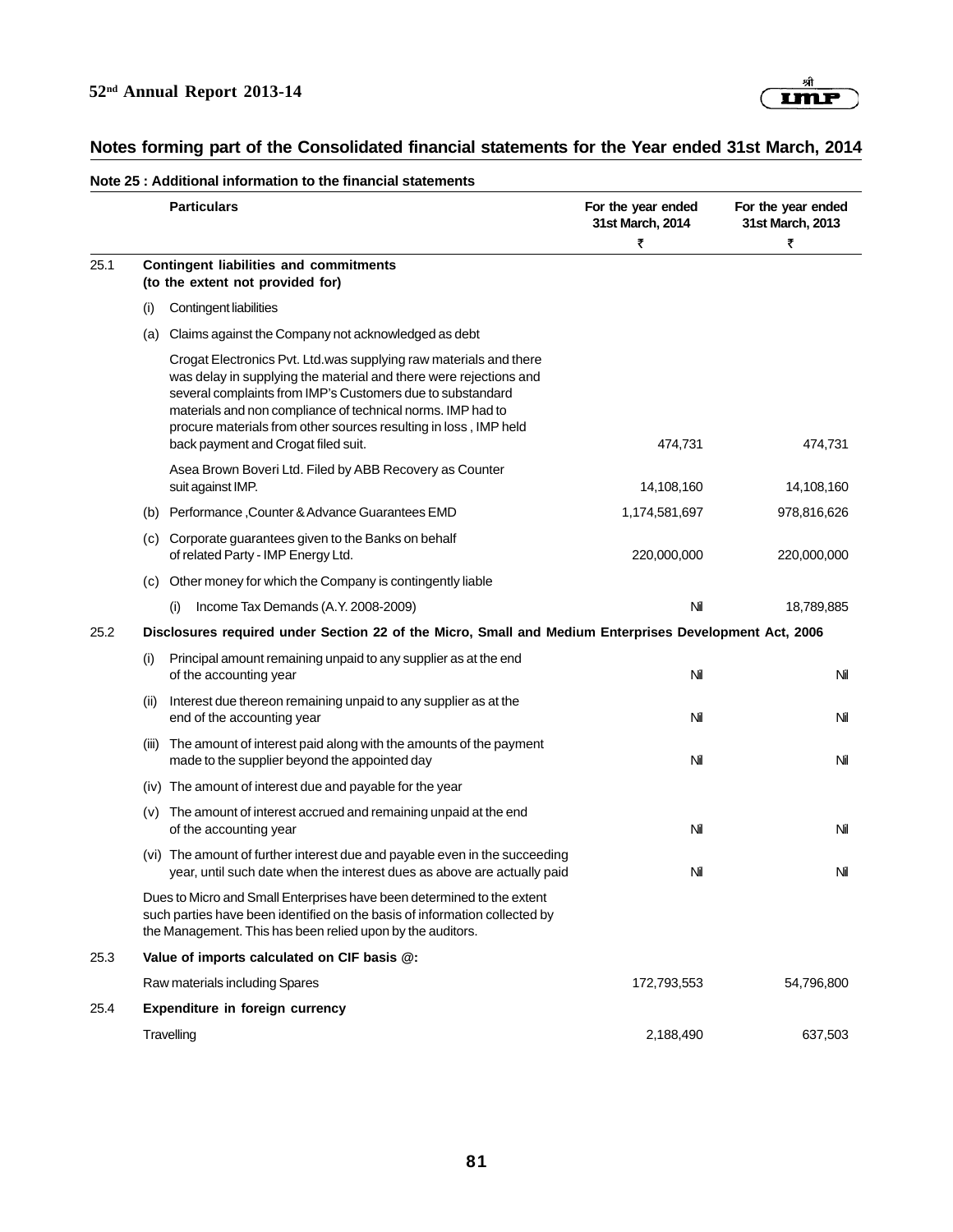| Notes forming part of the Consolidated financial statements for the Year ended 31st March, 2014 |  |  |
|-------------------------------------------------------------------------------------------------|--|--|
|-------------------------------------------------------------------------------------------------|--|--|

| 25.5                | Details of consumption of imported and indigenous items * ("Borrowing Cost")      |                                                                           | For the year ended                          |
|---------------------|-----------------------------------------------------------------------------------|---------------------------------------------------------------------------|---------------------------------------------|
|                     |                                                                                   | ₹                                                                         | $\%$                                        |
|                     | Imported<br>Raw materials                                                         | 172,793,553                                                               | 7.99                                        |
|                     |                                                                                   | (54,796,800)                                                              | (3.01)                                      |
|                     | Note: Figures / percentages in brackets relates to the previous year              |                                                                           |                                             |
|                     |                                                                                   |                                                                           |                                             |
|                     | Indigenous<br>Raw materials                                                       | 1,988,583,304                                                             | 91.95                                       |
|                     |                                                                                   |                                                                           | (97.01)                                     |
|                     |                                                                                   | (1,774,615,986)                                                           |                                             |
|                     | Note: Figures / percentages in brackets relates to the previous year              |                                                                           |                                             |
|                     | <b>Particulars</b>                                                                | For the year ended<br>31st March, 2014<br>₹                               | For the year ended<br>31st March, 2013<br>₹ |
| 25.6                | Earnings in foreign exchange                                                      |                                                                           |                                             |
|                     | Export of goods calculated on FOB basis                                           | 135,484,492                                                               | 745,200                                     |
|                     | Royalty, know-how, professional and consultation fees<br>Interest and dividend    |                                                                           |                                             |
|                     | Other income, indicating the nature thereof.                                      |                                                                           |                                             |
|                     | Note 26: Disclosures under Accounting Standards 16                                |                                                                           |                                             |
| <b>Note</b>         | <b>Particulars</b>                                                                | For the year ended<br>31st March, 2014                                    | For the year ended<br>31st March, 2013      |
|                     |                                                                                   | ₹                                                                         | ₹                                           |
|                     | Details of borrowing costs capitalised                                            |                                                                           |                                             |
|                     | Borrowing costs capitalised during the year                                       | 7,240,136                                                                 | 11,652,476                                  |
|                     | as fixed assets                                                                   |                                                                           |                                             |
|                     | Total                                                                             | 7,240,136                                                                 | 11,652,476                                  |
|                     | Note 27 : Disclosures under Accounting Standards 18 ("Related Party Disclosures") |                                                                           |                                             |
| <b>Note</b><br>27.a | <b>Particulars</b><br>Details of related parties:                                 |                                                                           |                                             |
|                     | Description of relationship                                                       | Names of related parties                                                  |                                             |
|                     | Subsidiaries                                                                      | <b>IMP Energy Limited</b>                                                 |                                             |
|                     | <b>Other Related Parties</b>                                                      | Raga Organics P. Ltd                                                      |                                             |
|                     |                                                                                   | Advance Transformers & Equipments Pvt. Ltd                                |                                             |
|                     |                                                                                   | Shree Kishoriju Trading & Investments Pvt. Ltd                            |                                             |
|                     |                                                                                   | Shree Rasbihari Electricals Pvt. Ltd                                      |                                             |
|                     |                                                                                   | Universal Transformers Pvt. Ltd                                           |                                             |
|                     |                                                                                   | Shree Rasbihari Trading and Investments Pvt. Ltd<br>Raj Exports Pvt. Ltd. |                                             |
|                     |                                                                                   | Mangalam Laboratories Pvt. Ltd.                                           |                                             |
|                     |                                                                                   | Ramniwas R Dhoot (HUF)                                                    |                                             |
|                     | Key Management Personnel (KMP)                                                    | Chairman                                                                  | Shri Ramniwas R Dhoot                       |
|                     |                                                                                   | Vice-Chairman                                                             | Shri Ajay R Dhoot                           |
|                     |                                                                                   | <b>Managing Director</b>                                                  | : Shri Aaditya R Dhoot                      |
|                     |                                                                                   | Director Marketing                                                        | : Shri Rajendra Mimani                      |
|                     | Relatives of KMP                                                                  | Mrs. Rajkumari R Dhoot (wife of Shri R. R. Dhoot),                        |                                             |
|                     |                                                                                   | Mrs. Smita A Dhoot (wife of Shri Aaditya. R. Dhoot),                      |                                             |
|                     |                                                                                   | Mrs. Radhika A Dhoot (wife of Shri Ajay R. Dhoot),                        |                                             |
|                     |                                                                                   | Mrs. Saroj Mimani (wife of Shri Rajendra Mimani),                         |                                             |
|                     | Note: Related parties have been identified by the Management.                     |                                                                           |                                             |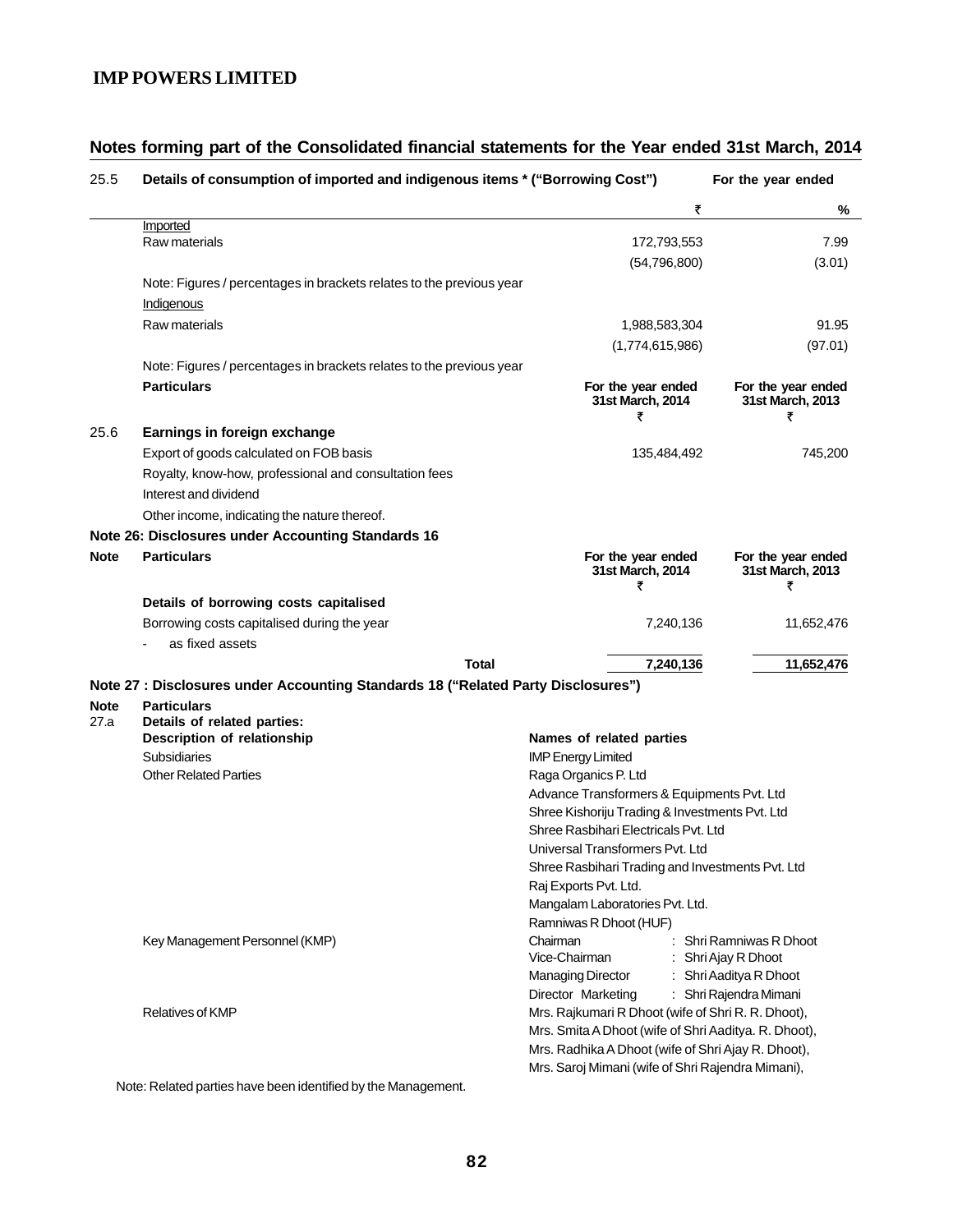

| Details of related party transactions during the year ended 31st March, 2014 and balances outstanding as at 31st March, 2014. |  |  |
|-------------------------------------------------------------------------------------------------------------------------------|--|--|
|                                                                                                                               |  |  |

| 27.b        |                                                                                                                                                                                                                                                                                               | <b>Ultimate</b><br>Company | Holding<br>Holding Company | <b>Subsidiaries</b> | <b>Fellow</b><br><b>Subsidiaries</b> | Other<br>Related<br>Parties | <b>KMP</b>                             | <b>Relatives</b><br>of KMP | <b>Entities in</b><br>which KMP/<br><b>Relatives of</b><br><b>KMP have</b> | Total                    |
|-------------|-----------------------------------------------------------------------------------------------------------------------------------------------------------------------------------------------------------------------------------------------------------------------------------------------|----------------------------|----------------------------|---------------------|--------------------------------------|-----------------------------|----------------------------------------|----------------------------|----------------------------------------------------------------------------|--------------------------|
|             |                                                                                                                                                                                                                                                                                               |                            |                            |                     |                                      |                             |                                        |                            | significant<br>influence                                                   |                          |
|             | Related party transactions                                                                                                                                                                                                                                                                    |                            |                            |                     |                                      |                             |                                        |                            |                                                                            |                          |
|             | Purchase of goods                                                                                                                                                                                                                                                                             |                            |                            |                     |                                      |                             |                                        |                            |                                                                            |                          |
|             | Remuneration                                                                                                                                                                                                                                                                                  |                            |                            |                     |                                      |                             |                                        |                            |                                                                            |                          |
|             | Shri Ramniwas R Dhoot                                                                                                                                                                                                                                                                         |                            |                            |                     |                                      |                             | 4,740,000<br>(3,521,250)               |                            |                                                                            | 4,740,000<br>(3,521,250) |
|             | Shri Ajay R Dhoot                                                                                                                                                                                                                                                                             |                            |                            |                     |                                      |                             | 4,590,000                              |                            |                                                                            | 4,590,000                |
|             |                                                                                                                                                                                                                                                                                               |                            |                            |                     |                                      |                             | (3, 150, 000)                          |                            |                                                                            | (3, 150, 000)            |
|             | Shri Aaditya R Dhoot                                                                                                                                                                                                                                                                          |                            |                            |                     |                                      |                             | 4,440,000<br>(2,970,000)               |                            |                                                                            | 4,440,000<br>(2,970,000) |
|             | Shri Rajendra Mimani                                                                                                                                                                                                                                                                          |                            |                            |                     |                                      |                             | 1,500,000                              |                            |                                                                            | 1,500,000                |
|             | Leasing or hire purchase arrangements                                                                                                                                                                                                                                                         |                            |                            |                     |                                      |                             | (1, 125, 000)                          |                            |                                                                            | (1, 125, 000)            |
|             | Ramniwas R Dhoot (HUF)                                                                                                                                                                                                                                                                        |                            |                            |                     |                                      |                             | 120,000                                |                            |                                                                            | 120,000                  |
|             |                                                                                                                                                                                                                                                                                               |                            |                            |                     |                                      |                             | (90,000)                               |                            |                                                                            | (90,000)                 |
|             | Shri Ajay R Dhoot                                                                                                                                                                                                                                                                             |                            |                            |                     |                                      |                             | 420,000<br>(315,000)                   |                            | ÷,                                                                         | 420,000<br>(315,000)     |
|             | Shri Aaditya R Dhoot                                                                                                                                                                                                                                                                          |                            |                            |                     |                                      |                             | 390,000                                |                            | ä,                                                                         | 390,000                  |
|             |                                                                                                                                                                                                                                                                                               |                            |                            |                     |                                      |                             | (292, 500)                             |                            |                                                                            | (292,500)                |
|             | Shree Rasbihari Trading & Investments Pvt. Ltd.                                                                                                                                                                                                                                               |                            |                            |                     |                                      | 120.000<br>(90,000)         |                                        |                            |                                                                            | 120,000<br>(90,000)      |
|             | Balances outstanding at the end of the year                                                                                                                                                                                                                                                   |                            |                            |                     |                                      |                             |                                        |                            |                                                                            |                          |
|             | Trade receivables                                                                                                                                                                                                                                                                             |                            |                            |                     |                                      |                             |                                        |                            |                                                                            |                          |
|             |                                                                                                                                                                                                                                                                                               |                            |                            |                     |                                      |                             |                                        |                            |                                                                            |                          |
|             | Loans and advances                                                                                                                                                                                                                                                                            |                            |                            |                     |                                      | 39,352,500                  |                                        |                            |                                                                            | 39,352,500               |
|             |                                                                                                                                                                                                                                                                                               |                            |                            |                     |                                      | (30, 300, 000)              |                                        |                            |                                                                            | (30, 300, 000)           |
|             | Trade payables                                                                                                                                                                                                                                                                                |                            |                            |                     |                                      |                             |                                        |                            |                                                                            |                          |
|             |                                                                                                                                                                                                                                                                                               |                            |                            |                     |                                      |                             |                                        |                            |                                                                            |                          |
|             | <b>Borrowings</b>                                                                                                                                                                                                                                                                             |                            |                            |                     |                                      |                             |                                        |                            |                                                                            |                          |
|             | Provision for doubtful receivables,<br>loans and advances                                                                                                                                                                                                                                     |                            |                            |                     |                                      |                             |                                        |                            |                                                                            |                          |
|             | Note: Figures in bracket relates to the previous year                                                                                                                                                                                                                                         |                            |                            |                     |                                      |                             |                                        |                            |                                                                            |                          |
|             | Note 28: Disclosures under Accounting Standards 19 ("Leases")                                                                                                                                                                                                                                 |                            |                            |                     |                                      |                             |                                        |                            |                                                                            |                          |
| <b>Note</b> | <b>Particulars</b>                                                                                                                                                                                                                                                                            |                            |                            |                     |                                      |                             | For the year ended<br>31st March, 2014 |                            | For the year ended<br>31st March, 2013                                     |                          |
| 28          | Details of leasing arrangements                                                                                                                                                                                                                                                               |                            |                            |                     |                                      |                             | ₹                                      |                            | ₹                                                                          |                          |
|             | As Lessor                                                                                                                                                                                                                                                                                     |                            |                            |                     |                                      |                             |                                        |                            |                                                                            |                          |
| 28.a        | The Company has entered into operating lease arrangements for Its Premises<br>at Kandivali, Mumbai. The lease was non-cancellable for a period of 6 Months<br>from 19/04/2011. The lease has cancelled in the year 2013-14.                                                                   |                            |                            |                     |                                      |                             |                                        |                            |                                                                            |                          |
|             | Future minimum lease receivable                                                                                                                                                                                                                                                               |                            |                            |                     |                                      |                             |                                        |                            |                                                                            |                          |
|             | not later than one year                                                                                                                                                                                                                                                                       |                            |                            |                     |                                      |                             |                                        |                            |                                                                            | 8,532,000                |
|             | later than one year and not later than five years<br>later than five years                                                                                                                                                                                                                    |                            |                            |                     |                                      |                             |                                        |                            |                                                                            | 711,000                  |
|             | As Lessee                                                                                                                                                                                                                                                                                     |                            |                            |                     |                                      |                             |                                        |                            |                                                                            |                          |
|             | 28.b The Company has entered into operating lease arrangements for its office<br>premises at Tardeo Mumbai. The leases are non-cancellable and are for<br>a period of 3 years and may be renewed for a further period as mutual<br>agreement of the parties.<br>Future minimum lease payments |                            |                            |                     |                                      |                             |                                        |                            |                                                                            |                          |
|             | not later than one year                                                                                                                                                                                                                                                                       |                            |                            |                     |                                      |                             |                                        |                            |                                                                            | 12,447,600               |
|             | later than one year and not later than five years                                                                                                                                                                                                                                             |                            |                            |                     |                                      |                             | 1,30,13,400                            |                            |                                                                            |                          |
|             | later than five years<br>Lease payments recognised in the Statement of Profit and Loss                                                                                                                                                                                                        |                            |                            |                     |                                      |                             | 14097852                               | 12447600                   |                                                                            | 27,111,250<br>8,487,000  |
|             | Contingent rents recognised as expense during the year (state basis)                                                                                                                                                                                                                          |                            |                            |                     |                                      |                             |                                        |                            |                                                                            |                          |
|             |                                                                                                                                                                                                                                                                                               |                            |                            |                     |                                      |                             |                                        |                            |                                                                            |                          |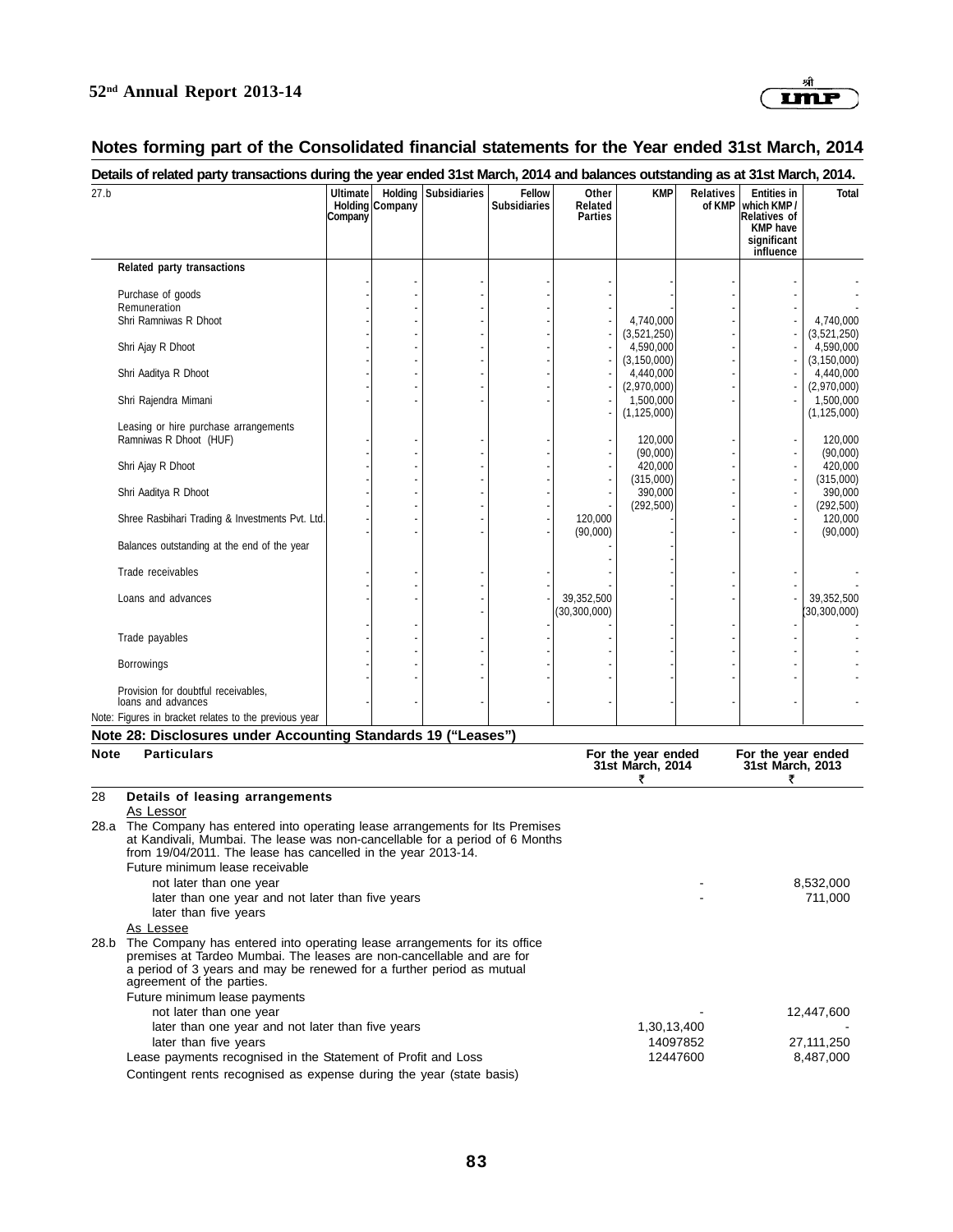## **Notes forming part of the Consolidated financial statements for the Year ended 31st March, 2014**

| <b>Note</b> | Note 29: Disclosures under Accounting Standards 20 ("Earning per Share")<br><b>Particulars</b>                                                                              | As at           | As at           |
|-------------|-----------------------------------------------------------------------------------------------------------------------------------------------------------------------------|-----------------|-----------------|
|             |                                                                                                                                                                             | 31st March 2014 | 31st March 2013 |
|             |                                                                                                                                                                             | ₹               | ₹               |
| 29          | Earnings per share                                                                                                                                                          |                 |                 |
|             | Weighted average number of equity shares outstanding                                                                                                                        | 8,136,563       | 8,136,563       |
| 29.a        | Profit (Loss) after taxation as per Profit & Loss account                                                                                                                   |                 |                 |
|             | attributable to Equity Shareholders after adjusting dividend<br>on preference shares before extraordinary items                                                             | 6,675,858       | 24,479,072      |
|             | Earning Per Share (Basic & Diluted) Before Extra-Ordinary item                                                                                                              | 0.82            | 3.01            |
| 29.b        | Profit (Loss) after taxation as per Profit & Loss account<br>attributable to Equity Shareholders after adjusting dividend<br>on preference shares after extraordinary items | 6,675,858       | 24,479,072      |
|             | Earning Per Share (Basic & Diluted)                                                                                                                                         | 0.82            | 3.01            |
|             | Nominal Value per share                                                                                                                                                     | 10.00           | 10.00           |
|             | Note 30 : Disclosures under Accounting Standards 22 ("Accounting for Taxes on Income")                                                                                      |                 |                 |
| 30          | Deferred tax (liability) / asset                                                                                                                                            |                 |                 |
|             | Tax effect of items constituting deferred tax liability                                                                                                                     |                 |                 |
|             | <b>Opening Balance</b>                                                                                                                                                      | 61,543,324      | 53,571,050      |
|             | On difference between book balance and tax balance of fixed assets                                                                                                          | 8,009,171       | 7,359,125       |
|             | On expenditure deferred in the books but allowable for tax purposes<br>(reversal of Previous Year)                                                                          | 502,005         | 613,149         |
|             | On items included in Reserves and surplus pending amortisation<br>into the Statement of Profit and Loss                                                                     |                 |                 |
|             | <b>Others</b>                                                                                                                                                               |                 |                 |
|             | Tax effect of items constituting deferred tax liability                                                                                                                     | 70,054,500      | 61,543,324      |
|             | Tax effect of items constituting deferred tax assets                                                                                                                        |                 |                 |
|             | <b>Opening Balance</b>                                                                                                                                                      | 19,146,765      | 7,813,636       |
|             | Provision for compensated absences, gratuity and other employee benefits                                                                                                    |                 |                 |
|             | Provision for doubtful debts / advances                                                                                                                                     |                 |                 |
|             | Disallowances under Section 40(a)(i), 43B of the Income Tax Act, 1961                                                                                                       | 5,886,530       | 10,513,585      |
|             | On difference between book balance and tax balance of fixed assets                                                                                                          |                 |                 |
|             | Unabsorbed depreciation carried forward                                                                                                                                     |                 |                 |
|             | Brought forward business losses                                                                                                                                             | (699, 580)      | (819, 544)      |
|             | On items included in Reserves and surplus pending amortisation<br>into the Statement of Profit and Loss                                                                     |                 |                 |
|             | Others                                                                                                                                                                      |                 |                 |
|             | Tax effect of items constituting deferred tax assets                                                                                                                        | 24,333,715      | 19,146,765      |
|             | Net deferred tax liability)/(assets)                                                                                                                                        | 45,720,785      | 42,396,559      |

#### **Note 31 : Previous year's figures**

31 Previous year's figures have been regrouped / reclassified wherever necessary to correspond with the current year's classification / disclosure. Figures are not comparaable to previous year figures as the previous financial year is for a period of 9 months.

| <b>For Batliboi &amp; Purohit</b><br><b>Chartered Accountants</b><br><b>FRN NO. 101048W</b> |                                                        | For and on behalf of the Board of Directors  |  |  |
|---------------------------------------------------------------------------------------------|--------------------------------------------------------|----------------------------------------------|--|--|
| (CA R.D.HANGEKAR)<br>Partner<br>M.No. 30615                                                 | <b>AJAY R DHOOT</b><br>Vice Chairman                   | AADITYAR DHOOT<br><b>Managing Director</b>   |  |  |
| Place: Mumbai<br>Date: $29^{th}$ May, 2014                                                  | <b>DEEPAK A SHAH</b><br><b>Chief Financial Officer</b> | ROMALI MALVANKAR<br><b>Company Secretary</b> |  |  |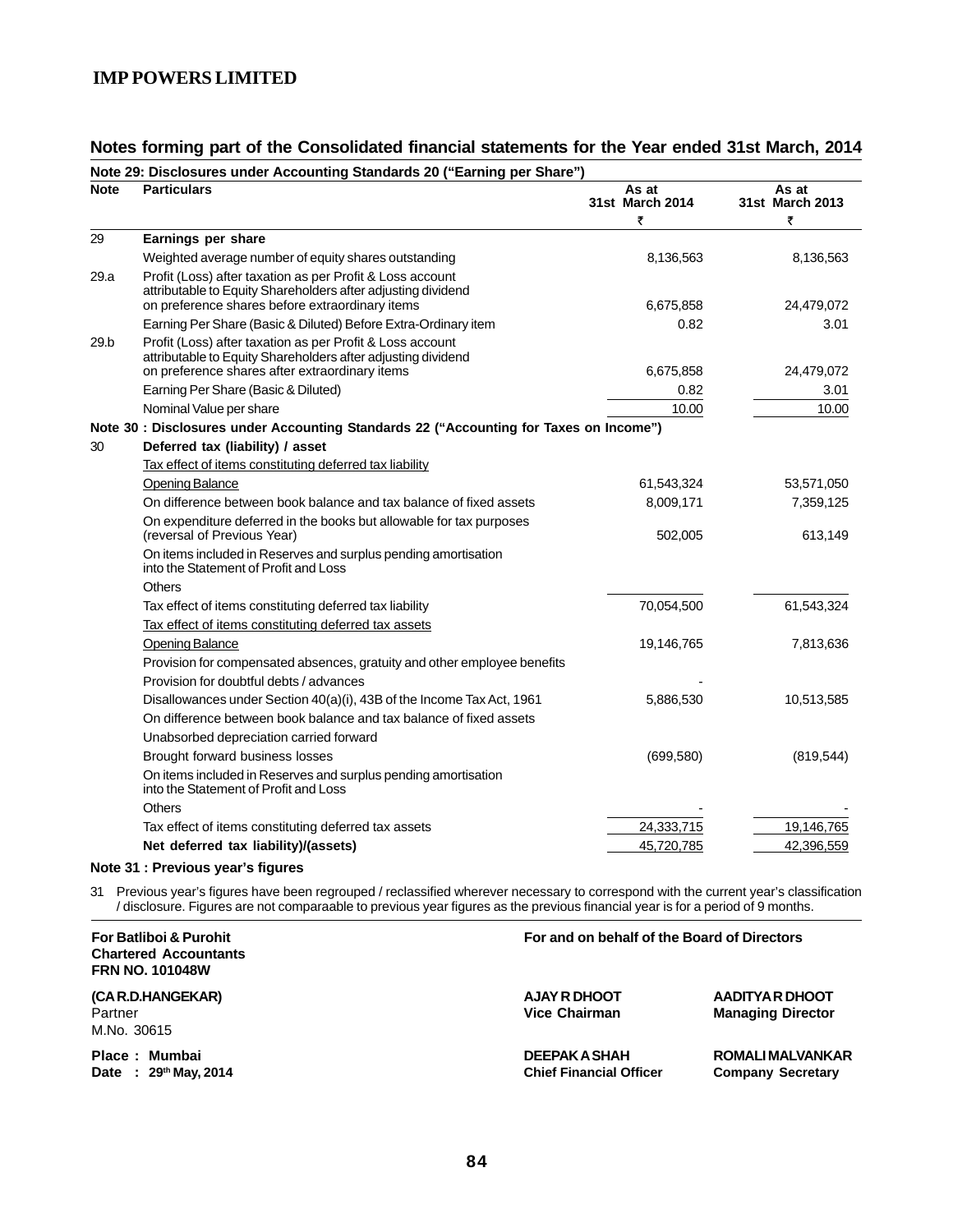

# **IMP POWERS LTD.**

#### **Corporate Identity No. (CIN): L31300DN1961PLC000232**

**Registered Office:** Survey No. 263/3/2/2, Village Sayli, Umerkuin Road, Silvassa 396230, Dadra Nagar Haveli (U.T.)

Tel. No.0260 - 6538571 Fax No. 0260 - 2681043

E-mail: investor@imp-powers.com Website: www.imp-powers.com

### **ATTENDANCE SLIP**

#### **52nd ANNUAL GENERAL MEETING ON TUESDAY, 30TH SEPTEMBER, 2014 AT 3.00 P.M.**

at Survey No. 263/3/2/2, Village Sayli, Umerkuin Road, Silvassa 396230, Dadra Nagar Haveli (U.T.)

| Folio No. | D.P. ID No. | Client ID No. |
|-----------|-------------|---------------|
|           |             |               |

I/ We hereby record my/ our presence at the Fifty Second Annual General Meeting of the Company being held on Tuesday, the 30th September, 2014 at 3.00 p.m. at Survey No. 263/3/2/2, Village Sayli, Umerkuin Road, Silvassa 396230, Dadra Nagar Haveli (U.T.)

| Name of the Member |  |
|--------------------|--|
|                    |  |

Notes:

- 1. Only Member/ Proxyholder can attend the Meeting.
- 2. Please complete the Folio No. DP ID No. and name of the Member/ Proxyholder, sign this Attendance Slip and hand it over, duly signed at the entrance of the Meeting Hall.
- 3. A Member/ Proxyholder attending the Meeting should bring copy of the Annual General Report for Reference at the Meeting.
- ○○○○○○○○○ ○○○○○○○○○○○○○○○○○○○○○○○○○○○○○○○○○○○○○○○○○○○○○○○○○○○○○○

# **IMP POWERS LTD.**

**Corporate Identity No. (CIN): L31300DN1961PLC000232**

**Registered Office:** Survey No. 263/3/2/2, Village Sayli, Umerkuin Road, Silvassa 396230, Dadra Nagar Haveli (U.T.)

Tel. No.0260 - 6538571 Fax No. 0260 - 2681043

E-mail: investor@imp-powers.com Website: www.imp-powers.com

#### **PROXY FORM**

(Pursuant to Section 105(6) of the Companies Act, 2013 and Rule 19(3) of the (Companies Management and Administration) Rules, 2014)

| Name of Member(s)                          | ÷ |                                                                                                                       |
|--------------------------------------------|---|-----------------------------------------------------------------------------------------------------------------------|
| Registered address                         | ÷ |                                                                                                                       |
| Email ID                                   | ÷ |                                                                                                                       |
| Folio No./ Client ID No.                   | ÷ |                                                                                                                       |
| Shares of IMP Powers Ltd. hereby, appoint: |   |                                                                                                                       |
| 1. Name:                                   |   | <u> 1980 - Johann Stoff, deutscher Stoff, der Stoff, der Stoff, der Stoff, der Stoff, der Stoff, der Stoff, der S</u> |
|                                            |   |                                                                                                                       |
| Or failing him;                            |   |                                                                                                                       |
|                                            |   |                                                                                                                       |
|                                            |   |                                                                                                                       |
|                                            |   |                                                                                                                       |
| Or failing him;                            |   |                                                                                                                       |
|                                            |   |                                                                                                                       |
|                                            |   |                                                                                                                       |
|                                            |   |                                                                                                                       |

as my/ our Proxy at attend and vote (on poll) for me/ us and my/ our behalf at the FIFTH SECOND ANNUAL GENERAL MEETING of the Company to be held on Tuesday, 30th September, 2014 at 3.00 p.m. at Survey No. 263/3/2/2, Village Sayli, Umerkuin Road, Silvassa 396230, Dadra Nagar Haveli (U.T.) and at any adjournment thereof in respect of such resolutions as are indicated below: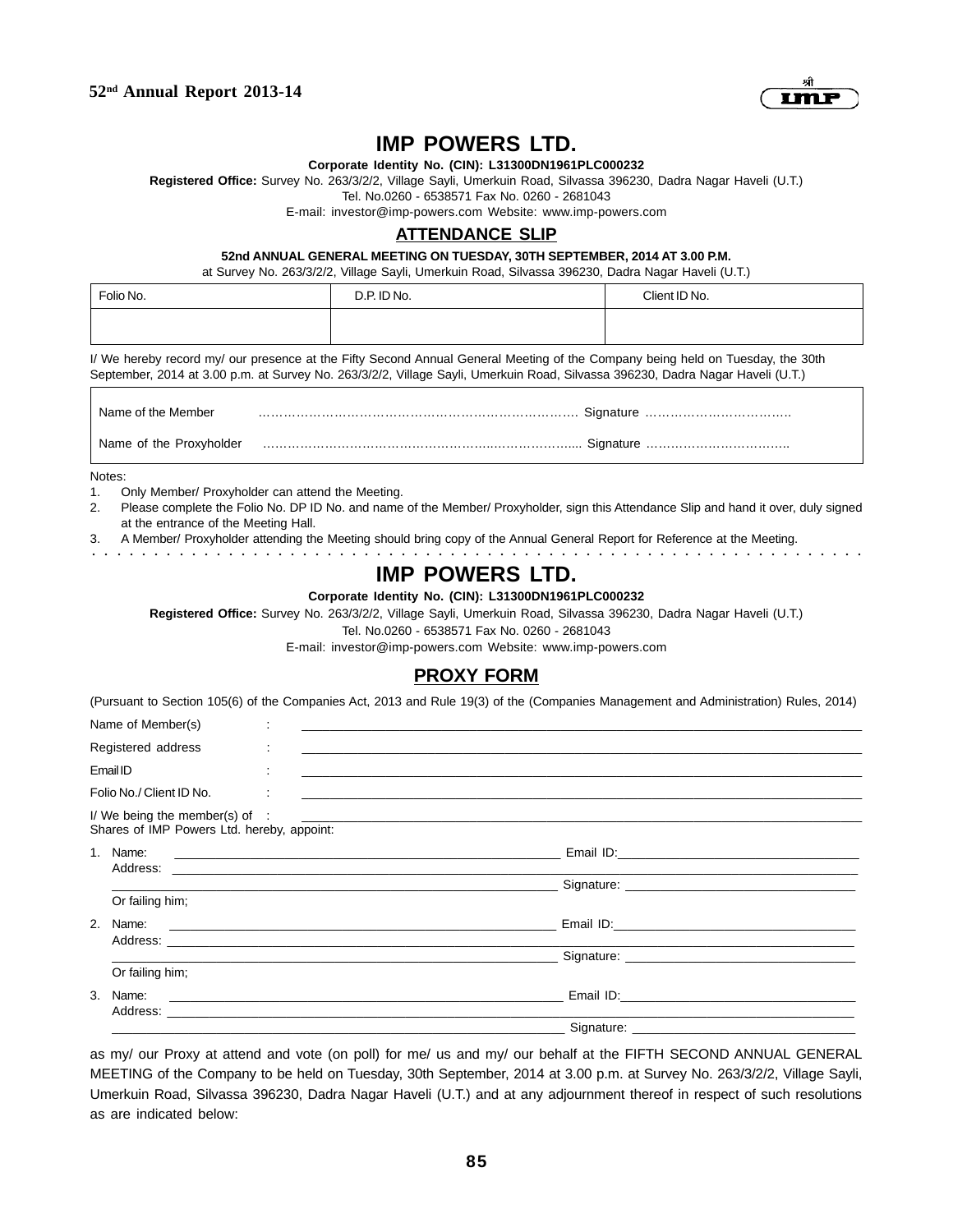| Sr. No.          | <b>Resolutions</b>                                                                                                                                                         |                  |  |  |
|------------------|----------------------------------------------------------------------------------------------------------------------------------------------------------------------------|------------------|--|--|
| 1.               | Adoption of Audited Financial Statements i.e. Statement of Profit & Loss, Balance Sheet, Reports of Board of Directors and<br>Auditors for the year ended 31st March, 2014 |                  |  |  |
| 2.               | Declaration of Dividend on (Ordinary) Equity Shares for the Financial Year 2013-14                                                                                         |                  |  |  |
| 3.               | Re-appointment of Shri Rajendra Mimani who retires by rotation                                                                                                             |                  |  |  |
| 4.               | Appoint Auditors and fix their Remuneration                                                                                                                                |                  |  |  |
| 5.               | Re-appointment of Shri Ramniwas R Dhoot, as the Executive Chairman for a further period of 3 years                                                                         |                  |  |  |
| 6.               | Revision in Remuneration payable to Shri Ramniwas R Dhoot, re-appointed as the Executive Chairman of the Company for a<br>further period of 3 years                        |                  |  |  |
| $\overline{7}$ . | Re-appointment of Shri Ajay R Dhoot, designated as the Vice-Chairman for a further period of 5 years and Revision in<br>Remuneration                                       |                  |  |  |
| 8.               | Re-appointment of Shri Aaditya R Dhoot, designated as the Managing Director for a further period of 5 years and Revision in<br>Remuneration                                |                  |  |  |
| 9.               | Appointment of Mrs. Rajkamal Sukhani, as an Independent Director of the Company                                                                                            |                  |  |  |
| 10.              | Appointment of Shri R. T. RajGuroo, as an Independent Director of the Company                                                                                              |                  |  |  |
| 11.              | Appointment of Shri Jayant Godbole, as an Independent Director of the Company                                                                                              |                  |  |  |
| 12               | Appointment of Shri Siby Antony, as an Independent Director of the Company                                                                                                 |                  |  |  |
| 13.              | Appointment of Shri Prashant Pandit, as an Independent Director of the Company                                                                                             |                  |  |  |
| 14.              | Ratification of Remuneration of Cost Auditor                                                                                                                               |                  |  |  |
| 15.              | Approve borrowing limits of the Company                                                                                                                                    |                  |  |  |
| 16.              | Creation of Charge on the assets of the Company                                                                                                                            |                  |  |  |
|                  | Signed this<br>2014<br>day of                                                                                                                                              | Affix<br>Revenue |  |  |

○○○○○○○○○ ○○○○○○○○○○○○○○○○○○○○○○○○○○○○○○○○○○○○○○○○○○○○○○○○○○○○○○

Signature of Shareholder\_\_\_\_\_\_\_\_\_\_\_\_\_\_\_\_\_\_\_\_\_\_\_\_\_\_\_\_\_\_\_\_\_\_\_Signature of Proxy Holder\_

**Stamp** 

#### Note:

1. This Form in order to be effective should be duly completed and deposited at the Registered Office of the Company at Survey No. 263/3/2/2, Village Sayli,<br>Umerkuin Road, Silvassa 396230, Dadra Nagar Haveli (U.T.), not le

2. A proxy need not be a member of the Company.

3. For the Resolutions, Explanatory Statement and Notes, Please refer to the Notice of the Fifty Second Annual General Meeting of the Company.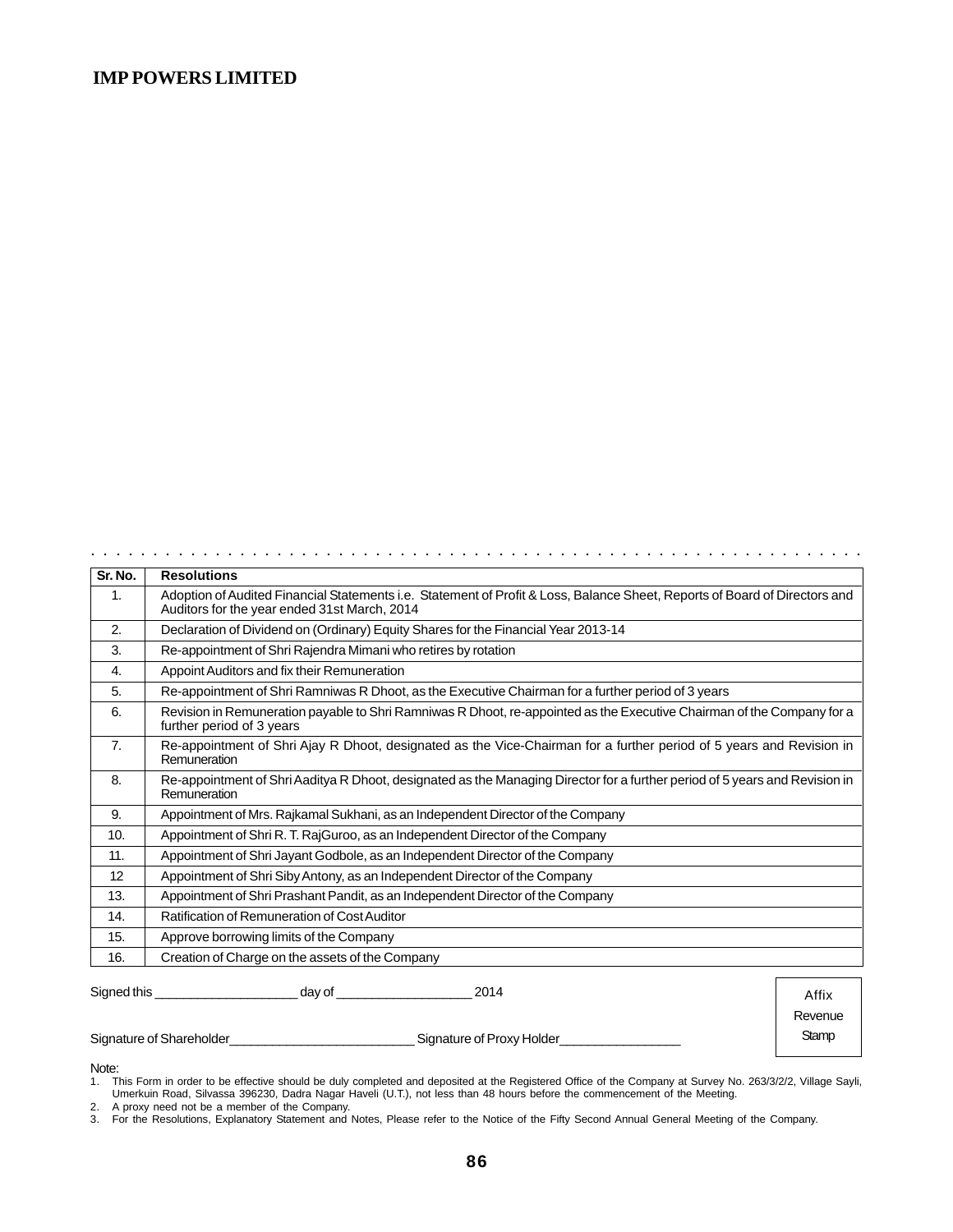

# **IMP POWERS LTD.**

#### **Corporate Identity No. (CIN): L31300DN1961PLC000232**

Registered Office: Survey No. 263/3/2/2, Village Sayli, Umerkuin Road, Silvassa 396230, Dadra Nagar Haveli (U.T.)

Tel. No.0260 - 6538571 Fax No. 0260 - 2681043

E-mail: investor@imp-powers.com Website: www.imp-powers.com

#### **VOTING BY BALLOT PAPER - FOR MEMBERS WHO DO NOT HAVE ACCESS TO E-VOTING FACILITY**

| Name and Registered Address<br>of the Sole/ First Named Member                                                               |  |
|------------------------------------------------------------------------------------------------------------------------------|--|
| Name(s) of the Joint Holder(s)<br>(If any)                                                                                   |  |
| Registered Folio No./ DP ID No.<br>and Client ID No.*<br>*(Applicable to Investors holding<br>Shares in dematerialized Form) |  |

Number of Ordinary Share(s) held :

I/We hereby exercise my/our vote(s) in respect of the following Resolutions set out in the Notice of the Fifty Second Annual General Meeting (AGM) of the Company to be held on Tuesday, 30th September, 2014 by conveying my/ our assent or dissent to the said Resolutions by placing the tick  $(v)$  mark at the appropriate box below:

| <b>Item</b><br>No. | <b>Description of Resolution</b>                                                                                                                                               | Type of<br><b>Resolution</b> | No. of Ordinary<br><b>Shares for</b><br>which Votes<br>Cast | I/ We assent<br>to the<br><b>Resolution</b><br>(FOR) | I/ We dissent<br>to the<br><b>Resolution</b><br>(AGAINST) |
|--------------------|--------------------------------------------------------------------------------------------------------------------------------------------------------------------------------|------------------------------|-------------------------------------------------------------|------------------------------------------------------|-----------------------------------------------------------|
| $\mathbf{1}$ .     | Adoption of Audit Financial Statements i.e.<br>Statement of Profit & Loss, Balance Sheet,<br>Reports of Board of Directors and Auditors<br>for the year ended 31st March, 2014 | Ordinary                     |                                                             |                                                      |                                                           |
| 2.                 | Declaration of Dividend on Ordinary Shares for<br>the Financial Year 2013-14                                                                                                   | Ordinary                     |                                                             |                                                      |                                                           |
| 3.                 | Re-appointment of Shri Rajendra Mimani who<br>retires by rotation                                                                                                              | Ordinary                     |                                                             |                                                      |                                                           |
| 4.                 | Appoint Auditors and fix their Remuneration                                                                                                                                    | Ordinary                     |                                                             |                                                      |                                                           |
| 5.                 | Re-appointment of Shri Ramniwas R Dhoot,<br>as the Executive Chairman for a further<br>period of 3 years                                                                       | Special                      |                                                             |                                                      |                                                           |
| 6.                 | Revision in Remuneration payable to<br>Shri Ramniwas R Dhoot, re-appointed as the<br>Executive Chairman of the Company for a<br>further period of 3 years                      | Ordinary                     |                                                             |                                                      |                                                           |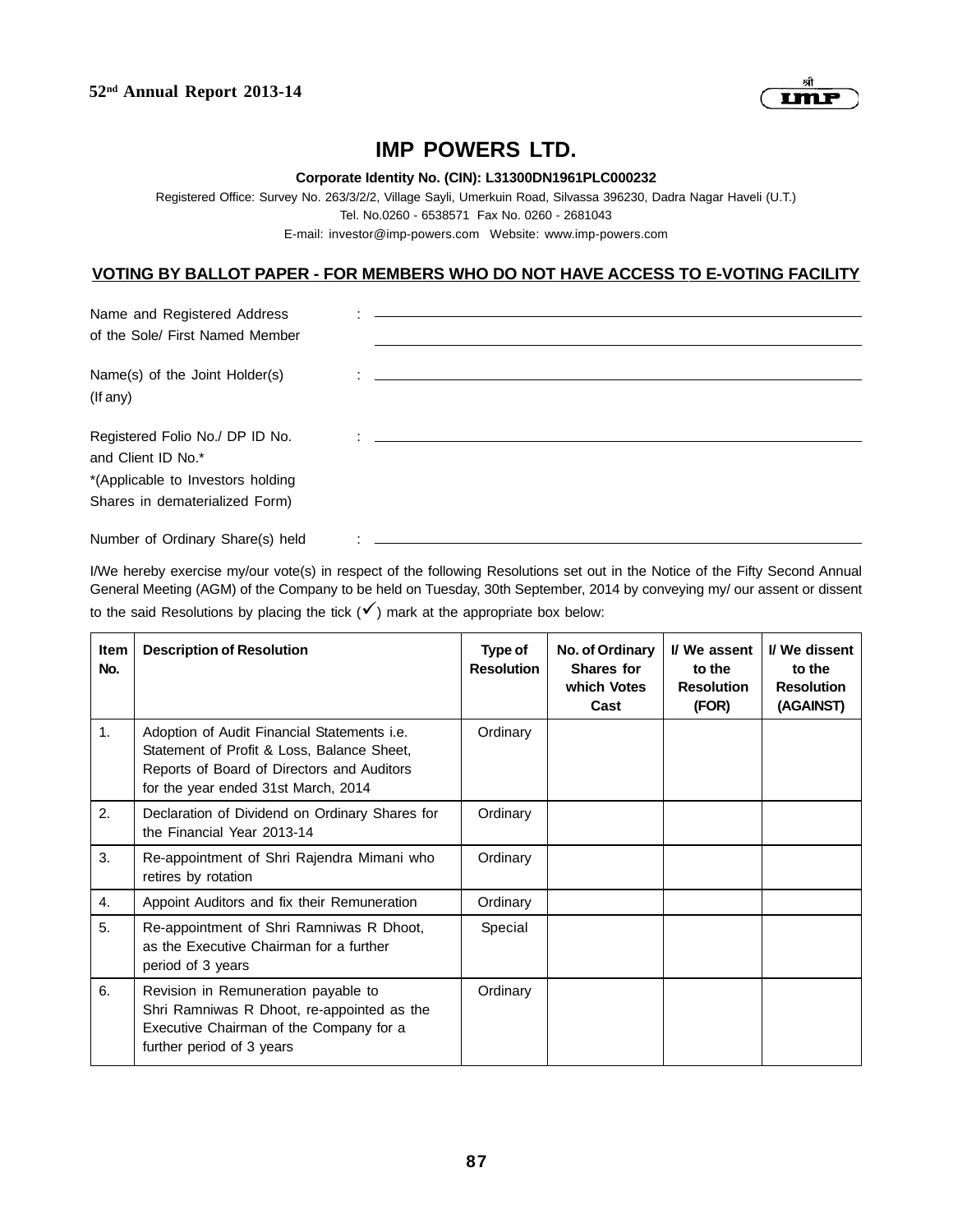| Item<br>No.    | <b>Description of Resolution</b>                                                                                                                  | Type of<br><b>Resolution</b> | No. of Ordinary<br><b>Shares for</b><br>which Votes<br>Cast | I/ We assent<br>to the<br><b>Resolution</b><br>(FOR) | I/ We dissent<br>to the<br><b>Resolution</b><br>(AGAINST) |
|----------------|---------------------------------------------------------------------------------------------------------------------------------------------------|------------------------------|-------------------------------------------------------------|------------------------------------------------------|-----------------------------------------------------------|
| 7 <sub>1</sub> | Re-appointment of Shri Ajay R Dhoot, designated<br>as the Vice-Chairman for a further period of<br>5 years and Revision in Remuneration           | Ordinary                     |                                                             |                                                      |                                                           |
| 8.             | Re-appointment of Shri Aaditya R Dhoot,<br>designated as the Managing Director for a<br>further period of 5 years and Revision in<br>Remuneration | Ordinary                     |                                                             |                                                      |                                                           |
| 9.             | Appointment of Mrs. Rajkamal Sukhani,<br>as an Independent Director of the Company                                                                | Ordinary                     |                                                             |                                                      |                                                           |
| 10.            | Appointment of Shri R. T. RajGuroo,<br>as an Independent Director of the Company                                                                  | Ordinary                     |                                                             |                                                      |                                                           |
| 11.            | Appointment of Shri Jayant Godbole,<br>as an Independent Director of the Company                                                                  | Ordinary                     |                                                             |                                                      |                                                           |
| 12.            | Appointment of Shri Siby Antony,<br>as an Independent Director of the Company                                                                     | Ordinary                     |                                                             |                                                      |                                                           |
| 13.            | Appointment of Shri Prashant Pandit,<br>as an Independent Director of the Company                                                                 | Ordinary                     |                                                             |                                                      |                                                           |
| 14.            | Ratification of Remuneration of<br><b>Cost Auditor</b>                                                                                            | Ordinary                     |                                                             |                                                      |                                                           |
| 15.            | Approve borrowing limits of the Company                                                                                                           | Special                      |                                                             |                                                      |                                                           |
| 16.            | Creation of Charge on the assets of the Company                                                                                                   | Special                      |                                                             |                                                      |                                                           |

#### **Note:**

Duly completed ballot form should reach the Scrutinizer, at the Registered Office of the Company not later than Wednesday, 24<sup>th</sup> September, 2014 by 6.30 p.m. Any ballot form received beyond said time shall be treated as invalid.